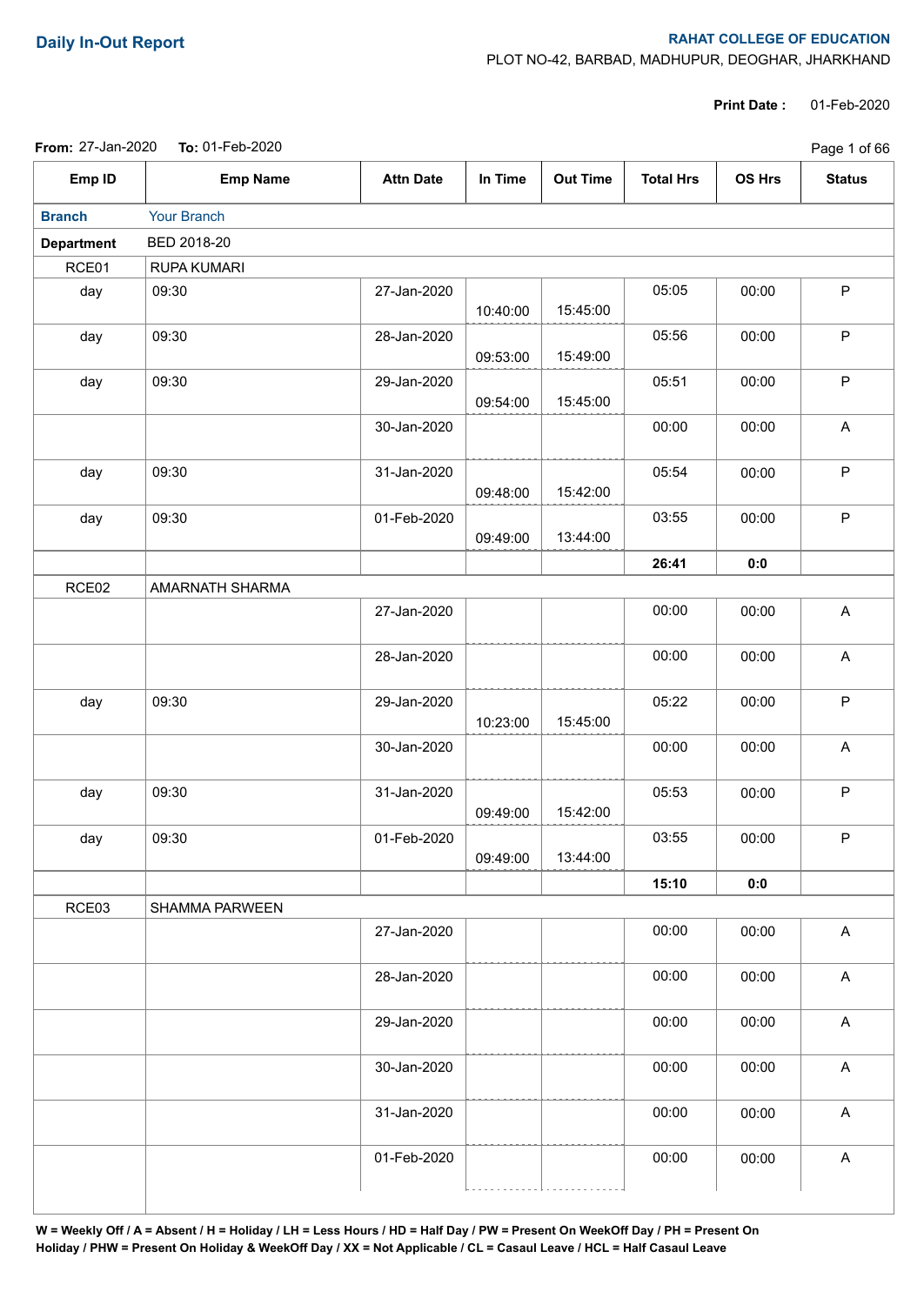| Emp ID | <b>Emp Name</b> | <b>Attn Date</b> | In Time  | <b>Out Time</b> | <b>Total Hrs</b> | OS Hrs         | <b>Status</b>             |
|--------|-----------------|------------------|----------|-----------------|------------------|----------------|---------------------------|
|        |                 |                  |          |                 | 0:0              | 0:0            |                           |
| RCE04  | SONAM KUAMR     |                  |          |                 |                  |                |                           |
|        |                 | 27-Jan-2020      |          |                 | 00:00            | 00:00          | $\boldsymbol{\mathsf{A}}$ |
|        |                 | 28-Jan-2020      |          |                 | 00:00            | 00:00          | $\mathsf A$               |
|        |                 | 29-Jan-2020      |          |                 | 00:00            | 00:00          | $\boldsymbol{\mathsf{A}}$ |
|        |                 | 30-Jan-2020      |          |                 | 00:00            | 00:00          | $\mathsf A$               |
|        |                 | 31-Jan-2020      |          |                 | 00:00            | 00:00          | $\boldsymbol{\mathsf{A}}$ |
|        |                 | 01-Feb-2020      |          |                 | 00:00            | 00:00          | $\boldsymbol{\mathsf{A}}$ |
|        |                 |                  |          |                 | 0:0              | $\mathbf{0}$ 0 |                           |
| RCE05  | SWETA KUMRI     |                  |          |                 |                  |                |                           |
|        |                 | 27-Jan-2020      |          |                 | 00:00            | 00:00          | $\mathsf A$               |
|        |                 | 28-Jan-2020      |          |                 | 00:00            | 00:00          | $\boldsymbol{\mathsf{A}}$ |
|        |                 | 29-Jan-2020      |          |                 | 00:00            | 00:00          | $\boldsymbol{\mathsf{A}}$ |
|        |                 | 30-Jan-2020      |          |                 | 00:00            | 00:00          | $\boldsymbol{\mathsf{A}}$ |
| day    | 09:30           | 31-Jan-2020      | 10:10:00 |                 | 00:00            | 00:00          | $\mathsf E$               |
| day    | 09:30           | 01-Feb-2020      | 09:46:00 | 13:40:00        | 03:54            | 00:00          | $\sf P$                   |
|        |                 |                  |          |                 | 3:54             | 0:0            |                           |
| RCE06  | SABA PRAVIN     |                  |          |                 |                  |                |                           |
| day    | 09:30           | 27-Jan-2020      | 11:39:00 |                 | 00:00            | 00:00          | $\mathsf E$               |
|        |                 | 28-Jan-2020      |          |                 | 00:00            | 00:00          | $\boldsymbol{\mathsf{A}}$ |
| day    | 09:30           | 29-Jan-2020      | 11:34:00 |                 | 00:00            | 00:00          | $\mathsf E$               |
|        |                 | 30-Jan-2020      |          |                 | 00:00            | 00:00          | $\boldsymbol{\mathsf{A}}$ |
| day    | 09:30           | 31-Jan-2020      | 09:51:00 | 15:41:00        | 05:50            | 00:00          | $\mathsf P$               |
| day    | 09:30           | 01-Feb-2020      | 09:48:00 | 13:44:00        | 03:56            | 00:00          | $\mathsf P$               |
|        |                 |                  |          |                 | 9:46             | 0:0            |                           |
| RCE07  | KHUSHBU KUMARI  |                  |          |                 |                  |                |                           |
|        |                 | 27-Jan-2020      |          |                 | 00:00            | 00:00          | $\boldsymbol{\mathsf{A}}$ |
|        |                 | 28-Jan-2020      |          |                 | 00:00            | 00:00          | $\boldsymbol{\mathsf{A}}$ |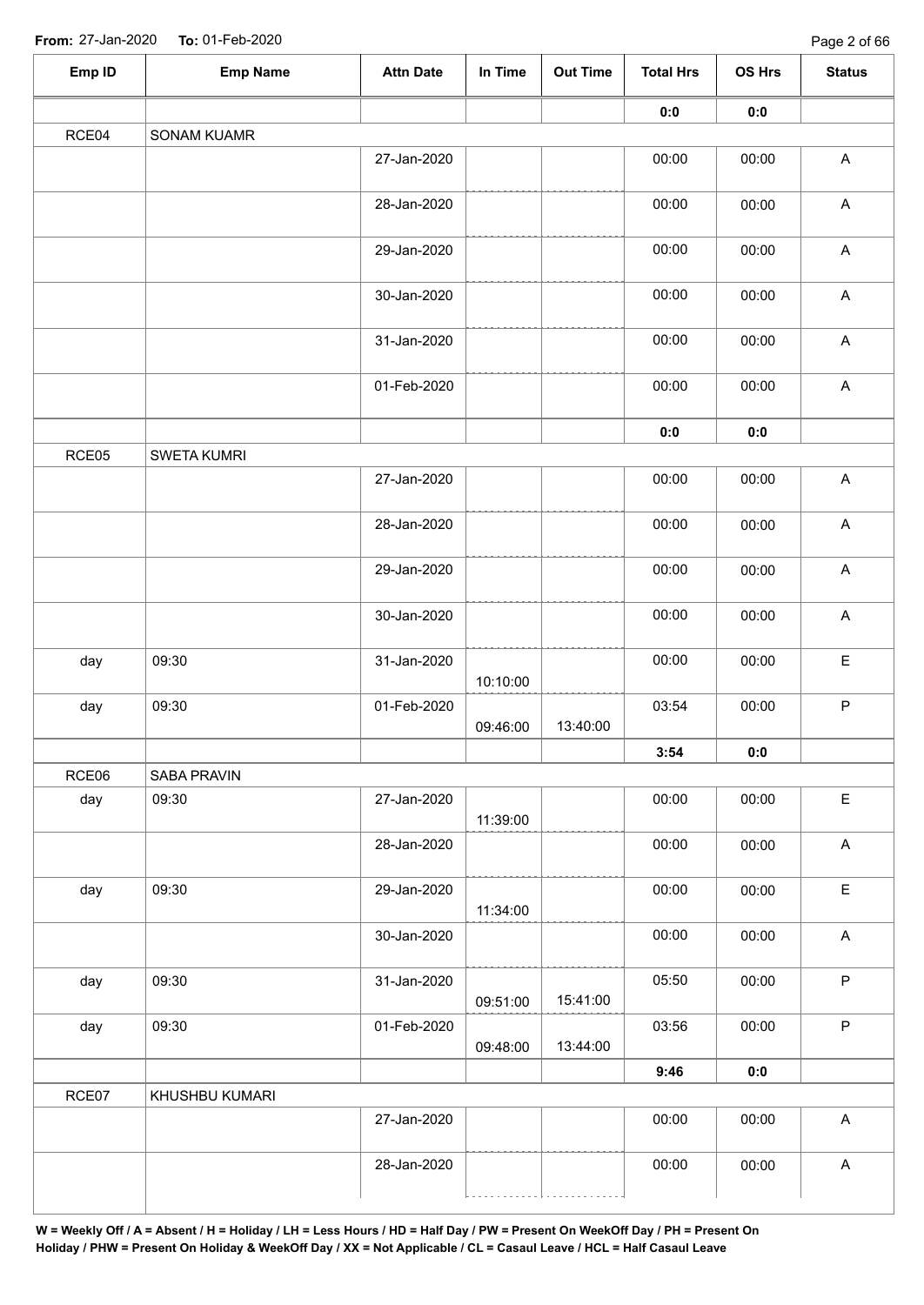| Emp ID | <b>Emp Name</b>      | <b>Attn Date</b> | In Time  | <b>Out Time</b> | <b>Total Hrs</b> | OS Hrs | <b>Status</b>             |
|--------|----------------------|------------------|----------|-----------------|------------------|--------|---------------------------|
| day    | 09:30                | 29-Jan-2020      | 10:51:00 |                 | 00:00            | 00:00  | $\mathsf E$               |
|        |                      | 30-Jan-2020      |          |                 | 00:00            | 00:00  | $\boldsymbol{\mathsf{A}}$ |
| day    | 09:30                | 31-Jan-2020      | 09:51:00 | 15:41:00        | 05:50            | 00:00  | $\mathsf P$               |
| day    | 09:30                | 01-Feb-2020      | 09:49:00 | 13:44:00        | 03:55            | 00:00  | $\mathsf P$               |
|        |                      |                  |          |                 | 9:45             | 0:0    |                           |
| RCE08  | GOURAV KUMAR YADAV   |                  |          |                 |                  |        |                           |
|        |                      | 27-Jan-2020      |          |                 | 00:00            | 00:00  | $\boldsymbol{\mathsf{A}}$ |
|        |                      | 28-Jan-2020      |          |                 | 00:00            | 00:00  | $\boldsymbol{\mathsf{A}}$ |
|        |                      | 29-Jan-2020      |          |                 | 00:00            | 00:00  | $\boldsymbol{\mathsf{A}}$ |
|        |                      | 30-Jan-2020      |          |                 | 00:00            | 00:00  | $\boldsymbol{\mathsf{A}}$ |
| day    | 09:30                | 31-Jan-2020      | 10:28:00 |                 | 00:00            | 00:00  | $\mathsf E$               |
| day    | 09:30                | 01-Feb-2020      | 09:46:00 | 13:41:00        | 03:55            | 00:00  | $\sf P$                   |
|        |                      |                  |          |                 | 3:55             | 0:0    |                           |
| RCE09  | SONI KUMARI          |                  |          |                 |                  |        |                           |
|        |                      | 27-Jan-2020      |          |                 | 00:00            | 00:00  | $\boldsymbol{\mathsf{A}}$ |
|        |                      | 28-Jan-2020      |          |                 | 00:00            | 00:00  | $\boldsymbol{\mathsf{A}}$ |
|        |                      | 29-Jan-2020      |          |                 | 00:00            | 00:00  | $\mathsf{A}$              |
|        |                      | 30-Jan-2020      |          |                 | 00:00            | 00:00  | $\boldsymbol{\mathsf{A}}$ |
|        |                      | 31-Jan-2020      |          |                 | 00:00            | 00:00  | $\boldsymbol{\mathsf{A}}$ |
| day    | 09:30                | 01-Feb-2020      | 09:46:00 | 13:41:00        | 03:55            | 00:00  | $\mathsf P$               |
|        |                      |                  |          |                 | 3:55             | 0:0    |                           |
| RCE10  | <b>FATIMA KHATUN</b> |                  |          |                 |                  |        |                           |
|        |                      | 27-Jan-2020      |          |                 | 00:00            | 00:00  | $\boldsymbol{\mathsf{A}}$ |
|        |                      | 28-Jan-2020      |          |                 | 00:00            | 00:00  | $\boldsymbol{\mathsf{A}}$ |
|        |                      | 29-Jan-2020      |          |                 | 00:00            | 00:00  | $\mathsf A$               |
|        |                      | 30-Jan-2020      |          |                 | 00:00            | 00:00  | $\mathsf A$               |
| day    | 09:30                | 31-Jan-2020      | 10:28:00 |                 | 00:00            | 00:00  | $\mathsf E$               |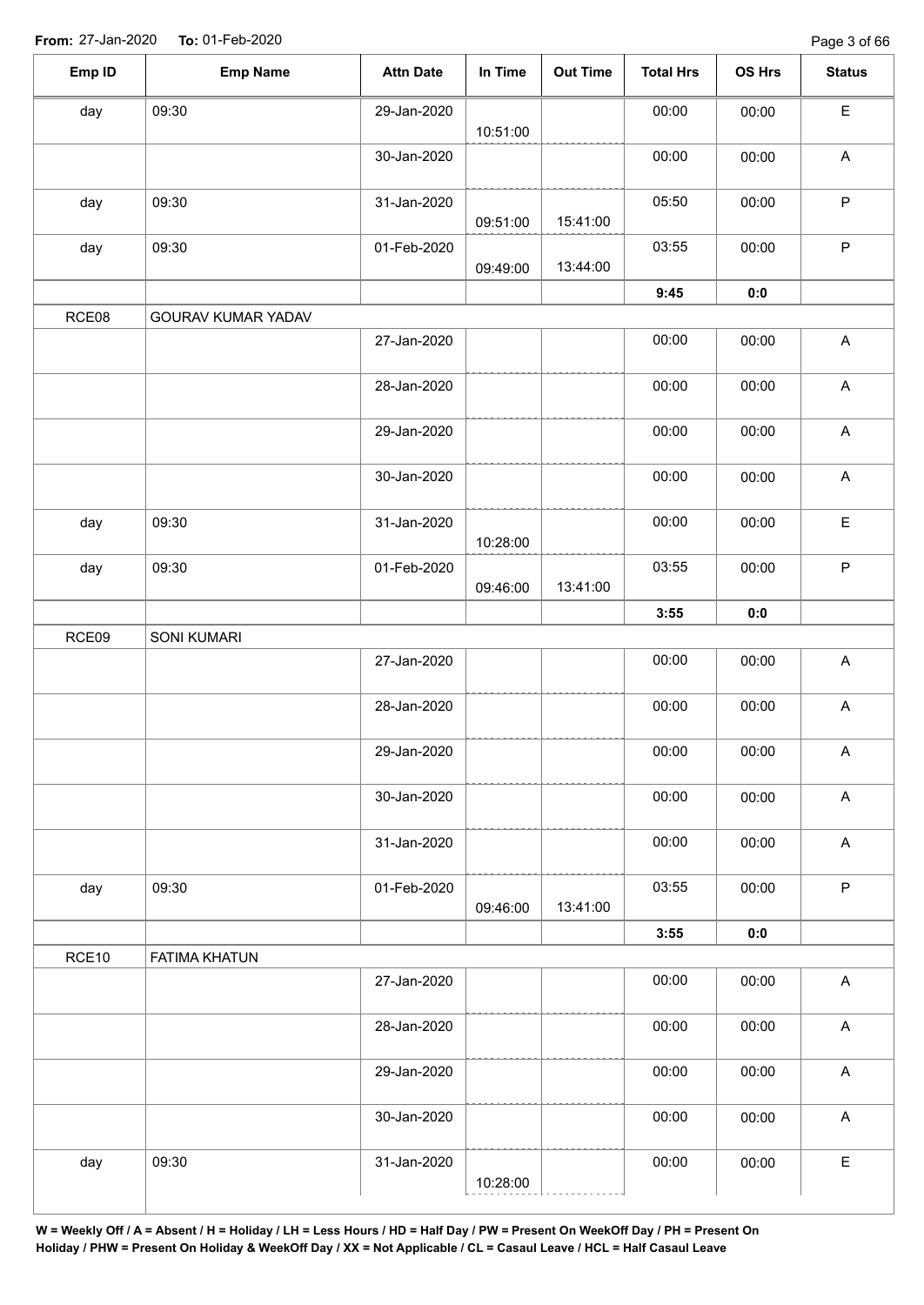| Emp ID | <b>Emp Name</b> | <b>Attn Date</b> | In Time  | <b>Out Time</b>      | <b>Total Hrs</b> | <b>OS Hrs</b> | <b>Status</b>             |
|--------|-----------------|------------------|----------|----------------------|------------------|---------------|---------------------------|
| day    | 09:30           | 01-Feb-2020      |          |                      | 03:55            | 00:00         | $\mathsf{P}$              |
|        |                 |                  | 09:46:00 | 13:41:00             |                  |               |                           |
|        |                 |                  |          |                      | 3:55             | 0:0           |                           |
| RCE11  | FEROJ ANSARI    |                  |          |                      |                  |               |                           |
|        |                 | 27-Jan-2020      |          |                      | 00:00            | 00:00         | $\mathsf{A}$              |
|        |                 | 28-Jan-2020      |          |                      | 00:00            | 00:00         | $\boldsymbol{\mathsf{A}}$ |
|        |                 | 29-Jan-2020      |          |                      | 00:00            | 00:00         | $\mathsf{A}$              |
|        |                 | 30-Jan-2020      |          |                      | 00:00            | 00:00         | $\mathsf A$               |
| day    | 09:30           | 31-Jan-2020      | 10:28:00 |                      | 00:00            | 00:00         | $\mathsf E$               |
| day    | 09:30           | 01-Feb-2020      | 09:46:00 | 13:41:00             | 03:55            | 00:00         | $\mathsf P$               |
|        |                 |                  |          |                      | 3:55             | 0:0           |                           |
| RCE12  | SOURAV MAJUMDAR |                  |          |                      |                  |               |                           |
| day    | 09:30           | 27-Jan-2020      | 10:39:00 | 15:44:00             | 05:05            | 00:00         | $\sf P$                   |
| day    | 09:30           | 28-Jan-2020      | 09:52:00 | 15:48:00             | 05:56            | 00:00         | $\mathsf P$               |
| day    | 09:30           | 29-Jan-2020      |          | 15:46:00             | 05:52            | 00:00         | $\sf P$                   |
|        |                 | 30-Jan-2020      | 09:54:00 |                      | 00:00            | 00:00         | $\mathsf A$               |
| day    | 09:30           | 31-Jan-2020      |          |                      | 05:54            | 00:00         | $\mathsf P$               |
| day    | 09:30           | 01-Feb-2020      | 09:48:00 | 15:42:00<br>13:44:00 | 03:55            | 00:00         | P                         |
|        |                 |                  | 09:49:00 |                      | 26:42            |               |                           |
| RCE13  | PREETI KUMARI   |                  |          |                      |                  | 0:0           |                           |
|        |                 | 27-Jan-2020      |          |                      | 00:00            | 00:00         | $\mathsf A$               |
|        |                 | 28-Jan-2020      |          |                      | 00:00            | 00:00         | $\mathsf A$               |
|        |                 | 29-Jan-2020      |          |                      | 00:00            | 00:00         | $\mathsf A$               |
|        |                 | 30-Jan-2020      |          |                      | 00:00            | 00:00         | A                         |
| day    | 09:30           | 31-Jan-2020      | 09:50:00 | 15:41:00             | 05:51            | 00:00         | $\mathsf{P}$              |
| day    | 09:30           | 01-Feb-2020      | 09:48:00 | 13:45:00             | 03:57            | 00:00         | $\sf P$                   |
|        |                 |                  |          |                      | 9:48             | 0:0           |                           |
| RCE14  | SIKHA KUMARI    |                  |          |                      |                  |               |                           |
|        |                 | 27-Jan-2020      |          |                      | 00:00            | 00:00         | $\boldsymbol{\mathsf{A}}$ |
|        |                 |                  |          |                      |                  |               |                           |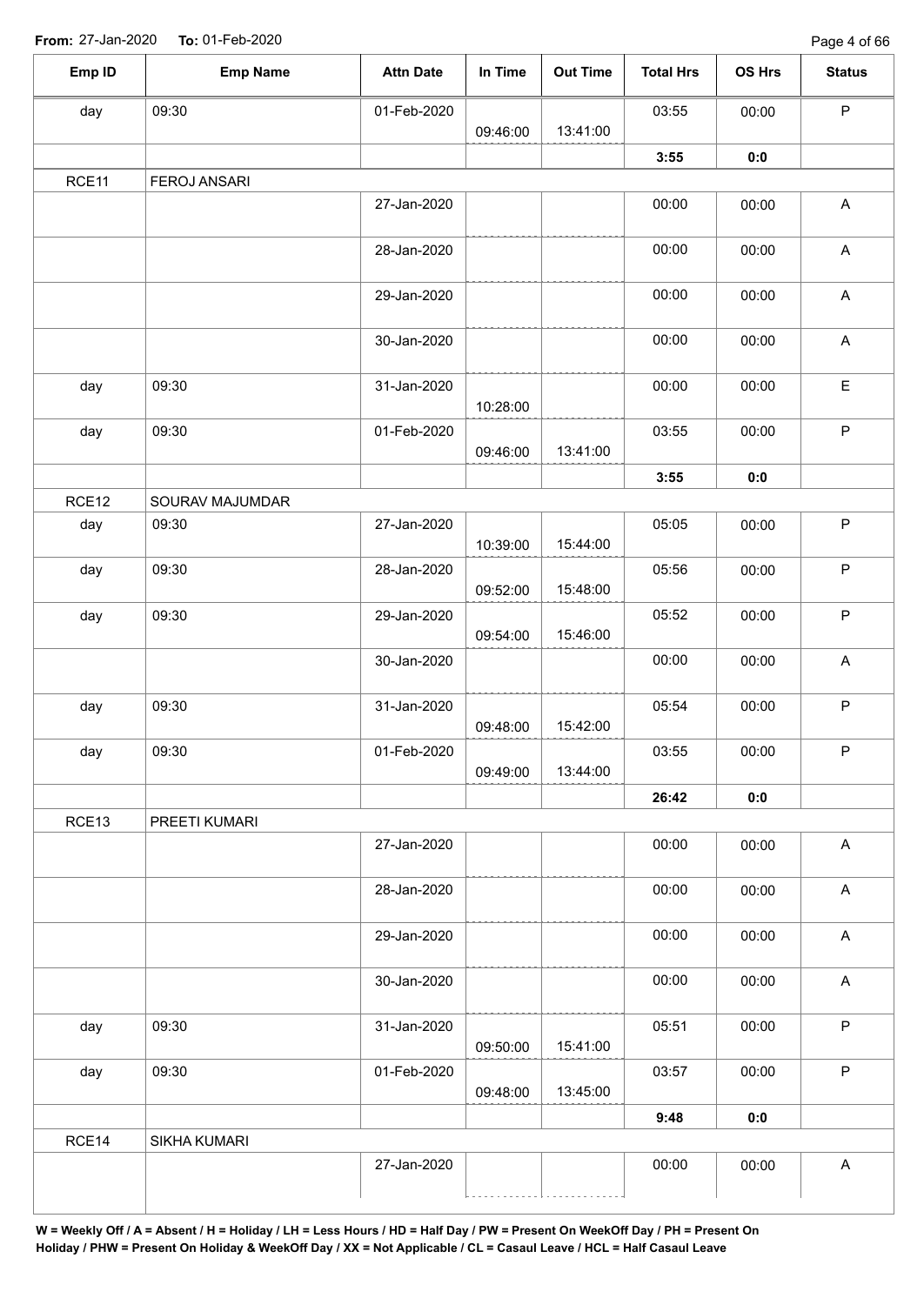| Emp ID | <b>Emp Name</b>     | <b>Attn Date</b> | In Time              | <b>Out Time</b> | <b>Total Hrs</b> | OS Hrs         | <b>Status</b>             |
|--------|---------------------|------------------|----------------------|-----------------|------------------|----------------|---------------------------|
|        |                     | 28-Jan-2020      |                      |                 | 00:00            | 00:00          | A                         |
| day    | 09:30               | 29-Jan-2020      | 10:23:00             | 15:45:00        | 05:22            | 00:00          | $\sf P$                   |
|        |                     | 30-Jan-2020      |                      |                 | 00:00            | 00:00          | $\boldsymbol{\mathsf{A}}$ |
| day    | 09:30               | 31-Jan-2020      | 09:49:00             | 15:41:00        | 05:52            | 00:00          | $\mathsf P$               |
| day    | 09:30               | 01-Feb-2020      | 09:49:00             | 13:43:00        | 03:54            | 00:00          | $\mathsf P$               |
|        |                     |                  |                      |                 | 15:8             | 0:0            |                           |
| RCE15  | ROJI KUMARI         |                  |                      |                 |                  |                |                           |
|        |                     | 27-Jan-2020      |                      |                 | 00:00            | 00:00          | $\boldsymbol{\mathsf{A}}$ |
|        |                     | 28-Jan-2020      |                      |                 | 00:00            | 00:00          | $\boldsymbol{\mathsf{A}}$ |
|        |                     | 29-Jan-2020      |                      |                 | 00:00            | 00:00          | $\boldsymbol{\mathsf{A}}$ |
|        |                     | 30-Jan-2020      |                      |                 | 00:00            | 00:00          | $\boldsymbol{\mathsf{A}}$ |
|        |                     | 31-Jan-2020      |                      |                 | 00:00            | 00:00          | $\boldsymbol{\mathsf{A}}$ |
|        |                     | 01-Feb-2020      |                      |                 | 00:00            | 00:00          | $\boldsymbol{\mathsf{A}}$ |
|        |                     |                  |                      |                 | 0:0              | $\mathbf{0}$ 0 |                           |
| RCE16  | MD. ALI ZOHAR       |                  |                      |                 |                  |                |                           |
|        |                     | 27-Jan-2020      |                      |                 | 00:00            | 00:00          | $\boldsymbol{\mathsf{A}}$ |
| day    | 09:30               | 28-Jan-2020      | 10:22:00             |                 | 00:00            | 00:00          | E                         |
|        |                     | 29-Jan-2020      |                      |                 | 00:00            | 00:00          | $\boldsymbol{\mathsf{A}}$ |
|        |                     | 30-Jan-2020      |                      |                 | 00:00            | 00:00          | $\mathsf{A}$              |
| day    | 09:30               | 31-Jan-2020      | 09:51:00             | 15:40:00        | 05:49            | 00:00          | $\mathsf P$               |
| day    | 09:30               | 01-Feb-2020      | 09:48:00             | 13:43:00        | 03:55            | 00:00          | $\mathsf P$               |
|        |                     |                  |                      |                 | 9:44             | 0:0            |                           |
| RCE17  | DHIRAJ KUMAR PANDEY |                  |                      |                 |                  |                |                           |
| day    | 09:30               | 27-Jan-2020      | 10:40:00             | 15:45:00        | 05:05            | 00:00          | $\mathsf P$               |
|        | 09:30               | 28-Jan-2020      |                      | 15:48:00        | 05:55            | 00:00          | $\mathsf P$               |
| day    |                     |                  |                      |                 |                  |                |                           |
| day    | 09:30               | 29-Jan-2020      | 09:53:00<br>09:54:00 | 15:45:00        | 05:51            | 00:00          | $\mathsf P$               |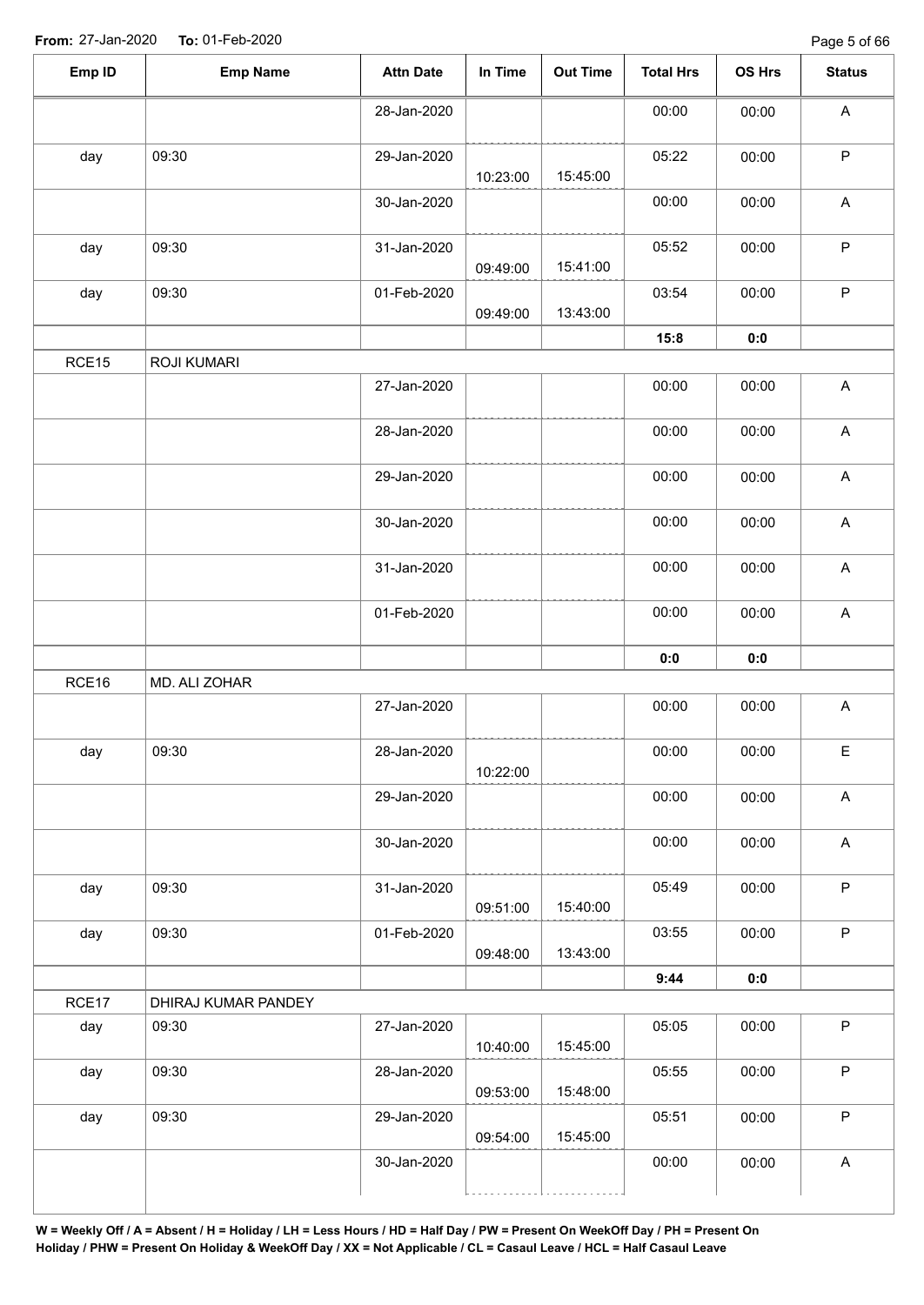Page 6 of 66

| Emp ID | <b>Emp Name</b>       | <b>Attn Date</b> | In Time  | <b>Out Time</b> | <b>Total Hrs</b> | OS Hrs | <b>Status</b>             |
|--------|-----------------------|------------------|----------|-----------------|------------------|--------|---------------------------|
| day    | 09:30                 | 31-Jan-2020      |          |                 | 05:53            | 00:00  | $\sf P$                   |
|        |                       |                  | 09:49:00 | 15:42:00        |                  |        |                           |
| day    | 09:30                 | 01-Feb-2020      |          |                 | 03:55            | 00:00  | $\mathsf P$               |
|        |                       |                  | 09:49:00 | 13:44:00        |                  |        |                           |
|        |                       |                  |          |                 | 26:39            | 0:0    |                           |
| RCE18  | <b>ASHIA PERWEEN</b>  |                  |          |                 |                  |        |                           |
| day    | 09:30                 | 27-Jan-2020      | 10:39:00 | 15:44:00        | 05:05            | 00:00  | $\sf P$                   |
| day    | 09:30                 | 28-Jan-2020      | 09:52:00 | 15:48:00        | 05:56            | 00:00  | $\mathsf P$               |
| day    | 09:30                 | 29-Jan-2020      | 09:54:00 | 15:45:00        | 05:51            | 00:00  | $\mathsf P$               |
|        |                       | 30-Jan-2020      |          |                 | 00:00            | 00:00  | A                         |
| day    | 09:30                 | 31-Jan-2020      |          |                 | 05:54            | 00:00  | $\sf P$                   |
|        |                       |                  | 09:48:00 | 15:42:00        |                  |        |                           |
| day    | 09:30                 | 01-Feb-2020      | 09:49:00 | 13:43:00        | 03:54            | 00:00  | $\sf P$                   |
|        |                       |                  |          |                 |                  |        |                           |
| RCE19  | <b>JIYAMUNI SOREN</b> |                  |          |                 | 26:40            | 0:0    |                           |
|        |                       | 27-Jan-2020      |          |                 | 00:00            | 00:00  | A                         |
|        |                       |                  |          |                 |                  |        |                           |
|        |                       | 28-Jan-2020      |          |                 | 00:00            | 00:00  | $\boldsymbol{\mathsf{A}}$ |
|        |                       | 29-Jan-2020      |          |                 | 00:00            | 00:00  | $\boldsymbol{\mathsf{A}}$ |
|        |                       | 30-Jan-2020      |          |                 | 00:00            | 00:00  | A                         |
|        |                       | 31-Jan-2020      |          |                 | 00:00            | 00:00  | $\mathsf{A}$              |
|        |                       |                  |          |                 |                  |        |                           |
| day    | 09:30                 | 01-Feb-2020      | 09:46:00 | 13:41:00        | 03:55            | 00:00  | $\mathsf P$               |
|        |                       |                  |          |                 | 3:55             | 0:0    |                           |
| RCE20  | ANJANA KUMARI SINGH   |                  |          |                 |                  |        |                           |
| day    | 09:30                 | 27-Jan-2020      | 10:39:00 | 15:44:00        | 05:05            | 00:00  | $\sf P$                   |
| day    | 09:30                 | 28-Jan-2020      |          |                 | 05:56            | 00:00  | $\sf P$                   |
|        |                       |                  | 09:52:00 | 15:48:00        |                  |        |                           |
| day    | 09:30                 | 29-Jan-2020      | 09:53:00 | 15:45:00        | 05:52            | 00:00  | $\sf P$                   |
|        |                       | 30-Jan-2020      |          |                 | 00:00            | 00:00  | A                         |
| day    | 09:30                 | 31-Jan-2020      |          |                 | 05:53            | 00:00  | $\mathsf P$               |
|        |                       |                  | 09:49:00 | 15:42:00        |                  |        |                           |
| day    | 09:30                 | 01-Feb-2020      | 09:49:00 | 13:44:00        | 03:55            | 00:00  | $\mathsf P$               |
|        |                       |                  |          |                 | 26:41            | 0:0    |                           |
| RCE21  | RAFAT JAHAN           |                  |          |                 |                  |        |                           |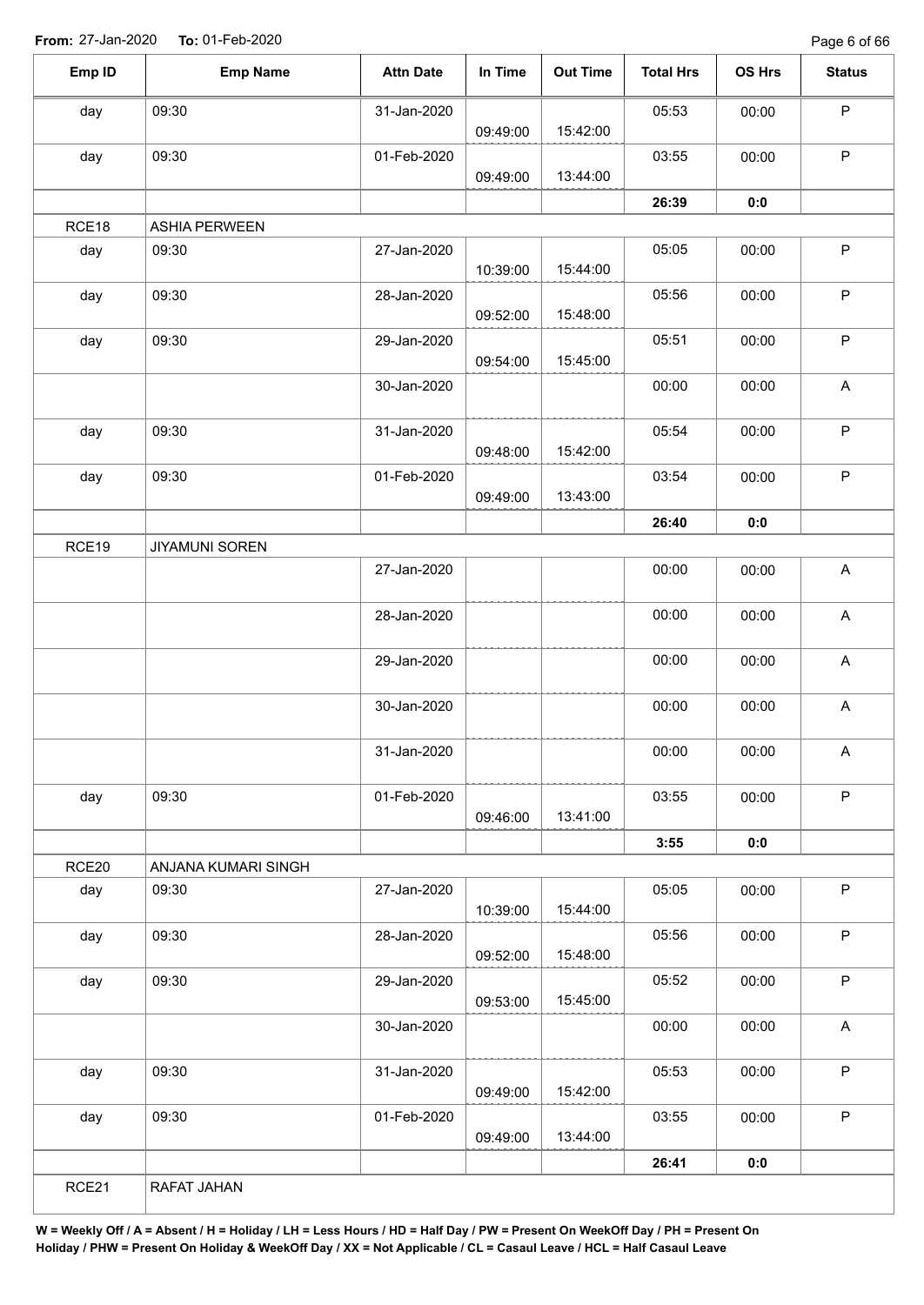| Emp ID | <b>Emp Name</b>     | <b>Attn Date</b> | In Time  | Out Time | <b>Total Hrs</b> | OS Hrs | <b>Status</b>             |
|--------|---------------------|------------------|----------|----------|------------------|--------|---------------------------|
|        |                     | 27-Jan-2020      |          |          | 00:00            | 00:00  | $\mathsf{A}$              |
|        |                     | 28-Jan-2020      |          |          | 00:00            | 00:00  | $\boldsymbol{\mathsf{A}}$ |
|        |                     | 29-Jan-2020      |          |          | 00:00            | 00:00  | $\boldsymbol{\mathsf{A}}$ |
|        |                     | 30-Jan-2020      |          |          | 00:00            | 00:00  | $\boldsymbol{\mathsf{A}}$ |
|        |                     | 31-Jan-2020      |          |          | 00:00            | 00:00  | $\boldsymbol{\mathsf{A}}$ |
|        |                     | 01-Feb-2020      |          |          | 00:00            | 00:00  | $\boldsymbol{\mathsf{A}}$ |
|        |                     |                  |          |          | 0:0              | 0:0    |                           |
| RCE22  | NIRAJ KUMAR RAY     |                  |          |          |                  |        |                           |
| day    | 09:30               | 27-Jan-2020      | 10:39:00 | 15:44:00 | 05:05            | 00:00  | $\mathsf P$               |
| day    | 09:30               | 28-Jan-2020      | 09:52:00 | 15:48:00 | 05:56            | 00:00  | $\mathsf P$               |
| day    | 09:30               | 29-Jan-2020      | 09:54:00 | 15:45:00 | 05:51            | 00:00  | $\mathsf P$               |
|        |                     | 30-Jan-2020      |          |          | 00:00            | 00:00  | $\mathsf A$               |
| day    | 09:30               | 31-Jan-2020      | 09:48:00 | 15:41:00 | 05:53            | 00:00  | $\mathsf P$               |
| day    | 09:30               | 01-Feb-2020      | 09:49:00 | 13:44:00 | 03:55            | 00:00  | P                         |
|        |                     |                  |          |          | 26:40            | 0:0    |                           |
| RCE23  | <b>MEENA KUMARI</b> |                  |          |          |                  |        |                           |
|        |                     | 27-Jan-2020      |          |          | 00:00            | 00:00  | A                         |
| day    | 09:30               | 28-Jan-2020      | 09:53:00 |          | 00:00            | 00:00  | $\mathsf E$               |
|        |                     | 29-Jan-2020      |          |          | 00:00            | 00:00  | $\mathsf A$               |
|        |                     | 30-Jan-2020      |          |          | 00:00            | 00:00  | $\mathsf{A}$              |
| day    | 09:30               | 31-Jan-2020      | 10:29:00 |          | 00:00            | 00:00  | $\mathsf E$               |
| day    | 09:30               | 01-Feb-2020      | 09:46:00 | 13:40:00 | 03:54            | 00:00  | $\mathsf{P}$              |
|        |                     |                  |          |          | 3:54             | 0:0    |                           |
| RCE24  | POOJA KUMARI        |                  |          |          |                  |        |                           |
|        |                     | 27-Jan-2020      |          |          | 00:00            | 00:00  | A                         |
|        |                     | 28-Jan-2020      |          |          | 00:00            | 00:00  | A                         |
|        |                     | 29-Jan-2020      |          |          | 00:00            | 00:00  | A                         |
|        |                     |                  |          |          |                  |        |                           |

```
W = Weekly Off / A = Absent / H = Holiday / LH = Less Hours / HD = Half Day / PW = Present On WeekOff Day / PH = Present On 
Holiday / PHW = Present On Holiday & WeekOff Day / XX = Not Applicable / CL = Casaul Leave / HCL = Half Casaul Leave
```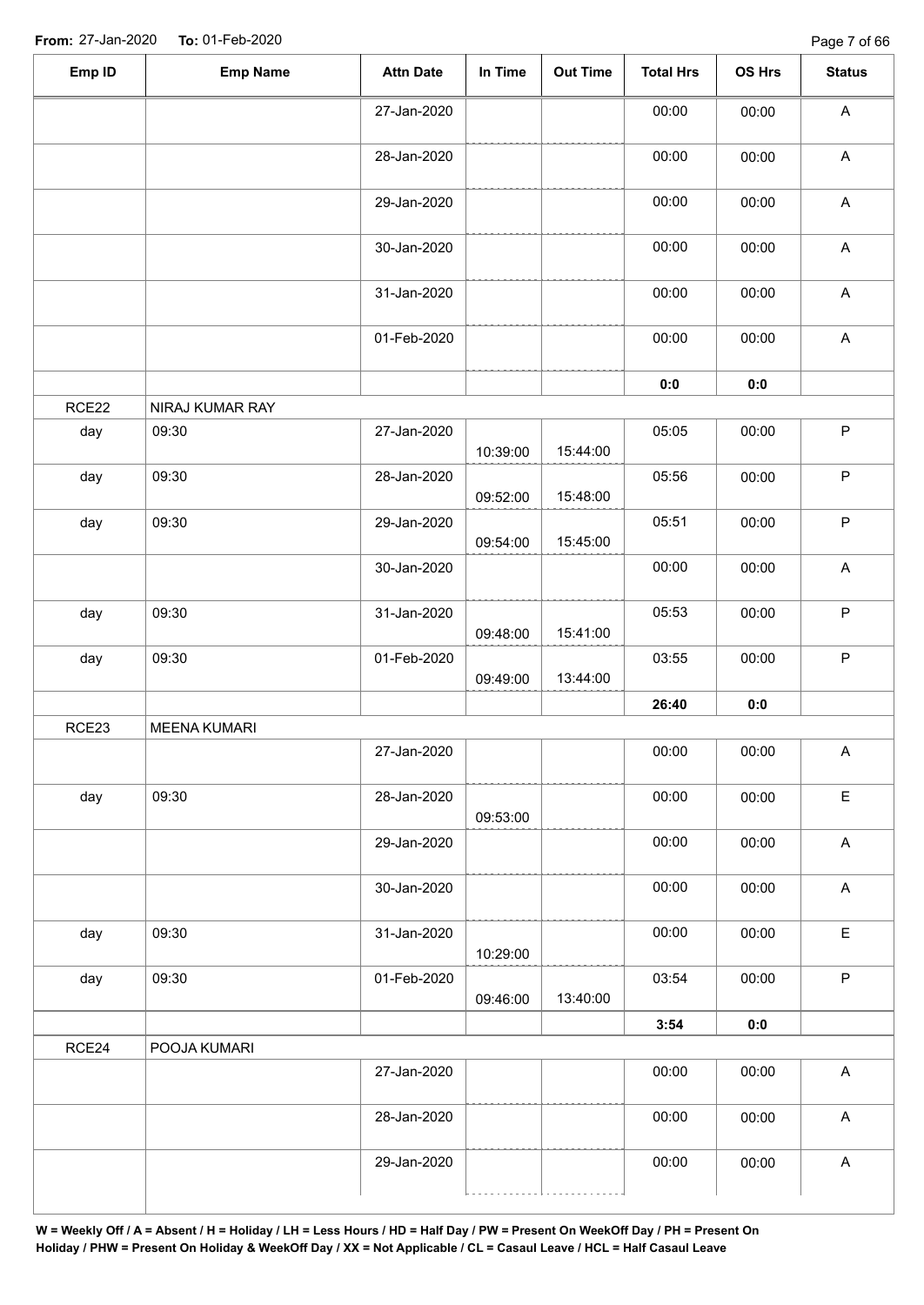| Emp ID | <b>Emp Name</b>    | <b>Attn Date</b> | In Time  | <b>Out Time</b> | <b>Total Hrs</b> | OS Hrs         | <b>Status</b>             |
|--------|--------------------|------------------|----------|-----------------|------------------|----------------|---------------------------|
|        |                    | 30-Jan-2020      |          |                 | 00:00            | 00:00          | $\boldsymbol{\mathsf{A}}$ |
|        |                    | 31-Jan-2020      |          |                 | 00:00            | 00:00          | $\boldsymbol{\mathsf{A}}$ |
| day    | 09:30              | 01-Feb-2020      | 09:46:00 | 13:41:00        | 03:55            | 00:00          | $\mathsf P$               |
|        |                    |                  |          |                 | 3:55             | 0:0            |                           |
| RCE25  | <b>NISHA GUPTA</b> |                  |          |                 |                  |                |                           |
|        |                    | 27-Jan-2020      |          |                 | 00:00            | 00:00          | $\boldsymbol{\mathsf{A}}$ |
|        |                    | 28-Jan-2020      |          |                 | 00:00            | 00:00          | $\boldsymbol{\mathsf{A}}$ |
|        |                    | 29-Jan-2020      |          |                 | 00:00            | 00:00          | $\boldsymbol{\mathsf{A}}$ |
|        |                    | 30-Jan-2020      |          |                 | 00:00            | 00:00          | $\boldsymbol{\mathsf{A}}$ |
| day    | 09:30              | 31-Jan-2020      | 09:51:00 | 15:41:00        | 05:50            | 00:00          | ${\sf P}$                 |
| day    | 09:30              | 01-Feb-2020      |          |                 | 03:57            | 00:00          | $\sf P$                   |
|        |                    |                  | 09:48:00 | 13:45:00        |                  |                |                           |
|        |                    |                  |          |                 | 9:47             | $\mathbf{0}$ 0 |                           |
| RCE26  | ARUN MODI          |                  |          |                 |                  |                |                           |
|        |                    | 27-Jan-2020      |          |                 | 00:00            | 00:00          | $\boldsymbol{\mathsf{A}}$ |
|        |                    | 28-Jan-2020      |          |                 | 00:00            | 00:00          | $\boldsymbol{\mathsf{A}}$ |
|        |                    | 29-Jan-2020      |          |                 | 00:00            | 00:00          | $\boldsymbol{\mathsf{A}}$ |
|        |                    | 30-Jan-2020      |          |                 | 00:00            | 00:00          | $\mathsf{A}$              |
|        |                    | 31-Jan-2020      |          |                 | 00:00            | 00:00          | $\boldsymbol{\mathsf{A}}$ |
|        |                    | 01-Feb-2020      |          |                 | 00:00            | 00:00          | $\mathsf{A}$              |
|        |                    |                  |          |                 | 0:0              | 0:0            |                           |
| RCE27  | SHEELA BASKI       |                  |          |                 |                  |                |                           |
|        |                    | 27-Jan-2020      |          |                 | 00:00            | 00:00          | $\boldsymbol{\mathsf{A}}$ |
|        |                    | 28-Jan-2020      |          |                 | 00:00            | 00:00          | $\boldsymbol{\mathsf{A}}$ |
|        |                    | 29-Jan-2020      |          |                 | 00:00            | 00:00          | $\boldsymbol{\mathsf{A}}$ |
|        |                    | 30-Jan-2020      |          |                 | 00:00            | 00:00          | $\boldsymbol{\mathsf{A}}$ |
|        |                    | 31-Jan-2020      |          |                 | 00:00            | 00:00          | $\boldsymbol{\mathsf{A}}$ |
| day    | 09:30              | 01-Feb-2020      |          |                 | 03:55            | 00:00          | $\sf P$                   |
|        |                    |                  | 09:46:00 | 13:41:00        |                  |                |                           |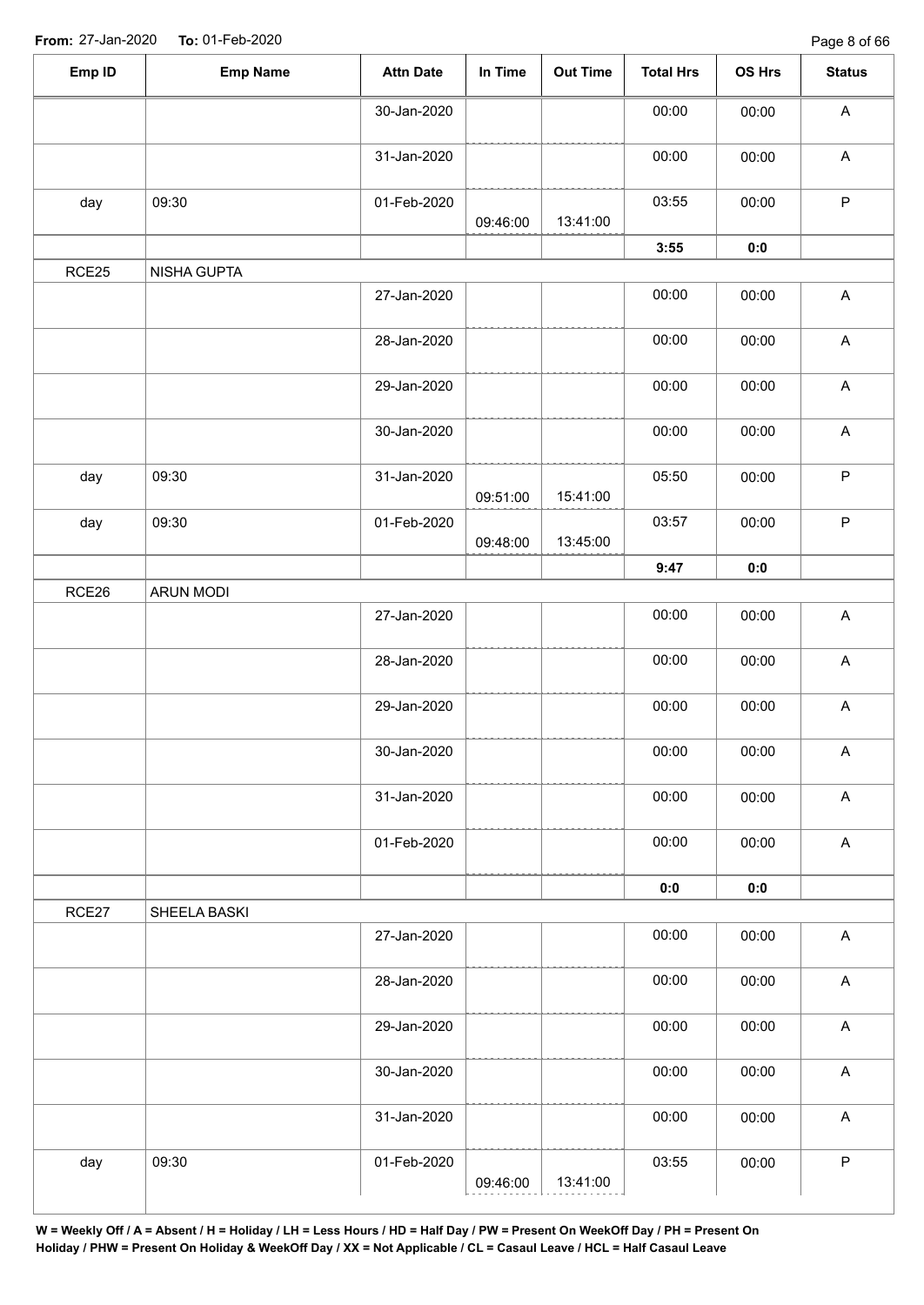| Emp ID | <b>Emp Name</b>     | <b>Attn Date</b> | In Time  | <b>Out Time</b> | <b>Total Hrs</b> | OS Hrs | <b>Status</b>             |
|--------|---------------------|------------------|----------|-----------------|------------------|--------|---------------------------|
|        |                     |                  |          |                 | 3:55             | 0:0    |                           |
| RCE28  | NAMITA MARANDI      |                  |          |                 |                  |        |                           |
|        |                     | 27-Jan-2020      |          |                 | 00:00            | 00:00  | $\boldsymbol{\mathsf{A}}$ |
|        |                     | 28-Jan-2020      |          |                 | 00:00            | 00:00  | $\boldsymbol{\mathsf{A}}$ |
|        |                     | 29-Jan-2020      |          |                 | 00:00            | 00:00  | $\boldsymbol{\mathsf{A}}$ |
|        |                     | 30-Jan-2020      |          |                 | 00:00            | 00:00  | $\mathsf A$               |
|        |                     | 31-Jan-2020      |          |                 | 00:00            | 00:00  | $\boldsymbol{\mathsf{A}}$ |
|        |                     | 01-Feb-2020      |          |                 | 00:00            | 00:00  | $\boldsymbol{\mathsf{A}}$ |
|        |                     |                  |          |                 | 0:0              | $0:0$  |                           |
| RCE29  | <b>ANITA KUMARI</b> |                  |          |                 |                  |        |                           |
|        |                     | 27-Jan-2020      |          |                 | 00:00            | 00:00  | $\boldsymbol{\mathsf{A}}$ |
|        |                     | 28-Jan-2020      |          |                 | 00:00            | 00:00  | $\boldsymbol{\mathsf{A}}$ |
|        |                     | 29-Jan-2020      |          |                 | 00:00            | 00:00  | $\boldsymbol{\mathsf{A}}$ |
|        |                     | 30-Jan-2020      |          |                 | 00:00            | 00:00  | $\boldsymbol{\mathsf{A}}$ |
| day    | 09:30               | 31-Jan-2020      | 09:50:00 | 15:40:00        | 05:50            | 00:00  | $\mathsf P$               |
| day    | 09:30               | 01-Feb-2020      | 09:48:00 | 13:45:00        | 03:57            | 00:00  | $\sf P$                   |
|        |                     |                  |          |                 | 9:47             | 0:0    |                           |
| RCE30  | NEHA PERWEEN        |                  |          |                 |                  |        |                           |
|        |                     | 27-Jan-2020      |          |                 | 00:00            | 00:00  | $\mathsf{A}$              |
|        |                     | 28-Jan-2020      |          |                 | 00:00            | 00:00  | $\boldsymbol{\mathsf{A}}$ |
| day    | 09:30               | 29-Jan-2020      | 10:52:00 |                 | 00:00            | 00:00  | $\mathsf E$               |
|        |                     | 30-Jan-2020      |          |                 | 00:00            | 00:00  | $\mathsf A$               |
| day    | 09:30               | 31-Jan-2020      | 09:51:00 | 15:41:00        | 05:50            | 00:00  | $\mathsf P$               |
| day    | 09:30               | 01-Feb-2020      | 09:48:00 | 13:44:00        | 03:56            | 00:00  | $\mathsf P$               |
|        |                     |                  |          |                 | 9:46             | 0:0    |                           |
| RCE31  | PRITY KUMARI        |                  |          |                 |                  |        |                           |
| day    | 09:30               | 27-Jan-2020      | 10:39:00 | 15:44:00        | 05:05            | 00:00  | $\mathsf P$               |
| day    | 09:30               | 28-Jan-2020      | 09:52:00 | 15:48:00        | 05:56            | 00:00  | $\mathsf P$               |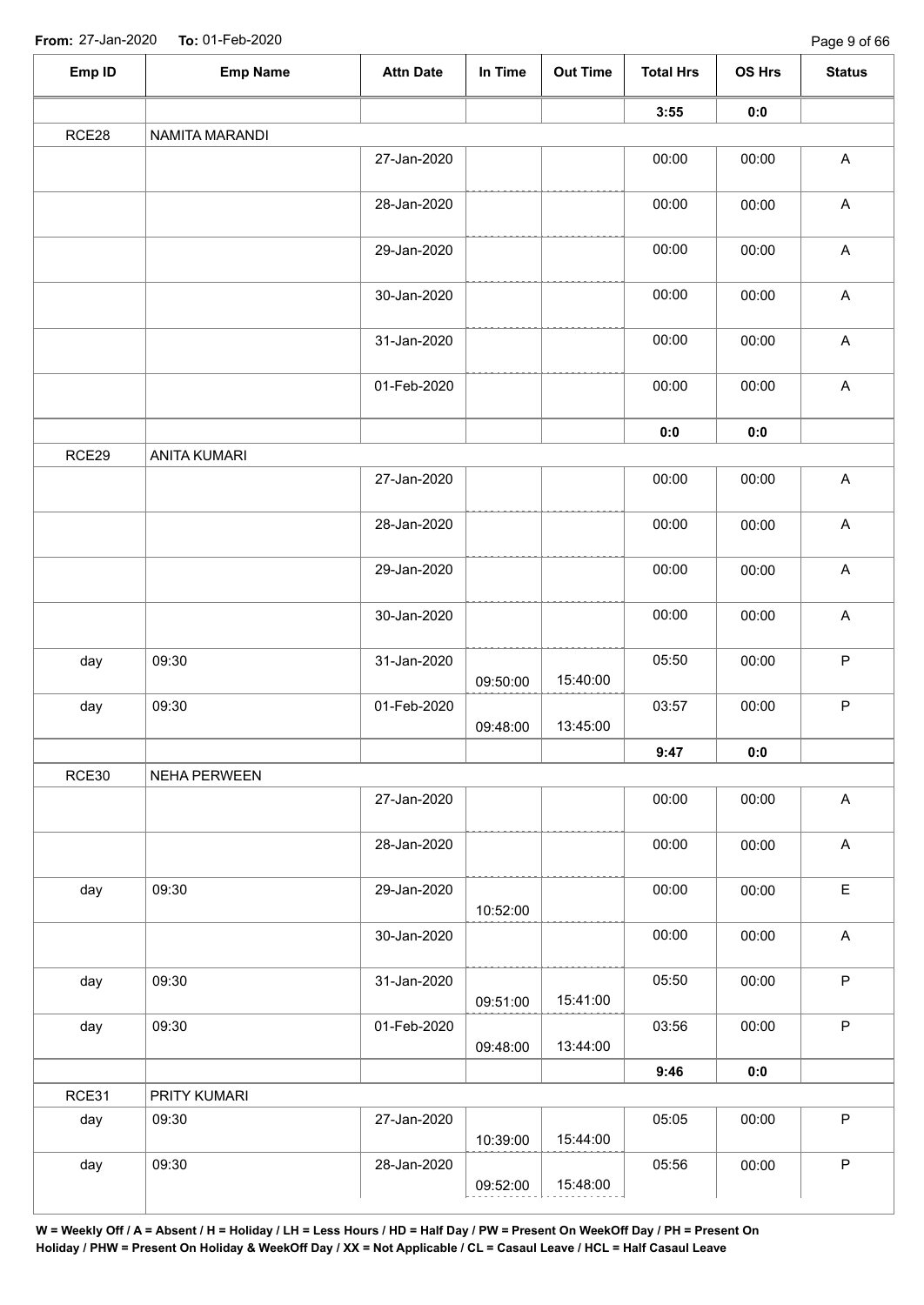| Emp ID | <b>Emp Name</b>    | <b>Attn Date</b> | In Time  | <b>Out Time</b> | <b>Total Hrs</b> | <b>OS Hrs</b> | <b>Status</b>             |
|--------|--------------------|------------------|----------|-----------------|------------------|---------------|---------------------------|
| day    | 09:30              | 29-Jan-2020      | 09:54:00 | 15:45:00        | 05:51            | 00:00         | $\mathsf P$               |
|        |                    | 30-Jan-2020      |          |                 | 00:00            | 00:00         | $\mathsf A$               |
| day    | 09:30              | 31-Jan-2020      | 09:49:00 | 15:41:00        | 05:52            | 00:00         | $\mathsf{P}$              |
| day    | 09:30              | 01-Feb-2020      | 09:50:00 | 13:43:00        | 03:53            | 00:00         | $\mathsf P$               |
|        |                    |                  |          |                 | 26:37            | 0:0           |                           |
| RCE32  | RINKY KUMARI       |                  |          |                 |                  |               |                           |
| day    | 09:30              | 27-Jan-2020      | 10:40:00 | 15:45:00        | 05:05            | 00:00         | $\mathsf P$               |
| day    | 09:30              | 28-Jan-2020      | 09:53:00 | 15:48:00        | 05:55            | 00:00         | $\mathsf P$               |
| day    | 09:30              | 29-Jan-2020      | 09:54:00 | 15:45:00        | 05:51            | 00:00         | $\sf P$                   |
|        |                    | 30-Jan-2020      |          |                 | 00:00            | 00:00         | A                         |
| day    | 09:30              | 31-Jan-2020      | 09:49:00 | 15:41:00        | 05:52            | 00:00         | $\mathsf P$               |
| day    | 09:30              | 01-Feb-2020      | 09:50:00 | 13:43:00        | 03:53            | 00:00         | $\sf P$                   |
|        |                    |                  |          |                 | 26:36            | 0:0           |                           |
| RCE33  | NAYAN KUAMR SHARMA |                  |          |                 |                  |               |                           |
|        |                    | 27-Jan-2020      |          |                 | 00:00            | 00:00         | $\boldsymbol{\mathsf{A}}$ |
|        |                    | 28-Jan-2020      |          |                 | 00:00            | 00:00         | $\mathsf A$               |
|        |                    | 29-Jan-2020      |          |                 | 00:00            | 00:00         | A                         |
|        |                    | 30-Jan-2020      |          |                 | 00:00            | 00:00         | $\mathsf A$               |
| day    | 09:30              | 31-Jan-2020      | 09:51:00 | 15:41:00        | 05:50            | 00:00         | $\mathsf{P}$              |
| day    | 09:30              | 01-Feb-2020      | 09:48:00 | 13:44:00        | 03:56            | 00:00         | $\mathsf P$               |
|        |                    |                  |          |                 | 9:46             | 0:0           |                           |
| RCE34  | <b>MONI KUMARI</b> |                  |          |                 |                  |               |                           |
| day    | 09:30              | 27-Jan-2020      | 10:39:00 | 15:44:00        | 05:05            | 00:00         | $\mathsf P$               |
| day    | 09:30              | 28-Jan-2020      | 09:52:00 | 15:48:00        | 05:56            | 00:00         | $\sf P$                   |
| day    | 09:30              | 29-Jan-2020      | 09:54:00 | 15:46:00        | 05:52            | 00:00         | $\mathsf P$               |
|        |                    | 30-Jan-2020      |          |                 | 00:00            | 00:00         | $\boldsymbol{\mathsf{A}}$ |
| day    | 09:30              | 31-Jan-2020      | 09:48:00 | 15:42:00        | 05:54            | 00:00         | $\mathsf P$               |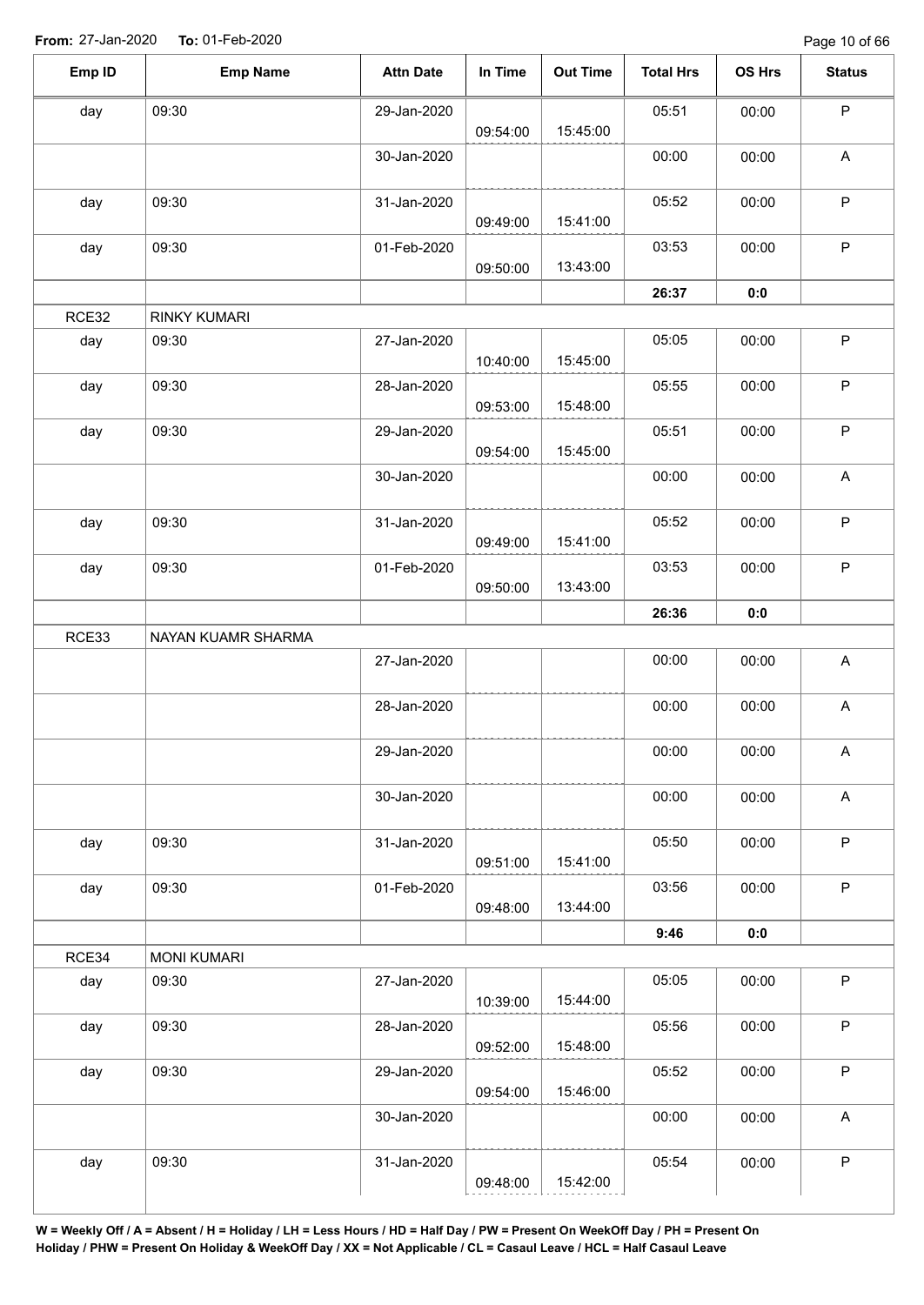Page 11 of 66

| Emp ID | <b>Emp Name</b>     | <b>Attn Date</b> | In Time  | <b>Out Time</b> | <b>Total Hrs</b> | OS Hrs | <b>Status</b>                                                         |
|--------|---------------------|------------------|----------|-----------------|------------------|--------|-----------------------------------------------------------------------|
| day    | 09:30               | 01-Feb-2020      |          |                 | 03:55            | 00:00  | $\sf P$                                                               |
|        |                     |                  | 09:49:00 | 13:44:00        |                  |        |                                                                       |
|        |                     |                  |          |                 | 26:42            | 0:0    |                                                                       |
| RCE35  | SONALI PRIYA        |                  |          |                 |                  |        |                                                                       |
|        |                     | 27-Jan-2020      |          |                 | 00:00            | 00:00  | $\boldsymbol{\mathsf{A}}$                                             |
|        |                     | 28-Jan-2020      |          |                 | 00:00            | 00:00  | $\boldsymbol{\mathsf{A}}$                                             |
|        |                     | 29-Jan-2020      |          |                 | 00:00            | 00:00  | $\mathsf{A}$                                                          |
|        |                     | 30-Jan-2020      |          |                 | 00:00            | 00:00  | $\mathsf A$                                                           |
|        |                     | 31-Jan-2020      |          |                 | 00:00            | 00:00  | $\mathsf A$                                                           |
|        |                     | 01-Feb-2020      |          |                 | 00:00            | 00:00  | $\mathsf{A}% _{\mathsf{A}}^{\prime}=\mathsf{A}_{\mathsf{A}}^{\prime}$ |
|        |                     |                  |          |                 | 0:0              | 0:0    |                                                                       |
| RCE36  | PRIYA KUMARI        |                  |          |                 |                  |        |                                                                       |
| day    | 09:30               | 27-Jan-2020      | 10:39:00 | 15:44:00        | 05:05            | 00:00  | $\sf P$                                                               |
| day    | 09:30               | 28-Jan-2020      | 09:52:00 | 15:48:00        | 05:56            | 00:00  | $\mathsf P$                                                           |
| day    | 09:30               | 29-Jan-2020      |          |                 | 05:51            | 00:00  | $\sf P$                                                               |
|        |                     |                  | 09:54:00 | 15:45:00        |                  |        |                                                                       |
|        |                     | 30-Jan-2020      |          |                 | 00:00            | 00:00  | $\mathsf A$                                                           |
| day    | 09:30               | 31-Jan-2020      | 09:48:00 | 15:41:00        | 05:53            | 00:00  | $\sf P$                                                               |
| day    | 09:30               | 01-Feb-2020      |          |                 | 03:55            | 00:00  | P                                                                     |
|        |                     |                  | 09:49:00 | 13:44:00        |                  |        |                                                                       |
|        |                     |                  |          |                 | 26:40            | 0:0    |                                                                       |
| RCE37  | <b>SONAM KUMARI</b> |                  |          |                 |                  |        |                                                                       |
|        |                     | 27-Jan-2020      |          |                 | 00:00            | 00:00  | $\boldsymbol{\mathsf{A}}$                                             |
|        |                     | 28-Jan-2020      |          |                 | 00:00            | 00:00  | $\boldsymbol{\mathsf{A}}$                                             |
|        |                     | 29-Jan-2020      |          |                 | 00:00            | 00:00  | $\boldsymbol{\mathsf{A}}$                                             |
|        |                     | 30-Jan-2020      |          |                 | 00:00            | 00:00  | $\boldsymbol{\mathsf{A}}$                                             |
|        |                     | 31-Jan-2020      |          |                 | 00:00            | 00:00  | $\boldsymbol{\mathsf{A}}$                                             |
|        |                     | 01-Feb-2020      |          |                 | 00:00            | 00:00  | $\boldsymbol{\mathsf{A}}$                                             |
|        |                     |                  |          |                 | 0:0              | 0:0    |                                                                       |
| RCE38  | PRERNA SUPRIYA      |                  |          |                 |                  |        |                                                                       |
|        |                     | 27-Jan-2020      |          |                 | 00:00            | 00:00  | $\boldsymbol{\mathsf{A}}$                                             |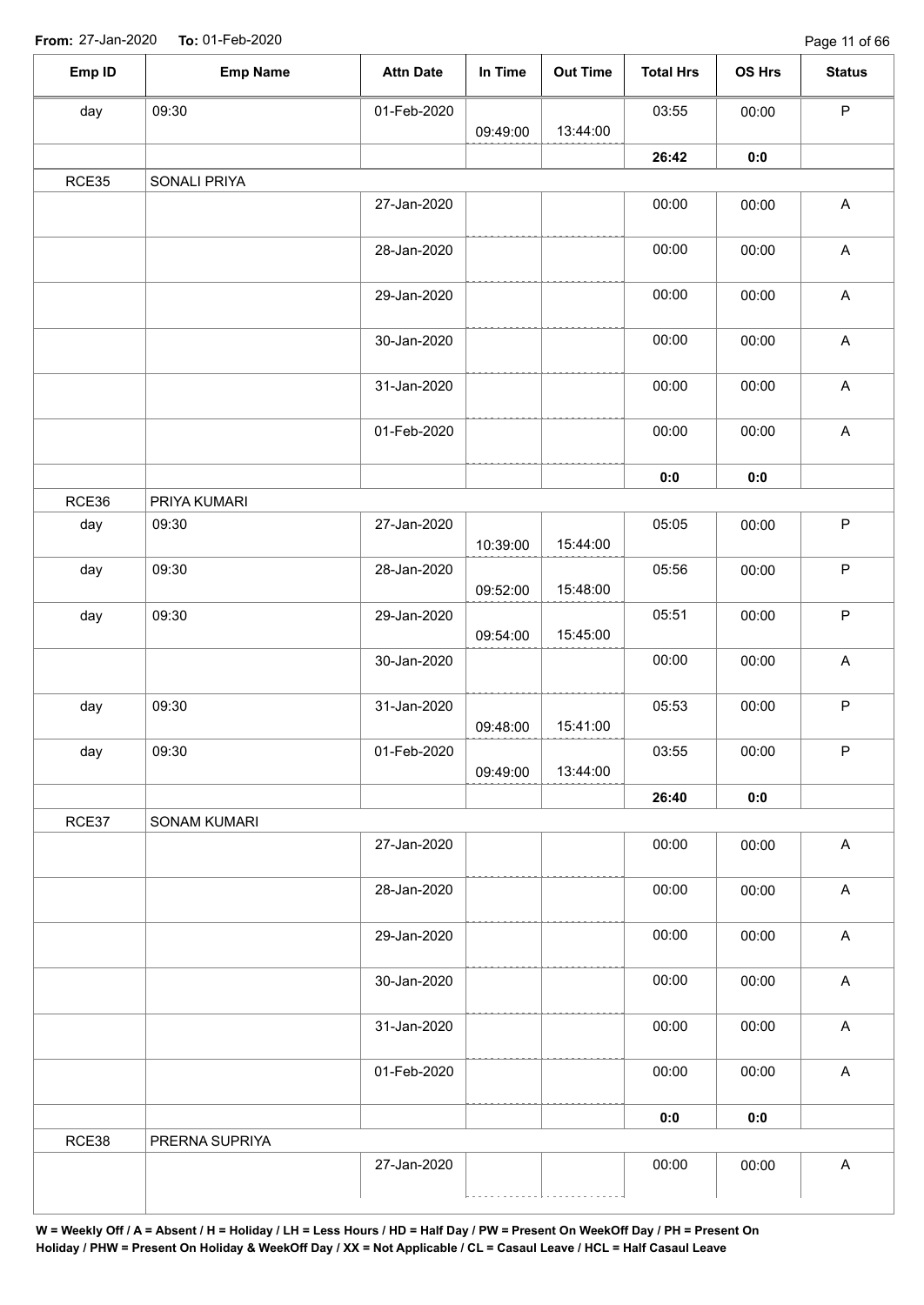| Emp ID | <b>Emp Name</b>       | <b>Attn Date</b> | In Time  | Out Time | <b>Total Hrs</b> | OS Hrs         | <b>Status</b>             |
|--------|-----------------------|------------------|----------|----------|------------------|----------------|---------------------------|
|        |                       | 28-Jan-2020      |          |          | 00:00            | 00:00          | $\boldsymbol{\mathsf{A}}$ |
|        |                       | 29-Jan-2020      |          |          | 00:00            | 00:00          | $\boldsymbol{\mathsf{A}}$ |
|        |                       | 30-Jan-2020      |          |          | 00:00            | 00:00          | $\boldsymbol{\mathsf{A}}$ |
|        |                       | 31-Jan-2020      |          |          | 00:00            | 00:00          | $\boldsymbol{\mathsf{A}}$ |
|        |                       | 01-Feb-2020      |          |          | 00:00            | 00:00          | $\boldsymbol{\mathsf{A}}$ |
|        |                       |                  |          |          | $\mathbf{0}$ 0   | 0:0            |                           |
| RCE39  | RENUKA KISKU          |                  |          |          |                  |                |                           |
|        |                       | 27-Jan-2020      |          |          | 00:00            | 00:00          | $\boldsymbol{\mathsf{A}}$ |
|        |                       | 28-Jan-2020      |          |          | 00:00            | 00:00          | $\boldsymbol{\mathsf{A}}$ |
|        |                       | 29-Jan-2020      |          |          | 00:00            | 00:00          | $\boldsymbol{\mathsf{A}}$ |
|        |                       | 30-Jan-2020      |          |          | 00:00            | 00:00          | $\boldsymbol{\mathsf{A}}$ |
| day    | 09:30                 | 31-Jan-2020      | 09:50:00 | 15:41:00 | 05:51            | 00:00          | $\mathsf P$               |
| day    | 09:30                 | 01-Feb-2020      | 09:49:00 | 13:44:00 | 03:55            | 00:00          | $\mathsf P$               |
|        |                       |                  |          |          | 9:46             | 0:0            |                           |
| RCE40  | ARCHANA KUMARI        |                  |          |          |                  |                |                           |
|        |                       | 27-Jan-2020      |          |          | 00:00            | 00:00          | A                         |
|        |                       | 28-Jan-2020      |          |          | 00:00            | 00:00          | A                         |
|        |                       | 29-Jan-2020      |          |          | 00:00            | 00:00          | $\boldsymbol{\mathsf{A}}$ |
|        |                       | 30-Jan-2020      |          |          | 00:00            | 00:00          | $\boldsymbol{\mathsf{A}}$ |
| day    | 09:30                 | 31-Jan-2020      | 10:29:00 |          | 00:00            | 00:00          | $\mathsf E$               |
|        | 09:30                 | 01-Feb-2020      |          | 13:40:00 | 03:53            | 00:00          | $\mathsf P$               |
| day    |                       |                  |          |          |                  |                |                           |
|        |                       |                  | 09:47:00 |          | 3:53             | $\mathbf{0}$ 0 |                           |
|        | BHAGIRAT KUMAR MANDAL |                  |          |          |                  |                |                           |
| RCE41  |                       | 27-Jan-2020      |          |          | 00:00            | 00:00          | $\boldsymbol{\mathsf{A}}$ |
|        |                       | 28-Jan-2020      |          |          | 00:00            | 00:00          | $\boldsymbol{\mathsf{A}}$ |
|        |                       | 29-Jan-2020      |          |          | 00:00            | 00:00          | $\boldsymbol{\mathsf{A}}$ |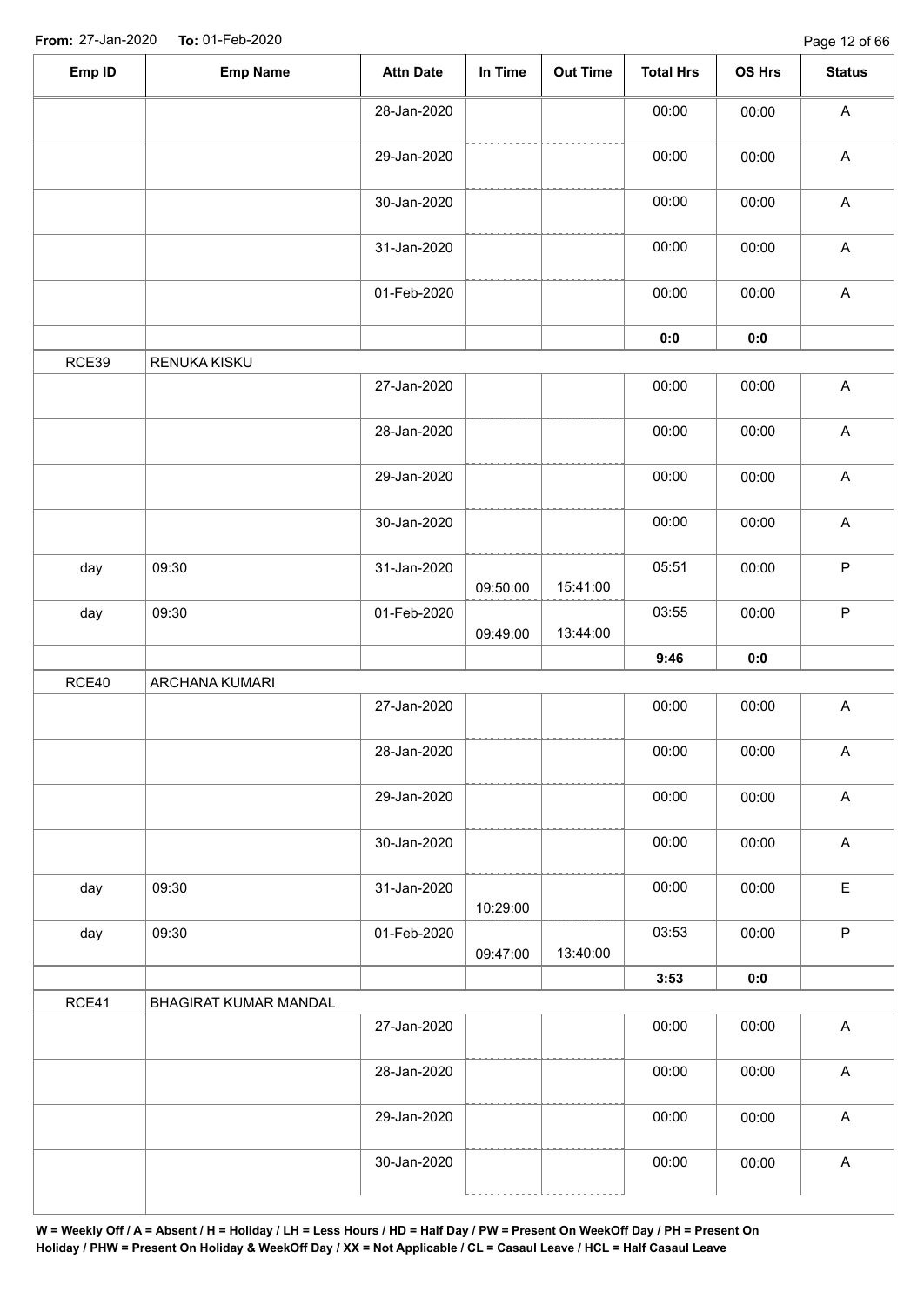Page 13 of 66

| Emp ID | <b>Emp Name</b>     | <b>Attn Date</b> | In Time  | <b>Out Time</b> | <b>Total Hrs</b> | OS Hrs | <b>Status</b>             |
|--------|---------------------|------------------|----------|-----------------|------------------|--------|---------------------------|
| day    | 09:30               | 31-Jan-2020      |          |                 | 05:50            | 00:00  | $\mathsf P$               |
|        |                     |                  | 09:51:00 | 15:41:00        |                  |        |                           |
| day    | 09:30               | 01-Feb-2020      | 09:50:00 | 13:43:00        | 03:53            | 00:00  | $\mathsf P$               |
|        |                     |                  |          |                 | 9:43             | 0:0    |                           |
| RCE42  | SHIVSHANKAR MANDAL  |                  |          |                 |                  |        |                           |
|        |                     | 27-Jan-2020      |          |                 | 00:00            | 00:00  | $\boldsymbol{\mathsf{A}}$ |
|        |                     | 28-Jan-2020      |          |                 | 00:00            | 00:00  | $\boldsymbol{\mathsf{A}}$ |
|        |                     | 29-Jan-2020      |          |                 | 00:00            | 00:00  | $\boldsymbol{\mathsf{A}}$ |
|        |                     | 30-Jan-2020      |          |                 | 00:00            | 00:00  | $\boldsymbol{\mathsf{A}}$ |
|        |                     | 31-Jan-2020      |          |                 | 00:00            | 00:00  | $\boldsymbol{\mathsf{A}}$ |
|        |                     | 01-Feb-2020      |          |                 | 00:00            | 00:00  | $\boldsymbol{\mathsf{A}}$ |
|        |                     |                  |          |                 | 0:0              | 0:0    |                           |
| RCE43  | SANGEETA KUMARI     |                  |          |                 |                  |        |                           |
|        |                     | 27-Jan-2020      |          |                 | 00:00            | 00:00  | $\boldsymbol{\mathsf{A}}$ |
|        |                     | 28-Jan-2020      |          |                 | 00:00            | 00:00  | $\boldsymbol{\mathsf{A}}$ |
|        |                     | 29-Jan-2020      |          |                 | 00:00            | 00:00  | $\boldsymbol{\mathsf{A}}$ |
|        |                     | 30-Jan-2020      |          |                 | 00:00            | 00:00  | $\boldsymbol{\mathsf{A}}$ |
|        |                     | 31-Jan-2020      |          |                 | 00:00            | 00:00  | $\boldsymbol{\mathsf{A}}$ |
|        |                     | 01-Feb-2020      |          |                 | 00:00            | 00:00  | $\boldsymbol{\mathsf{A}}$ |
|        |                     |                  |          |                 | 0:0              | 0:0    |                           |
| RCE44  | KUMAR MANISH SINGH  |                  |          |                 |                  |        |                           |
|        |                     | 27-Jan-2020      |          |                 | 00:00            | 00:00  | $\boldsymbol{\mathsf{A}}$ |
| day    | 09:30               | 28-Jan-2020      | 10:04:00 |                 | 00:00            | 00:00  | $\mathsf E$               |
|        |                     | 29-Jan-2020      |          |                 | 00:00            | 00:00  | $\boldsymbol{\mathsf{A}}$ |
|        |                     | 30-Jan-2020      |          |                 | 00:00            | 00:00  | $\boldsymbol{\mathsf{A}}$ |
| day    | 09:30               | 31-Jan-2020      | 11:29:00 |                 | 00:00            | 00:00  | $\mathsf E$               |
| day    | 09:30               | 01-Feb-2020      | 09:46:00 | 13:41:00        | 03:55            | 00:00  | $\mathsf P$               |
|        |                     |                  |          |                 | 3:55             | 0:0    |                           |
| RCE45  | MAHESH KUMAR MANDAL |                  |          |                 |                  |        |                           |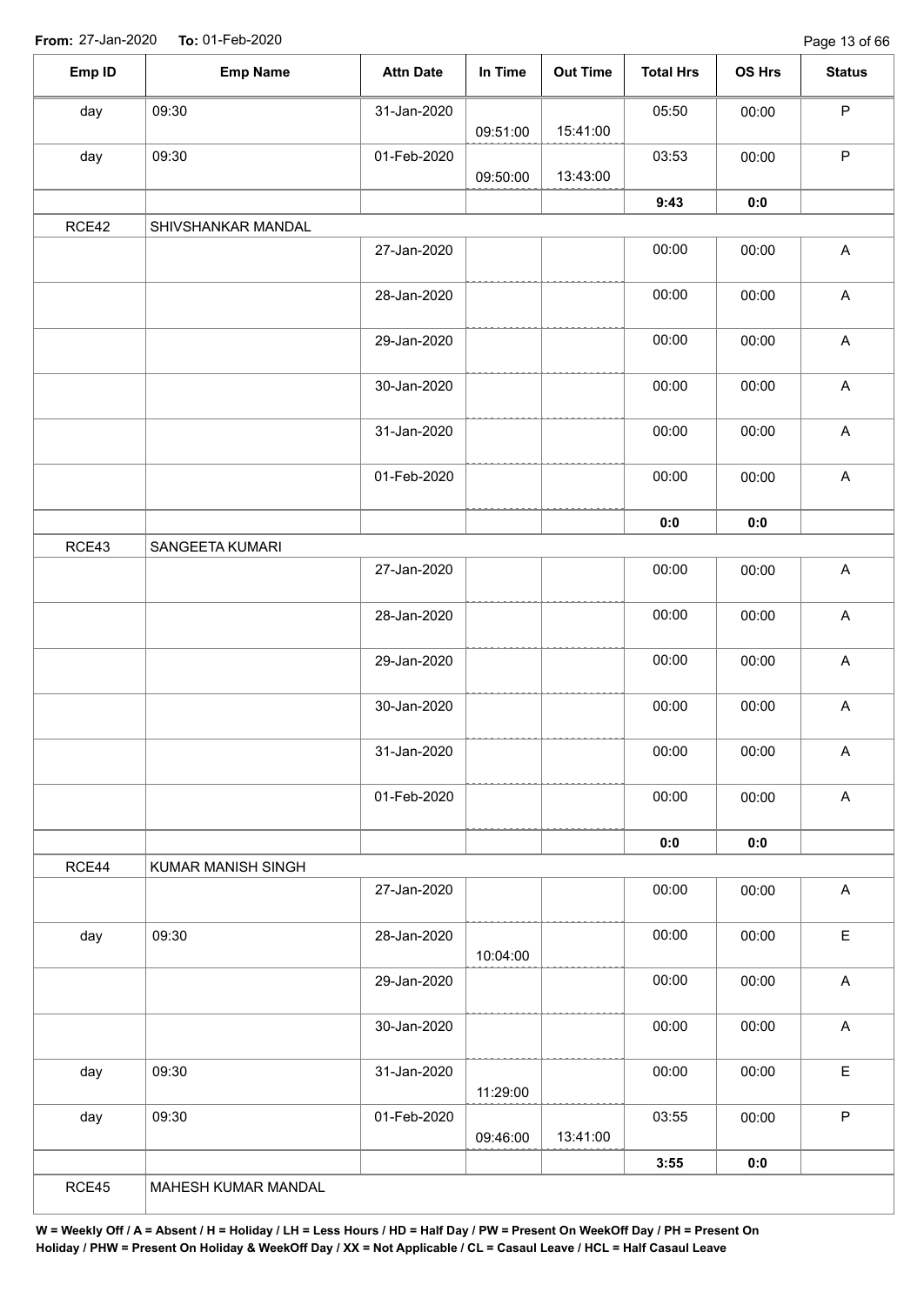| Emp ID | <b>Emp Name</b> | <b>Attn Date</b> | In Time  | <b>Out Time</b> | <b>Total Hrs</b> | OS Hrs | <b>Status</b>             |
|--------|-----------------|------------------|----------|-----------------|------------------|--------|---------------------------|
|        |                 | 27-Jan-2020      |          |                 | 00:00            | 00:00  | $\boldsymbol{\mathsf{A}}$ |
|        |                 | 28-Jan-2020      |          |                 | 00:00            | 00:00  | $\boldsymbol{\mathsf{A}}$ |
|        |                 | 29-Jan-2020      |          |                 | 00:00            | 00:00  | $\boldsymbol{\mathsf{A}}$ |
|        |                 | 30-Jan-2020      |          |                 | 00:00            | 00:00  | $\mathsf A$               |
|        |                 | 31-Jan-2020      |          |                 | 00:00            | 00:00  | $\boldsymbol{\mathsf{A}}$ |
|        |                 | 01-Feb-2020      |          |                 | 00:00            | 00:00  | $\boldsymbol{\mathsf{A}}$ |
|        |                 |                  |          |                 | 0:0              | 0:0    |                           |
| RCE46  | SAHBAJ ANSARI   |                  |          |                 |                  |        |                           |
|        |                 | 27-Jan-2020      |          |                 | 00:00            | 00:00  | $\boldsymbol{\mathsf{A}}$ |
|        |                 | 28-Jan-2020      |          |                 | 00:00            | 00:00  | $\mathsf A$               |
|        |                 | 29-Jan-2020      |          |                 | 00:00            | 00:00  | $\boldsymbol{\mathsf{A}}$ |
|        |                 | 30-Jan-2020      |          |                 | 00:00            | 00:00  | $\boldsymbol{\mathsf{A}}$ |
|        |                 | 31-Jan-2020      |          |                 | 00:00            | 00:00  | $\boldsymbol{\mathsf{A}}$ |
|        |                 | 01-Feb-2020      |          |                 | 00:00            | 00:00  | $\mathsf A$               |
|        |                 |                  |          |                 | $\mathbf{0}$ 0   | 0:0    |                           |
| RCE47  | MONAKI MARANDI  |                  |          |                 |                  |        |                           |
|        |                 | 27-Jan-2020      |          |                 | 00:00            | 00:00  | A                         |
|        |                 | 28-Jan-2020      |          |                 | 00:00            | 00:00  | $\boldsymbol{\mathsf{A}}$ |
|        |                 | 29-Jan-2020      |          |                 | 00:00            | 00:00  | $\boldsymbol{\mathsf{A}}$ |
|        |                 | 30-Jan-2020      |          |                 | 00:00            | 00:00  | $\boldsymbol{\mathsf{A}}$ |
| day    | 09:30           | 31-Jan-2020      | 09:50:00 | 15:41:00        | 05:51            | 00:00  | $\mathsf P$               |
| day    | 09:30           | 01-Feb-2020      | 09:49:00 | 13:44:00        | 03:55            | 00:00  | $\mathsf P$               |
|        |                 |                  |          |                 | 9:46             | 0:0    |                           |
| RCE48  | SUMITRA KUMARI  |                  |          |                 |                  |        |                           |
|        |                 | 27-Jan-2020      |          |                 | 00:00            | 00:00  | $\boldsymbol{\mathsf{A}}$ |
|        |                 | 28-Jan-2020      |          |                 | 00:00            | 00:00  | $\boldsymbol{\mathsf{A}}$ |
|        |                 | 29-Jan-2020      |          |                 | 00:00            | 00:00  | A                         |
|        |                 |                  |          |                 |                  |        |                           |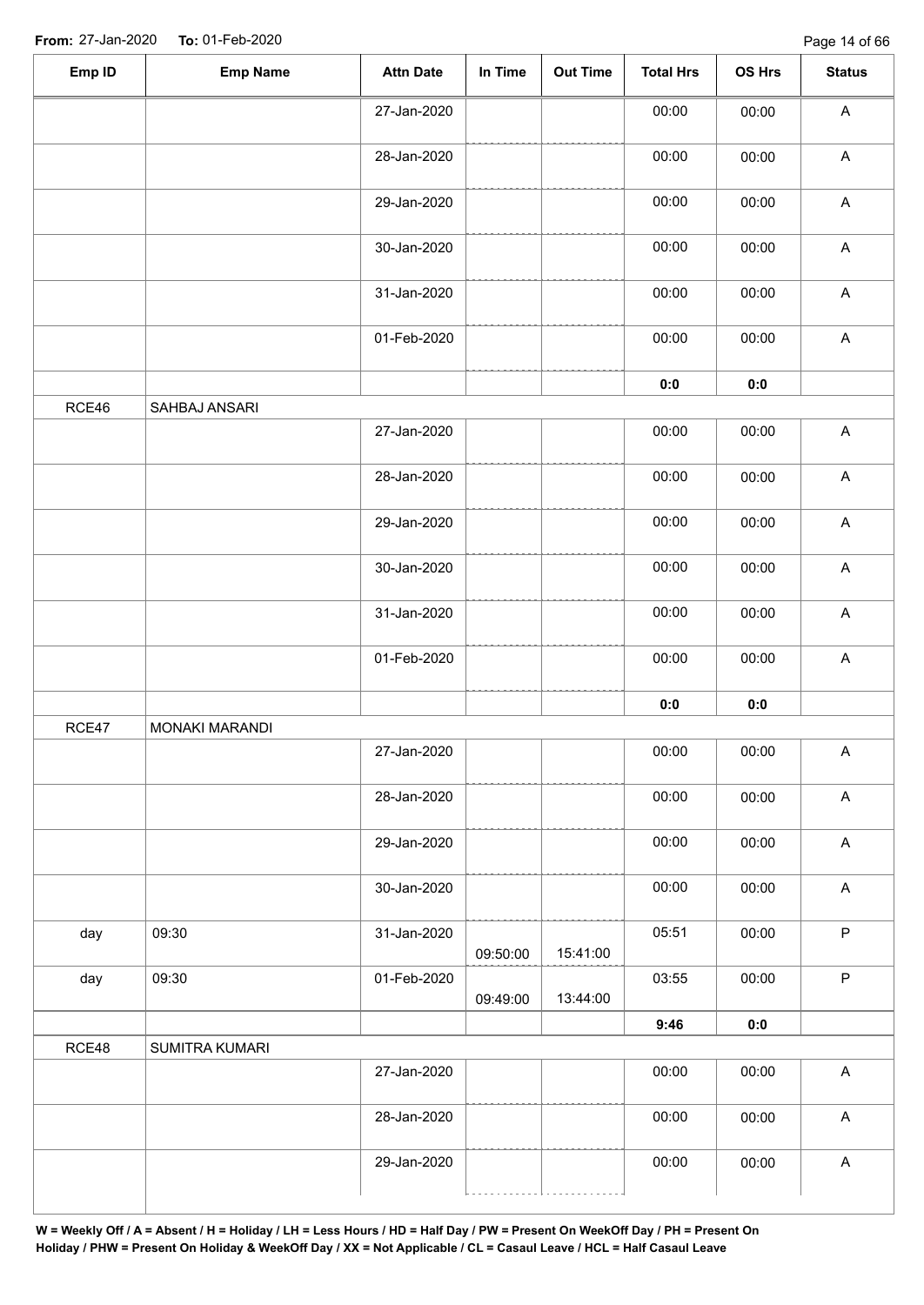Page 15 of 66

| Emp ID | <b>Emp Name</b>    | <b>Attn Date</b> | In Time  | <b>Out Time</b> | <b>Total Hrs</b> | OS Hrs | <b>Status</b>             |
|--------|--------------------|------------------|----------|-----------------|------------------|--------|---------------------------|
|        |                    | 30-Jan-2020      |          |                 | 00:00            | 00:00  | A                         |
|        |                    | 31-Jan-2020      |          |                 | 00:00            | 00:00  | $\boldsymbol{\mathsf{A}}$ |
| day    | 09:30              | 01-Feb-2020      | 09:46:00 | 13:41:00        | 03:55            | 00:00  | $\sf P$                   |
|        |                    |                  |          |                 | 3:55             | 0:0    |                           |
| RCE49  | <b>BINA KUMARI</b> |                  |          |                 |                  |        |                           |
|        |                    | 27-Jan-2020      |          |                 | 00:00            | 00:00  | $\boldsymbol{\mathsf{A}}$ |
|        |                    | 28-Jan-2020      |          |                 | 00:00            | 00:00  | $\boldsymbol{\mathsf{A}}$ |
|        |                    | 29-Jan-2020      |          |                 | 00:00            | 00:00  | $\boldsymbol{\mathsf{A}}$ |
|        |                    | 30-Jan-2020      |          |                 | 00:00            | 00:00  | $\boldsymbol{\mathsf{A}}$ |
|        |                    | 31-Jan-2020      |          |                 | 00:00            | 00:00  | $\boldsymbol{\mathsf{A}}$ |
|        |                    | 01-Feb-2020      |          |                 | 00:00            | 00:00  | $\boldsymbol{\mathsf{A}}$ |
|        |                    |                  |          |                 | 0:0              | 0:0    |                           |
| RCE50  | DANISH HUSSAIN     |                  |          |                 |                  |        |                           |
| day    | 09:30              | 27-Jan-2020      | 10:40:00 | 15:44:00        | 05:04            | 00:00  | $\sf P$                   |
| day    | 09:30              | 28-Jan-2020      | 09:52:00 | 15:48:00        | 05:56            | 00:00  | $\sf P$                   |
| day    | 09:30              | 29-Jan-2020      | 09:53:00 | 15:45:00        | 05:52            | 00:00  | $\sf P$                   |
|        |                    | 30-Jan-2020      |          |                 | 00:00            | 00:00  | A                         |
| day    | 09:30              | 31-Jan-2020      | 09:49:00 | 15:42:00        | 05:53            | 00:00  | $\sf P$                   |
| day    | 09:30              | 01-Feb-2020      | 09:49:00 | 13:44:00        | 03:55            | 00:00  | $\sf P$                   |
| RCE51  |                    |                  |          |                 | 26:40            | 0:0    |                           |
|        | AMAN MIRZA         |                  |          |                 |                  |        |                           |
|        |                    | 27-Jan-2020      |          |                 | 00:00            | 00:00  | $\mathsf A$               |
|        |                    | 28-Jan-2020      |          |                 | 00:00            | 00:00  | $\boldsymbol{\mathsf{A}}$ |
|        |                    | 29-Jan-2020      |          |                 | 00:00            | 00:00  | $\boldsymbol{\mathsf{A}}$ |
|        |                    | 30-Jan-2020      |          |                 | 00:00            | 00:00  | $\boldsymbol{\mathsf{A}}$ |
|        |                    | 31-Jan-2020      |          |                 | 00:00            | 00:00  | $\boldsymbol{\mathsf{A}}$ |
|        |                    | 01-Feb-2020      |          |                 | 00:00            | 00:00  | $\boldsymbol{\mathsf{A}}$ |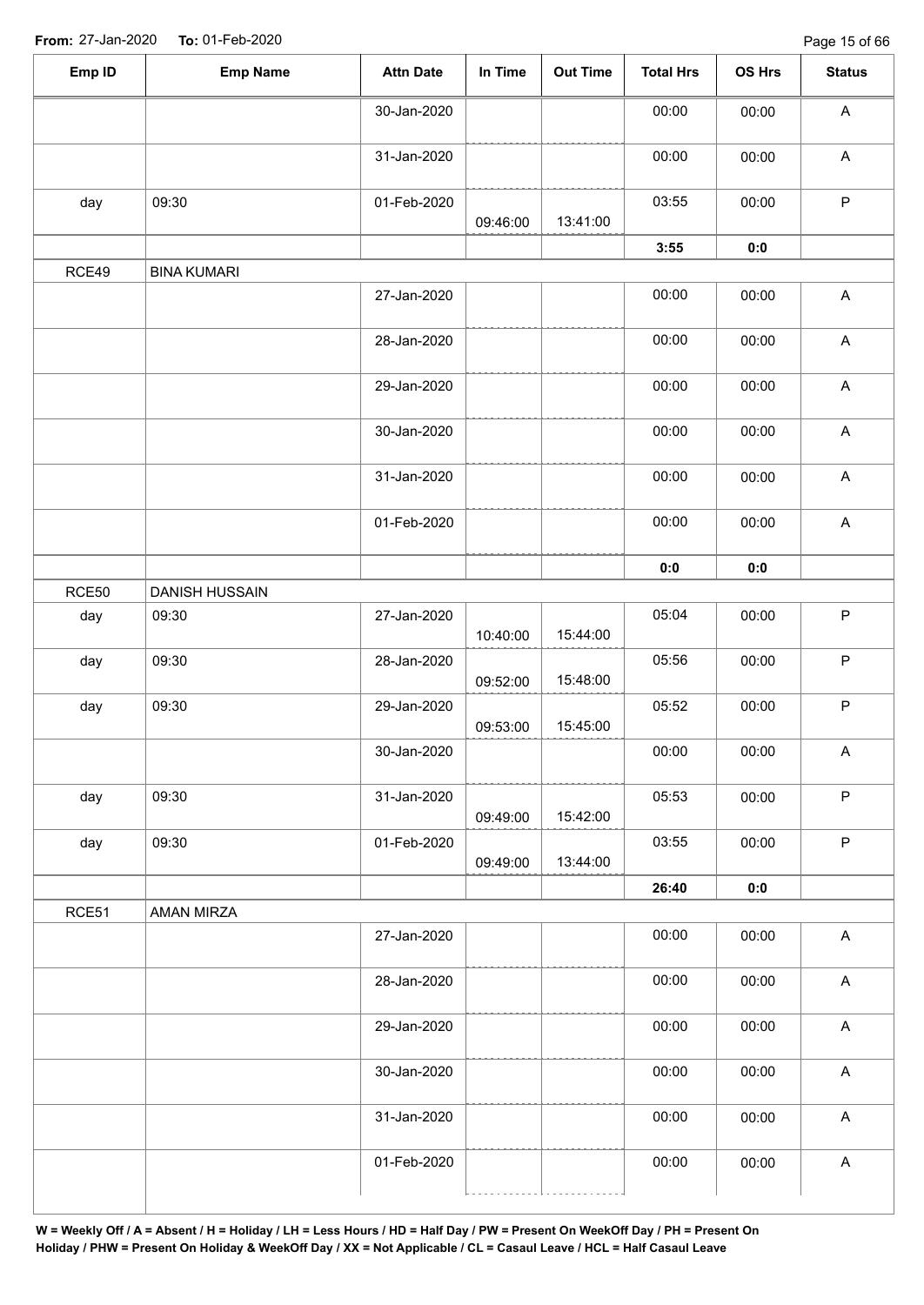| Emp ID       | <b>Emp Name</b>    | <b>Attn Date</b> | In Time  | <b>Out Time</b> | <b>Total Hrs</b> | OS Hrs | <b>Status</b>             |  |  |  |  |  |
|--------------|--------------------|------------------|----------|-----------------|------------------|--------|---------------------------|--|--|--|--|--|
|              |                    |                  |          |                 | 0:0              | 0:0    |                           |  |  |  |  |  |
| RCE52        | MD. FAHAD ALAM     |                  |          |                 |                  |        |                           |  |  |  |  |  |
|              |                    | 27-Jan-2020      |          |                 | 00:00            | 00:00  | $\boldsymbol{\mathsf{A}}$ |  |  |  |  |  |
|              |                    | 28-Jan-2020      |          |                 | 00:00            | 00:00  | $\boldsymbol{\mathsf{A}}$ |  |  |  |  |  |
|              |                    | 29-Jan-2020      |          |                 | 00:00            | 00:00  | $\boldsymbol{\mathsf{A}}$ |  |  |  |  |  |
|              |                    | 30-Jan-2020      |          |                 | 00:00            | 00:00  | $\mathsf A$               |  |  |  |  |  |
| day          | 09:30              | 31-Jan-2020      | 09:51:00 | 15:43:00        | 05:52            | 00:00  | $\sf P$                   |  |  |  |  |  |
| day          | 09:30              | 01-Feb-2020      | 09:47:00 | 13:43:00        | 03:56            | 00:00  | $\mathsf P$               |  |  |  |  |  |
|              |                    |                  |          |                 | 9:48             | $0:0$  |                           |  |  |  |  |  |
| RCE53        | RABIN DAS          |                  |          |                 |                  |        |                           |  |  |  |  |  |
|              |                    | 27-Jan-2020      |          |                 | 00:00            | 00:00  | $\mathsf A$               |  |  |  |  |  |
|              |                    | 28-Jan-2020      |          |                 | 00:00            | 00:00  | $\mathsf A$               |  |  |  |  |  |
|              |                    | 29-Jan-2020      |          |                 | 00:00            | 00:00  | $\mathsf A$               |  |  |  |  |  |
|              |                    | 30-Jan-2020      |          |                 | 00:00            | 00:00  | A                         |  |  |  |  |  |
|              |                    | 31-Jan-2020      |          |                 | 00:00            | 00:00  | $\mathsf A$               |  |  |  |  |  |
|              |                    | 01-Feb-2020      |          |                 | 00:00            | 00:00  | $\mathsf A$               |  |  |  |  |  |
|              |                    |                  |          |                 | 0:0              | 0:0    |                           |  |  |  |  |  |
| RCE54        | <b>BINOD MURMU</b> |                  |          |                 |                  |        |                           |  |  |  |  |  |
| day          | 09:30              | 27-Jan-2020      | 10:40:00 | 15:45:00        | 05:05            | 00:00  | $\mathsf P$               |  |  |  |  |  |
| day          | 09:30              | 28-Jan-2020      | 09:53:00 | 15:48:00        | 05:55            | 00:00  | $\sf P$                   |  |  |  |  |  |
| day          | 09:30              | 29-Jan-2020      | 09:53:00 | 15:44:00        | 05:51            | 00:00  | $\mathsf P$               |  |  |  |  |  |
|              |                    | 30-Jan-2020      |          |                 | 00:00            | 00:00  | $\mathsf A$               |  |  |  |  |  |
| day          | 09:30              | 31-Jan-2020      | 09:49:00 | 15:44:00        | 05:55            | 00:00  | $\mathsf P$               |  |  |  |  |  |
| day<br>RCE55 | 09:30              | 01-Feb-2020      | 09:47:00 | 13:42:00        | 03:55            | 00:00  | $\mathsf P$               |  |  |  |  |  |
|              |                    |                  |          |                 | 26:41            | 0:0    |                           |  |  |  |  |  |
|              | NISHA MURMU        |                  |          |                 |                  |        |                           |  |  |  |  |  |
|              |                    | 27-Jan-2020      |          |                 | 00:00            | 00:00  | $\mathsf A$               |  |  |  |  |  |
|              |                    | 28-Jan-2020      |          |                 | 00:00            | 00:00  | A                         |  |  |  |  |  |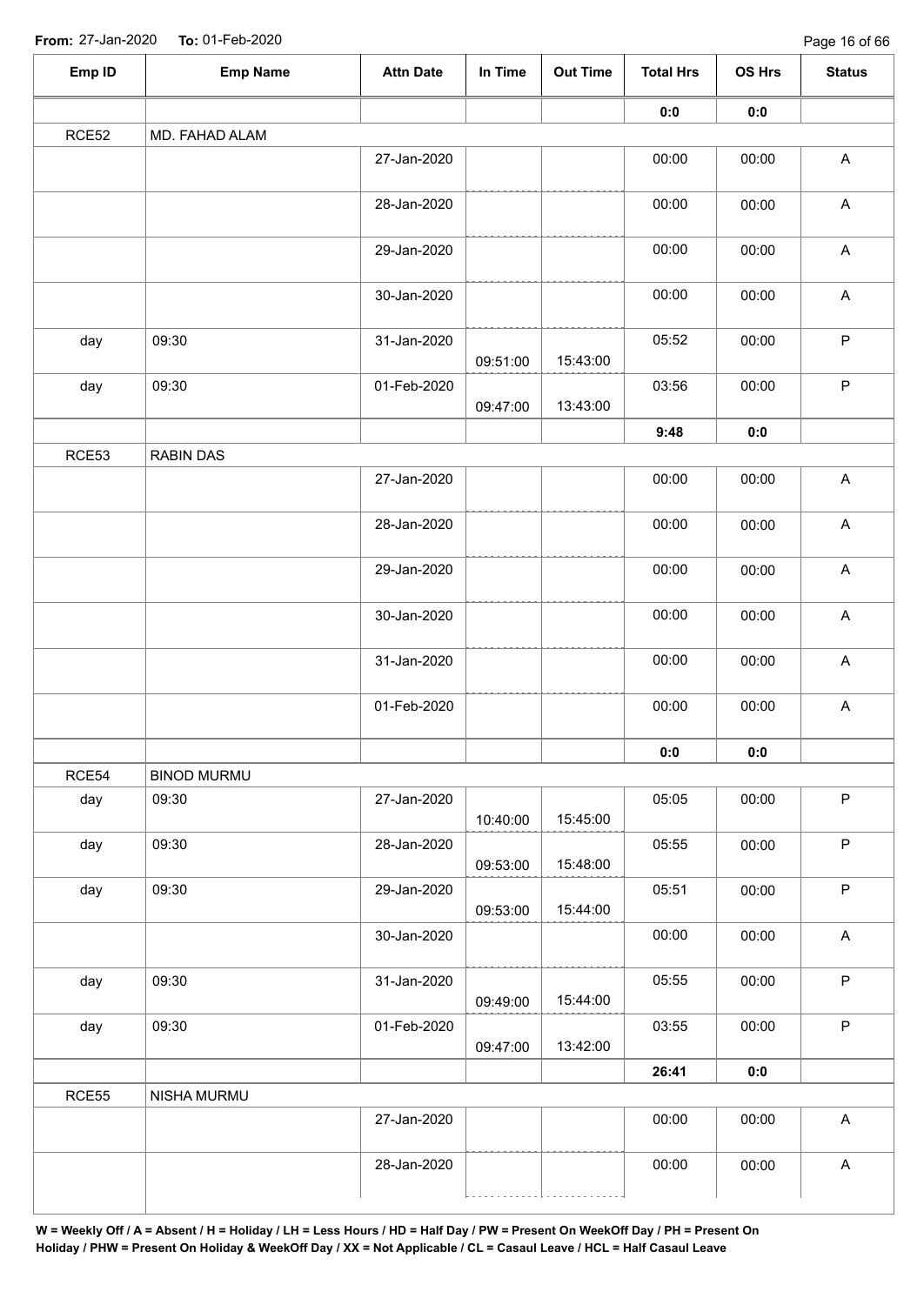| Emp ID | <b>Emp Name</b>   | <b>Attn Date</b> | In Time  | Out Time | <b>Total Hrs</b> | OS Hrs | <b>Status</b> |
|--------|-------------------|------------------|----------|----------|------------------|--------|---------------|
|        |                   | 29-Jan-2020      |          |          | 00:00            | 00:00  | A             |
|        |                   | 30-Jan-2020      |          |          | 00:00            | 00:00  | $\mathsf A$   |
|        |                   | 31-Jan-2020      |          |          | 00:00            | 00:00  | A             |
|        |                   | 01-Feb-2020      |          |          | 00:00            | 00:00  | $\mathsf A$   |
|        |                   |                  |          |          | 0:0              | 0:0    |               |
| RCE56  | SELINA HEMBROM    |                  |          |          |                  |        |               |
| day    | 09:30             | 27-Jan-2020      | 10:40:00 | 15:45:00 | 05:05            | 00:00  | $\sf P$       |
| day    | 09:30             | 28-Jan-2020      | 09:53:00 | 15:48:00 | 05:55            | 00:00  | $\mathsf P$   |
| day    | 09:30             | 29-Jan-2020      | 09:53:00 | 15:45:00 | 05:52            | 00:00  | P             |
|        |                   | 30-Jan-2020      |          |          | 00:00            | 00:00  | $\mathsf A$   |
| day    | 09:30             | 31-Jan-2020      | 09:48:00 | 15:44:00 | 05:56            | 00:00  | $\mathsf P$   |
| day    | 09:30             | 01-Feb-2020      | 09:47:00 | 13:42:00 | 03:55            | 00:00  | $\mathsf P$   |
|        |                   |                  |          |          | 26:43            | 0:0    |               |
| RCE57  | DEEPAK KUMAR DAS  |                  |          |          |                  |        |               |
|        |                   | 27-Jan-2020      |          |          | 00:00            | 00:00  | $\mathsf A$   |
|        |                   | 28-Jan-2020      |          |          | 00:00            | 00:00  | A             |
|        |                   | 29-Jan-2020      |          |          | 00:00            | 00:00  | A             |
|        |                   | 30-Jan-2020      |          |          | 00:00            | 00:00  | $\mathsf A$   |
|        |                   | 31-Jan-2020      |          |          | 00:00            | 00:00  | $\mathsf{A}$  |
|        |                   | 01-Feb-2020      |          |          | 00:00            | 00:00  | $\mathsf A$   |
|        |                   |                  |          |          | 0:0              | 0:0    |               |
| RCE58  | DIPAK KUMAR YADAV |                  |          |          |                  |        |               |
| day    | 09:30             | 27-Jan-2020      | 10:40:00 | 15:44:00 | 05:04            | 00:00  | $\mathsf P$   |
| day    | 09:30             | 28-Jan-2020      | 09:52:00 | 15:48:00 | 05:56            | 00:00  | $\mathsf P$   |
| day    | 09:30             | 29-Jan-2020      | 09:53:00 | 15:45:00 | 05:52            | 00:00  | $\mathsf P$   |
|        |                   | 30-Jan-2020      |          |          | 00:00            | 00:00  | $\mathsf A$   |
| day    | 09:30             | 31-Jan-2020      | 09:49:00 | 15:44:00 | 05:55            | 00:00  | $\sf P$       |
|        |                   |                  |          |          |                  |        |               |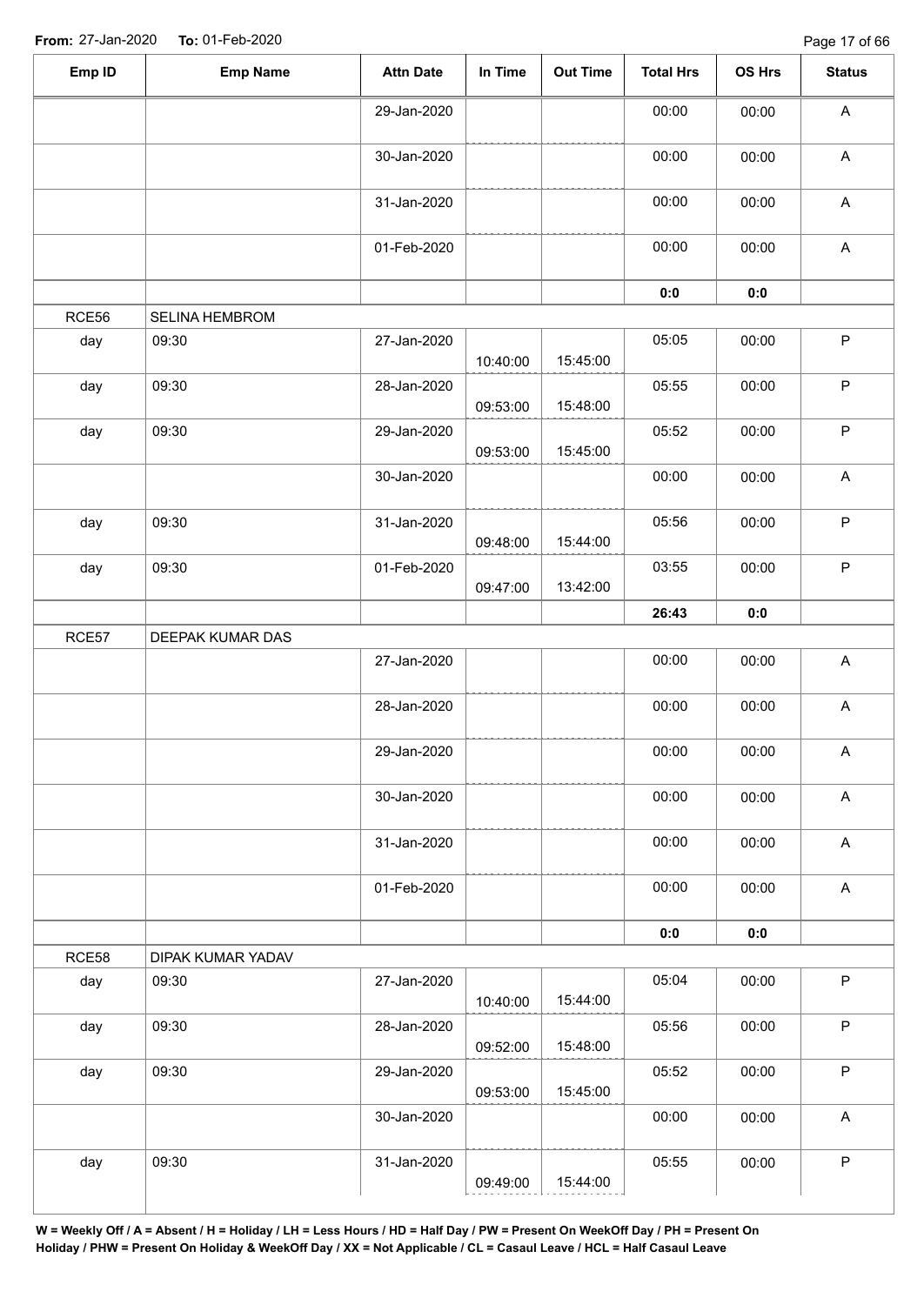Page 18 of 66

| Emp ID | <b>Emp Name</b>      | <b>Attn Date</b> | In Time  | <b>Out Time</b> | <b>Total Hrs</b> | OS Hrs | <b>Status</b>             |
|--------|----------------------|------------------|----------|-----------------|------------------|--------|---------------------------|
| day    | 09:30                | 01-Feb-2020      |          |                 | 03:54            | 00:00  | $\sf P$                   |
|        |                      |                  | 09:48:00 | 13:42:00        |                  |        |                           |
|        |                      |                  |          |                 | 26:41            | 0:0    |                           |
| RCE59  | <b>HIRDAY MANDAL</b> |                  |          |                 |                  |        |                           |
| day    | 09:30                | 27-Jan-2020      | 10:40:00 | 15:45:00        | 05:05            | 00:00  | $\sf P$                   |
| day    | 09:30                | 28-Jan-2020      | 09:53:00 | 15:48:00        | 05:55            | 00:00  | $\sf P$                   |
| day    | 09:30                | 29-Jan-2020      |          |                 | 05:51            | 00:00  | $\sf P$                   |
|        |                      | 30-Jan-2020      | 09:53:00 | 15:44:00        | 00:00            | 00:00  | $\boldsymbol{\mathsf{A}}$ |
|        |                      |                  |          |                 |                  |        |                           |
| day    | 09:30                | 31-Jan-2020      | 09:49:00 | 15:44:00        | 05:55            | 00:00  | P                         |
| day    | 09:30                | 01-Feb-2020      | 09:48:00 | 13:42:00        | 03:54            | 00:00  | $\sf P$                   |
|        |                      |                  |          |                 | 26:40            | 0:0    |                           |
| RCE60  | DINESH KUMAR MANDAL  |                  |          |                 |                  |        |                           |
|        |                      | 27-Jan-2020      |          |                 | 00:00            | 00:00  | $\boldsymbol{\mathsf{A}}$ |
|        |                      | 28-Jan-2020      |          |                 | 00:00            | 00:00  | A                         |
|        |                      | 29-Jan-2020      |          |                 | 00:00            | 00:00  | $\boldsymbol{\mathsf{A}}$ |
|        |                      | 30-Jan-2020      |          |                 | 00:00            | 00:00  | $\boldsymbol{\mathsf{A}}$ |
| day    | 09:30                | 31-Jan-2020      |          |                 | 05:52            | 00:00  | $\sf P$                   |
|        |                      |                  | 09:51:00 | 15:43:00        |                  |        |                           |
| day    | 09:30                | 01-Feb-2020      | 09:47:00 | 13:42:00        | 03:55            | 00:00  | P                         |
|        |                      |                  |          |                 | 9:47             | 0:0    |                           |
| RCE61  | MD. SHAQUIB REZA     |                  |          |                 |                  |        |                           |
|        |                      | 27-Jan-2020      |          |                 | 00:00            | 00:00  | $\boldsymbol{\mathsf{A}}$ |
|        |                      | 28-Jan-2020      |          |                 | 00:00            | 00:00  | $\boldsymbol{\mathsf{A}}$ |
|        |                      | 29-Jan-2020      |          |                 | 00:00            | 00:00  | $\boldsymbol{\mathsf{A}}$ |
|        |                      | 30-Jan-2020      |          |                 | 00:00            | 00:00  | $\boldsymbol{\mathsf{A}}$ |
|        |                      | 31-Jan-2020      |          |                 | 00:00            | 00:00  | $\boldsymbol{\mathsf{A}}$ |
|        |                      | 01-Feb-2020      |          |                 | 00:00            | 00:00  | $\boldsymbol{\mathsf{A}}$ |
|        |                      |                  |          |                 |                  |        |                           |
|        |                      |                  |          |                 | 0:0              | 0:0    |                           |
| RCE62  | SHABANA KHATOON      |                  |          |                 | 00:00            |        |                           |
|        |                      | 27-Jan-2020      |          |                 |                  | 00:00  | $\mathsf A$               |
|        |                      |                  |          |                 |                  |        |                           |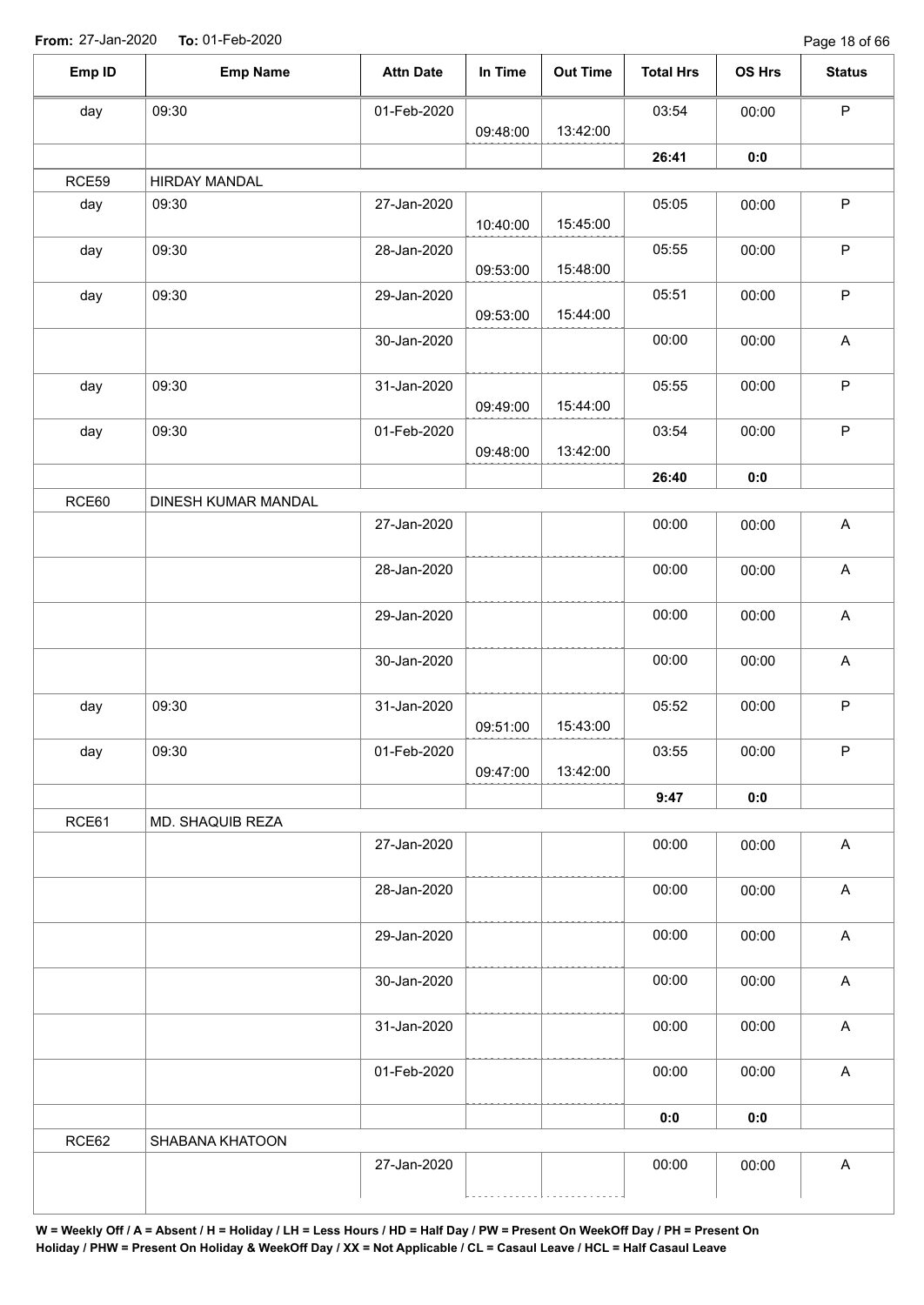| 00:00<br>28-Jan-2020<br>00:00<br>$\boldsymbol{\mathsf{A}}$<br>00:00<br>$\boldsymbol{\mathsf{A}}$<br>29-Jan-2020<br>00:00<br>$\boldsymbol{\mathsf{A}}$<br>30-Jan-2020<br>00:00<br>00:00<br>$\boldsymbol{\mathsf{A}}$<br>00:00<br>31-Jan-2020<br>00:00<br>$\mathsf A$<br>01-Feb-2020<br>00:00<br>00:00<br>$0:0$<br>0:0<br>RCE63<br>NEELAM KUMARI<br>$\mathsf A$<br>27-Jan-2020<br>00:00<br>00:00<br>$\boldsymbol{\mathsf{A}}$<br>28-Jan-2020<br>00:00<br>00:00<br>$\boldsymbol{\mathsf{A}}$<br>29-Jan-2020<br>00:00<br>00:00<br>$\boldsymbol{\mathsf{A}}$<br>30-Jan-2020<br>00:00<br>00:00<br>$\boldsymbol{\mathsf{A}}$<br>31-Jan-2020<br>00:00<br>00:00<br>$\boldsymbol{\mathsf{A}}$<br>01-Feb-2020<br>00:00<br>00:00<br>0:0<br>0:0<br>RCE64<br><b>DIPTI MEHRA</b><br>27-Jan-2020<br>$\boldsymbol{\mathsf{A}}$<br>00:00<br>00:00<br>00:00<br>28-Jan-2020<br>00:00<br>A<br>$\boldsymbol{\mathsf{A}}$<br>00:00<br>29-Jan-2020<br>00:00<br>$\boldsymbol{\mathsf{A}}$<br>30-Jan-2020<br>00:00<br>00:00<br>$\mathsf A$<br>31-Jan-2020<br>00:00<br>00:00<br>00:00<br>$\boldsymbol{\mathsf{A}}$<br>01-Feb-2020<br>00:00<br>0:0<br>0:0<br>RCE65<br>VIBASH KUMAR PATRALEKH<br>27-Jan-2020<br>00:00<br>$\boldsymbol{\mathsf{A}}$<br>00:00<br>00:00<br>$\boldsymbol{\mathsf{A}}$<br>28-Jan-2020<br>00:00<br>00:00<br>$\boldsymbol{\mathsf{A}}$<br>29-Jan-2020<br>00:00<br>00:00<br>30-Jan-2020<br>00:00<br>A | Emp ID | <b>Emp Name</b> | <b>Attn Date</b> | In Time | <b>Out Time</b> | <b>Total Hrs</b> | OS Hrs | <b>Status</b> |
|--------------------------------------------------------------------------------------------------------------------------------------------------------------------------------------------------------------------------------------------------------------------------------------------------------------------------------------------------------------------------------------------------------------------------------------------------------------------------------------------------------------------------------------------------------------------------------------------------------------------------------------------------------------------------------------------------------------------------------------------------------------------------------------------------------------------------------------------------------------------------------------------------------------------------------------------------------------------------------------------------------------------------------------------------------------------------------------------------------------------------------------------------------------------------------------------------------------------------------------------------------------------------------------------------------------------------------------------------------------------------------------------------|--------|-----------------|------------------|---------|-----------------|------------------|--------|---------------|
|                                                                                                                                                                                                                                                                                                                                                                                                                                                                                                                                                                                                                                                                                                                                                                                                                                                                                                                                                                                                                                                                                                                                                                                                                                                                                                                                                                                                  |        |                 |                  |         |                 |                  |        |               |
|                                                                                                                                                                                                                                                                                                                                                                                                                                                                                                                                                                                                                                                                                                                                                                                                                                                                                                                                                                                                                                                                                                                                                                                                                                                                                                                                                                                                  |        |                 |                  |         |                 |                  |        |               |
|                                                                                                                                                                                                                                                                                                                                                                                                                                                                                                                                                                                                                                                                                                                                                                                                                                                                                                                                                                                                                                                                                                                                                                                                                                                                                                                                                                                                  |        |                 |                  |         |                 |                  |        |               |
|                                                                                                                                                                                                                                                                                                                                                                                                                                                                                                                                                                                                                                                                                                                                                                                                                                                                                                                                                                                                                                                                                                                                                                                                                                                                                                                                                                                                  |        |                 |                  |         |                 |                  |        |               |
|                                                                                                                                                                                                                                                                                                                                                                                                                                                                                                                                                                                                                                                                                                                                                                                                                                                                                                                                                                                                                                                                                                                                                                                                                                                                                                                                                                                                  |        |                 |                  |         |                 |                  |        |               |
|                                                                                                                                                                                                                                                                                                                                                                                                                                                                                                                                                                                                                                                                                                                                                                                                                                                                                                                                                                                                                                                                                                                                                                                                                                                                                                                                                                                                  |        |                 |                  |         |                 |                  |        |               |
|                                                                                                                                                                                                                                                                                                                                                                                                                                                                                                                                                                                                                                                                                                                                                                                                                                                                                                                                                                                                                                                                                                                                                                                                                                                                                                                                                                                                  |        |                 |                  |         |                 |                  |        |               |
|                                                                                                                                                                                                                                                                                                                                                                                                                                                                                                                                                                                                                                                                                                                                                                                                                                                                                                                                                                                                                                                                                                                                                                                                                                                                                                                                                                                                  |        |                 |                  |         |                 |                  |        |               |
|                                                                                                                                                                                                                                                                                                                                                                                                                                                                                                                                                                                                                                                                                                                                                                                                                                                                                                                                                                                                                                                                                                                                                                                                                                                                                                                                                                                                  |        |                 |                  |         |                 |                  |        |               |
|                                                                                                                                                                                                                                                                                                                                                                                                                                                                                                                                                                                                                                                                                                                                                                                                                                                                                                                                                                                                                                                                                                                                                                                                                                                                                                                                                                                                  |        |                 |                  |         |                 |                  |        |               |
|                                                                                                                                                                                                                                                                                                                                                                                                                                                                                                                                                                                                                                                                                                                                                                                                                                                                                                                                                                                                                                                                                                                                                                                                                                                                                                                                                                                                  |        |                 |                  |         |                 |                  |        |               |
|                                                                                                                                                                                                                                                                                                                                                                                                                                                                                                                                                                                                                                                                                                                                                                                                                                                                                                                                                                                                                                                                                                                                                                                                                                                                                                                                                                                                  |        |                 |                  |         |                 |                  |        |               |
|                                                                                                                                                                                                                                                                                                                                                                                                                                                                                                                                                                                                                                                                                                                                                                                                                                                                                                                                                                                                                                                                                                                                                                                                                                                                                                                                                                                                  |        |                 |                  |         |                 |                  |        |               |
|                                                                                                                                                                                                                                                                                                                                                                                                                                                                                                                                                                                                                                                                                                                                                                                                                                                                                                                                                                                                                                                                                                                                                                                                                                                                                                                                                                                                  |        |                 |                  |         |                 |                  |        |               |
|                                                                                                                                                                                                                                                                                                                                                                                                                                                                                                                                                                                                                                                                                                                                                                                                                                                                                                                                                                                                                                                                                                                                                                                                                                                                                                                                                                                                  |        |                 |                  |         |                 |                  |        |               |
|                                                                                                                                                                                                                                                                                                                                                                                                                                                                                                                                                                                                                                                                                                                                                                                                                                                                                                                                                                                                                                                                                                                                                                                                                                                                                                                                                                                                  |        |                 |                  |         |                 |                  |        |               |
|                                                                                                                                                                                                                                                                                                                                                                                                                                                                                                                                                                                                                                                                                                                                                                                                                                                                                                                                                                                                                                                                                                                                                                                                                                                                                                                                                                                                  |        |                 |                  |         |                 |                  |        |               |
|                                                                                                                                                                                                                                                                                                                                                                                                                                                                                                                                                                                                                                                                                                                                                                                                                                                                                                                                                                                                                                                                                                                                                                                                                                                                                                                                                                                                  |        |                 |                  |         |                 |                  |        |               |
|                                                                                                                                                                                                                                                                                                                                                                                                                                                                                                                                                                                                                                                                                                                                                                                                                                                                                                                                                                                                                                                                                                                                                                                                                                                                                                                                                                                                  |        |                 |                  |         |                 |                  |        |               |
|                                                                                                                                                                                                                                                                                                                                                                                                                                                                                                                                                                                                                                                                                                                                                                                                                                                                                                                                                                                                                                                                                                                                                                                                                                                                                                                                                                                                  |        |                 |                  |         |                 |                  |        |               |
|                                                                                                                                                                                                                                                                                                                                                                                                                                                                                                                                                                                                                                                                                                                                                                                                                                                                                                                                                                                                                                                                                                                                                                                                                                                                                                                                                                                                  |        |                 |                  |         |                 |                  |        |               |
|                                                                                                                                                                                                                                                                                                                                                                                                                                                                                                                                                                                                                                                                                                                                                                                                                                                                                                                                                                                                                                                                                                                                                                                                                                                                                                                                                                                                  |        |                 |                  |         |                 |                  |        |               |
|                                                                                                                                                                                                                                                                                                                                                                                                                                                                                                                                                                                                                                                                                                                                                                                                                                                                                                                                                                                                                                                                                                                                                                                                                                                                                                                                                                                                  |        |                 |                  |         |                 |                  |        |               |
|                                                                                                                                                                                                                                                                                                                                                                                                                                                                                                                                                                                                                                                                                                                                                                                                                                                                                                                                                                                                                                                                                                                                                                                                                                                                                                                                                                                                  |        |                 |                  |         |                 |                  |        |               |
|                                                                                                                                                                                                                                                                                                                                                                                                                                                                                                                                                                                                                                                                                                                                                                                                                                                                                                                                                                                                                                                                                                                                                                                                                                                                                                                                                                                                  |        |                 |                  |         |                 |                  |        |               |
|                                                                                                                                                                                                                                                                                                                                                                                                                                                                                                                                                                                                                                                                                                                                                                                                                                                                                                                                                                                                                                                                                                                                                                                                                                                                                                                                                                                                  |        |                 |                  |         |                 |                  |        |               |
|                                                                                                                                                                                                                                                                                                                                                                                                                                                                                                                                                                                                                                                                                                                                                                                                                                                                                                                                                                                                                                                                                                                                                                                                                                                                                                                                                                                                  |        |                 |                  |         |                 |                  |        |               |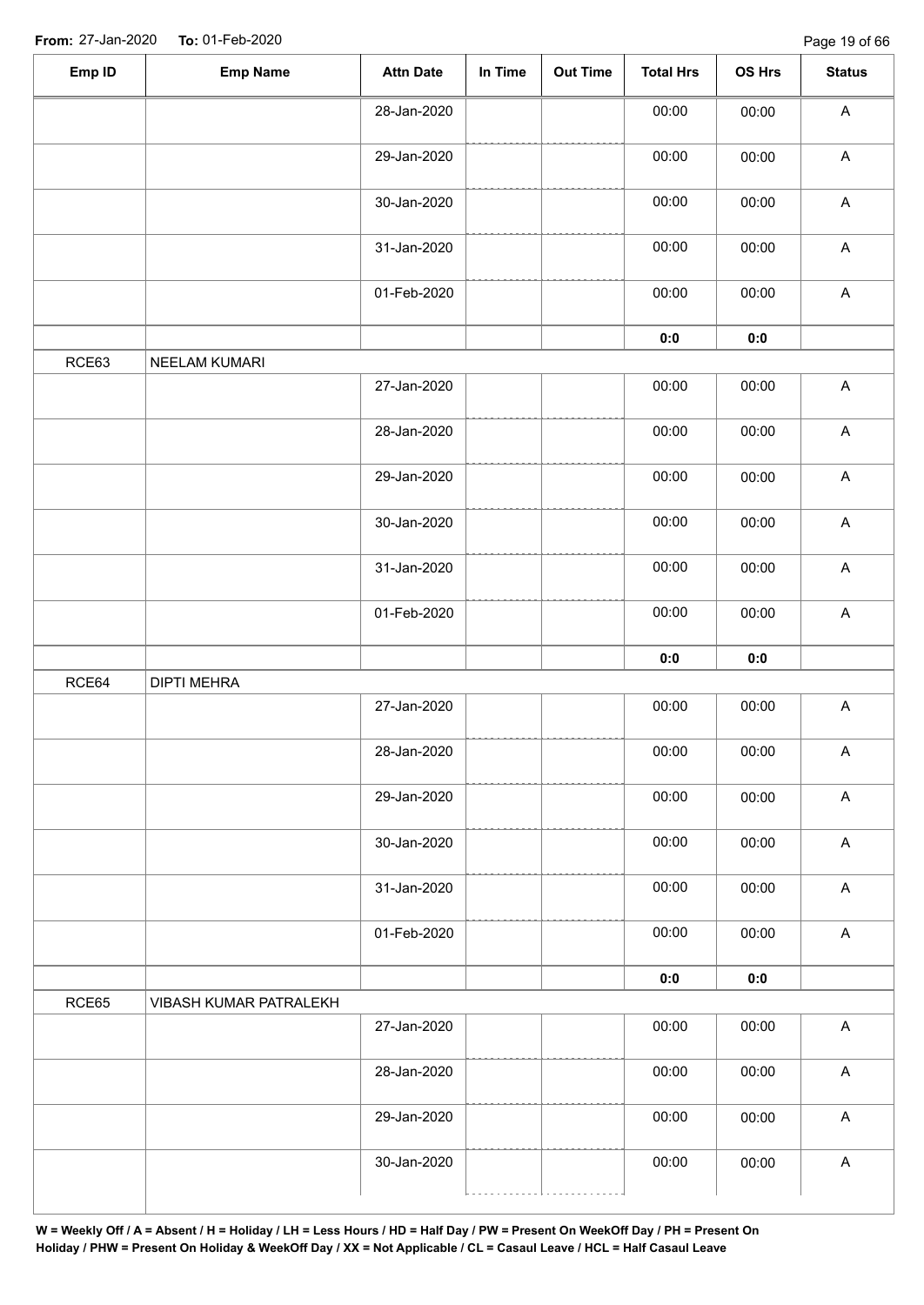| 00:00<br>31-Jan-2020<br>00:00<br>00:00<br>01-Feb-2020<br>00:00<br>0:0<br>0:0<br>MD. ZUBAIR ALAM<br>09:30<br>27-Jan-2020<br>05:05<br>00:00<br>15:45:00<br>10:40:00<br>09:30<br>28-Jan-2020<br>05:54<br>00:00<br>15:47:00<br>09:53:00<br>29-Jan-2020<br>05:51<br>09:30<br>00:00<br>15:44:00<br>09:53:00<br>30-Jan-2020<br>00:00<br>00:00<br>09:30<br>31-Jan-2020<br>05:55<br>00:00<br>15:44:00<br>09:49:00<br>09:30<br>01-Feb-2020<br>03:54<br>00:00<br>13:42:00<br>09:48:00<br>26:39<br>0:0<br>AZMA NOORAIN<br>27-Jan-2020<br>00:00<br>00:00<br>28-Jan-2020<br>00:00<br>00:00<br>29-Jan-2020<br>00:00<br>00:00<br>30-Jan-2020<br>00:00<br>00:00<br>00:00<br>31-Jan-2020<br>00:00<br>00:00<br>00:00<br>01-Feb-2020<br>0:0<br>0:0<br>SARWAR AKHLAQUE AHMAD<br>00:00<br>27-Jan-2020<br>00:00<br>28-Jan-2020<br>00:00<br>00:00<br>00:00<br>29-Jan-2020<br>00:00<br>00:00<br>00:00<br>30-Jan-2020<br>00:00<br>00:00<br>31-Jan-2020<br>00:00<br>01-Feb-2020<br>00:00 | Emp ID | <b>Emp Name</b> | <b>Attn Date</b> | In Time | Out Time | <b>Total Hrs</b> | OS Hrs | <b>Status</b>             |
|---------------------------------------------------------------------------------------------------------------------------------------------------------------------------------------------------------------------------------------------------------------------------------------------------------------------------------------------------------------------------------------------------------------------------------------------------------------------------------------------------------------------------------------------------------------------------------------------------------------------------------------------------------------------------------------------------------------------------------------------------------------------------------------------------------------------------------------------------------------------------------------------------------------------------------------------------------------|--------|-----------------|------------------|---------|----------|------------------|--------|---------------------------|
|                                                                                                                                                                                                                                                                                                                                                                                                                                                                                                                                                                                                                                                                                                                                                                                                                                                                                                                                                               |        |                 |                  |         |          |                  |        | $\boldsymbol{\mathsf{A}}$ |
|                                                                                                                                                                                                                                                                                                                                                                                                                                                                                                                                                                                                                                                                                                                                                                                                                                                                                                                                                               |        |                 |                  |         |          |                  |        | $\boldsymbol{\mathsf{A}}$ |
|                                                                                                                                                                                                                                                                                                                                                                                                                                                                                                                                                                                                                                                                                                                                                                                                                                                                                                                                                               |        |                 |                  |         |          |                  |        |                           |
|                                                                                                                                                                                                                                                                                                                                                                                                                                                                                                                                                                                                                                                                                                                                                                                                                                                                                                                                                               | RCE66  |                 |                  |         |          |                  |        |                           |
|                                                                                                                                                                                                                                                                                                                                                                                                                                                                                                                                                                                                                                                                                                                                                                                                                                                                                                                                                               | day    |                 |                  |         |          |                  |        | $\mathsf P$               |
|                                                                                                                                                                                                                                                                                                                                                                                                                                                                                                                                                                                                                                                                                                                                                                                                                                                                                                                                                               | day    |                 |                  |         |          |                  |        | $\mathsf P$               |
|                                                                                                                                                                                                                                                                                                                                                                                                                                                                                                                                                                                                                                                                                                                                                                                                                                                                                                                                                               | day    |                 |                  |         |          |                  |        | $\mathsf P$               |
|                                                                                                                                                                                                                                                                                                                                                                                                                                                                                                                                                                                                                                                                                                                                                                                                                                                                                                                                                               |        |                 |                  |         |          |                  |        | $\boldsymbol{\mathsf{A}}$ |
|                                                                                                                                                                                                                                                                                                                                                                                                                                                                                                                                                                                                                                                                                                                                                                                                                                                                                                                                                               | day    |                 |                  |         |          |                  |        | $\mathsf P$               |
|                                                                                                                                                                                                                                                                                                                                                                                                                                                                                                                                                                                                                                                                                                                                                                                                                                                                                                                                                               | day    |                 |                  |         |          |                  |        | $\mathsf P$               |
|                                                                                                                                                                                                                                                                                                                                                                                                                                                                                                                                                                                                                                                                                                                                                                                                                                                                                                                                                               |        |                 |                  |         |          |                  |        |                           |
|                                                                                                                                                                                                                                                                                                                                                                                                                                                                                                                                                                                                                                                                                                                                                                                                                                                                                                                                                               | RCE67  |                 |                  |         |          |                  |        |                           |
|                                                                                                                                                                                                                                                                                                                                                                                                                                                                                                                                                                                                                                                                                                                                                                                                                                                                                                                                                               |        |                 |                  |         |          |                  |        | $\boldsymbol{\mathsf{A}}$ |
|                                                                                                                                                                                                                                                                                                                                                                                                                                                                                                                                                                                                                                                                                                                                                                                                                                                                                                                                                               |        |                 |                  |         |          |                  |        | $\boldsymbol{\mathsf{A}}$ |
|                                                                                                                                                                                                                                                                                                                                                                                                                                                                                                                                                                                                                                                                                                                                                                                                                                                                                                                                                               |        |                 |                  |         |          |                  |        | $\boldsymbol{\mathsf{A}}$ |
|                                                                                                                                                                                                                                                                                                                                                                                                                                                                                                                                                                                                                                                                                                                                                                                                                                                                                                                                                               |        |                 |                  |         |          |                  |        | $\boldsymbol{\mathsf{A}}$ |
|                                                                                                                                                                                                                                                                                                                                                                                                                                                                                                                                                                                                                                                                                                                                                                                                                                                                                                                                                               |        |                 |                  |         |          |                  |        | A                         |
|                                                                                                                                                                                                                                                                                                                                                                                                                                                                                                                                                                                                                                                                                                                                                                                                                                                                                                                                                               |        |                 |                  |         |          |                  |        | $\boldsymbol{\mathsf{A}}$ |
|                                                                                                                                                                                                                                                                                                                                                                                                                                                                                                                                                                                                                                                                                                                                                                                                                                                                                                                                                               |        |                 |                  |         |          |                  |        |                           |
|                                                                                                                                                                                                                                                                                                                                                                                                                                                                                                                                                                                                                                                                                                                                                                                                                                                                                                                                                               | RCE68  |                 |                  |         |          |                  |        |                           |
|                                                                                                                                                                                                                                                                                                                                                                                                                                                                                                                                                                                                                                                                                                                                                                                                                                                                                                                                                               |        |                 |                  |         |          |                  |        | $\boldsymbol{\mathsf{A}}$ |
|                                                                                                                                                                                                                                                                                                                                                                                                                                                                                                                                                                                                                                                                                                                                                                                                                                                                                                                                                               |        |                 |                  |         |          |                  |        | $\boldsymbol{\mathsf{A}}$ |
|                                                                                                                                                                                                                                                                                                                                                                                                                                                                                                                                                                                                                                                                                                                                                                                                                                                                                                                                                               |        |                 |                  |         |          |                  |        | $\boldsymbol{\mathsf{A}}$ |
|                                                                                                                                                                                                                                                                                                                                                                                                                                                                                                                                                                                                                                                                                                                                                                                                                                                                                                                                                               |        |                 |                  |         |          |                  |        | $\boldsymbol{\mathsf{A}}$ |
|                                                                                                                                                                                                                                                                                                                                                                                                                                                                                                                                                                                                                                                                                                                                                                                                                                                                                                                                                               |        |                 |                  |         |          |                  |        | $\mathsf A$               |
|                                                                                                                                                                                                                                                                                                                                                                                                                                                                                                                                                                                                                                                                                                                                                                                                                                                                                                                                                               |        |                 |                  |         |          |                  |        | $\boldsymbol{\mathsf{A}}$ |
| 0:0<br>0:0                                                                                                                                                                                                                                                                                                                                                                                                                                                                                                                                                                                                                                                                                                                                                                                                                                                                                                                                                    |        |                 |                  |         |          |                  |        |                           |
| NIDA TASNIM                                                                                                                                                                                                                                                                                                                                                                                                                                                                                                                                                                                                                                                                                                                                                                                                                                                                                                                                                   | RCE69  |                 |                  |         |          |                  |        |                           |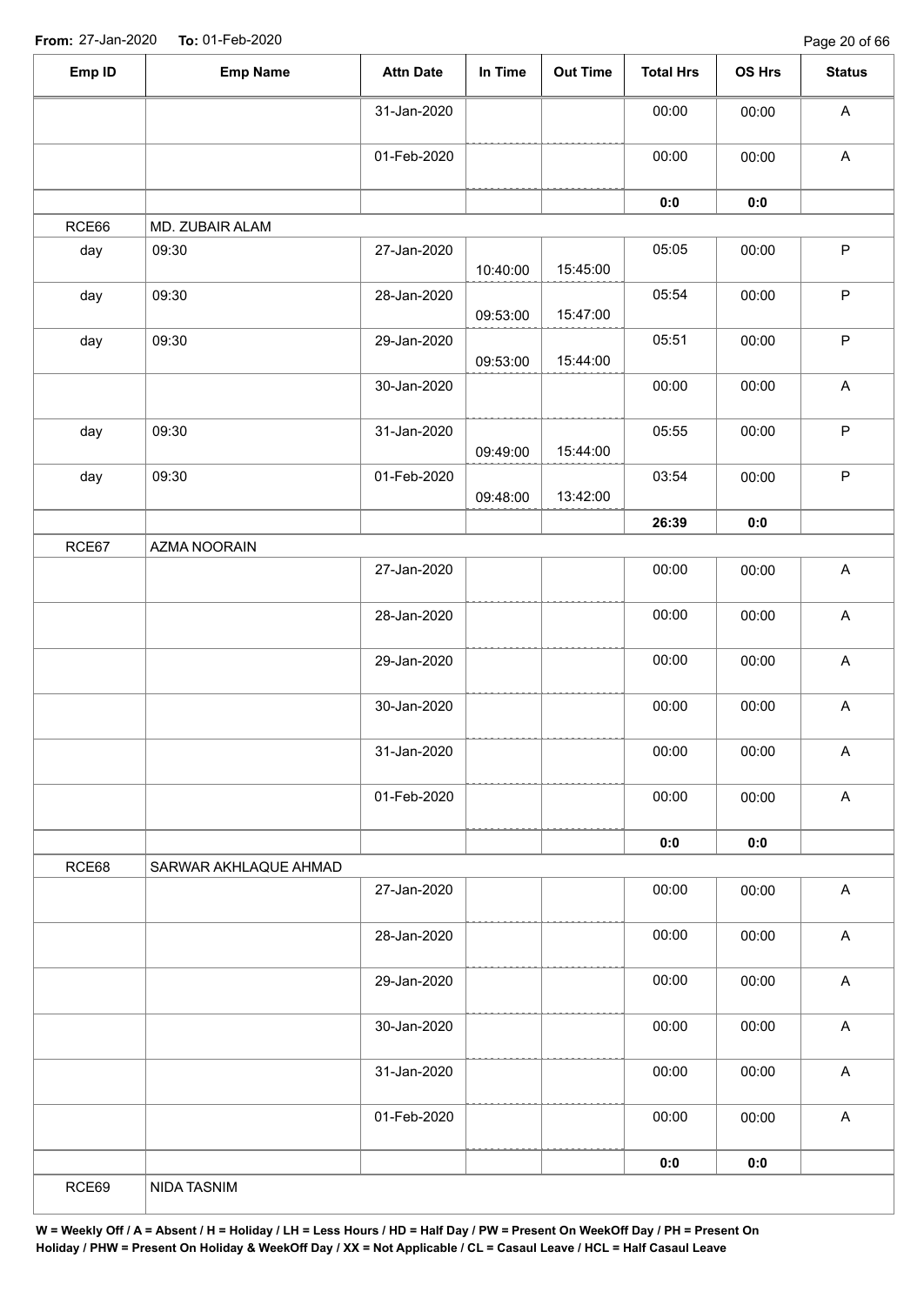| Emp ID | <b>Emp Name</b>     | <b>Attn Date</b> | In Time | <b>Out Time</b> | <b>Total Hrs</b> | OS Hrs         | <b>Status</b>             |
|--------|---------------------|------------------|---------|-----------------|------------------|----------------|---------------------------|
|        |                     | 27-Jan-2020      |         |                 | 00:00            | 00:00          | $\boldsymbol{\mathsf{A}}$ |
|        |                     | 28-Jan-2020      |         |                 | 00:00            | 00:00          | $\boldsymbol{\mathsf{A}}$ |
|        |                     | 29-Jan-2020      |         |                 | 00:00            | 00:00          | $\boldsymbol{\mathsf{A}}$ |
|        |                     | 30-Jan-2020      |         |                 | 00:00            | 00:00          | $\boldsymbol{\mathsf{A}}$ |
|        |                     | 31-Jan-2020      |         |                 | 00:00            | 00:00          | $\boldsymbol{\mathsf{A}}$ |
|        |                     | 01-Feb-2020      |         |                 | 00:00            | 00:00          | $\boldsymbol{\mathsf{A}}$ |
|        |                     |                  |         |                 | $0:0$            | $\mathbf{0}$ 0 |                           |
| RCE70  | <b>SUMAN KUMARI</b> |                  |         |                 |                  |                |                           |
|        |                     | 27-Jan-2020      |         |                 | 00:00            | 00:00          | $\boldsymbol{\mathsf{A}}$ |
|        |                     | 28-Jan-2020      |         |                 | 00:00            | 00:00          | $\boldsymbol{\mathsf{A}}$ |
|        |                     | 29-Jan-2020      |         |                 | 00:00            | 00:00          | $\boldsymbol{\mathsf{A}}$ |
|        |                     | 30-Jan-2020      |         |                 | 00:00            | 00:00          | $\boldsymbol{\mathsf{A}}$ |
|        |                     | 31-Jan-2020      |         |                 | 00:00            | 00:00          | $\boldsymbol{\mathsf{A}}$ |
|        |                     | 01-Feb-2020      |         |                 | 00:00            | 00:00          | $\mathsf A$               |
|        |                     |                  |         |                 | 0:0              | $\mathbf{0:0}$ |                           |
| RCE71  | MD. MUNTAZIR ANSARI |                  |         |                 |                  |                |                           |
|        |                     | 27-Jan-2020      |         |                 | 00:00            | 00:00          | A                         |
|        |                     | 28-Jan-2020      |         |                 | 00:00            | 00:00          | $\boldsymbol{\mathsf{A}}$ |
|        |                     | 29-Jan-2020      |         |                 | 00:00            | 00:00          | $\boldsymbol{\mathsf{A}}$ |
|        |                     | 30-Jan-2020      |         |                 | 00:00            | 00:00          | $\mathsf A$               |
|        |                     | 31-Jan-2020      |         |                 | 00:00            | 00:00          | $\boldsymbol{\mathsf{A}}$ |
|        |                     | 01-Feb-2020      |         |                 | 00:00            | 00:00          | $\boldsymbol{\mathsf{A}}$ |
|        |                     |                  |         |                 | 0:0              | 0:0            |                           |
| RCE72  | NARAYAN KUMAR       |                  |         |                 |                  |                |                           |
|        |                     | 27-Jan-2020      |         |                 | 00:00            | 00:00          | $\boldsymbol{\mathsf{A}}$ |
|        |                     | 28-Jan-2020      |         |                 | 00:00            | 00:00          | $\boldsymbol{\mathsf{A}}$ |
|        |                     | 29-Jan-2020      |         |                 | 00:00            | 00:00          | A                         |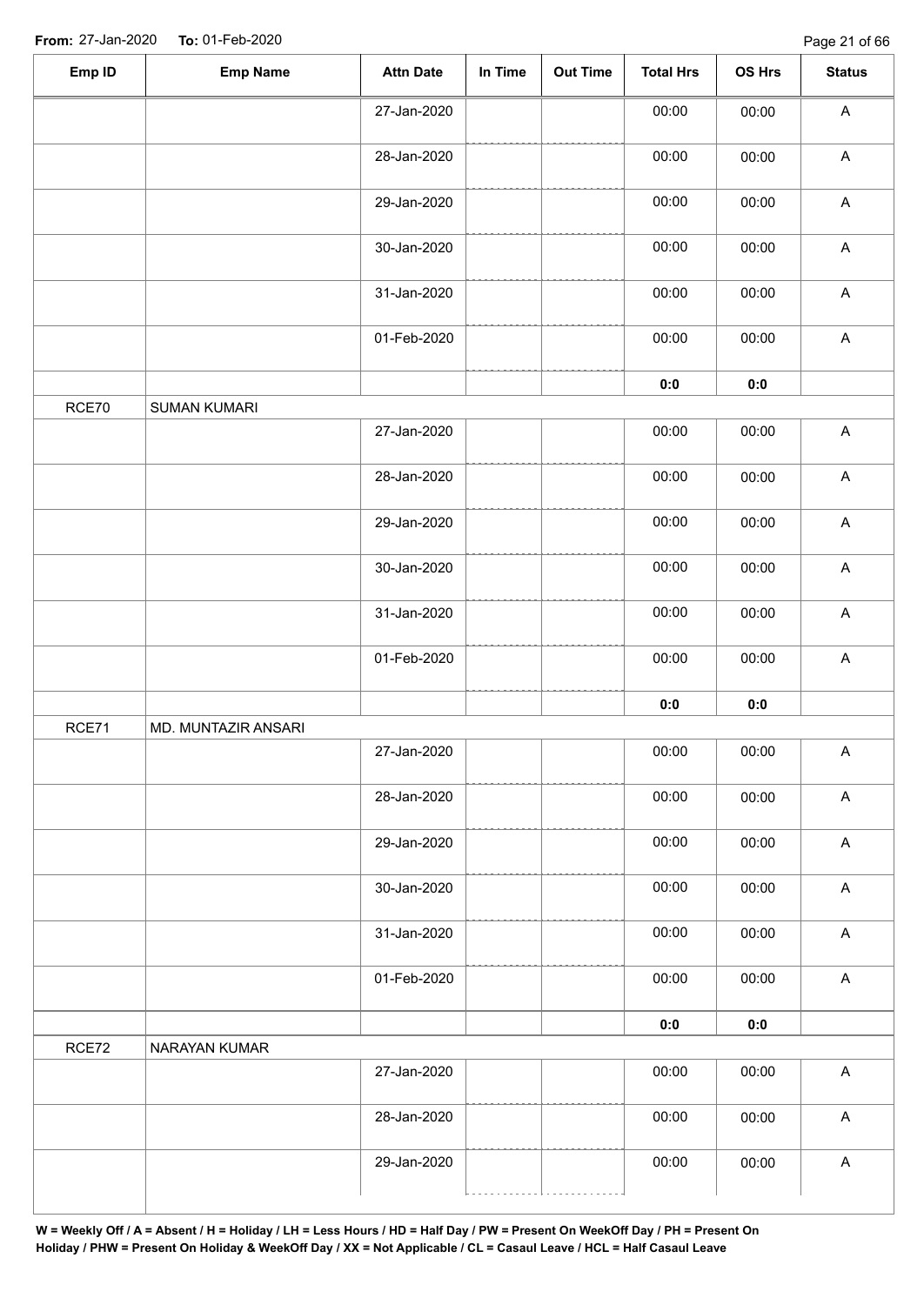| Emp ID | <b>Emp Name</b>  | <b>Attn Date</b> | In Time  | <b>Out Time</b> | <b>Total Hrs</b> | OS Hrs | <b>Status</b>             |
|--------|------------------|------------------|----------|-----------------|------------------|--------|---------------------------|
|        |                  | 30-Jan-2020      |          |                 | 00:00            | 00:00  | A                         |
|        |                  | 31-Jan-2020      |          |                 | 00:00            | 00:00  | $\mathsf A$               |
| day    | 09:30            | 01-Feb-2020      | 09:46:00 | 13:41:00        | 03:55            | 00:00  | $\mathsf{P}$              |
|        |                  |                  |          |                 | 3:55             | 0:0    |                           |
| RCE73  | PARDINATH HANSDA |                  |          |                 |                  |        |                           |
| day    | 09:30            | 27-Jan-2020      | 10:40:00 | 15:45:00        | 05:05            | 00:00  | $\mathsf P$               |
| day    | 09:30            | 28-Jan-2020      | 09:53:00 | 15:47:00        | 05:54            | 00:00  | $\mathsf P$               |
| day    | 09:30            | 29-Jan-2020      | 09:53:00 | 15:44:00        | 05:51            | 00:00  | $\mathsf P$               |
|        |                  | 30-Jan-2020      |          |                 | 00:00            | 00:00  | $\mathsf{A}$              |
| day    | 09:30            | 31-Jan-2020      | 09:49:00 | 15:44:00        | 05:55            | 00:00  | $\mathsf P$               |
| day    | 09:30            | 01-Feb-2020      | 09:48:00 | 13:42:00        | 03:54            | 00:00  | $\mathsf P$               |
|        |                  |                  |          |                 | 26:39            | 0:0    |                           |
| RCE74  | SURENDRA KUMAR   |                  |          |                 |                  |        |                           |
|        |                  | 27-Jan-2020      |          |                 | 00:00            | 00:00  | $\mathsf{A}$              |
|        |                  | 28-Jan-2020      |          |                 | 00:00            | 00:00  | $\mathsf A$               |
|        |                  | 29-Jan-2020      |          |                 | 00:00            | 00:00  | A                         |
|        |                  | 30-Jan-2020      |          |                 | 00:00            | 00:00  | A                         |
|        |                  | 31-Jan-2020      |          |                 | 00:00            | 00:00  | $\mathsf A$               |
|        |                  | 01-Feb-2020      |          |                 | 00:00            | 00:00  | $\mathsf A$               |
|        |                  |                  |          |                 | 0:0              | 0:0    |                           |
| RCE75  | PRAMILA MARANDI  |                  |          |                 |                  |        |                           |
|        |                  | 27-Jan-2020      |          |                 | 00:00            | 00:00  | $\mathsf{A}$              |
|        |                  | 28-Jan-2020      |          |                 | 00:00            | 00:00  | $\mathsf A$               |
|        |                  | 29-Jan-2020      |          |                 | 00:00            | 00:00  | $\boldsymbol{\mathsf{A}}$ |
|        |                  | 30-Jan-2020      |          |                 | 00:00            | 00:00  | $\mathsf A$               |
|        |                  | 31-Jan-2020      |          |                 | 00:00            | 00:00  | $\boldsymbol{\mathsf{A}}$ |
|        |                  | 01-Feb-2020      |          |                 | 00:00            | 00:00  | $\mathsf A$               |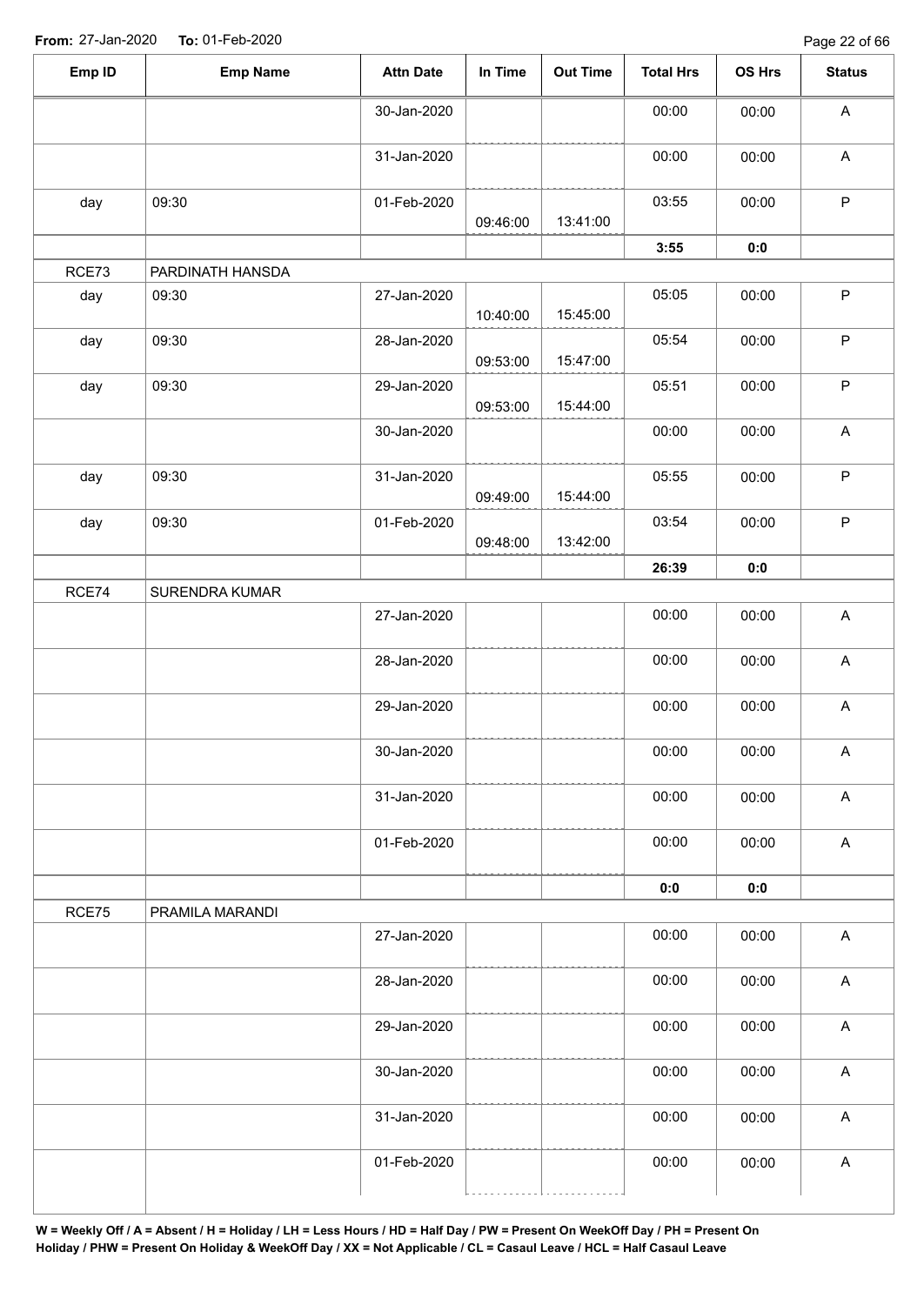| Emp ID | <b>Emp Name</b>      | <b>Attn Date</b> | In Time  | <b>Out Time</b> | <b>Total Hrs</b> | OS Hrs         | <b>Status</b>             |  |  |
|--------|----------------------|------------------|----------|-----------------|------------------|----------------|---------------------------|--|--|
|        |                      |                  |          |                 | 0:0              | 0:0            |                           |  |  |
| RCE76  | MUKESH KUMAR MANDAL  |                  |          |                 |                  |                |                           |  |  |
|        |                      | 27-Jan-2020      |          |                 | 00:00            | 00:00          | $\boldsymbol{\mathsf{A}}$ |  |  |
|        |                      | 28-Jan-2020      |          |                 | 00:00            | 00:00          | $\boldsymbol{\mathsf{A}}$ |  |  |
|        |                      | 29-Jan-2020      |          |                 | 00:00            | 00:00          | $\boldsymbol{\mathsf{A}}$ |  |  |
|        |                      | 30-Jan-2020      |          |                 | 00:00            | 00:00          | $\mathsf A$               |  |  |
|        |                      | 31-Jan-2020      |          |                 | 00:00            | 00:00          | $\boldsymbol{\mathsf{A}}$ |  |  |
|        |                      | 01-Feb-2020      |          |                 | 00:00            | 00:00          | $\boldsymbol{\mathsf{A}}$ |  |  |
|        |                      |                  |          |                 | 0:0              | $\mathbf{0}$ 0 |                           |  |  |
| RCE77  | <b>KREETI KUMARI</b> |                  |          |                 |                  |                |                           |  |  |
|        |                      | 27-Jan-2020      |          |                 | 00:00            | 00:00          | $\boldsymbol{\mathsf{A}}$ |  |  |
|        |                      | 28-Jan-2020      |          |                 | 00:00            | 00:00          | $\boldsymbol{\mathsf{A}}$ |  |  |
|        |                      | 29-Jan-2020      |          |                 | 00:00            | 00:00          | $\boldsymbol{\mathsf{A}}$ |  |  |
|        |                      | 30-Jan-2020      |          |                 | 00:00            | 00:00          | $\mathsf A$               |  |  |
| day    | 09:30                | 31-Jan-2020      | 09:50:00 | 15:43:00        | 05:53            | 00:00          | $\mathsf P$               |  |  |
| day    | 09:30                | 01-Feb-2020      | 09:47:00 | 13:43:00        | 03:56            | 00:00          | $\sf P$                   |  |  |
|        |                      |                  |          |                 | 9:49             | 0:0            |                           |  |  |
| RCE78  | SONIYA KUMARI        |                  |          |                 |                  |                |                           |  |  |
|        |                      | 27-Jan-2020      |          |                 | 00:00            | 00:00          | $\mathsf A$               |  |  |
|        |                      | 28-Jan-2020      |          |                 | 00:00            | 00:00          | $\boldsymbol{\mathsf{A}}$ |  |  |
| day    | 09:30                | 29-Jan-2020      | 11:47:00 |                 | 00:00            | 00:00          | $\mathsf E$               |  |  |
|        |                      | 30-Jan-2020      |          |                 | 00:00            | 00:00          | $\boldsymbol{\mathsf{A}}$ |  |  |
| day    | 09:30                | 31-Jan-2020      | 09:51:00 | 15:43:00        | 05:52            | 00:00          | $\sf P$                   |  |  |
| day    | 09:30                | 01-Feb-2020      | 09:47:00 | 13:43:00        | 03:56            | 00:00          | $\mathsf P$               |  |  |
|        |                      |                  |          |                 | 9:48             | 0:0            |                           |  |  |
| RCE79  | PUSHPA VERMA         |                  |          |                 |                  |                |                           |  |  |
|        |                      | 27-Jan-2020      |          |                 | 00:00            | 00:00          | $\mathsf A$               |  |  |
|        |                      | 28-Jan-2020      |          |                 | 00:00            | 00:00          | $\mathsf A$               |  |  |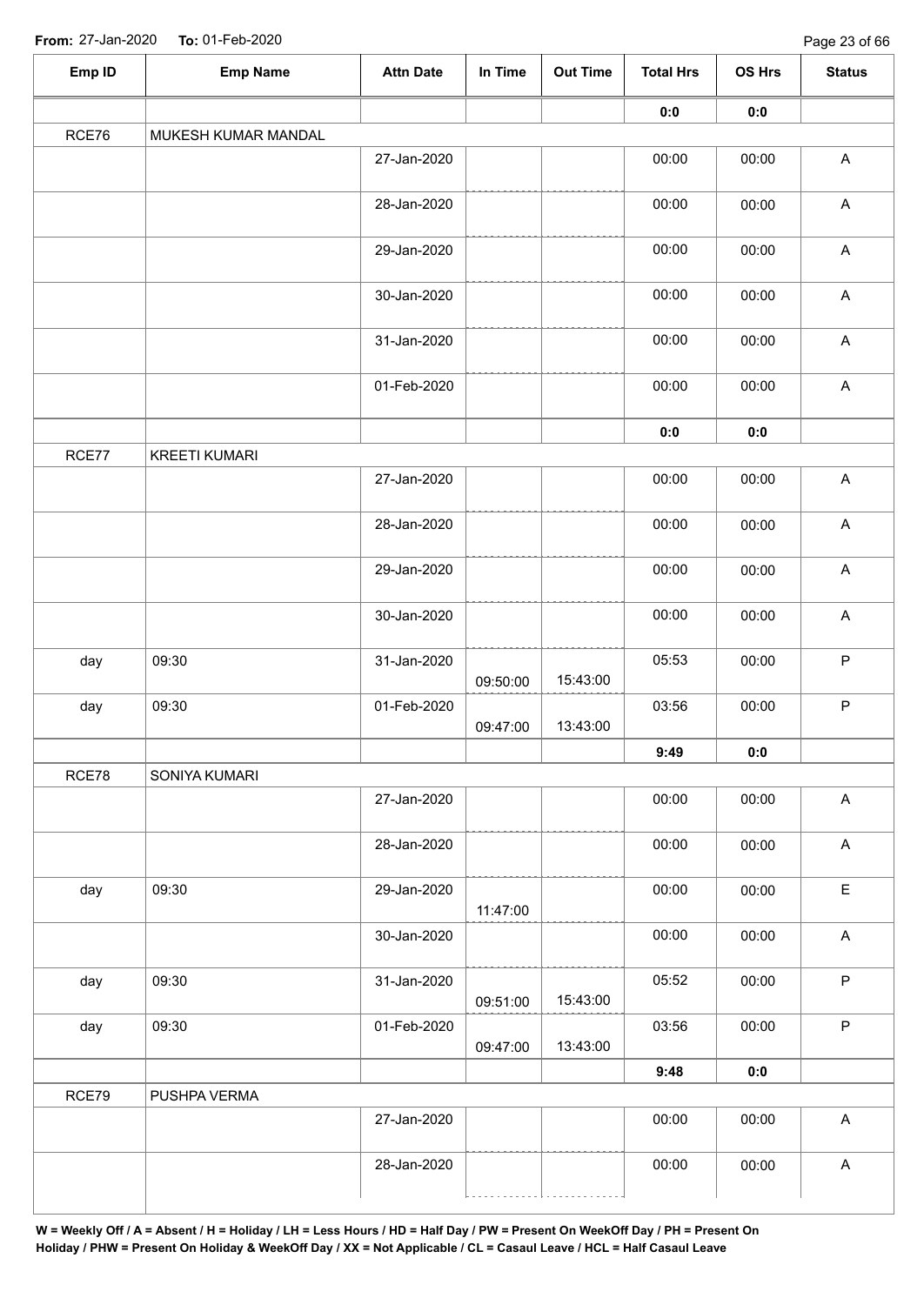| day   |                     |             |          |          | <b>Total Hrs</b> | <b>OS Hrs</b> | <b>Status</b>             |
|-------|---------------------|-------------|----------|----------|------------------|---------------|---------------------------|
|       | 09:30               | 29-Jan-2020 | 11:48:00 |          | 00:00            | 00:00         | $\mathsf E$               |
|       |                     | 30-Jan-2020 |          |          | 00:00            | 00:00         | $\mathsf A$               |
| day   | 09:30               | 31-Jan-2020 | 09:51:00 | 15:43:00 | 05:52            | 00:00         | $\mathsf P$               |
| day   | 09:30               | 01-Feb-2020 | 09:47:00 | 13:42:00 | 03:55            | 00:00         | $\sf P$                   |
|       |                     |             |          |          | 9:47             | 0:0           |                           |
| RCE80 | MD. SAJJAD ALAM     |             |          |          |                  |               |                           |
| day   | 09:30               | 27-Jan-2020 | 10:40:00 | 15:45:00 | 05:05            | 00:00         | $\mathsf P$               |
| day   | 09:30               | 28-Jan-2020 | 09:53:00 | 15:47:00 | 05:54            | 00:00         | $\mathsf P$               |
| day   | 09:30               | 29-Jan-2020 | 09:53:00 | 15:44:00 | 05:51            | 00:00         | $\mathsf P$               |
|       |                     | 30-Jan-2020 |          |          | 00:00            | 00:00         | $\boldsymbol{\mathsf{A}}$ |
| day   | 09:30               | 31-Jan-2020 | 09:49:00 | 15:44:00 | 05:55            | 00:00         | $\mathsf P$               |
| day   | 09:30               | 01-Feb-2020 | 09:47:00 | 13:43:00 | 03:56            | 00:00         | $\sf P$                   |
|       |                     |             |          |          | 26:41            | 0:0           |                           |
| RCE81 | KANCHAN KUMARI      |             |          |          |                  |               |                           |
|       |                     | 27-Jan-2020 |          |          | 00:00            | 00:00         | $\boldsymbol{\mathsf{A}}$ |
|       |                     | 28-Jan-2020 |          |          | 00:00            | 00:00         | $\boldsymbol{\mathsf{A}}$ |
|       |                     | 29-Jan-2020 |          |          | 00:00            | 00:00         | $\mathsf{A}$              |
|       |                     | 30-Jan-2020 |          |          | 00:00            | 00:00         | $\boldsymbol{\mathsf{A}}$ |
| day   | 09:30               | 31-Jan-2020 | 10:28:00 |          | 00:00            | 00:00         | $\mathsf E$               |
| day   | 09:30               | 01-Feb-2020 | 09:46:00 | 13:41:00 | 03:55            | 00:00         | $\sf P$                   |
|       |                     |             |          |          | 3:55             | 0:0           |                           |
| RCE82 | PREMJIT KUMAR YADAV |             |          |          |                  |               |                           |
|       |                     | 27-Jan-2020 |          |          | 00:00            | 00:00         | $\mathsf{A}$              |
|       |                     | 28-Jan-2020 |          |          | 00:00            | 00:00         | $\mathsf A$               |
|       |                     | 29-Jan-2020 |          |          | 00:00            | 00:00         | $\boldsymbol{\mathsf{A}}$ |
|       |                     |             |          |          | 00:00            | 00:00         | $\boldsymbol{\mathsf{A}}$ |
|       |                     | 30-Jan-2020 |          |          |                  |               |                           |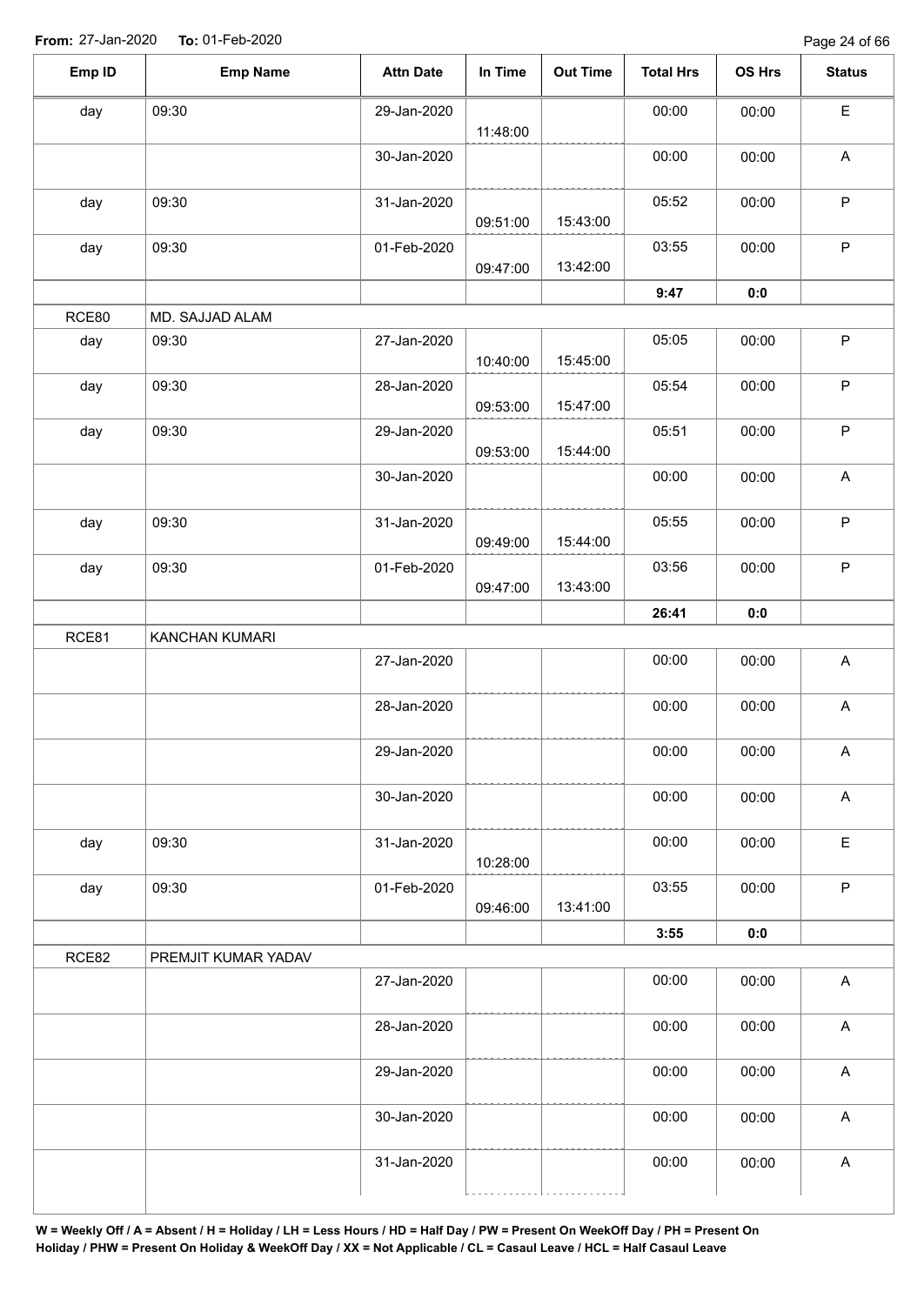Page 25 of 66

| Emp ID | <b>Emp Name</b>    | <b>Attn Date</b> | In Time  | <b>Out Time</b> | <b>Total Hrs</b> | OS Hrs | <b>Status</b>             |
|--------|--------------------|------------------|----------|-----------------|------------------|--------|---------------------------|
|        |                    | 01-Feb-2020      |          |                 | 00:00            | 00:00  | $\boldsymbol{\mathsf{A}}$ |
|        |                    |                  |          |                 | 0:0              | 0:0    |                           |
| RCE83  | ABHISHEK KUMAR     |                  |          |                 |                  |        |                           |
| day    | 09:30              | 27-Jan-2020      | 10:39:00 | 15:44:00        | 05:05            | 00:00  | $\mathsf P$               |
| day    | 09:30              | 28-Jan-2020      | 09:52:00 | 15:48:00        | 05:56            | 00:00  | $\sf P$                   |
| day    | 09:30              | 29-Jan-2020      | 09:53:00 | 15:44:00        | 05:51            | 00:00  | $\sf P$                   |
|        |                    | 30-Jan-2020      |          |                 | 00:00            | 00:00  | $\boldsymbol{\mathsf{A}}$ |
| day    | 09:30              | 31-Jan-2020      | 09:49:00 | 15:44:00        | 05:55            | 00:00  | $\mathsf P$               |
| day    | 09:30              | 01-Feb-2020      | 09:47:00 | 13:42:00        | 03:55            | 00:00  | $\mathsf P$               |
|        |                    |                  |          |                 | 26:42            | $0:0$  |                           |
| RCE84  | MANJEET KUMAR RANA |                  |          |                 |                  |        |                           |
|        |                    | 27-Jan-2020      |          |                 | 00:00            | 00:00  | $\boldsymbol{\mathsf{A}}$ |
|        |                    | 28-Jan-2020      |          |                 | 00:00            | 00:00  | $\boldsymbol{\mathsf{A}}$ |
|        |                    | 29-Jan-2020      |          |                 | 00:00            | 00:00  | $\boldsymbol{\mathsf{A}}$ |
|        |                    | 30-Jan-2020      |          |                 | 00:00            | 00:00  | $\boldsymbol{\mathsf{A}}$ |
|        |                    | 31-Jan-2020      |          |                 | 00:00            | 00:00  | $\boldsymbol{\mathsf{A}}$ |
|        |                    | 01-Feb-2020      |          |                 | 00:00            | 00:00  | $\boldsymbol{\mathsf{A}}$ |
|        |                    |                  |          |                 | 0:0              | $0:0$  |                           |
| RCE85  | NAYAN KUMAR DEY    |                  |          |                 |                  |        |                           |
|        |                    | 27-Jan-2020      |          |                 | 00:00            | 00:00  | $\boldsymbol{\mathsf{A}}$ |
|        |                    | 28-Jan-2020      |          |                 | 00:00            | 00:00  | $\boldsymbol{\mathsf{A}}$ |
|        |                    | 29-Jan-2020      |          |                 | 00:00            | 00:00  | $\boldsymbol{\mathsf{A}}$ |
|        |                    | 30-Jan-2020      |          |                 | 00:00            | 00:00  | $\boldsymbol{\mathsf{A}}$ |
|        |                    | 31-Jan-2020      |          |                 | 00:00            | 00:00  | $\boldsymbol{\mathsf{A}}$ |
|        |                    | 01-Feb-2020      |          |                 | 00:00            | 00:00  | $\boldsymbol{\mathsf{A}}$ |
|        |                    |                  |          |                 | 0:0              | 0:0    |                           |
| RCE86  | ROHIT GUPTA        |                  |          |                 |                  |        |                           |
|        |                    | 27-Jan-2020      |          |                 | 00:00            | 00:00  | $\boldsymbol{\mathsf{A}}$ |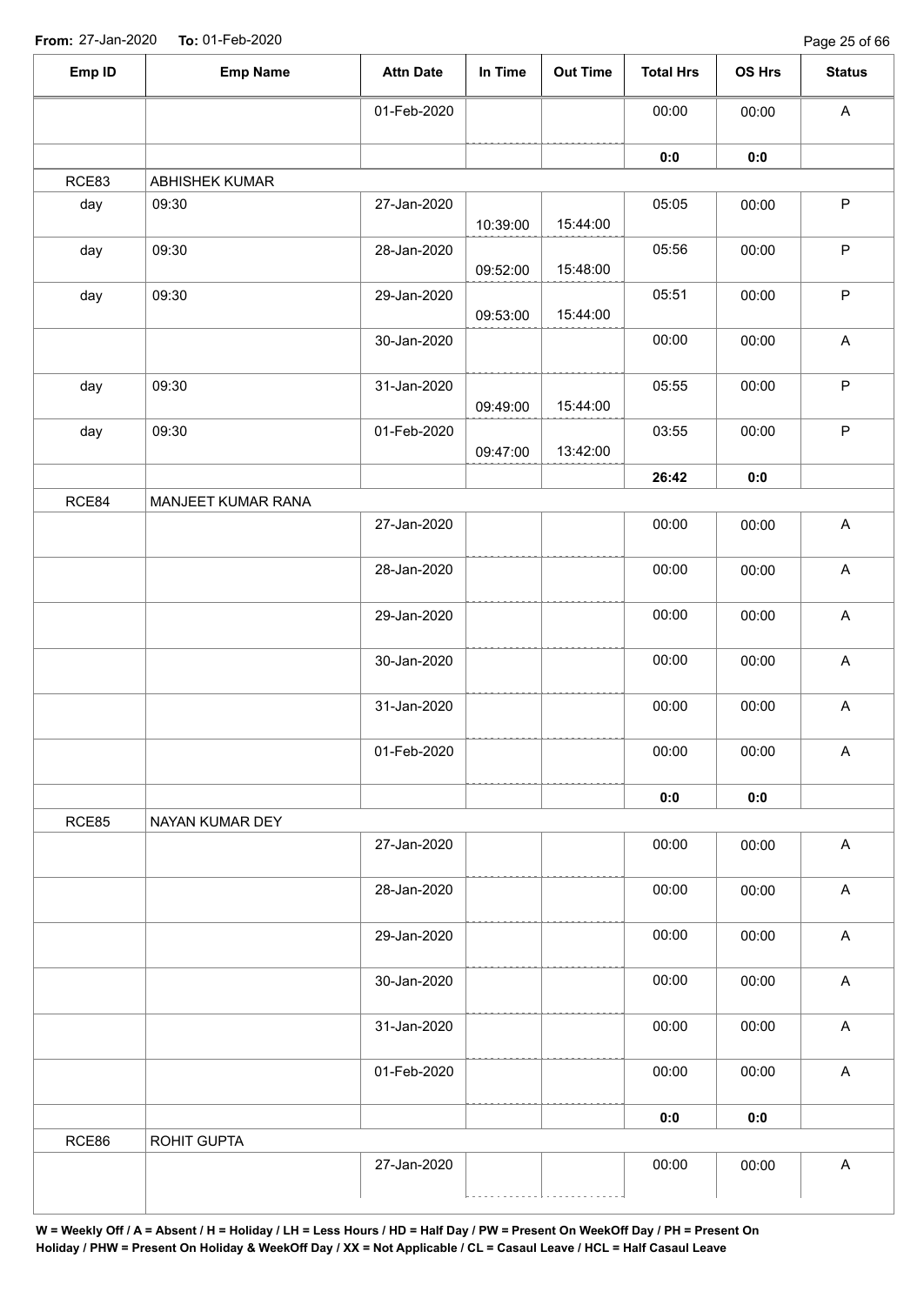| 00:00<br>00:00<br>28-Jan-2020<br>00:00<br>29-Jan-2020<br>00:00<br>30-Jan-2020<br>00:00<br>00:00<br>00:00<br>31-Jan-2020<br>00:00<br>00:00<br>01-Feb-2020<br>00:00<br>$0:0$<br>0:0<br>RCE87<br>SULATA KUMARI<br>27-Jan-2020<br>00:00<br>00:00<br>28-Jan-2020<br>00:00<br>00:00<br>29-Jan-2020<br>00:00<br>00:00<br>30-Jan-2020<br>00:00<br>00:00<br>31-Jan-2020<br>00:00<br>00:00<br>01-Feb-2020<br>00:00 | $\boldsymbol{\mathsf{A}}$<br>$\boldsymbol{\mathsf{A}}$<br>$\boldsymbol{\mathsf{A}}$<br>$\boldsymbol{\mathsf{A}}$<br>$\mathsf A$<br>$\mathsf A$<br>$\boldsymbol{\mathsf{A}}$<br>$\boldsymbol{\mathsf{A}}$ |
|----------------------------------------------------------------------------------------------------------------------------------------------------------------------------------------------------------------------------------------------------------------------------------------------------------------------------------------------------------------------------------------------------------|----------------------------------------------------------------------------------------------------------------------------------------------------------------------------------------------------------|
|                                                                                                                                                                                                                                                                                                                                                                                                          |                                                                                                                                                                                                          |
|                                                                                                                                                                                                                                                                                                                                                                                                          |                                                                                                                                                                                                          |
|                                                                                                                                                                                                                                                                                                                                                                                                          |                                                                                                                                                                                                          |
|                                                                                                                                                                                                                                                                                                                                                                                                          |                                                                                                                                                                                                          |
|                                                                                                                                                                                                                                                                                                                                                                                                          |                                                                                                                                                                                                          |
|                                                                                                                                                                                                                                                                                                                                                                                                          |                                                                                                                                                                                                          |
|                                                                                                                                                                                                                                                                                                                                                                                                          |                                                                                                                                                                                                          |
|                                                                                                                                                                                                                                                                                                                                                                                                          |                                                                                                                                                                                                          |
|                                                                                                                                                                                                                                                                                                                                                                                                          |                                                                                                                                                                                                          |
|                                                                                                                                                                                                                                                                                                                                                                                                          |                                                                                                                                                                                                          |
|                                                                                                                                                                                                                                                                                                                                                                                                          | $\boldsymbol{\mathsf{A}}$                                                                                                                                                                                |
|                                                                                                                                                                                                                                                                                                                                                                                                          | $\boldsymbol{\mathsf{A}}$                                                                                                                                                                                |
| 00:00                                                                                                                                                                                                                                                                                                                                                                                                    | $\boldsymbol{\mathsf{A}}$                                                                                                                                                                                |
| 0:0<br>0:0                                                                                                                                                                                                                                                                                                                                                                                               |                                                                                                                                                                                                          |
| RCE88<br>SHILA SOREN                                                                                                                                                                                                                                                                                                                                                                                     |                                                                                                                                                                                                          |
| 27-Jan-2020<br>00:00<br>00:00                                                                                                                                                                                                                                                                                                                                                                            | $\boldsymbol{\mathsf{A}}$                                                                                                                                                                                |
| 00:00<br>28-Jan-2020<br>00:00                                                                                                                                                                                                                                                                                                                                                                            | A                                                                                                                                                                                                        |
| 00:00<br>29-Jan-2020<br>00:00                                                                                                                                                                                                                                                                                                                                                                            | $\mathsf A$                                                                                                                                                                                              |
| 30-Jan-2020<br>00:00<br>00:00                                                                                                                                                                                                                                                                                                                                                                            | $\boldsymbol{\mathsf{A}}$                                                                                                                                                                                |
| 31-Jan-2020<br>00:00<br>00:00                                                                                                                                                                                                                                                                                                                                                                            | $\boldsymbol{\mathsf{A}}$                                                                                                                                                                                |
| 00:00<br>01-Feb-2020<br>00:00                                                                                                                                                                                                                                                                                                                                                                            | $\boldsymbol{\mathsf{A}}$                                                                                                                                                                                |
| $0:0$<br>$\mathbf{0}$ 0                                                                                                                                                                                                                                                                                                                                                                                  |                                                                                                                                                                                                          |
| RCE89<br><b>AFTAB ALAM</b>                                                                                                                                                                                                                                                                                                                                                                               |                                                                                                                                                                                                          |
| 27-Jan-2020<br>00:00<br>00:00                                                                                                                                                                                                                                                                                                                                                                            | $\boldsymbol{\mathsf{A}}$                                                                                                                                                                                |
| 00:00<br>28-Jan-2020<br>00:00                                                                                                                                                                                                                                                                                                                                                                            |                                                                                                                                                                                                          |
|                                                                                                                                                                                                                                                                                                                                                                                                          | $\boldsymbol{\mathsf{A}}$                                                                                                                                                                                |
| 00:00<br>29-Jan-2020<br>00:00                                                                                                                                                                                                                                                                                                                                                                            | $\boldsymbol{\mathsf{A}}$                                                                                                                                                                                |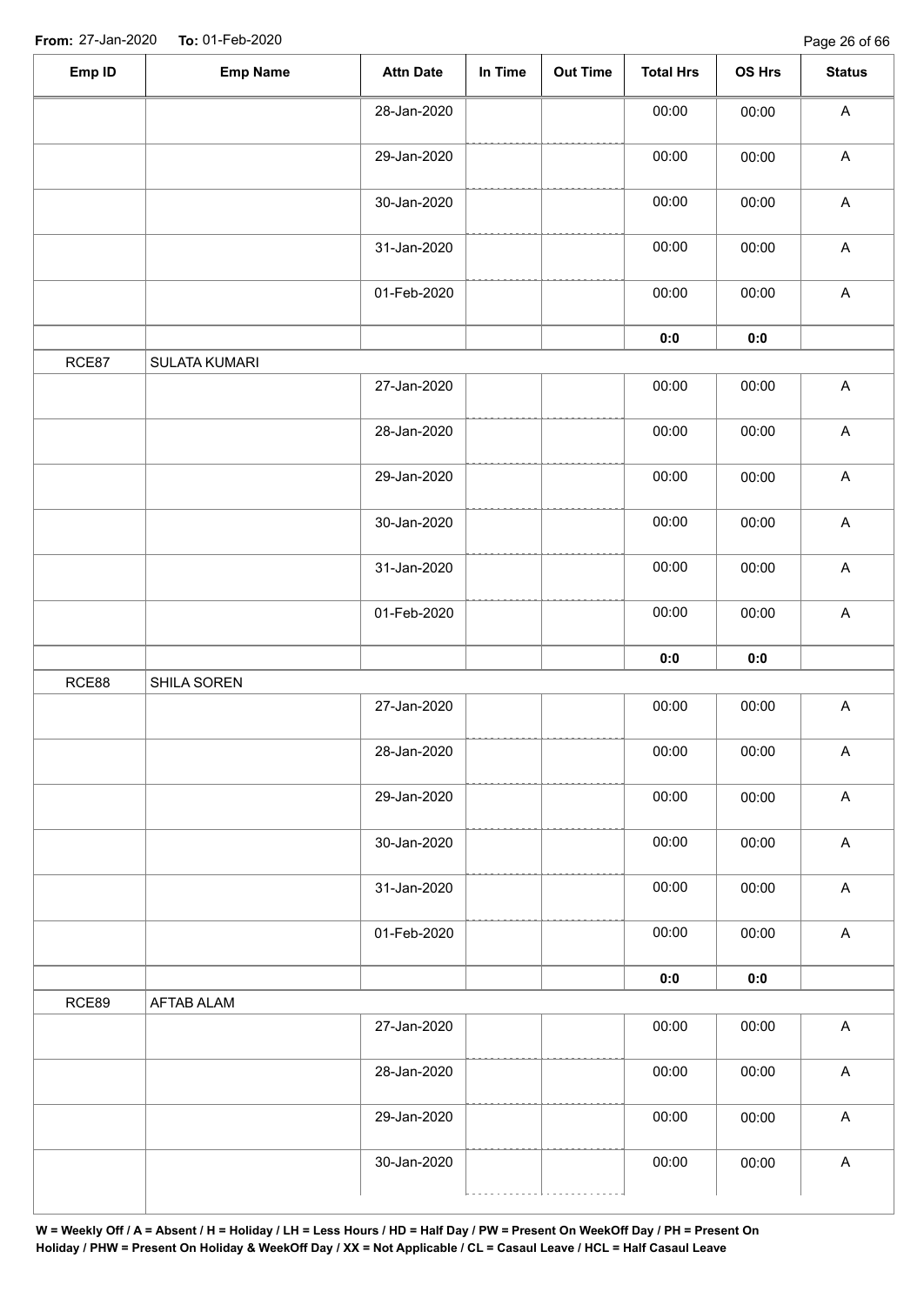| Emp ID | <b>Emp Name</b>       | <b>Attn Date</b> | In Time | Out Time | <b>Total Hrs</b> | OS Hrs         | <b>Status</b>             |
|--------|-----------------------|------------------|---------|----------|------------------|----------------|---------------------------|
|        |                       | 31-Jan-2020      |         |          | 00:00            | 00:00          | $\boldsymbol{\mathsf{A}}$ |
|        |                       | 01-Feb-2020      |         |          | 00:00            | 00:00          | $\boldsymbol{\mathsf{A}}$ |
|        |                       |                  |         |          | 0:0              | 0:0            |                           |
| RCE90  | RUKSAR KHATOON        |                  |         |          |                  |                |                           |
|        |                       | 27-Jan-2020      |         |          | 00:00            | 00:00          | $\boldsymbol{\mathsf{A}}$ |
|        |                       | 28-Jan-2020      |         |          | 00:00            | 00:00          | $\boldsymbol{\mathsf{A}}$ |
|        |                       | 29-Jan-2020      |         |          | 00:00            | 00:00          | $\boldsymbol{\mathsf{A}}$ |
|        |                       | 30-Jan-2020      |         |          | 00:00            | 00:00          | $\mathsf A$               |
|        |                       | 31-Jan-2020      |         |          | 00:00            | 00:00          | $\mathsf A$               |
|        |                       | 01-Feb-2020      |         |          | 00:00            | 00:00          | $\mathsf A$               |
|        |                       |                  |         |          | $\mathbf{0}$ 0   | $\mathbf{0}$ 0 |                           |
| RCE91  | KUNTI KUMARI          |                  |         |          |                  |                |                           |
|        |                       | 27-Jan-2020      |         |          | 00:00            | 00:00          | $\mathsf A$               |
|        |                       | 28-Jan-2020      |         |          | 00:00            | 00:00          | $\boldsymbol{\mathsf{A}}$ |
|        |                       | 29-Jan-2020      |         |          | 00:00            | 00:00          | $\mathsf A$               |
|        |                       | 30-Jan-2020      |         |          | 00:00            | 00:00          | $\boldsymbol{\mathsf{A}}$ |
|        |                       | 31-Jan-2020      |         |          | 00:00            | 00:00          | $\mathsf{A}$              |
|        |                       | 01-Feb-2020      |         |          | 00:00            | 00:00          | $\boldsymbol{\mathsf{A}}$ |
|        |                       |                  |         |          | 0:0              | 0:0            |                           |
| RCE92  | <b>MANISHA KUMARI</b> |                  |         |          |                  |                |                           |
|        |                       | 27-Jan-2020      |         |          | 00:00            | 00:00          | $\boldsymbol{\mathsf{A}}$ |
|        |                       | 28-Jan-2020      |         |          | 00:00            | 00:00          | $\boldsymbol{\mathsf{A}}$ |
|        |                       | 29-Jan-2020      |         |          | 00:00            | 00:00          | $\boldsymbol{\mathsf{A}}$ |
|        |                       | 30-Jan-2020      |         |          | 00:00            | 00:00          | $\boldsymbol{\mathsf{A}}$ |
|        |                       | 31-Jan-2020      |         |          | 00:00            | 00:00          | $\boldsymbol{\mathsf{A}}$ |
|        |                       | 01-Feb-2020      |         |          | 00:00            | 00:00          | $\boldsymbol{\mathsf{A}}$ |
|        |                       |                  |         |          | 0:0              | 0:0            |                           |
| RCE93  | KAHKASHAN BANO        |                  |         |          |                  |                |                           |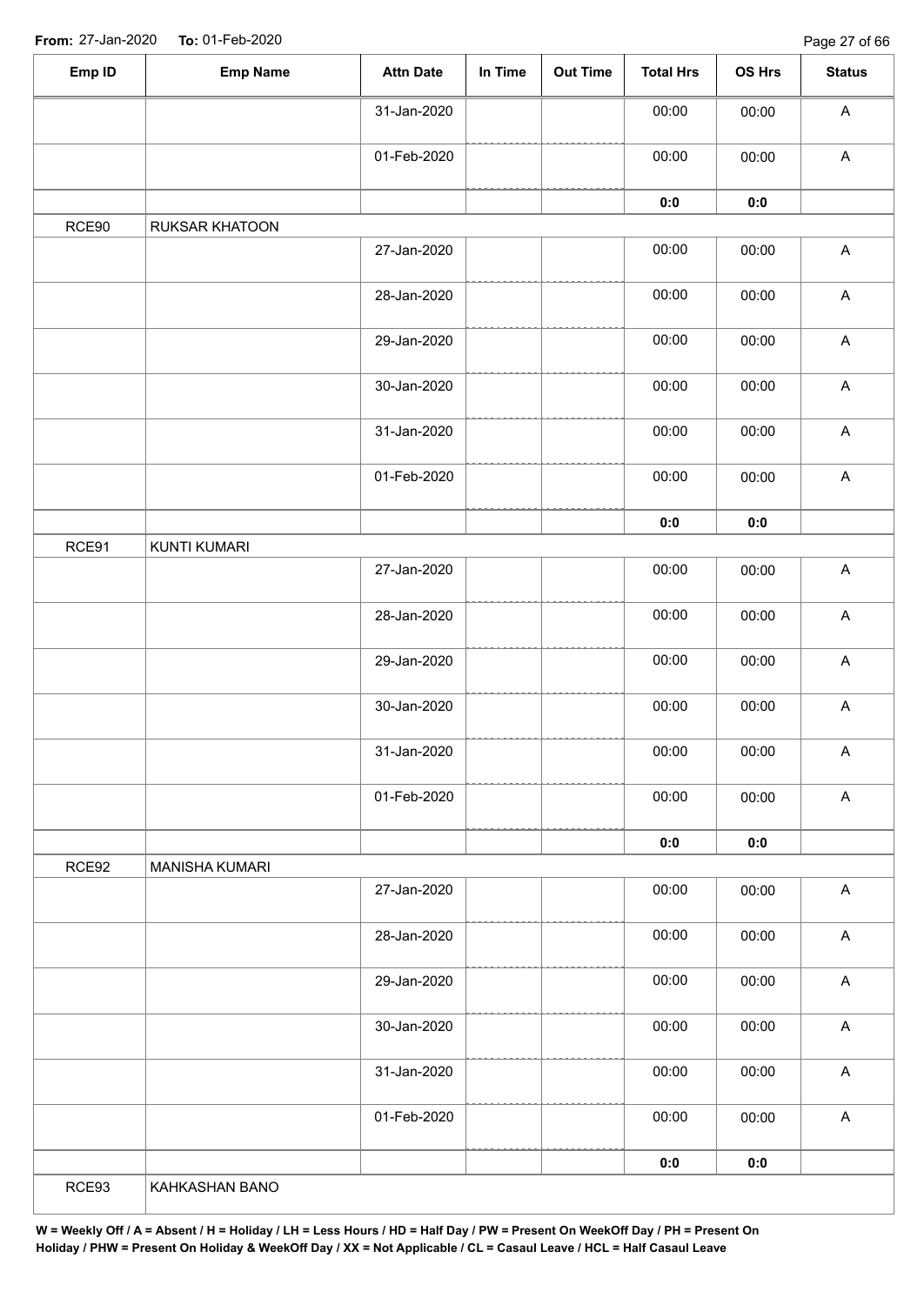| Emp ID | <b>Emp Name</b>       | <b>Attn Date</b> | In Time  | <b>Out Time</b> | <b>Total Hrs</b> | OS Hrs         | <b>Status</b>             |
|--------|-----------------------|------------------|----------|-----------------|------------------|----------------|---------------------------|
|        |                       | 27-Jan-2020      |          |                 | 00:00            | 00:00          | $\boldsymbol{\mathsf{A}}$ |
|        |                       | 28-Jan-2020      |          |                 | 00:00            | 00:00          | $\boldsymbol{\mathsf{A}}$ |
|        |                       | 29-Jan-2020      |          |                 | 00:00            | 00:00          | $\mathsf A$               |
|        |                       | 30-Jan-2020      |          |                 | 00:00            | 00:00          | $\mathsf A$               |
|        |                       | 31-Jan-2020      |          |                 | 00:00            | 00:00          | $\mathsf A$               |
|        |                       | 01-Feb-2020      |          |                 | 00:00            | 00:00          | $\boldsymbol{\mathsf{A}}$ |
|        |                       |                  |          |                 | $0:0$            | $\mathbf{0}$ 0 |                           |
| RCE94  | <b>BHAWANI KUMARI</b> |                  |          |                 |                  |                |                           |
|        |                       | 27-Jan-2020      |          |                 | 00:00            | 00:00          | $\boldsymbol{\mathsf{A}}$ |
|        |                       | 28-Jan-2020      |          |                 | 00:00            | 00:00          | $\boldsymbol{\mathsf{A}}$ |
|        |                       | 29-Jan-2020      |          |                 | 00:00            | 00:00          | $\boldsymbol{\mathsf{A}}$ |
|        |                       | 30-Jan-2020      |          |                 | 00:00            | 00:00          | $\boldsymbol{\mathsf{A}}$ |
| day    | 09:30                 | 31-Jan-2020      | 10:28:00 |                 | 00:00            | 00:00          | $\mathsf E$               |
| day    | 09:30                 | 01-Feb-2020      | 09:46:00 | 13:40:00        | 03:54            | 00:00          | $\sf P$                   |
|        |                       |                  |          |                 | 3:54             | $\mathbf{0}$ 0 |                           |
| RCE95  | SONI KUMARI           |                  |          |                 |                  |                |                           |
|        |                       | 27-Jan-2020      |          |                 | 00:00            | 00:00          | A                         |
|        |                       | 28-Jan-2020      |          |                 | 00:00            | 00:00          | $\mathsf A$               |
|        |                       | 29-Jan-2020      |          |                 | 00:00            | 00:00          | $\boldsymbol{\mathsf{A}}$ |
|        |                       | 30-Jan-2020      |          |                 | 00:00            | 00:00          | $\boldsymbol{\mathsf{A}}$ |
|        |                       | 31-Jan-2020      |          |                 | 00:00            | 00:00          | $\boldsymbol{\mathsf{A}}$ |
|        |                       | 01-Feb-2020      |          |                 | 00:00            | 00:00          | $\boldsymbol{\mathsf{A}}$ |
|        |                       |                  |          |                 | 0:0              | 0:0            |                           |
| RCE96  | DEEPAK KUMAR SINGH    |                  |          |                 |                  |                |                           |
|        |                       | 27-Jan-2020      |          |                 | 00:00            | 00:00          | $\boldsymbol{\mathsf{A}}$ |
|        |                       | 28-Jan-2020      |          |                 | 00:00            | 00:00          | $\boldsymbol{\mathsf{A}}$ |
|        |                       | 29-Jan-2020      |          |                 | 00:00            | 00:00          | A                         |
|        |                       |                  |          |                 |                  |                |                           |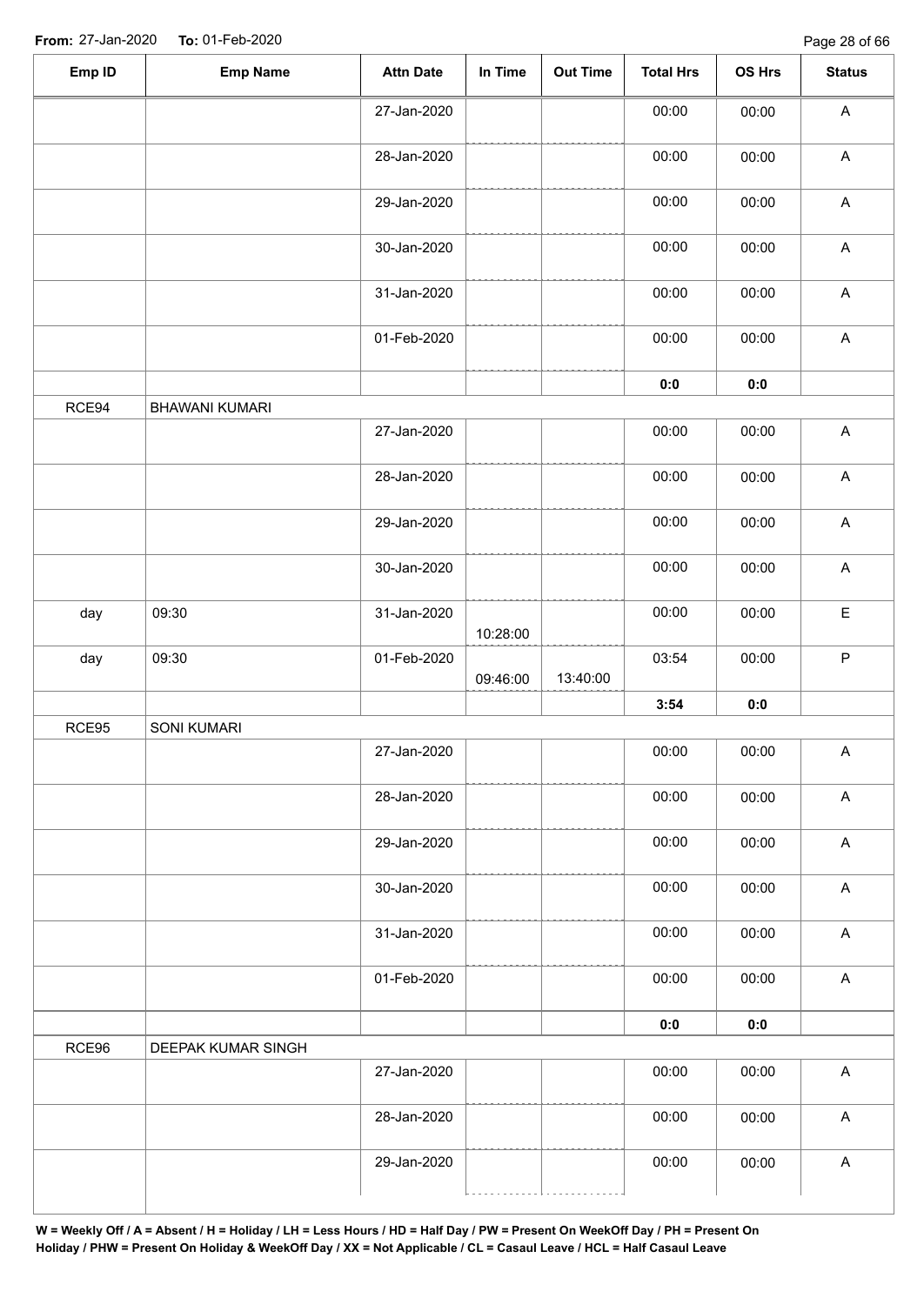Page 29 of 66

| Emp ID | <b>Emp Name</b>      | <b>Attn Date</b> | In Time  | <b>Out Time</b> | <b>Total Hrs</b> | OS Hrs         | <b>Status</b>             |
|--------|----------------------|------------------|----------|-----------------|------------------|----------------|---------------------------|
|        |                      | 30-Jan-2020      |          |                 | 00:00            | 00:00          | $\boldsymbol{\mathsf{A}}$ |
|        |                      | 31-Jan-2020      |          |                 | 00:00            | 00:00          | $\boldsymbol{\mathsf{A}}$ |
|        |                      | 01-Feb-2020      |          |                 | 00:00            | 00:00          | $\boldsymbol{\mathsf{A}}$ |
|        |                      |                  |          |                 | 0:0              | 0:0            |                           |
| RCE97  | <b>SUMAN KUMARI</b>  |                  |          |                 |                  |                |                           |
|        |                      | 27-Jan-2020      |          |                 | 00:00            | 00:00          | $\boldsymbol{\mathsf{A}}$ |
|        |                      | 28-Jan-2020      |          |                 | 00:00            | 00:00          | $\boldsymbol{\mathsf{A}}$ |
|        |                      | 29-Jan-2020      |          |                 | 00:00            | 00:00          | $\boldsymbol{\mathsf{A}}$ |
|        |                      | 30-Jan-2020      |          |                 | 00:00            | 00:00          | $\boldsymbol{\mathsf{A}}$ |
|        |                      | 31-Jan-2020      |          |                 | 00:00            | 00:00          | $\boldsymbol{\mathsf{A}}$ |
|        |                      | 01-Feb-2020      |          |                 | 00:00            | 00:00          | $\mathsf A$               |
|        |                      |                  |          |                 | 0:0              | $\mathbf{0}$ 0 |                           |
| RCE98  | MANOJ BESRA          |                  |          |                 |                  |                |                           |
|        |                      | 27-Jan-2020      |          |                 | 00:00            | 00:00          | $\mathsf A$               |
|        |                      | 28-Jan-2020      |          |                 | 00:00            | 00:00          | $\boldsymbol{\mathsf{A}}$ |
|        |                      | 29-Jan-2020      |          |                 | 00:00            | 00:00          | $\boldsymbol{\mathsf{A}}$ |
|        |                      | 30-Jan-2020      |          |                 | 00:00            | 00:00          | $\mathsf{A}$              |
|        |                      | 31-Jan-2020      |          |                 | 00:00            | 00:00          | $\boldsymbol{\mathsf{A}}$ |
|        |                      | 01-Feb-2020      |          |                 | 00:00            | 00:00          | $\mathsf{A}$              |
|        |                      |                  |          |                 | 0:0              | 0:0            |                           |
| RCE99  | PRAFULLA KUMAR SINGH |                  |          |                 |                  |                |                           |
|        |                      | 27-Jan-2020      |          |                 | 00:00            | 00:00          | $\mathsf{A}$              |
|        |                      | 28-Jan-2020      |          |                 | 00:00            | 00:00          | $\boldsymbol{\mathsf{A}}$ |
|        |                      | 29-Jan-2020      |          |                 | 00:00            | 00:00          | $\mathsf{A}$              |
|        |                      | 30-Jan-2020      |          |                 | 00:00            | 00:00          | $\boldsymbol{\mathsf{A}}$ |
| day    | 09:30                | 31-Jan-2020      | 09:51:00 | 15:43:00        | 05:52            | 00:00          | $\mathsf P$               |
| day    | 09:30                | 01-Feb-2020      | 09:47:00 | 13:43:00        | 03:56            | 00:00          | $\mathsf P$               |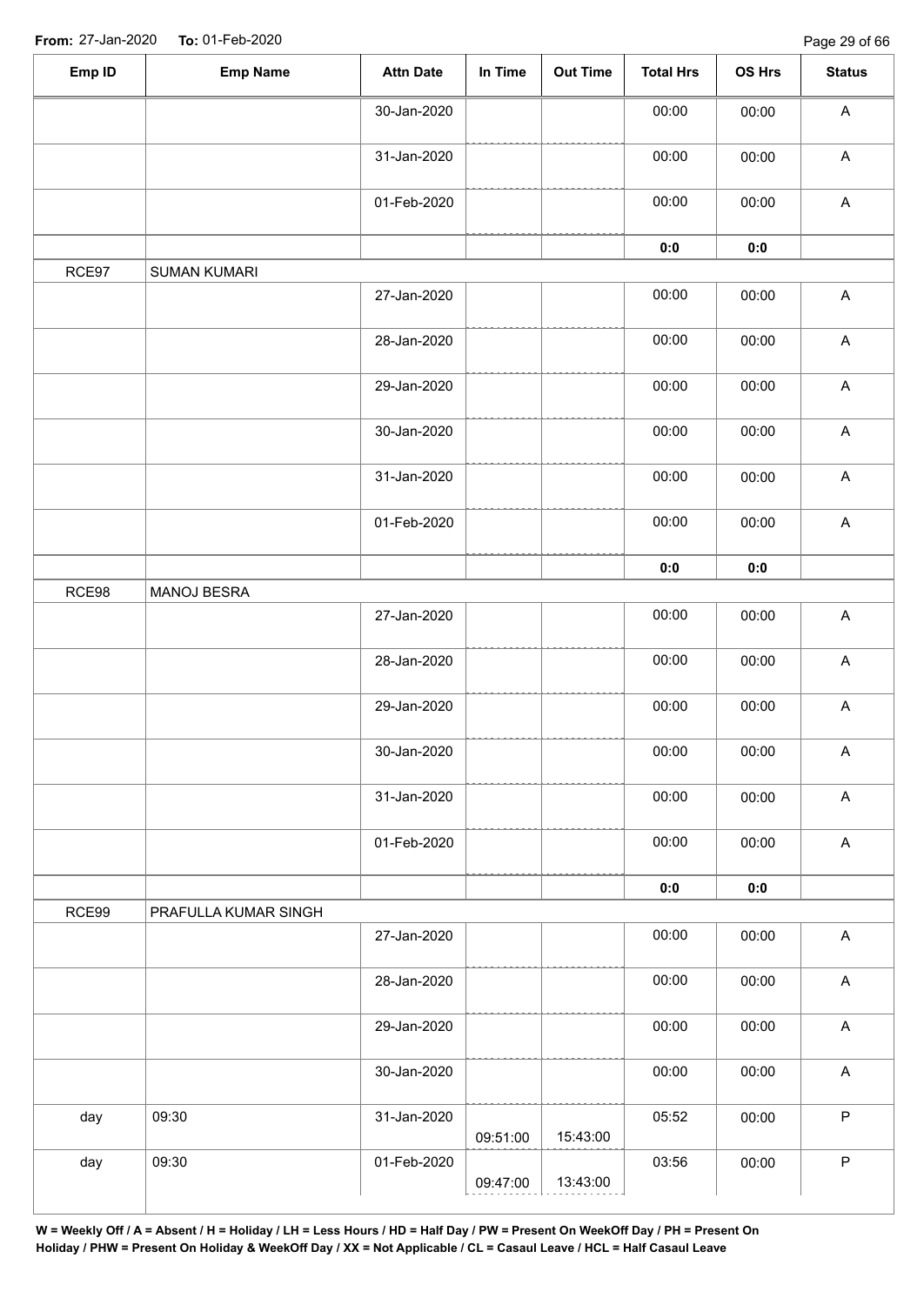| Emp ID            | <b>Emp Name</b>        | <b>Attn Date</b> | In Time  | <b>Out Time</b> | <b>Total Hrs</b> | OS Hrs | <b>Status</b>             |
|-------------------|------------------------|------------------|----------|-----------------|------------------|--------|---------------------------|
|                   |                        |                  |          |                 | 9:48             | 0:0    |                           |
| <b>RCE100</b>     | KHUSHBU YADAV          |                  |          |                 |                  |        |                           |
|                   |                        | 27-Jan-2020      |          |                 | 00:00            | 00:00  | $\mathsf{A}$              |
|                   |                        | 28-Jan-2020      |          |                 | 00:00            | 00:00  | $\boldsymbol{\mathsf{A}}$ |
|                   |                        | 29-Jan-2020      |          |                 | 00:00            | 00:00  | $\mathsf A$               |
|                   |                        | 30-Jan-2020      |          |                 | 00:00            | 00:00  | $\boldsymbol{\mathsf{A}}$ |
|                   |                        | 31-Jan-2020      |          |                 | 00:00            | 00:00  | $\boldsymbol{\mathsf{A}}$ |
|                   |                        | 01-Feb-2020      |          |                 | 00:00            | 00:00  | $\boldsymbol{\mathsf{A}}$ |
|                   |                        |                  |          |                 | 0:0              | 0:0    |                           |
| <b>RCE224</b>     | MADHU SUDAN GORAIN     |                  |          |                 |                  |        |                           |
| day               | 09:30                  | 27-Jan-2020      | 12:03:00 | 15:44:00        | 03:41            | 00:00  | $\mathsf{P}$              |
| day               | 09:30                  | 28-Jan-2020      | 09:52:00 | 15:49:00        | 05:57            | 00:00  | $\mathsf P$               |
| day               | 09:30                  | 29-Jan-2020      | 09:54:00 | 15:45:00        | 05:51            | 00:00  | $\mathsf P$               |
|                   |                        | 30-Jan-2020      |          |                 | 00:00            | 00:00  | $\boldsymbol{\mathsf{A}}$ |
| day               | 09:30                  | 31-Jan-2020      | 09:49:00 | 15:40:00        | 05:51            | 00:00  | $\sf P$                   |
| day               | 09:30                  | 01-Feb-2020      | 09:48:00 | 13:45:00        | 03:57            | 00:00  | $\mathsf P$               |
|                   |                        |                  |          |                 | 25:17            | 0:0    |                           |
| <b>Department</b> | <b>TEACHING STAFF</b>  |                  |          |                 |                  |        |                           |
| <b>RCE203</b>     | MUKESH KUMAR SNGH      |                  |          |                 |                  |        |                           |
| day               | 09:30                  | 27-Jan-2020      | 09:42:00 | 15:42:00        | 06:00            | 00:00  | $\mathsf P$               |
| day               | 09:30                  | 28-Jan-2020      | 09:51:00 | 15:45:00        | 05:54            | 00:00  | $\mathsf P$               |
| day               | 09:30                  | 29-Jan-2020      | 09:52:00 | 15:42:00        | 05:50            | 00:00  | $\mathsf P$               |
|                   |                        | 30-Jan-2020      |          |                 | 00:00            | 00:00  | $\boldsymbol{\mathsf{A}}$ |
| day               | 09:30                  | 31-Jan-2020      | 09:47:00 | 15:39:00        | 05:52            | 00:00  | $\mathsf{P}$              |
| day               | 09:30                  | 01-Feb-2020      | 09:44:00 | 13:39:00        | 03:55            | 00:00  | $\mathsf{P}$              |
|                   |                        |                  |          |                 | 27:31            | 0:0    |                           |
| <b>RCE204</b>     | AVINASH CHANDRA THAKUR |                  |          |                 |                  |        |                           |
| day               | 09:30                  | 27-Jan-2020      | 09:41:00 | 15:42:00        | 06:01            | 00:01  | $\sf P$                   |
| day               | 09:30                  | 28-Jan-2020      |          |                 | 05:54            | 00:00  | $\mathsf P$               |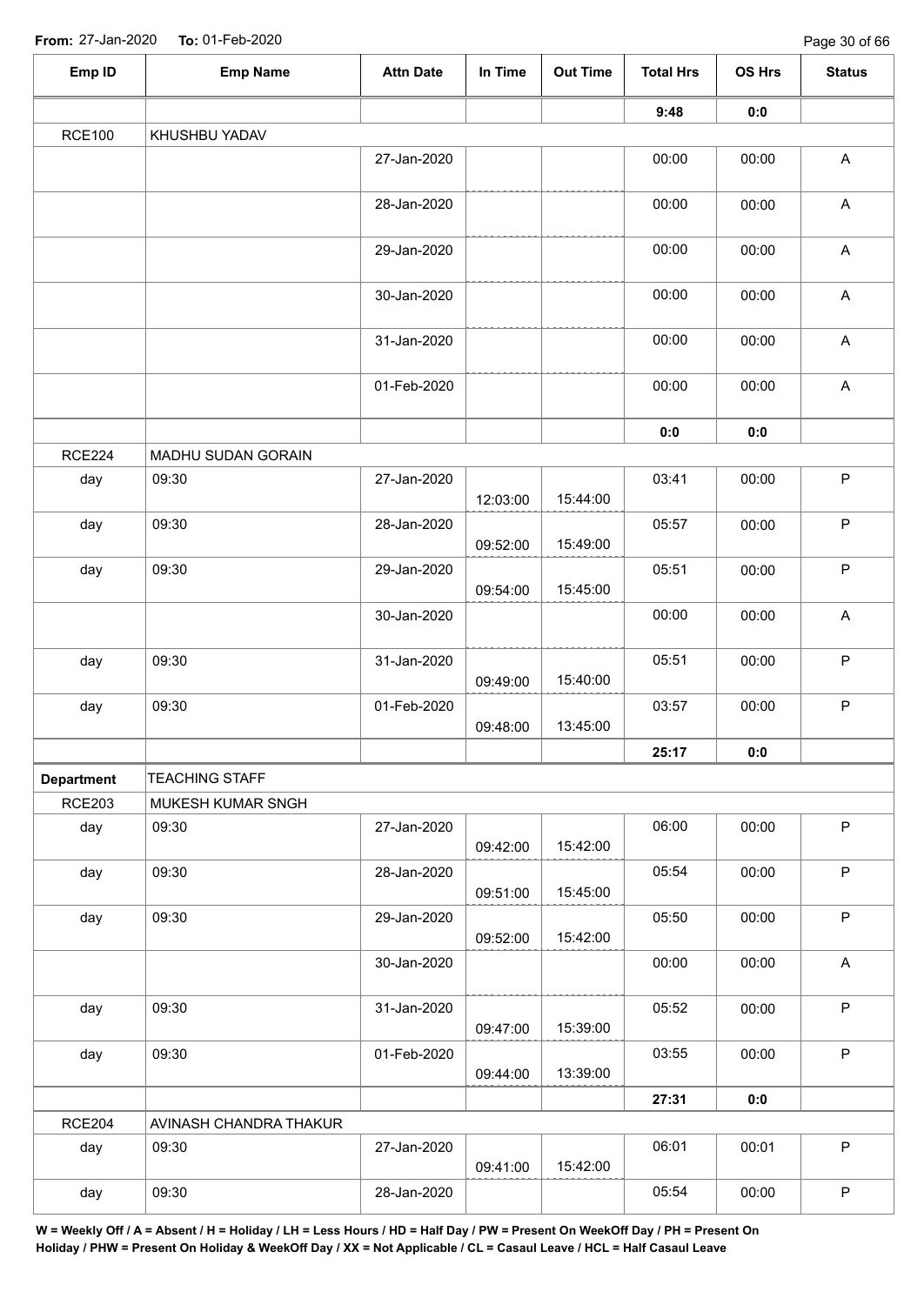| Emp ID        | <b>Emp Name</b>       | <b>Attn Date</b> | In Time  | <b>Out Time</b> | <b>Total Hrs</b> | OS Hrs | <b>Status</b>             |
|---------------|-----------------------|------------------|----------|-----------------|------------------|--------|---------------------------|
|               |                       |                  | 09:51:00 | 15:45:00        |                  |        |                           |
| day           | 09:30                 | 29-Jan-2020      | 09:51:00 | 15:42:00        | 05:51            | 00:00  | $\sf P$                   |
|               |                       | 30-Jan-2020      |          |                 | 00:00            | 00:00  | A                         |
| day           | 09:30                 | 31-Jan-2020      | 09:46:00 | 15:38:00        | 05:52            | 00:00  | $\mathsf P$               |
| day           | 09:30                 | 01-Feb-2020      | 09:44:00 | 13:39:00        | 03:55            | 00:00  | $\sf P$                   |
|               |                       |                  |          |                 | 27:33            | 0:1    |                           |
| <b>RCE205</b> | ANNU TALAN MINZ       |                  |          |                 |                  |        |                           |
|               |                       | 27-Jan-2020      |          |                 | 00:00            | 00:00  | $\boldsymbol{\mathsf{A}}$ |
|               |                       | 28-Jan-2020      |          |                 | 00:00            | 00:00  | $\boldsymbol{\mathsf{A}}$ |
|               |                       | 29-Jan-2020      |          |                 | 00:00            | 00:00  | $\boldsymbol{\mathsf{A}}$ |
|               |                       | 30-Jan-2020      |          |                 | 00:00            | 00:00  | $\mathsf A$               |
|               |                       | 31-Jan-2020      |          |                 | 00:00            | 00:00  | $\boldsymbol{\mathsf{A}}$ |
|               |                       | 01-Feb-2020      |          |                 | 00:00            | 00:00  | $\mathsf A$               |
|               |                       |                  |          |                 | 0:0              | 0:0    |                           |
| <b>RCE206</b> | SANDIP KUMAR MAHTO    |                  |          |                 |                  |        |                           |
| day           | 09:30                 | 27-Jan-2020      | 09:42:00 | 15:42:00        | 06:00            | 00:00  | $\mathsf P$               |
| day           | 09:30                 | 28-Jan-2020      | 09:51:00 | 15:45:00        | 05:54            | 00:00  | $\sf P$                   |
| day           | 09:30                 | 29-Jan-2020      | 09:52:00 | 15:41:00        | 05:49            | 00:00  | $\sf P$                   |
|               |                       | 30-Jan-2020      |          |                 | 00:00            | 00:00  | $\mathsf{A}$              |
| day           | 09:30                 | 31-Jan-2020      | 09:47:00 | 15:39:00        | 05:52            | 00:00  | $\mathsf P$               |
| day           | 09:30                 | 01-Feb-2020      | 09:45:00 | 13:39:00        | 03:54            | 00:00  | $\sf P$                   |
|               |                       |                  |          |                 | 27:29            | 0:0    |                           |
| <b>RCE207</b> | <b>MANISHA KUMARI</b> |                  |          |                 |                  |        |                           |
| day           | 09:30                 | 27-Jan-2020      | 09:41:00 | 15:42:00        | 06:01            | 00:01  | $\sf P$                   |
| day           | 09:30                 | 28-Jan-2020      | 09:50:00 | 15:45:00        | 05:55            | 00:00  | $\mathsf P$               |
| day           | 09:30                 | 29-Jan-2020      | 09:52:00 | 15:42:00        | 05:50            | 00:00  | $\sf P$                   |
|               |                       | 30-Jan-2020      |          |                 | 00:00            | 00:00  | $\mathsf{A}$              |
| day           | 09:30                 | 31-Jan-2020      |          |                 | 05:52            | 00:00  | $\mathsf P$               |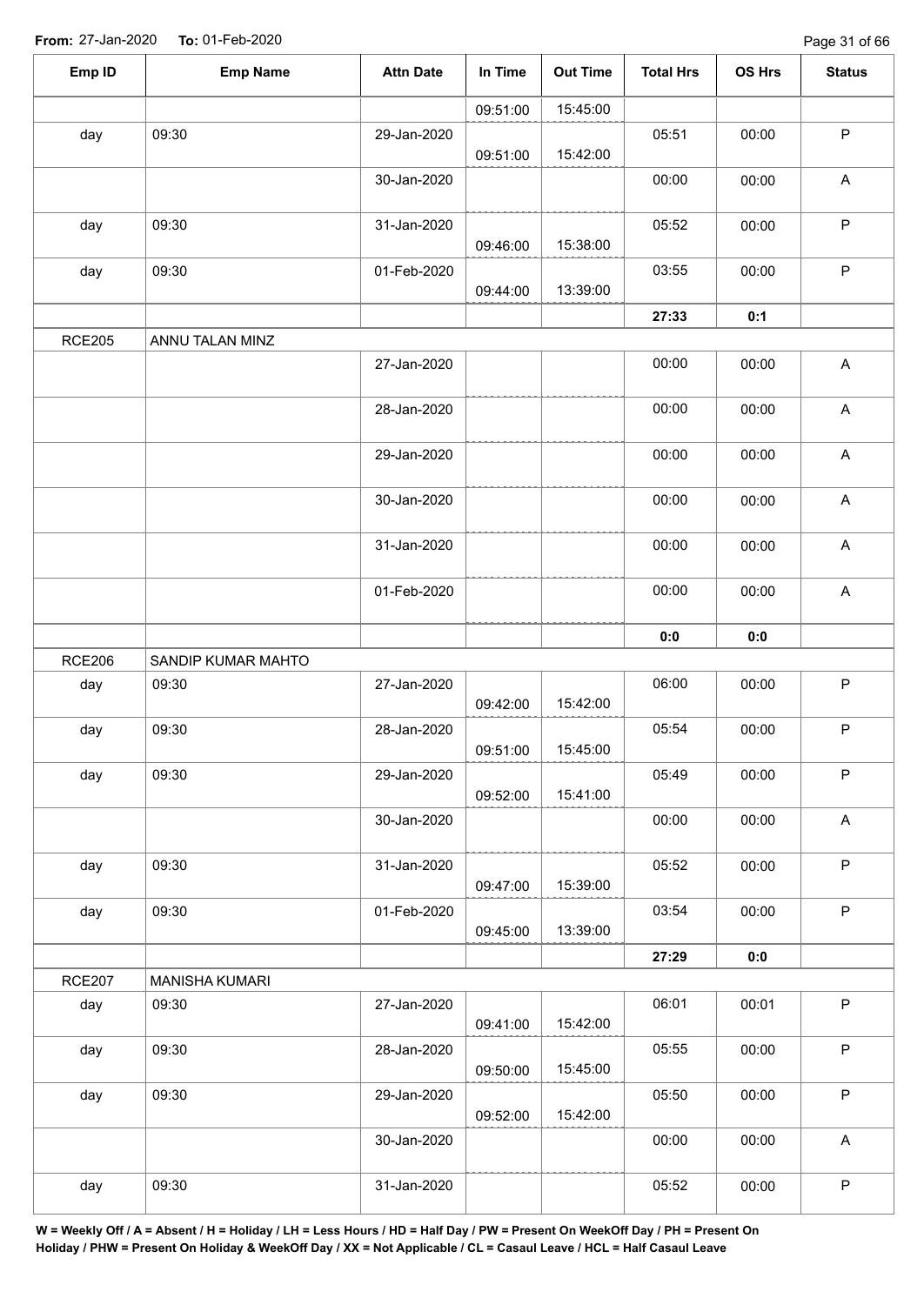Page 32 of 66

| Emp ID        | <b>Emp Name</b>       | <b>Attn Date</b> | In Time  | <b>Out Time</b> | <b>Total Hrs</b> | OS Hrs | <b>Status</b>             |
|---------------|-----------------------|------------------|----------|-----------------|------------------|--------|---------------------------|
|               |                       |                  | 09:47:00 | 15:39:00        |                  |        |                           |
| day           | 09:30                 | 01-Feb-2020      | 09:45:00 | 13:39:00        | 03:54            | 00:00  | $\mathsf P$               |
|               |                       |                  |          |                 | 27:32            | 0:1    |                           |
| <b>RCE208</b> | MD. JULFIKAR          |                  |          |                 |                  |        |                           |
| day           | 09:30                 | 27-Jan-2020      | 09:41:00 | 15:42:00        | 06:01            | 00:01  | $\mathsf P$               |
| day           | 09:30                 | 28-Jan-2020      | 09:50:00 | 15:45:00        | 05:55            | 00:00  | $\mathsf P$               |
| day           | 09:30                 | 29-Jan-2020      | 09:52:00 | 15:42:00        | 05:50            | 00:00  | $\sf P$                   |
|               |                       | 30-Jan-2020      |          |                 | 00:00            | 00:00  | A                         |
| day           | 09:30                 | 31-Jan-2020      | 09:47:00 | 15:38:00        | 05:51            | 00:00  | $\sf P$                   |
| day           | 09:30                 | 01-Feb-2020      |          | 13:38:00        | 03:54            | 00:00  | $\mathsf P$               |
|               |                       |                  | 09:44:00 |                 | 27:31            | 0:1    |                           |
| <b>RCE209</b> | DR. RANU BHATTACHARYA |                  |          |                 |                  |        |                           |
| day           | 09:30                 | 27-Jan-2020      | 09:41:00 | 15:41:00        | 06:00            | 00:00  | $\sf P$                   |
| day           | 09:30                 | 28-Jan-2020      | 09:51:00 | 15:45:00        | 05:54            | 00:00  | $\sf P$                   |
| day           | 09:30                 | 29-Jan-2020      | 09:52:00 | 15:42:00        | 05:50            | 00:00  | $\sf P$                   |
|               |                       | 30-Jan-2020      |          |                 | 00:00            | 00:00  | A                         |
| day           | 09:30                 | 31-Jan-2020      | 09:47:00 | 15:38:00        | 05:51            | 00:00  | $\sf P$                   |
| day           | 09:30                 | 01-Feb-2020      | 09:45:00 | 13:39:00        | 03:54            | 00:00  | $\sf P$                   |
|               |                       |                  |          |                 | 27:29            | 0:0    |                           |
| <b>RCE210</b> | DWARIKA PRASAD YADAV  |                  |          |                 |                  |        |                           |
|               |                       | 27-Jan-2020      |          |                 | 00:00            | 00:00  | $\boldsymbol{\mathsf{A}}$ |
|               |                       | 28-Jan-2020      |          |                 | 00:00            | 00:00  | $\boldsymbol{\mathsf{A}}$ |
|               |                       | 29-Jan-2020      |          |                 | 00:00            | 00:00  | $\boldsymbol{\mathsf{A}}$ |
|               |                       | 30-Jan-2020      |          |                 | 00:00            | 00:00  | $\boldsymbol{\mathsf{A}}$ |
|               |                       | 31-Jan-2020      |          |                 | 00:00            | 00:00  | $\boldsymbol{\mathsf{A}}$ |
|               |                       | 01-Feb-2020      |          |                 | 00:00            | 00:00  | $\boldsymbol{\mathsf{A}}$ |
|               |                       |                  |          |                 | 0:0              | 0:0    |                           |
| <b>RCE211</b> | SIMA PANDEY           |                  |          |                 |                  |        |                           |
| day           | 09:30                 | 27-Jan-2020      |          |                 | 06:00            | 00:00  | $\sf P$                   |
|               |                       |                  |          |                 |                  |        |                           |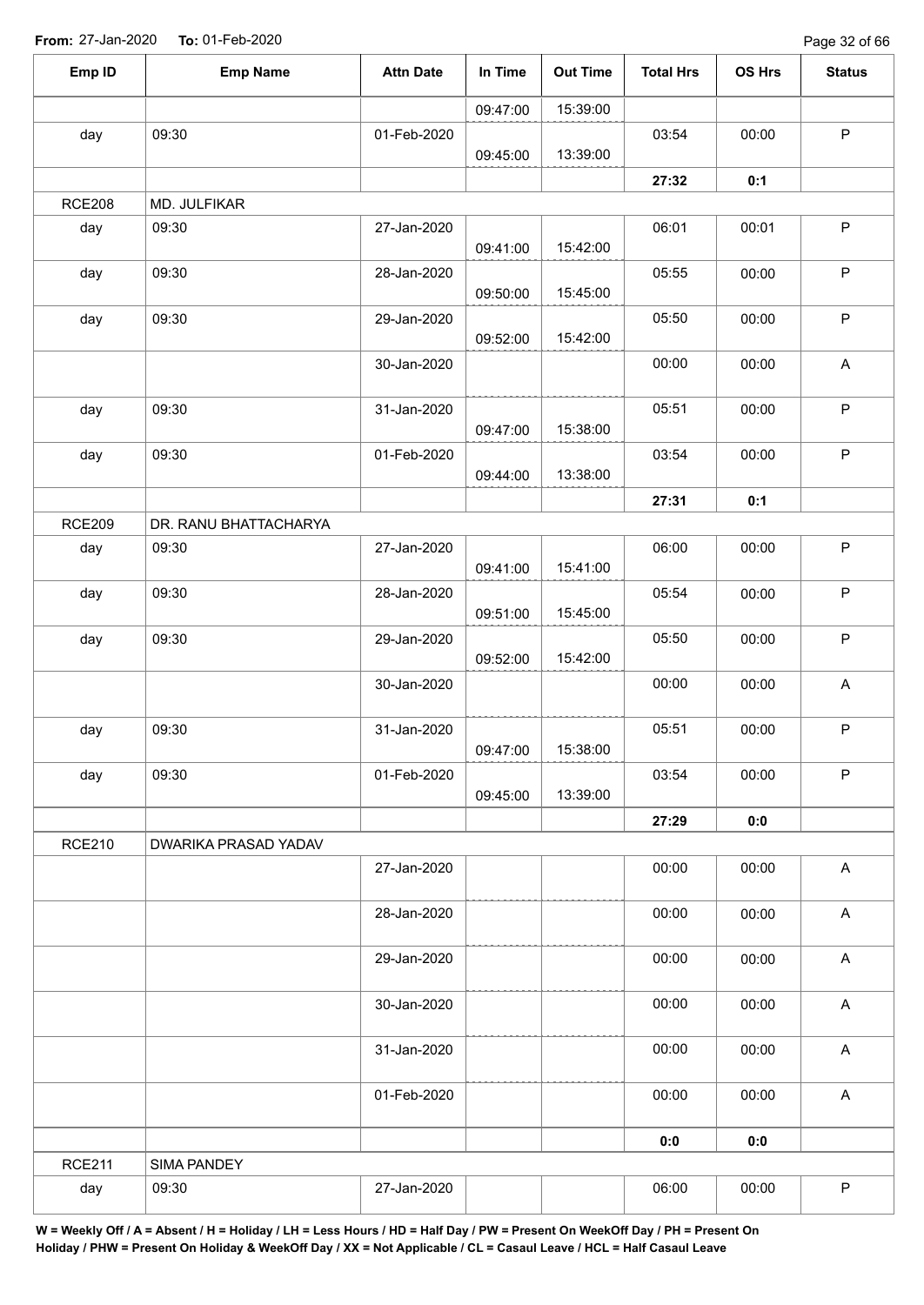| Emp ID        | <b>Emp Name</b>  | <b>Attn Date</b> | In Time  | <b>Out Time</b> | <b>Total Hrs</b> | OS Hrs | <b>Status</b>             |
|---------------|------------------|------------------|----------|-----------------|------------------|--------|---------------------------|
|               |                  |                  | 09:42:00 | 15:42:00        |                  |        |                           |
| day           | 09:30            | 28-Jan-2020      | 09:50:00 | 15:45:00        | 05:55            | 00:00  | $\mathsf P$               |
| day           | 09:30            | 29-Jan-2020      | 09:52:00 | 15:41:00        | 05:49            | 00:00  | $\sf P$                   |
|               |                  | 30-Jan-2020      |          |                 | 00:00            | 00:00  | A                         |
| day           | 09:30            | 31-Jan-2020      | 09:47:00 | 15:39:00        | 05:52            | 00:00  | $\sf P$                   |
| day           | 09:30            | 01-Feb-2020      | 09:45:00 | 13:39:00        | 03:54            | 00:00  | $\mathsf P$               |
|               |                  |                  |          |                 | 27:30            | 0:0    |                           |
| <b>RCE212</b> | SAMAPAN MANDAL   |                  |          |                 |                  |        |                           |
| day           | 09:30            | 27-Jan-2020      | 09:42:00 | 15:42:00        | 06:00            | 00:00  | $\sf P$                   |
| day           | 09:30            | 28-Jan-2020      | 09:51:00 | 15:45:00        | 05:54            | 00:00  | $\sf P$                   |
| day           | 09:30            | 29-Jan-2020      | 09:52:00 | 15:42:00        | 05:50            | 00:00  | $\sf P$                   |
|               |                  | 30-Jan-2020      |          |                 | 00:00            | 00:00  | $\boldsymbol{\mathsf{A}}$ |
| day           | 09:30            | 31-Jan-2020      | 09:47:00 | 15:38:00        | 05:51            | 00:00  | $\sf P$                   |
| day           | 09:30            | 01-Feb-2020      | 09:44:00 | 13:39:00        | 03:55            | 00:00  | ${\sf P}$                 |
|               |                  |                  |          |                 | 27:30            | 0:0    |                           |
| <b>RCE213</b> | MD. MUSTAQUE     |                  |          |                 |                  |        |                           |
| day           | 09:30            | 27-Jan-2020      | 09:41:00 | 15:42:00        | 06:01            | 00:01  | ${\sf P}$                 |
| day           | 09:30            | 28-Jan-2020      | 09:50:00 | 15:45:00        | 05:55            | 00:00  | $\sf P$                   |
| day           | 09:30            | 29-Jan-2020      | 09:52:00 | 15:41:00        | 05:49            | 00:00  | $\mathsf P$               |
|               |                  | 30-Jan-2020      |          |                 | 00:00            | 00:00  | $\mathsf A$               |
| day           | 09:30            | 31-Jan-2020      | 09:47:00 | 15:38:00        | 05:51            | 00:00  | $\mathsf P$               |
| day           | 09:30            | 01-Feb-2020      | 09:45:00 | 13:39:00        | 03:54            | 00:00  | $\mathsf P$               |
|               |                  |                  |          |                 | 27:30            | 0:1    |                           |
| <b>RCE214</b> | MD. SANAUL HAQUE |                  |          |                 |                  |        |                           |
| day           | 09:30            | 27-Jan-2020      | 09:42:00 | 15:42:00        | 06:00            | 00:00  | $\sf P$                   |
| day           | 09:30            | 28-Jan-2020      | 09:51:00 | 15:45:00        | 05:54            | 00:00  | $\mathsf P$               |
| day           | 09:30            | 29-Jan-2020      | 09:52:00 | 15:42:00        | 05:50            | 00:00  | $\mathsf P$               |
|               |                  | 30-Jan-2020      |          |                 | 00:00            | 00:00  | $\mathsf{A}$              |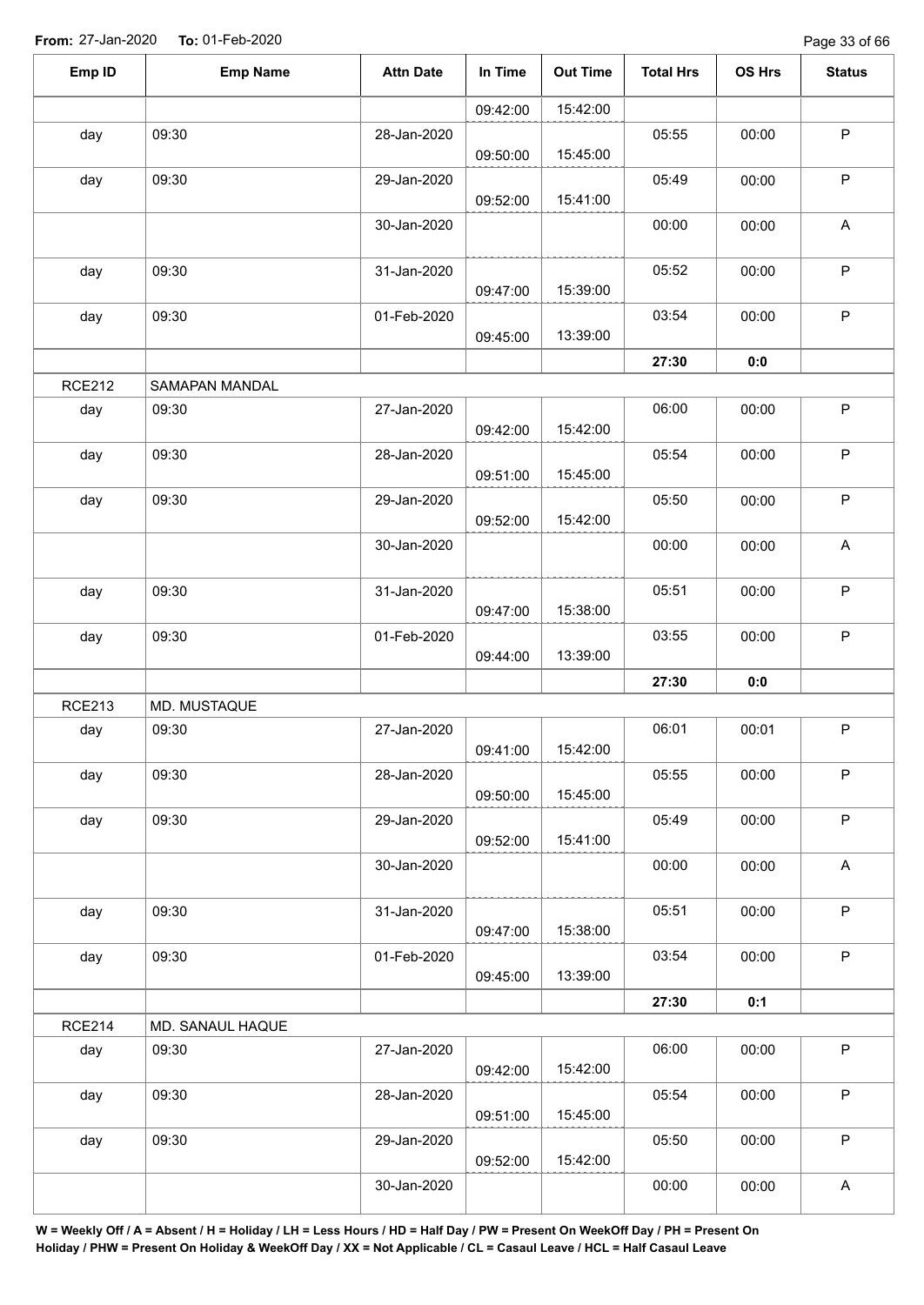Page 34 of 66

| Emp ID        | <b>Emp Name</b>    | <b>Attn Date</b> | In Time  | <b>Out Time</b> | <b>Total Hrs</b> | <b>OS Hrs</b> | <b>Status</b>             |
|---------------|--------------------|------------------|----------|-----------------|------------------|---------------|---------------------------|
|               |                    |                  |          |                 |                  |               |                           |
| day           | 09:30              | 31-Jan-2020      | 09:47:00 | 15:39:00        | 05:52            | 00:00         | $\sf P$                   |
| day           | 09:30              | 01-Feb-2020      | 09:45:00 | 13:39:00        | 03:54            | 00:00         | $\mathsf P$               |
|               |                    |                  |          |                 | 27:30            | 0:0           |                           |
| <b>RCE215</b> | SATYAJEET MONDAL   |                  |          |                 |                  |               |                           |
| day           | 09:30              | 27-Jan-2020      |          |                 | 06:01            | 00:01         | $\mathsf P$               |
|               |                    |                  | 09:41:00 | 15:42:00        |                  |               |                           |
| day           | 09:30              | 28-Jan-2020      | 09:51:00 | 15:45:00        | 05:54            | 00:00         | $\mathsf P$               |
| day           | 09:30              | 29-Jan-2020      | 09:51:00 | 15:41:00        | 05:50            | 00:00         | $\mathsf P$               |
|               |                    | 30-Jan-2020      |          |                 | 00:00            | 00:00         | $\boldsymbol{\mathsf{A}}$ |
| day           | 09:30              | 31-Jan-2020      | 09:47:00 | 15:38:00        | 05:51            | 00:00         | $\sf P$                   |
| day           | 09:30              | 01-Feb-2020      |          |                 | 03:54            | 00:00         | $\mathsf P$               |
|               |                    |                  | 09:44:00 | 13:38:00        |                  |               |                           |
|               |                    |                  |          |                 | 27:30            | 0:1           |                           |
| <b>RCE216</b> | <b>MADAN KUMAR</b> |                  |          |                 |                  |               |                           |
| day           | 09:30              | 27-Jan-2020      | 09:42:00 | 15:42:00        | 06:00            | 00:00         | $\sf P$                   |
| day           | 09:30              | 28-Jan-2020      | 09:50:00 | 15:45:00        | 05:55            | 00:00         | $\mathsf P$               |
| day           | 09:30              | 29-Jan-2020      | 09:52:00 | 15:42:00        | 05:50            | 00:00         | $\sf P$                   |
|               |                    | 30-Jan-2020      |          |                 | 00:00            | 00:00         | $\boldsymbol{\mathsf{A}}$ |
| day           | 09:30              | 31-Jan-2020      | 09:47:00 | 15:38:00        | 05:51            | 00:00         | $\mathsf P$               |
| day           | 09:30              | 01-Feb-2020      | 09:44:00 | 13:38:00        | 03:54            | 00:00         | $\mathsf P$               |
|               |                    |                  |          |                 | 27:30            | 0:0           |                           |
| <b>RCE225</b> | DR. MD ENAM        |                  |          |                 |                  |               |                           |
| day           | 09:30              | 27-Jan-2020      | 09:42:00 | 15:42:00        | 06:00            | 00:00         | $\mathsf P$               |
| day           | 09:30              | 28-Jan-2020      | 09:50:00 | 15:45:00        | 05:55            | 00:00         | $\mathsf P$               |
| day           | 09:30              | 29-Jan-2020      | 09:52:00 | 15:42:00        | 05:50            | 00:00         | $\mathsf P$               |
|               |                    | 30-Jan-2020      |          |                 | 00:00            | 00:00         | $\mathsf{A}$              |
| day           | 09:30              | 31-Jan-2020      | 09:47:00 | 15:38:00        | 05:51            | 00:00         | $\mathsf P$               |
| day           | 09:30              | 01-Feb-2020      | 09:44:00 | 13:39:00        | 03:55            | 00:00         | $\sf P$                   |
|               |                    |                  |          |                 | 27:31            | 0:0           |                           |
|               |                    |                  |          |                 |                  |               |                           |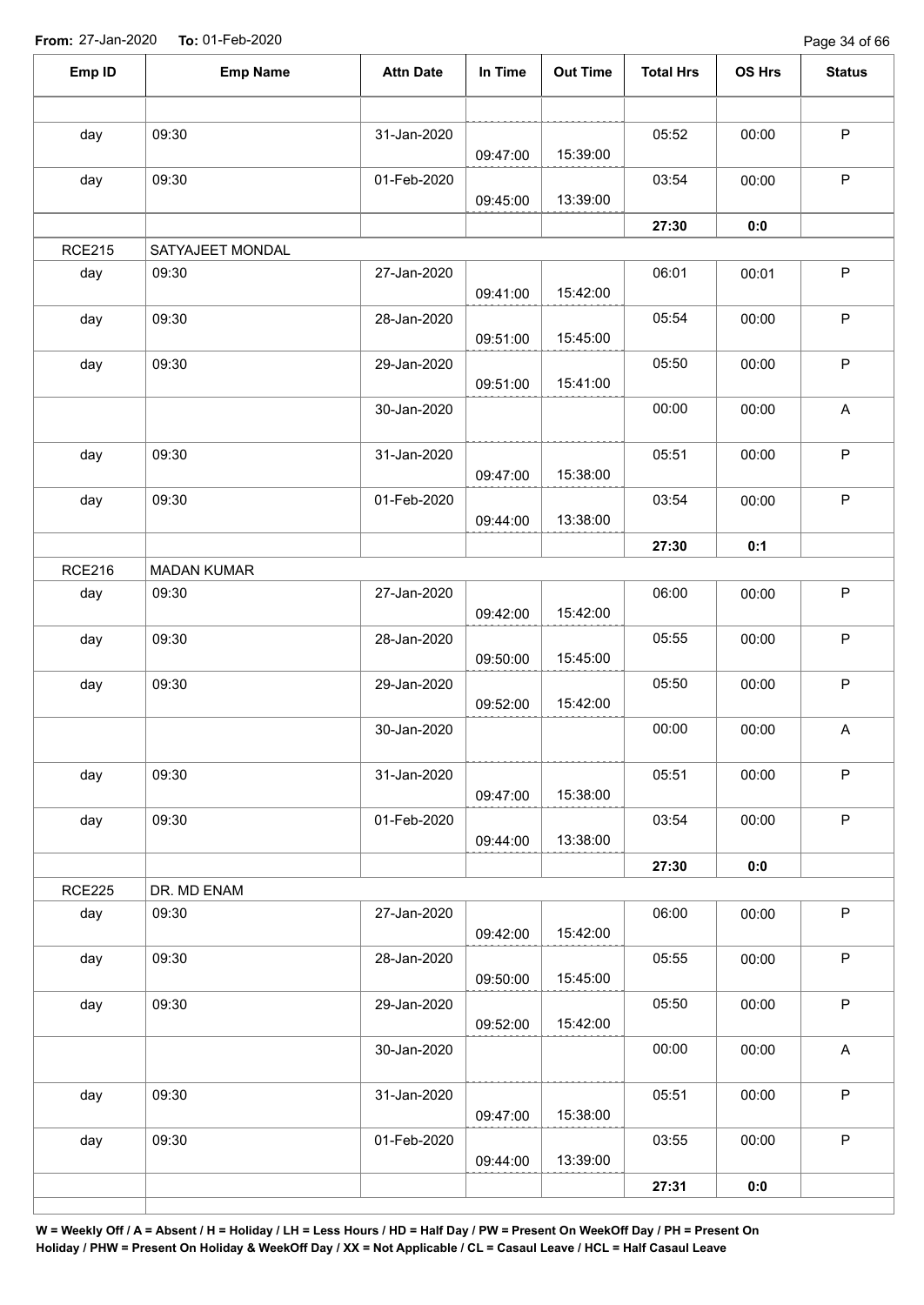Page 35 of 66

| Emp ID            | <b>Emp Name</b>           | <b>Attn Date</b> | In Time  | <b>Out Time</b> | <b>Total Hrs</b> | OS Hrs | <b>Status</b> |
|-------------------|---------------------------|------------------|----------|-----------------|------------------|--------|---------------|
| <b>RCE226</b>     | AKHILESH KUMAR PANDEY     |                  |          |                 |                  |        |               |
| day               | 09:30                     | 27-Jan-2020      | 09:42:00 | 15:42:00        | 06:00            | 00:00  | $\sf P$       |
| day               | 09:30                     | 28-Jan-2020      | 09:50:00 | 15:45:00        | 05:55            | 00:00  | $\mathsf P$   |
| day               | 09:30                     | 29-Jan-2020      | 09:52:00 | 15:41:00        | 05:49            | 00:00  | $\mathsf P$   |
|                   |                           | 30-Jan-2020      |          |                 | 00:00            | 00:00  | A             |
| day               | 09:30                     | 31-Jan-2020      | 09:47:00 | 15:39:00        | 05:52            | 00:00  | $\sf P$       |
| day               | 09:30                     | 01-Feb-2020      | 09:45:00 | 13:39:00        | 03:54            | 00:00  | $\mathsf P$   |
|                   |                           |                  |          |                 | 27:30            | 0:0    |               |
| <b>Department</b> | <b>NON TEACHING STAFF</b> |                  |          |                 |                  |        |               |
| <b>RCE217</b>     | <b>LALIT KUMAR TANTI</b>  |                  |          |                 |                  |        |               |
| day               | 09:30                     | 27-Jan-2020      | 09:41:00 | 15:43:00        | 06:02            | 00:02  | $\sf P$       |
| day               | 09:30                     | 28-Jan-2020      | 09:49:00 | 15:46:00        | 05:57            | 00:00  | $\mathsf P$   |
| day               | 09:30                     | 29-Jan-2020      | 09:51:00 | 15:43:00        | 05:52            | 00:00  | $\mathsf P$   |
|                   |                           | 30-Jan-2020      |          |                 | 00:00            | 00:00  | A             |
| day               | 09:30                     | 31-Jan-2020      | 09:46:00 | 15:39:00        | 05:53            | 00:00  | $\mathsf P$   |
| day               | 09:30                     | 01-Feb-2020      | 09:43:00 | 13:40:00        | 03:57            | 00:00  | $\sf P$       |
|                   |                           |                  |          |                 | 27:41            | 0:2    |               |
| <b>RCE218</b>     | MD. SONU ANSARI           |                  |          |                 |                  |        |               |
| day               | 09:30                     | 27-Jan-2020      | 09:40:00 | 15:43:00        | 06:03            | 00:03  | $\sf P$       |
| day               | 09:30                     | 28-Jan-2020      | 09:49:00 | 15:46:00        | 05:57            | 00:00  | $\mathsf P$   |
| day               | 09:30                     | 29-Jan-2020      | 09:51:00 | 15:43:00        | 05:52            | 00:00  | $\mathsf P$   |
|                   |                           | 30-Jan-2020      |          |                 | 00:00            | 00:00  | $\mathsf{A}$  |
| day               | 09:30                     | 31-Jan-2020      | 09:46:00 | 15:40:00        | 05:54            | 00:00  | $\mathsf P$   |
| day               | 09:30                     | 01-Feb-2020      | 09:43:00 | 13:40:00        | 03:57            | 00:00  | $\mathsf P$   |
|                   |                           |                  |          |                 | 27:43            | 0:3    |               |
| <b>RCE219</b>     | <b>FAIYAZ FAISAL</b>      |                  |          |                 |                  |        |               |
| day               | 09:30                     | 27-Jan-2020      | 09:40:00 | 15:43:00        | 06:03            | 00:03  | $\mathsf P$   |
| day               | 09:30                     | 28-Jan-2020      | 09:49:00 | 15:46:00        | 05:57            | 00:00  | $\sf P$       |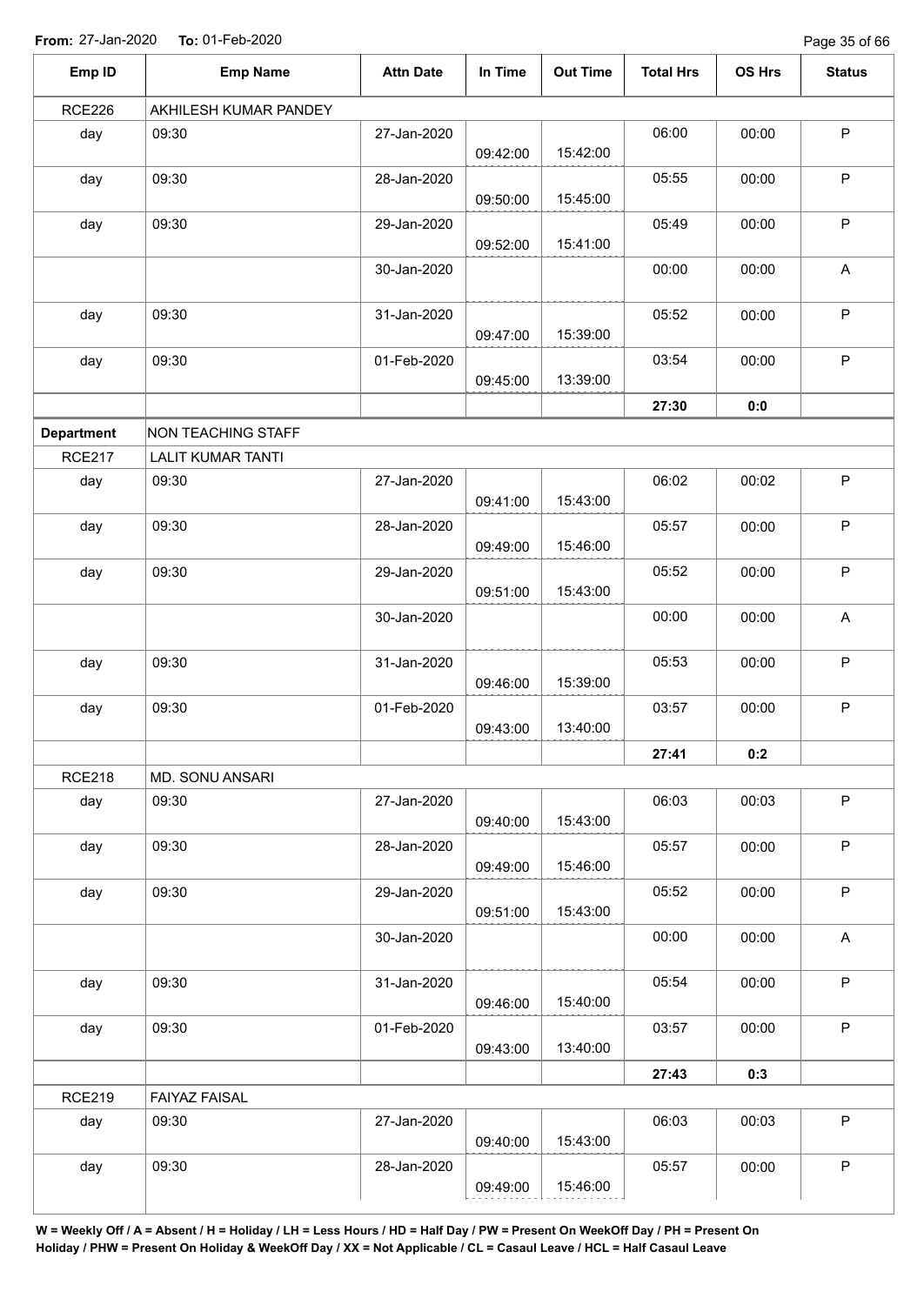| Emp ID        | <b>Emp Name</b> | <b>Attn Date</b> | In Time  | <b>Out Time</b> | <b>Total Hrs</b> | OS Hrs | <b>Status</b>             |
|---------------|-----------------|------------------|----------|-----------------|------------------|--------|---------------------------|
| day           | 09:30           | 29-Jan-2020      | 09:51:00 | 15:43:00        | 05:52            | 00:00  | $\sf P$                   |
|               |                 | 30-Jan-2020      |          |                 | 00:00            | 00:00  | $\boldsymbol{\mathsf{A}}$ |
| day           | 09:30           | 31-Jan-2020      | 09:46:00 | 15:39:00        | 05:53            | 00:00  | $\sf P$                   |
| day           | 09:30           | 01-Feb-2020      | 09:44:00 | 13:40:00        | 03:56            | 00:00  | $\mathsf P$               |
|               |                 |                  |          |                 | 27:41            | 0:3    |                           |
| <b>RCE220</b> | SAIFUL KHAN     |                  |          |                 |                  |        |                           |
| day           | 09:30           | 27-Jan-2020      | 09:41:00 | 15:43:00        | 06:02            | 00:02  | $\mathsf P$               |
| day           | 09:30           | 28-Jan-2020      | 09:49:00 | 15:46:00        | 05:57            | 00:00  | $\sf P$                   |
| day           | 09:30           | 29-Jan-2020      | 09:51:00 | 15:43:00        | 05:52            | 00:00  | $\sf P$                   |
|               |                 | 30-Jan-2020      |          |                 | 00:00            | 00:00  | $\boldsymbol{\mathsf{A}}$ |
| day           | 09:30           | 31-Jan-2020      | 09:46:00 | 15:40:00        | 05:54            | 00:00  | $\sf P$                   |
| day           | 09:30           | 01-Feb-2020      | 09:43:00 | 13:40:00        | 03:57            | 00:00  | ${\sf P}$                 |
|               |                 |                  |          |                 | 27:42            | 0:2    |                           |
| <b>RCE221</b> | MD. IRSHAD      |                  |          |                 |                  |        |                           |
| day           | 09:30           | 27-Jan-2020      | 09:41:00 | 15:43:00        | 06:02            | 00:02  | ${\sf P}$                 |
| day           | 09:30           | 28-Jan-2020      | 09:49:00 | 15:46:00        | 05:57            | 00:00  | $\sf P$                   |
| day           | 09:30           | 29-Jan-2020      | 09:50:00 | 15:43:00        | 05:53            | 00:00  | $\mathsf P$               |
|               |                 | 30-Jan-2020      |          |                 | 00:00            | 00:00  | $\boldsymbol{\mathsf{A}}$ |
| day           | 09:30           | 31-Jan-2020      | 09:46:00 | 15:39:00        | 05:53            | 00:00  | $\sf P$                   |
| day           | 09:30           | 01-Feb-2020      | 09:44:00 | 13:40:00        | 03:56            | 00:00  | $\sf P$                   |
|               |                 |                  |          |                 | 27:41            | 0:2    |                           |
| <b>RCE222</b> | MURLI YADAV     |                  |          |                 |                  |        |                           |
| day           | 09:30           | 27-Jan-2020      | 09:41:00 | 15:43:00        | 06:02            | 00:02  | $\sf P$                   |
| day           | 09:30           | 28-Jan-2020      | 09:49:00 | 15:46:00        | 05:57            | 00:00  | $\mathsf P$               |
| day           | 09:30           | 29-Jan-2020      | 09:51:00 | 15:43:00        | 05:52            | 00:00  | $\sf P$                   |
|               |                 | 30-Jan-2020      |          |                 | 00:00            | 00:00  | A                         |
| day           | 09:30           | 31-Jan-2020      | 09:46:00 | 15:39:00        | 05:53            | 00:00  | P                         |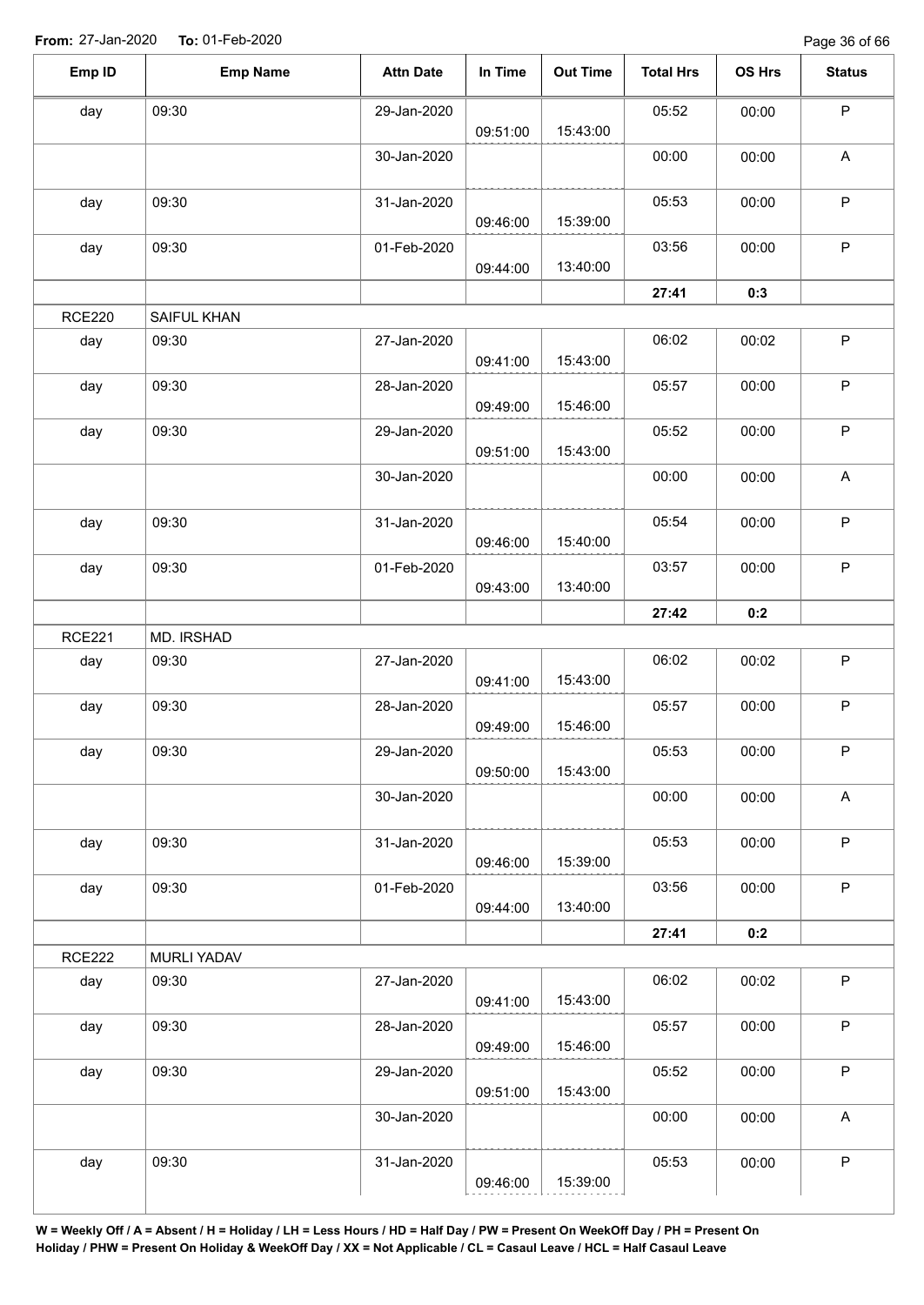Page 37 of 66

| Emp ID            | <b>Emp Name</b>         | <b>Attn Date</b> | In Time  | <b>Out Time</b> | <b>Total Hrs</b> | OS Hrs | <b>Status</b>             |
|-------------------|-------------------------|------------------|----------|-----------------|------------------|--------|---------------------------|
| day               | 09:30                   | 01-Feb-2020      |          |                 | 03:57            | 00:00  | $\mathsf P$               |
|                   |                         |                  | 09:43:00 | 13:40:00        |                  |        |                           |
|                   |                         |                  |          |                 | 27:41            | 0:2    |                           |
| <b>RCE223</b>     | ERSHAD AHMAD            |                  |          |                 |                  |        |                           |
| day               | 09:30                   | 27-Jan-2020      | 09:41:00 | 15:43:00        | 06:02            | 00:02  | $\sf P$                   |
|                   |                         |                  |          |                 |                  |        |                           |
| day               | 09:30                   | 28-Jan-2020      | 09:50:00 | 15:46:00        | 05:56            | 00:00  | $\sf P$                   |
| day               | 09:30                   | 29-Jan-2020      | 09:50:00 | 15:43:00        | 05:53            | 00:00  | $\mathsf P$               |
|                   |                         | 30-Jan-2020      |          |                 | 00:00            | 00:00  | $\boldsymbol{\mathsf{A}}$ |
|                   |                         |                  |          |                 |                  |        |                           |
| day               | 09:30                   | 31-Jan-2020      |          |                 | 05:53            | 00:00  | $\mathsf P$               |
|                   |                         |                  | 09:46:00 | 15:39:00        |                  |        |                           |
| day               | 09:30                   | 01-Feb-2020      |          |                 | 03:56            | 00:00  | $\sf P$                   |
|                   |                         |                  | 09:44:00 | 13:40:00        |                  |        |                           |
|                   |                         |                  |          |                 | 27:40            | 0:2    |                           |
| <b>Department</b> | BED 2019-21             |                  |          |                 |                  |        |                           |
| <b>RCE101</b>     | <b>ISTIYAQUE ANSARI</b> |                  |          |                 |                  |        |                           |
| day               | 09:30                   | 27-Jan-2020      |          |                 | 06:04            | 00:04  | $\mathsf P$               |
|                   |                         |                  | 09:34:00 | 15:38:00        |                  |        |                           |
| day               | 09:30                   | 28-Jan-2020      |          |                 | 05:53            | 00:00  | $\mathsf P$               |
|                   |                         |                  | 09:44:00 | 15:37:00        |                  |        |                           |
|                   |                         | 29-Jan-2020      |          |                 | 00:00            | 00:00  | $\boldsymbol{\mathsf{A}}$ |
|                   |                         | 30-Jan-2020      |          |                 | 00:00            | 00:00  | A                         |
|                   |                         |                  |          |                 |                  |        |                           |
| day               | 09:30                   | 31-Jan-2020      |          |                 | 06:04            | 00:04  | $\mathsf P$               |
|                   |                         |                  | 09:41:00 | 15:45:00        |                  |        |                           |
| day               | 09:30                   | 01-Feb-2020      |          |                 | 03:52            | 00:00  | $\mathsf P$               |
|                   |                         |                  | 09:40:00 | 13:32:00        |                  |        |                           |
|                   |                         |                  |          |                 | 21:53            | 0:8    |                           |
| <b>RCE102</b>     | AKASH DEY               |                  |          |                 |                  |        |                           |
| day               | 09:30                   | 27-Jan-2020      | 09:37:00 | 15:36:00        | 05:59            | 00:00  | $\sf P$                   |
|                   |                         | 28-Jan-2020      |          |                 | 00:00            | 00:00  | $\boldsymbol{\mathsf{A}}$ |
|                   |                         |                  |          |                 |                  |        |                           |
| day               | 09:30                   | 29-Jan-2020      |          |                 | 05:59            | 00:00  | $\mathsf P$               |
|                   |                         |                  | 09:45:00 | 15:44:00        |                  |        |                           |
|                   |                         | 30-Jan-2020      |          |                 | 00:00            | 00:00  | $\boldsymbol{\mathsf{A}}$ |
| day               | 09:30                   | 31-Jan-2020      |          |                 | 06:02            | 00:02  | $\mathsf P$               |
|                   |                         |                  | 09:40:00 | 15:42:00        |                  |        |                           |
|                   |                         | 01-Feb-2020      |          |                 | 00:00            | 00:00  | $\mathsf{A}$              |
|                   |                         |                  |          |                 |                  |        |                           |
|                   |                         |                  |          |                 | 18:0             | 0:2    |                           |
| <b>RCE103</b>     | <b>KHAIRUN NISHA</b>    |                  |          |                 |                  |        |                           |
| day               | 09:30                   | 27-Jan-2020      |          |                 | 06:02            | 00:02  | $\mathsf P$               |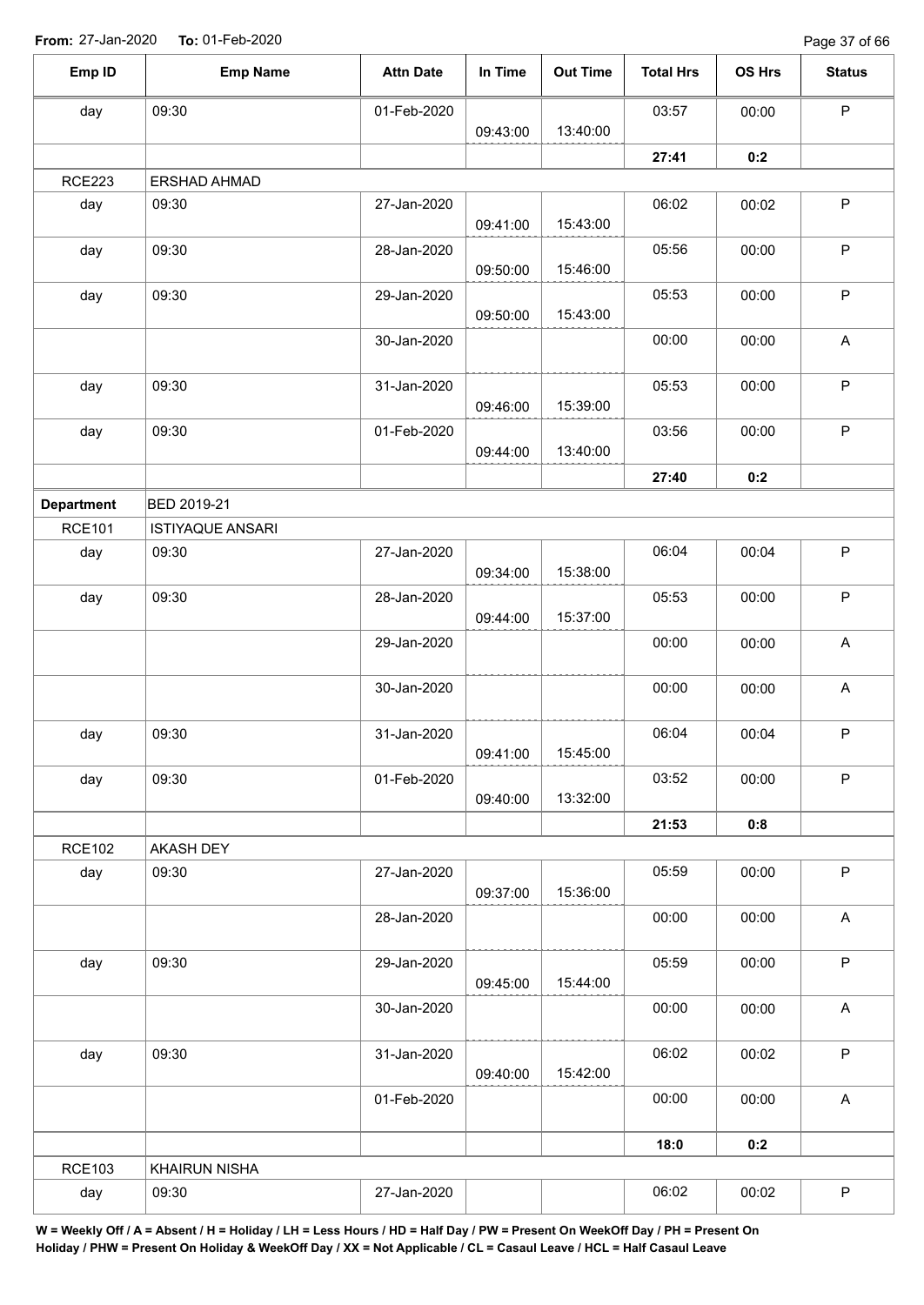| Emp ID        | <b>Emp Name</b>    | <b>Attn Date</b> | In Time  | <b>Out Time</b> | <b>Total Hrs</b> | OS Hrs | <b>Status</b>             |
|---------------|--------------------|------------------|----------|-----------------|------------------|--------|---------------------------|
|               |                    |                  | 09:35:00 | 15:37:00        |                  |        |                           |
| day           | 09:30              | 28-Jan-2020      | 09:44:00 | 15:37:00        | 05:53            | 00:00  | $\mathsf P$               |
| day           | 09:30              | 29-Jan-2020      | 09:47:00 | 15:41:00        | 05:54            | 00:00  | $\sf P$                   |
|               |                    | 30-Jan-2020      |          |                 | 00:00            | 00:00  | $\boldsymbol{\mathsf{A}}$ |
| day           | 09:30              | 31-Jan-2020      | 09:37:00 | 15:39:00        | 06:02            | 00:02  | $\sf P$                   |
|               |                    | 01-Feb-2020      |          |                 | 00:00            | 00:00  | $\boldsymbol{\mathsf{A}}$ |
|               |                    |                  |          |                 | 23:51            | 0:4    |                           |
| <b>RCE104</b> | <b>VIVEK ANAND</b> |                  |          |                 |                  |        |                           |
| day           | 09:30              | 27-Jan-2020      | 09:35:00 | 15:37:00        | 06:02            | 00:02  | $\sf P$                   |
| day           | 09:30              | 28-Jan-2020      | 09:44:00 | 15:38:00        | 05:54            | 00:00  | ${\sf P}$                 |
| day           | 09:30              | 29-Jan-2020      | 09:46:00 | 15:42:00        | 05:56            | 00:00  | $\mathsf P$               |
|               |                    | 30-Jan-2020      |          |                 | 00:00            | 00:00  | $\boldsymbol{\mathsf{A}}$ |
| day           | 09:30              | 31-Jan-2020      | 09:38:00 | 15:38:00        | 06:00            | 00:00  | $\sf P$                   |
| day           | 09:30              | 01-Feb-2020      | 09:35:00 | 13:36:00        | 04:01            | 00:00  | $\mathsf P$               |
|               |                    |                  |          |                 | 27:53            | 0:2    |                           |
| <b>RCE105</b> | ARUN KUMAR MANDAL  |                  |          |                 |                  |        |                           |
| day           | 09:30              | 27-Jan-2020      | 09:34:00 | 15:39:00        | 06:05            | 00:05  | $\mathsf P$               |
| day           | 09:30              | 28-Jan-2020      | 09:41:00 | 15:41:00        | 06:00            | 00:00  | $\sf P$                   |
| day           | 09:30              | 29-Jan-2020      | 09:44:00 | 15:45:00        | 06:01            | 00:01  | $\mathsf P$               |
|               |                    | 30-Jan-2020      |          |                 | 00:00            | 00:00  | A                         |
| day           | 09:30              | 31-Jan-2020      | 09:42:00 | 15:46:00        | 06:04            | 00:04  | $\sf P$                   |
| day           | 09:30              | 01-Feb-2020      | 09:40:00 | 13:33:00        | 03:53            | 00:00  | $\mathsf{P}$              |
|               |                    |                  |          |                 | 28:3             | 0:10   |                           |
| <b>RCE106</b> | ROHIT PANDEY       |                  |          |                 |                  |        |                           |
| day           | 09:30              | 27-Jan-2020      | 09:35:00 | 15:38:00        | 06:03            | 00:03  | $\mathsf{P}$              |
| day           | 09:30              | 28-Jan-2020      | 09:44:00 | 15:37:00        | 05:53            | 00:00  | $\mathsf P$               |
| day           | 09:30              | 29-Jan-2020      | 09:47:00 | 15:42:00        | 05:55            | 00:00  | P                         |
|               |                    | 30-Jan-2020      |          |                 | 00:00            | 00:00  | A                         |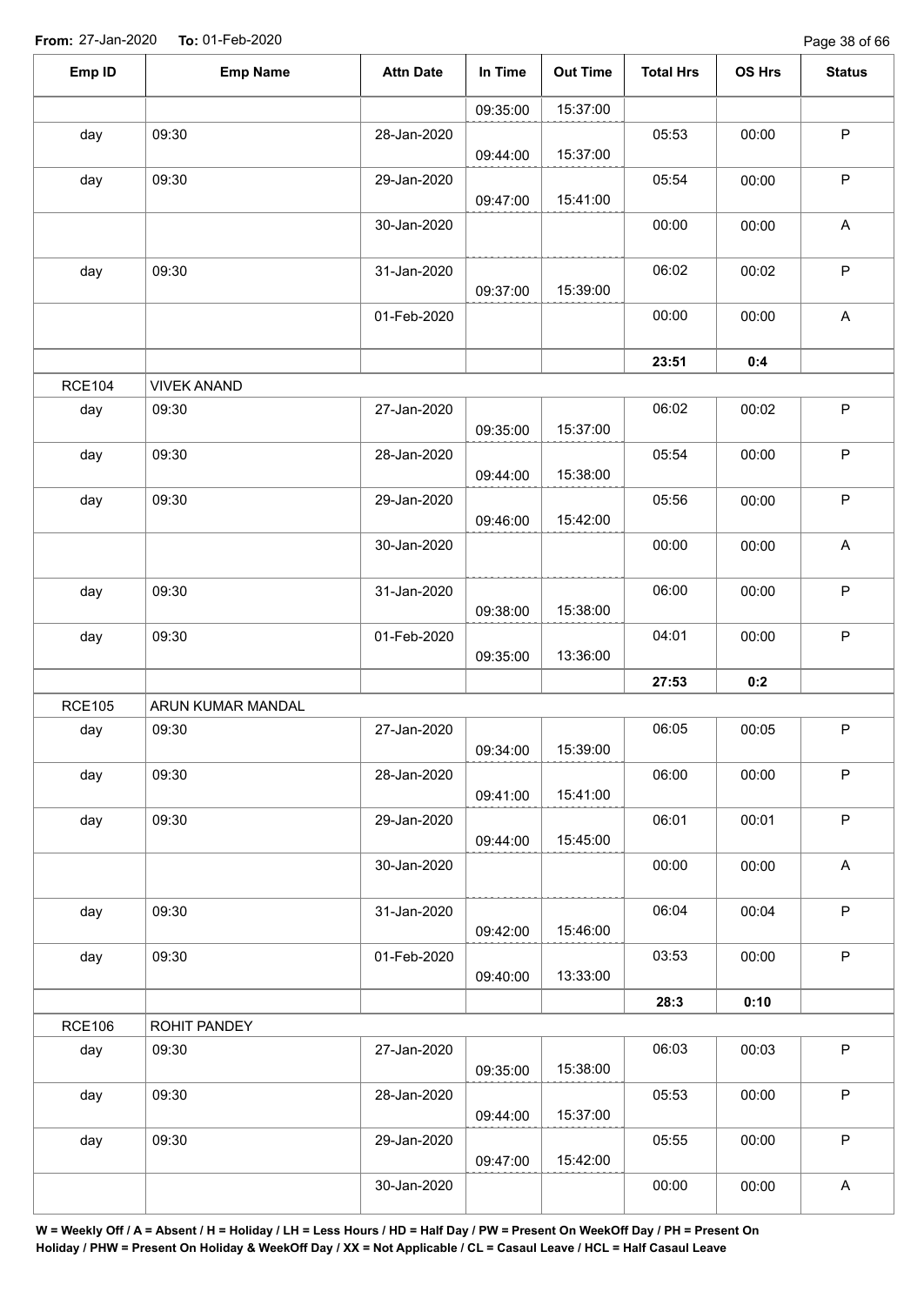Page 39 of 66

| Emp ID        | <b>Emp Name</b>   | <b>Attn Date</b> | In Time  | <b>Out Time</b> | <b>Total Hrs</b> | OS Hrs | <b>Status</b>             |
|---------------|-------------------|------------------|----------|-----------------|------------------|--------|---------------------------|
|               |                   |                  |          |                 |                  |        |                           |
| day           | 09:30             | 31-Jan-2020      | 09:37:00 | 15:39:00        | 06:02            | 00:02  | $\sf P$                   |
| day           | 09:30             | 01-Feb-2020      |          |                 | 03:59            | 00:00  | $\mathsf P$               |
|               |                   |                  | 09:36:00 | 13:35:00        |                  |        |                           |
|               |                   |                  |          |                 | 27:52            | 0:5    |                           |
| <b>RCE107</b> | PREETY KUMARI     |                  |          |                 |                  |        |                           |
| day           | 09:30             | 27-Jan-2020      | 09:33:00 | 15:39:00        | 06:06            | 00:06  | $\mathsf P$               |
|               |                   | 28-Jan-2020      |          |                 | 00:00            | 00:00  | $\boldsymbol{\mathsf{A}}$ |
| day           | 09:30             | 29-Jan-2020      | 09:45:00 | 15:44:00        | 05:59            | 00:00  | $\sf P$                   |
|               |                   | 30-Jan-2020      |          |                 | 00:00            | 00:00  | $\boldsymbol{\mathsf{A}}$ |
| day           | 09:30             | 31-Jan-2020      | 09:39:00 | 15:43:00        | 06:04            | 00:04  | $\mathsf P$               |
| day           | 09:30             | 01-Feb-2020      | 09:38:00 | 13:34:00        | 03:56            | 00:00  | $\mathsf P$               |
|               |                   |                  |          |                 | 22:5             | 0:10   |                           |
| <b>RCE108</b> | <b>AJIT KUMAR</b> |                  |          |                 |                  |        |                           |
| day           | 09:30             | 27-Jan-2020      | 09:36:00 | 15:36:00        | 06:00            | 00:00  | $\mathsf P$               |
| day           | 09:30             | 28-Jan-2020      | 09:42:00 | 15:40:00        | 05:58            | 00:00  | $\mathsf P$               |
|               |                   | 29-Jan-2020      |          |                 | 00:00            | 00:00  | $\boldsymbol{\mathsf{A}}$ |
|               |                   | 30-Jan-2020      |          |                 | 00:00            | 00:00  | $\boldsymbol{\mathsf{A}}$ |
| day           | 09:30             | 31-Jan-2020      | 09:39:00 | 15:42:00        | 06:03            | 00:03  | $\mathsf P$               |
| day           | 09:30             | 01-Feb-2020      | 09:36:00 | 13:35:00        | 03:59            | 00:00  | $\mathsf P$               |
|               |                   |                  |          |                 | 22:0             | 0:3    |                           |
| <b>RCE109</b> | RAKESH KUMR GUPTA |                  |          |                 |                  |        |                           |
|               |                   | 27-Jan-2020      |          |                 | 00:00            | 00:00  | $\boldsymbol{\mathsf{A}}$ |
| day           | 09:30             | 28-Jan-2020      | 09:41:00 | 15:41:00        | 06:00            | 00:00  | $\sf P$                   |
| day           | 09:30             | 29-Jan-2020      | 09:43:00 | 15:46:00        | 06:03            | 00:03  | $\mathsf P$               |
|               |                   | 30-Jan-2020      |          |                 | 00:00            | 00:00  | $\boldsymbol{\mathsf{A}}$ |
|               |                   | 31-Jan-2020      |          |                 | 00:00            | 00:00  | A                         |
| day           | 09:30             | 01-Feb-2020      |          |                 | 03:56            | 00:00  | $\sf P$                   |
|               |                   |                  | 09:38:00 | 13:34:00        |                  |        |                           |
|               |                   |                  |          |                 | 15:59            | 0:3    |                           |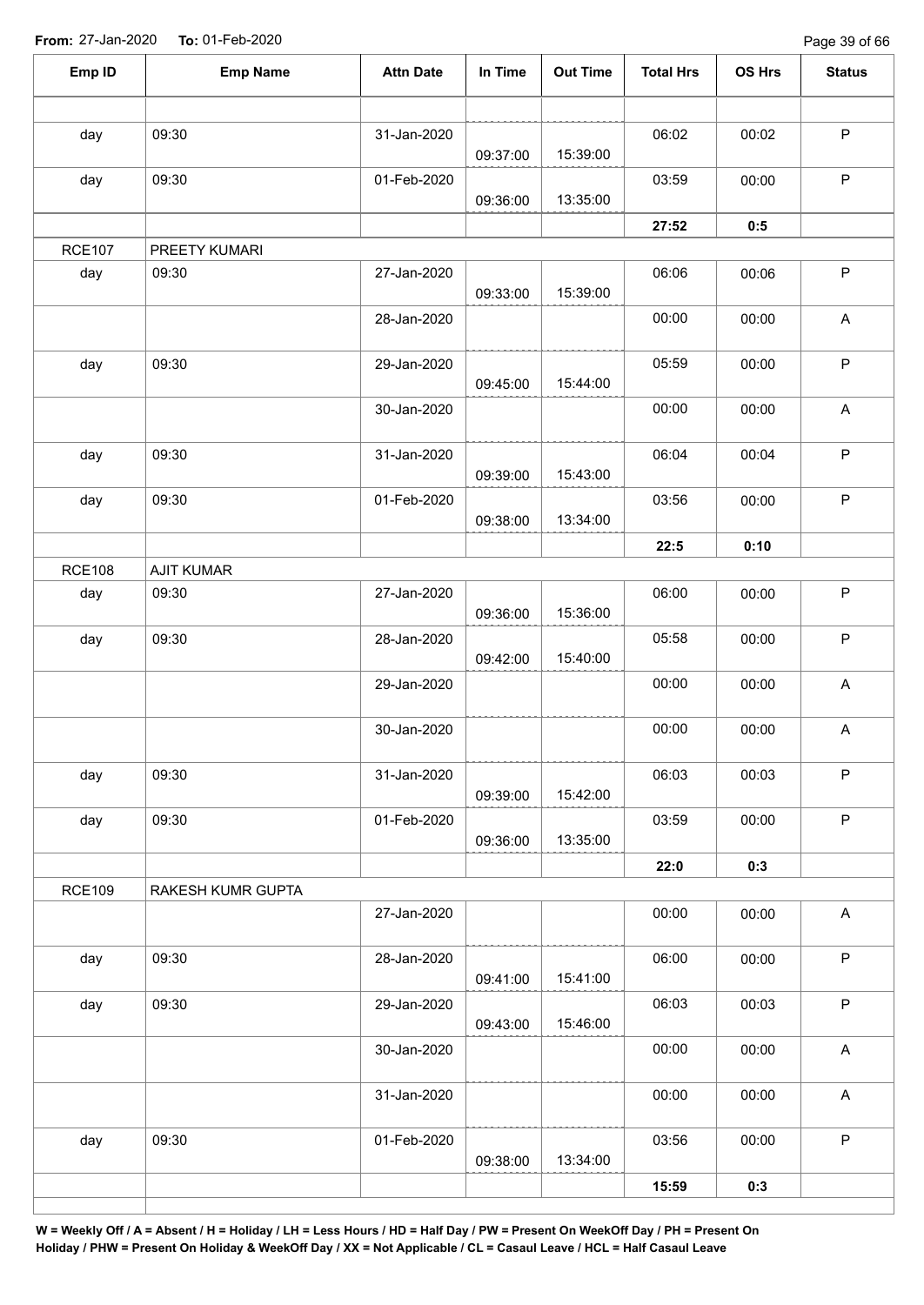Page 40 of 66

| Emp ID        | <b>Emp Name</b>     | <b>Attn Date</b> | In Time  | <b>Out Time</b> | <b>Total Hrs</b> | OS Hrs | <b>Status</b>             |
|---------------|---------------------|------------------|----------|-----------------|------------------|--------|---------------------------|
| <b>RCE110</b> | SHALU KUMARI        |                  |          |                 |                  |        |                           |
| day           | 09:30               | 27-Jan-2020      | 09:36:00 | 15:37:00        | 06:01            | 00:01  | $\sf P$                   |
| day           | 09:30               | 28-Jan-2020      | 09:45:00 | 15:38:00        | 05:53            | 00:00  | $\mathsf P$               |
| day           | 09:30               | 29-Jan-2020      | 09:46:00 | 15:43:00        | 05:57            | 00:00  | $\sf P$                   |
|               |                     | 30-Jan-2020      |          |                 | 00:00            | 00:00  | $\boldsymbol{\mathsf{A}}$ |
| day           | 09:30               | 31-Jan-2020      | 09:38:00 | 15:38:00        | 06:00            | 00:00  | $\mathsf P$               |
| day           | 09:30               | 01-Feb-2020      | 09:34:00 | 13:36:00        | 04:02            | 00:00  | $\mathsf P$               |
|               |                     |                  |          |                 | 27:53            | 0:1    |                           |
| <b>RCE111</b> | SADDAM ANSARI       |                  |          |                 |                  |        |                           |
| day           | 09:30               | 27-Jan-2020      | 09:35:00 | 15:37:00        | 06:02            | 00:02  | $\sf P$                   |
| day           | 09:30               | 28-Jan-2020      | 09:45:00 | 15:38:00        | 05:53            | 00:00  | $\mathsf P$               |
| day           | 09:30               | 29-Jan-2020      | 09:46:00 | 15:42:00        | 05:56            | 00:00  | $\sf P$                   |
|               |                     | 30-Jan-2020      |          |                 | 00:00            | 00:00  | A                         |
| day           | 09:30               | 31-Jan-2020      | 09:38:00 | 15:38:00        | 06:00            | 00:00  | $\sf P$                   |
| day           | 09:30               | 01-Feb-2020      | 09:35:00 | 13:36:00        | 04:01            | 00:00  | $\sf P$                   |
|               |                     |                  |          |                 | 27:52            | 0:2    |                           |
| <b>RCE112</b> | <b>GOUTAM KUMAR</b> |                  |          |                 |                  |        |                           |
| day           | 09:30               | 27-Jan-2020      | 09:34:00 | 15:38:00        | 06:04            | 00:04  | $\sf P$                   |
| day           | 09:30               | 28-Jan-2020      | 09:41:00 | 15:40:00        | 05:59            | 00:00  | $\mathsf P$               |
| day           | 09:30               | 29-Jan-2020      | 09:44:00 | 15:45:00        | 06:01            | 00:01  | $\sf P$                   |
|               |                     | 30-Jan-2020      |          |                 | 00:00            | 00:00  | $\boldsymbol{\mathsf{A}}$ |
| day           | 09:30               | 31-Jan-2020      | 09:42:00 | 15:46:00        | 06:04            | 00:04  | $\mathsf P$               |
| day           | 09:30               | 01-Feb-2020      | 09:41:00 | 13:32:00        | 03:51            | 00:00  | $\sf P$                   |
|               |                     |                  |          |                 | 27:59            | 0:9    |                           |
| <b>RCE113</b> | NAHEED KAUSER       |                  |          |                 |                  |        |                           |
|               |                     | 27-Jan-2020      |          |                 | 00:00            | 00:00  | A                         |
| day           | 09:30               | 28-Jan-2020      | 09:43:00 | 15:39:00        | 05:56            | 00:00  | $\mathsf P$               |
| day           | 09:30               | 29-Jan-2020      |          |                 | 05:59            | 00:00  | ${\sf P}$                 |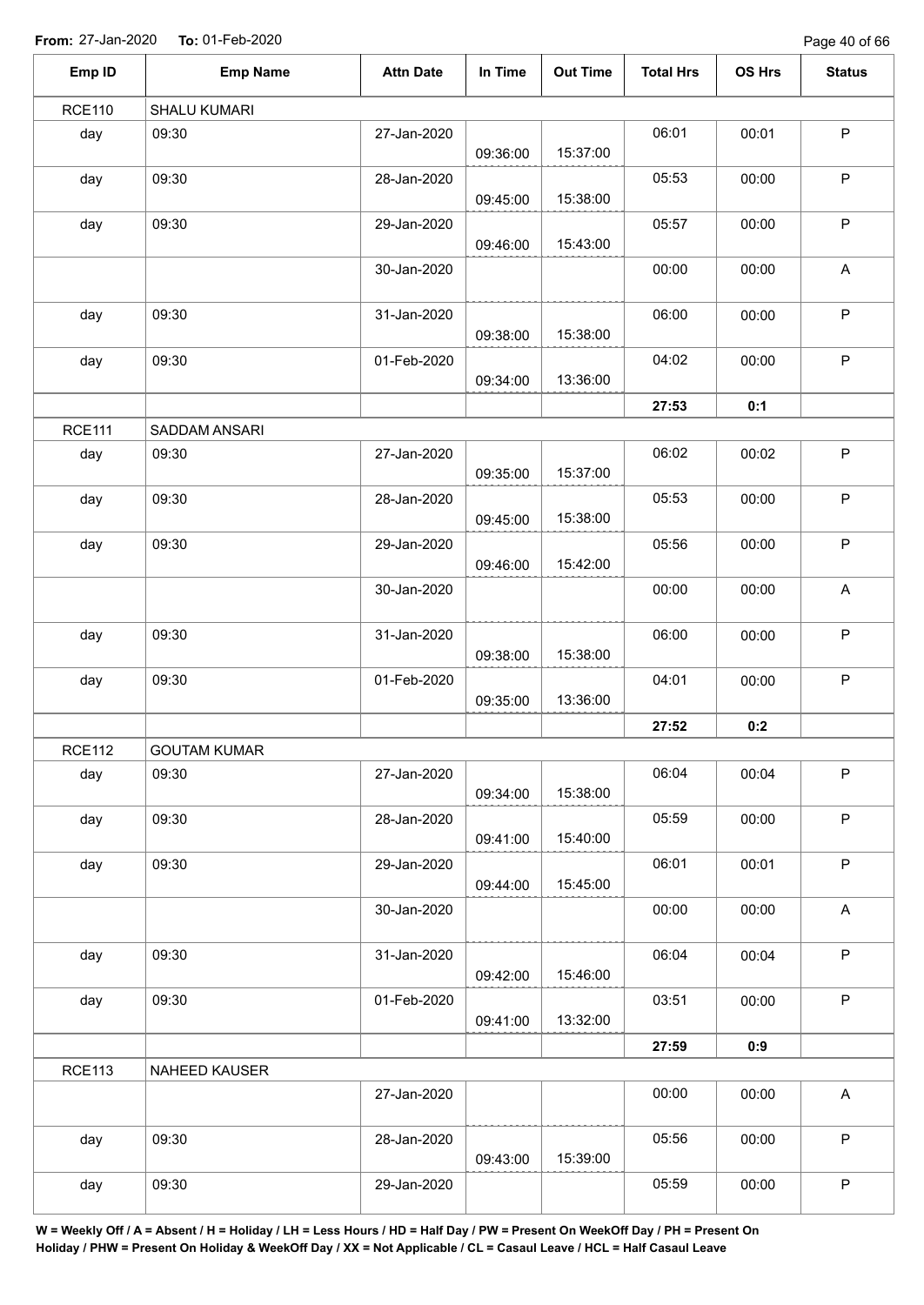Page 41 of 66

| Emp ID        | <b>Emp Name</b>      | <b>Attn Date</b> | In Time  | <b>Out Time</b> | <b>Total Hrs</b> | OS Hrs | <b>Status</b>             |
|---------------|----------------------|------------------|----------|-----------------|------------------|--------|---------------------------|
|               |                      |                  | 09:45:00 | 15:44:00        |                  |        |                           |
|               |                      | 30-Jan-2020      |          |                 | 00:00            | 00:00  | $\boldsymbol{\mathsf{A}}$ |
| day           | 09:30                | 31-Jan-2020      | 09:40:00 | 15:42:00        | 06:02            | 00:02  | $\mathsf P$               |
| day           | 09:30                | 01-Feb-2020      | 09:37:00 | 13:35:00        | 03:58            | 00:00  | $\mathsf P$               |
|               |                      |                  |          |                 | 21:55            | 0:2    |                           |
| <b>RCE114</b> | PRADEEP KUMAR        |                  |          |                 |                  |        |                           |
| day           | 09:30                | 27-Jan-2020      | 09:39:00 | 15:40:00        | 06:01            | 00:01  | $\mathsf P$               |
| day           | 09:30                | 28-Jan-2020      | 09:46:00 | 15:42:00        | 05:56            | 00:00  | $\sf P$                   |
| day           | 09:30                | 29-Jan-2020      | 09:48:00 | 15:47:00        | 05:59            | 00:00  | $\mathsf P$               |
|               |                      | 30-Jan-2020      |          |                 | 00:00            | 00:00  | $\boldsymbol{\mathsf{A}}$ |
| day           | 09:30                | 31-Jan-2020      | 09:43:00 | 15:48:00        | 06:05            | 00:05  | $\mathsf P$               |
| day           | 09:30                | 01-Feb-2020      | 09:42:00 | 13:36:00        | 03:54            | 00:00  | $\sf P$                   |
|               |                      |                  |          |                 | 27:55            | 0:6    |                           |
| <b>RCE115</b> | MD. ADIL             |                  |          |                 |                  |        |                           |
| day           | 09:30                | 27-Jan-2020      | 09:37:00 | 15:35:00        | 05:58            | 00:00  | $\mathsf P$               |
| day           | 09:30                | 28-Jan-2020      | 09:43:00 | 15:39:00        | 05:56            | 00:00  | $\mathsf P$               |
| day           | 09:30                | 29-Jan-2020      | 09:45:00 | 15:44:00        | 05:59            | 00:00  | P                         |
|               |                      | 30-Jan-2020      |          |                 | 00:00            | 00:00  | A                         |
| day           | 09:30                | 31-Jan-2020      | 09:40:00 | 15:42:00        | 06:02            | 00:02  | P                         |
| day           | 09:30                | 01-Feb-2020      | 09:38:00 | 13:34:00        | 03:56            | 00:00  | $\mathsf P$               |
|               |                      |                  |          |                 | 27:51            | 0:2    |                           |
| <b>RCE116</b> | <b>CHANDAN KUMAR</b> |                  |          |                 |                  |        |                           |
| day           | 09:30                | 27-Jan-2020      | 09:34:00 | 15:38:00        | 06:04            | 00:04  | $\sf P$                   |
| day           | 09:30                | 28-Jan-2020      | 09:41:00 | 15:40:00        | 05:59            | 00:00  | P                         |
| day           | 09:30                | 29-Jan-2020      | 09:44:00 | 15:45:00        | 06:01            | 00:01  | $\mathsf P$               |
|               |                      | 30-Jan-2020      |          |                 | 00:00            | 00:00  | $\mathsf{A}$              |
| day           | 09:30                | 31-Jan-2020      | 09:42:00 | 15:46:00        | 06:04            | 00:04  | $\mathsf P$               |
| day           | 09:30                | 01-Feb-2020      |          |                 | 03:51            | 00:00  | $\sf P$                   |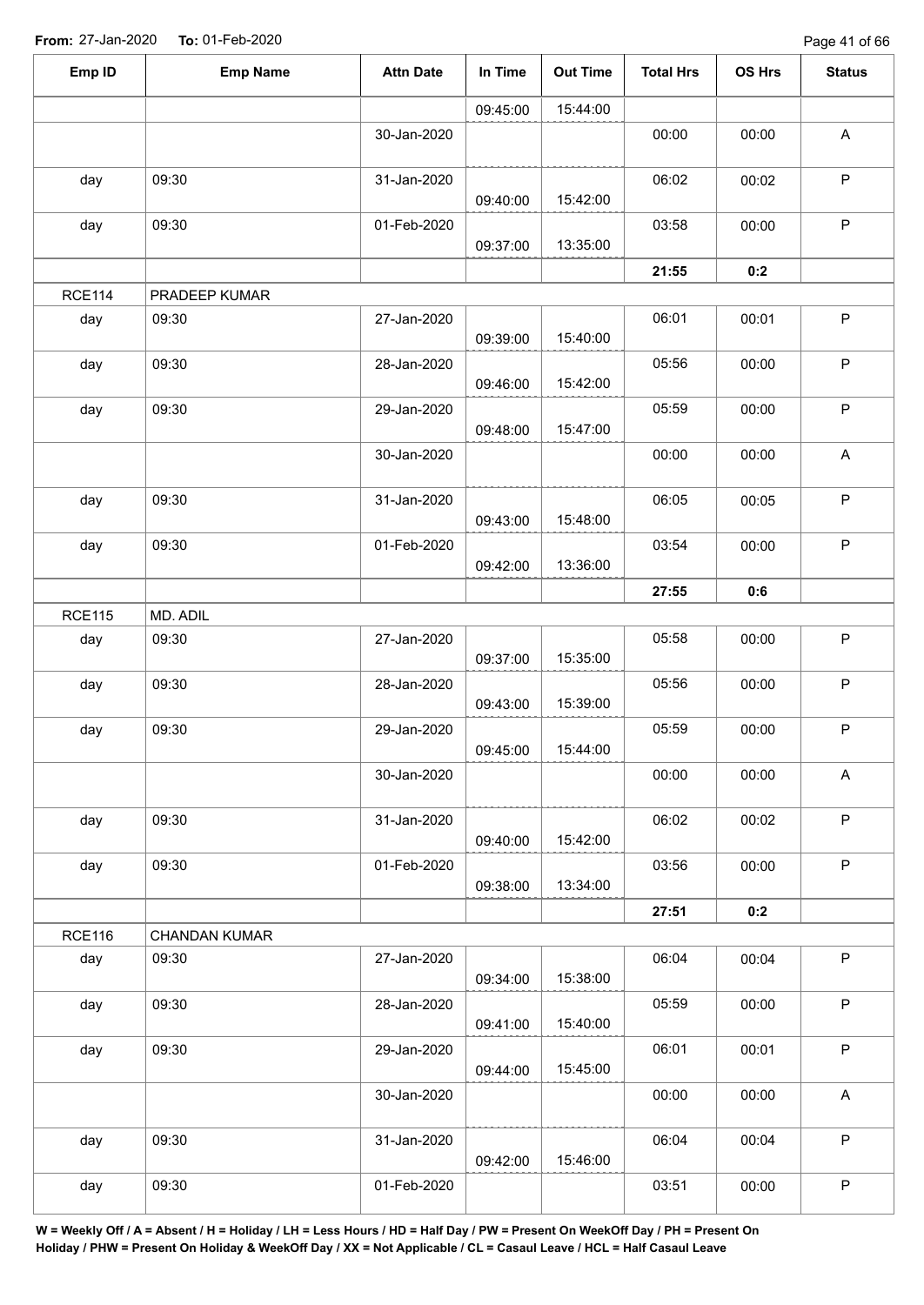Page 42 of 66

| 13:32:00<br>09:41:00<br>27:59<br>0:9<br><b>RCE117</b><br>AVINASH KUMAR GUPTA<br>09:30<br>27-Jan-2020<br>05:58<br>day<br>00:00<br>15:35:00<br>09:37:00<br>09:30<br>28-Jan-2020<br>05:56<br>00:00<br>day<br>15:39:00<br>09:43:00<br>09:30<br>day<br>29-Jan-2020<br>05:59<br>00:00<br>15:44:00<br>09:45:00<br>30-Jan-2020<br>00:00<br>00:00<br>09:30<br>31-Jan-2020<br>06:02<br>00:02<br>day<br>15:42:00<br>09:40:00<br>09:30<br>01-Feb-2020<br>03:58<br>day<br>00:00<br>13:35:00<br>09:37:00<br>27:53<br>0:2<br><b>RCE118</b><br>JYOTI BHAGAT<br>09:30<br>27-Jan-2020<br>06:04<br>00:04<br>day<br>15:38:00<br>09:34:00<br>05:59<br>09:30<br>00:00<br>day<br>28-Jan-2020<br>15:40:00<br>09:41:00<br>09:30<br>06:01<br>29-Jan-2020<br>00:01<br>day<br>15:45:00<br>09:44:00<br>00:00<br>00:00<br>30-Jan-2020<br>31-Jan-2020<br>06:04<br>09:30<br>00:04<br>day<br>15:46:00<br>09:42:00<br>09:30<br>03:51<br>01-Feb-2020<br>00:00<br>day<br>13:32:00<br>09:41:00<br>0:9<br>27:59<br><b>RCE119</b><br>SHARFRAZ ANSARI<br>06:05<br>09:30<br>27-Jan-2020<br>00:05<br>day<br>15:39:00<br>09:34:00<br>06:00<br>09:30<br>28-Jan-2020<br>00:00<br>day<br>15:41:00<br>09:41:00<br>06:01<br>09:30<br>00:01<br>day<br>29-Jan-2020<br>15:45:00<br>09:44:00<br>00:00<br>00:00<br>30-Jan-2020<br>06:04<br>09:30<br>00:04<br>day<br>31-Jan-2020<br>15:46:00<br>09:42:00<br>09:30<br>03:52<br>day<br>01-Feb-2020<br>00:00<br>13:32:00<br>09:40:00<br>28:2<br>0:10<br><b>RCE120</b><br>SUMAIYA AFREEN<br>06:00<br>09:30<br>27-Jan-2020<br>00:00<br>day<br>15:36:00<br>09:36:00<br>09:30<br>05:58<br>day<br>28-Jan-2020<br>00:00 | Emp ID | <b>Emp Name</b> | <b>Attn Date</b> | In Time | <b>Out Time</b> | <b>Total Hrs</b> | OS Hrs | <b>Status</b>             |
|----------------------------------------------------------------------------------------------------------------------------------------------------------------------------------------------------------------------------------------------------------------------------------------------------------------------------------------------------------------------------------------------------------------------------------------------------------------------------------------------------------------------------------------------------------------------------------------------------------------------------------------------------------------------------------------------------------------------------------------------------------------------------------------------------------------------------------------------------------------------------------------------------------------------------------------------------------------------------------------------------------------------------------------------------------------------------------------------------------------------------------------------------------------------------------------------------------------------------------------------------------------------------------------------------------------------------------------------------------------------------------------------------------------------------------------------------------------------------------------------------------------------------------------------------------------------------------------------------------|--------|-----------------|------------------|---------|-----------------|------------------|--------|---------------------------|
|                                                                                                                                                                                                                                                                                                                                                                                                                                                                                                                                                                                                                                                                                                                                                                                                                                                                                                                                                                                                                                                                                                                                                                                                                                                                                                                                                                                                                                                                                                                                                                                                          |        |                 |                  |         |                 |                  |        |                           |
|                                                                                                                                                                                                                                                                                                                                                                                                                                                                                                                                                                                                                                                                                                                                                                                                                                                                                                                                                                                                                                                                                                                                                                                                                                                                                                                                                                                                                                                                                                                                                                                                          |        |                 |                  |         |                 |                  |        |                           |
|                                                                                                                                                                                                                                                                                                                                                                                                                                                                                                                                                                                                                                                                                                                                                                                                                                                                                                                                                                                                                                                                                                                                                                                                                                                                                                                                                                                                                                                                                                                                                                                                          |        |                 |                  |         |                 |                  |        |                           |
|                                                                                                                                                                                                                                                                                                                                                                                                                                                                                                                                                                                                                                                                                                                                                                                                                                                                                                                                                                                                                                                                                                                                                                                                                                                                                                                                                                                                                                                                                                                                                                                                          |        |                 |                  |         |                 |                  |        | $\sf P$                   |
|                                                                                                                                                                                                                                                                                                                                                                                                                                                                                                                                                                                                                                                                                                                                                                                                                                                                                                                                                                                                                                                                                                                                                                                                                                                                                                                                                                                                                                                                                                                                                                                                          |        |                 |                  |         |                 |                  |        | P                         |
|                                                                                                                                                                                                                                                                                                                                                                                                                                                                                                                                                                                                                                                                                                                                                                                                                                                                                                                                                                                                                                                                                                                                                                                                                                                                                                                                                                                                                                                                                                                                                                                                          |        |                 |                  |         |                 |                  |        | P                         |
|                                                                                                                                                                                                                                                                                                                                                                                                                                                                                                                                                                                                                                                                                                                                                                                                                                                                                                                                                                                                                                                                                                                                                                                                                                                                                                                                                                                                                                                                                                                                                                                                          |        |                 |                  |         |                 |                  |        | A                         |
|                                                                                                                                                                                                                                                                                                                                                                                                                                                                                                                                                                                                                                                                                                                                                                                                                                                                                                                                                                                                                                                                                                                                                                                                                                                                                                                                                                                                                                                                                                                                                                                                          |        |                 |                  |         |                 |                  |        | $\sf P$                   |
|                                                                                                                                                                                                                                                                                                                                                                                                                                                                                                                                                                                                                                                                                                                                                                                                                                                                                                                                                                                                                                                                                                                                                                                                                                                                                                                                                                                                                                                                                                                                                                                                          |        |                 |                  |         |                 |                  |        | $\mathsf P$               |
|                                                                                                                                                                                                                                                                                                                                                                                                                                                                                                                                                                                                                                                                                                                                                                                                                                                                                                                                                                                                                                                                                                                                                                                                                                                                                                                                                                                                                                                                                                                                                                                                          |        |                 |                  |         |                 |                  |        |                           |
|                                                                                                                                                                                                                                                                                                                                                                                                                                                                                                                                                                                                                                                                                                                                                                                                                                                                                                                                                                                                                                                                                                                                                                                                                                                                                                                                                                                                                                                                                                                                                                                                          |        |                 |                  |         |                 |                  |        |                           |
|                                                                                                                                                                                                                                                                                                                                                                                                                                                                                                                                                                                                                                                                                                                                                                                                                                                                                                                                                                                                                                                                                                                                                                                                                                                                                                                                                                                                                                                                                                                                                                                                          |        |                 |                  |         |                 |                  |        | $\sf P$                   |
|                                                                                                                                                                                                                                                                                                                                                                                                                                                                                                                                                                                                                                                                                                                                                                                                                                                                                                                                                                                                                                                                                                                                                                                                                                                                                                                                                                                                                                                                                                                                                                                                          |        |                 |                  |         |                 |                  |        | P                         |
|                                                                                                                                                                                                                                                                                                                                                                                                                                                                                                                                                                                                                                                                                                                                                                                                                                                                                                                                                                                                                                                                                                                                                                                                                                                                                                                                                                                                                                                                                                                                                                                                          |        |                 |                  |         |                 |                  |        | $\sf P$                   |
|                                                                                                                                                                                                                                                                                                                                                                                                                                                                                                                                                                                                                                                                                                                                                                                                                                                                                                                                                                                                                                                                                                                                                                                                                                                                                                                                                                                                                                                                                                                                                                                                          |        |                 |                  |         |                 |                  |        | A                         |
|                                                                                                                                                                                                                                                                                                                                                                                                                                                                                                                                                                                                                                                                                                                                                                                                                                                                                                                                                                                                                                                                                                                                                                                                                                                                                                                                                                                                                                                                                                                                                                                                          |        |                 |                  |         |                 |                  |        | $\mathsf P$               |
|                                                                                                                                                                                                                                                                                                                                                                                                                                                                                                                                                                                                                                                                                                                                                                                                                                                                                                                                                                                                                                                                                                                                                                                                                                                                                                                                                                                                                                                                                                                                                                                                          |        |                 |                  |         |                 |                  |        | P                         |
|                                                                                                                                                                                                                                                                                                                                                                                                                                                                                                                                                                                                                                                                                                                                                                                                                                                                                                                                                                                                                                                                                                                                                                                                                                                                                                                                                                                                                                                                                                                                                                                                          |        |                 |                  |         |                 |                  |        |                           |
|                                                                                                                                                                                                                                                                                                                                                                                                                                                                                                                                                                                                                                                                                                                                                                                                                                                                                                                                                                                                                                                                                                                                                                                                                                                                                                                                                                                                                                                                                                                                                                                                          |        |                 |                  |         |                 |                  |        |                           |
|                                                                                                                                                                                                                                                                                                                                                                                                                                                                                                                                                                                                                                                                                                                                                                                                                                                                                                                                                                                                                                                                                                                                                                                                                                                                                                                                                                                                                                                                                                                                                                                                          |        |                 |                  |         |                 |                  |        | $\mathsf P$               |
|                                                                                                                                                                                                                                                                                                                                                                                                                                                                                                                                                                                                                                                                                                                                                                                                                                                                                                                                                                                                                                                                                                                                                                                                                                                                                                                                                                                                                                                                                                                                                                                                          |        |                 |                  |         |                 |                  |        | $\sf P$                   |
|                                                                                                                                                                                                                                                                                                                                                                                                                                                                                                                                                                                                                                                                                                                                                                                                                                                                                                                                                                                                                                                                                                                                                                                                                                                                                                                                                                                                                                                                                                                                                                                                          |        |                 |                  |         |                 |                  |        | P                         |
|                                                                                                                                                                                                                                                                                                                                                                                                                                                                                                                                                                                                                                                                                                                                                                                                                                                                                                                                                                                                                                                                                                                                                                                                                                                                                                                                                                                                                                                                                                                                                                                                          |        |                 |                  |         |                 |                  |        | $\boldsymbol{\mathsf{A}}$ |
|                                                                                                                                                                                                                                                                                                                                                                                                                                                                                                                                                                                                                                                                                                                                                                                                                                                                                                                                                                                                                                                                                                                                                                                                                                                                                                                                                                                                                                                                                                                                                                                                          |        |                 |                  |         |                 |                  |        | $\mathsf P$               |
|                                                                                                                                                                                                                                                                                                                                                                                                                                                                                                                                                                                                                                                                                                                                                                                                                                                                                                                                                                                                                                                                                                                                                                                                                                                                                                                                                                                                                                                                                                                                                                                                          |        |                 |                  |         |                 |                  |        | $\sf P$                   |
|                                                                                                                                                                                                                                                                                                                                                                                                                                                                                                                                                                                                                                                                                                                                                                                                                                                                                                                                                                                                                                                                                                                                                                                                                                                                                                                                                                                                                                                                                                                                                                                                          |        |                 |                  |         |                 |                  |        |                           |
|                                                                                                                                                                                                                                                                                                                                                                                                                                                                                                                                                                                                                                                                                                                                                                                                                                                                                                                                                                                                                                                                                                                                                                                                                                                                                                                                                                                                                                                                                                                                                                                                          |        |                 |                  |         |                 |                  |        |                           |
|                                                                                                                                                                                                                                                                                                                                                                                                                                                                                                                                                                                                                                                                                                                                                                                                                                                                                                                                                                                                                                                                                                                                                                                                                                                                                                                                                                                                                                                                                                                                                                                                          |        |                 |                  |         |                 |                  |        | $\mathsf P$               |
|                                                                                                                                                                                                                                                                                                                                                                                                                                                                                                                                                                                                                                                                                                                                                                                                                                                                                                                                                                                                                                                                                                                                                                                                                                                                                                                                                                                                                                                                                                                                                                                                          |        |                 |                  |         |                 |                  |        | $\mathsf P$               |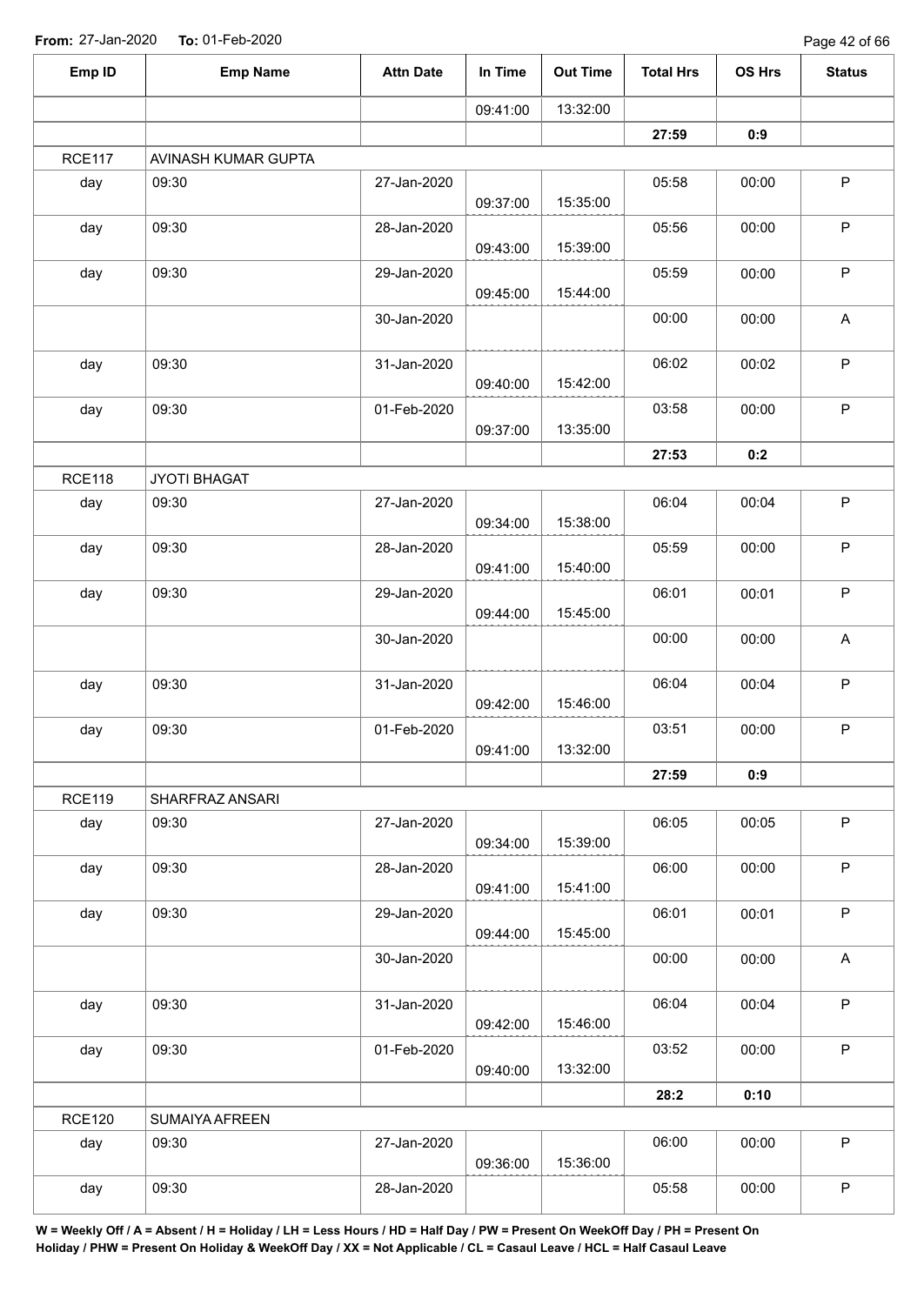| Emp ID        | <b>Emp Name</b>      | <b>Attn Date</b> | In Time  | <b>Out Time</b> | <b>Total Hrs</b> | OS Hrs | <b>Status</b>             |
|---------------|----------------------|------------------|----------|-----------------|------------------|--------|---------------------------|
|               |                      |                  | 09:42:00 | 15:40:00        |                  |        |                           |
| day           | 09:30                | 29-Jan-2020      | 09:44:00 | 15:45:00        | 06:01            | 00:01  | $\mathsf P$               |
|               |                      | 30-Jan-2020      |          |                 | 00:00            | 00:00  | A                         |
| day           | 09:30                | 31-Jan-2020      | 09:39:00 | 15:43:00        | 06:04            | 00:04  | $\sf P$                   |
| day           | 09:30                | 01-Feb-2020      | 09:38:00 | 13:34:00        | 03:56            | 00:00  | ${\sf P}$                 |
|               |                      |                  |          |                 | 27:59            | 0:5    |                           |
| <b>RCE121</b> | SANDEEP MAHRA        |                  |          |                 |                  |        |                           |
| day           | 09:30                | 27-Jan-2020      | 09:36:00 | 15:37:00        | 06:01            | 00:01  | $\sf P$                   |
| day           | 09:30                | 28-Jan-2020      | 09:45:00 | 15:37:00        | 05:52            | 00:00  | $\mathsf P$               |
| day           | 09:30                | 29-Jan-2020      | 09:48:00 | 15:41:00        | 05:53            | 00:00  | $\sf P$                   |
|               |                      | 30-Jan-2020      |          |                 | 00:00            | 00:00  | $\mathsf A$               |
| day           | 09:30                | 31-Jan-2020      | 09:37:00 | 15:39:00        | 06:02            | 00:02  | $\sf P$                   |
| day           | 09:30                | 01-Feb-2020      | 09:36:00 | 13:35:00        | 03:59            | 00:00  | $\sf P$                   |
|               |                      |                  |          |                 | 27:47            | 0:3    |                           |
| <b>RCE122</b> | MD. AMIR AMZAD ANSAR |                  |          |                 |                  |        |                           |
| day           | 09:30                | 27-Jan-2020      | 09:35:00 | 15:37:00        | 06:02            | 00:02  | $\mathsf P$               |
| day           | 09:30                | 28-Jan-2020      | 09:45:00 | 15:38:00        | 05:53            | 00:00  | $\sf P$                   |
| day           | 09:30                | 29-Jan-2020      | 09:47:00 | 15:42:00        | 05:55            | 00:00  | $\mathsf P$               |
|               |                      | 30-Jan-2020      |          |                 | 00:00            | 00:00  | A                         |
|               |                      | 31-Jan-2020      |          |                 | 00:00            | 00:00  | $\mathsf A$               |
| day           | 09:30                | 01-Feb-2020      | 09:35:00 | 13:35:00        | 04:00            | 00:00  | $\sf P$                   |
|               |                      |                  |          |                 | 21:50            | 0:2    |                           |
| <b>RCE123</b> | <b>VIKRAM VERMA</b>  |                  |          |                 |                  |        |                           |
|               |                      | 27-Jan-2020      |          |                 | 00:00            | 00:00  | $\boldsymbol{\mathsf{A}}$ |
| day           | 09:30                | 28-Jan-2020      | 09:45:00 | 15:38:00        | 05:53            | 00:00  | $\mathsf P$               |
| day           | 09:30                | 29-Jan-2020      | 09:46:00 | 15:43:00        | 05:57            | 00:00  | $\sf P$                   |
|               |                      | 30-Jan-2020      |          |                 | 00:00            | 00:00  | A                         |
| day           | 09:30                | 31-Jan-2020      |          |                 | 06:00            | 00:00  | $\mathsf P$               |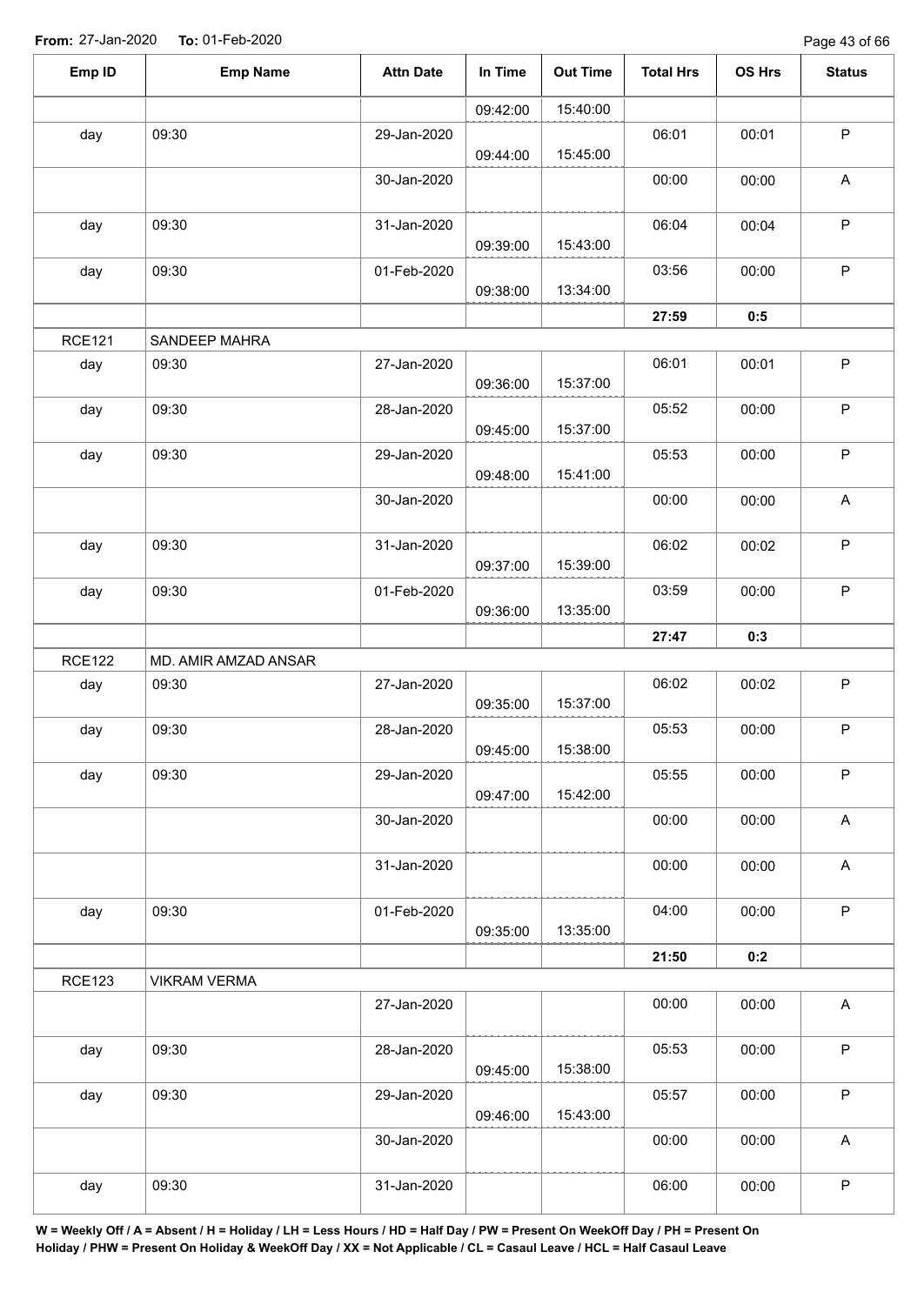Page 44 of 66

| Emp ID        | <b>Emp Name</b>     | <b>Attn Date</b> | In Time  | <b>Out Time</b> | <b>Total Hrs</b> | OS Hrs | <b>Status</b>             |
|---------------|---------------------|------------------|----------|-----------------|------------------|--------|---------------------------|
|               |                     |                  | 09:38:00 | 15:38:00        |                  |        |                           |
| day           | 09:30               | 01-Feb-2020      | 09:36:00 | 13:35:00        | 03:59            | 00:00  | $\mathsf P$               |
|               |                     |                  |          |                 | 21:49            | 0:0    |                           |
| <b>RCE124</b> | SUBODH KUMAR MANDAL |                  |          |                 |                  |        |                           |
| day           | 09:30               | 27-Jan-2020      | 09:35:00 | 15:37:00        | 06:02            | 00:02  | $\mathsf P$               |
|               |                     | 28-Jan-2020      |          |                 | 00:00            | 00:00  | $\boldsymbol{\mathsf{A}}$ |
| day           | 09:30               | 29-Jan-2020      | 09:47:00 | 15:42:00        | 05:55            | 00:00  | ${\sf P}$                 |
|               |                     | 30-Jan-2020      |          |                 | 00:00            | 00:00  | A                         |
| day           | 09:30               | 31-Jan-2020      | 09:37:00 | 15:39:00        | 06:02            | 00:02  | $\sf P$                   |
| day           | 09:30               | 01-Feb-2020      | 09:35:00 | 13:36:00        | 04:01            | 00:00  | $\sf P$                   |
|               |                     |                  |          |                 | 22:0             | 0:4    |                           |
| <b>RCE125</b> | <b>TAPAN DAS</b>    |                  |          |                 |                  |        |                           |
| day           | 09:30               | 27-Jan-2020      | 09:39:00 | 15:40:00        | 06:01            | 00:01  | $\mathsf P$               |
| day           | 09:30               | 28-Jan-2020      | 09:46:00 | 15:42:00        | 05:56            | 00:00  | $\sf P$                   |
| day           | 09:30               | 29-Jan-2020      | 09:48:00 | 15:47:00        | 05:59            | 00:00  | $\mathsf P$               |
|               |                     | 30-Jan-2020      |          |                 | 00:00            | 00:00  | A                         |
| day           | 09:30               | 31-Jan-2020      | 09:43:00 | 15:48:00        | 06:05            | 00:05  | $\sf P$                   |
| day           | 09:30               | 01-Feb-2020      | 09:41:00 | 13:37:00        | 03:56            | 00:00  | $\mathsf P$               |
|               |                     |                  |          |                 | 27:57            | 0:6    |                           |
| <b>RCE126</b> | <b>MANISH AZAD</b>  |                  |          |                 |                  |        |                           |
| day           | 09:30               | 27-Jan-2020      | 09:35:00 | 15:37:00        | 06:02            | 00:02  | $\mathsf P$               |
| day           | 09:30               | 28-Jan-2020      | 09:44:00 | 15:37:00        | 05:53            | 00:00  | $\mathsf P$               |
| day           | 09:30               | 29-Jan-2020      | 09:47:00 | 15:42:00        | 05:55            | 00:00  | $\sf P$                   |
|               |                     | 30-Jan-2020      |          |                 | 00:00            | 00:00  | $\mathsf{A}$              |
| day           | 09:30               | 31-Jan-2020      | 09:37:00 | 15:39:00        | 06:02            | 00:02  | $\sf P$                   |
| day           | 09:30               | 01-Feb-2020      | 09:35:00 | 13:36:00        | 04:01            | 00:00  | P                         |
|               |                     |                  |          |                 | 27:53            | 0:4    |                           |
| <b>RCE127</b> | SANTOSH PANDIT      |                  |          |                 |                  |        |                           |
| day           | 09:30               | 27-Jan-2020      |          |                 | 06:03            | 00:03  | $\sf P$                   |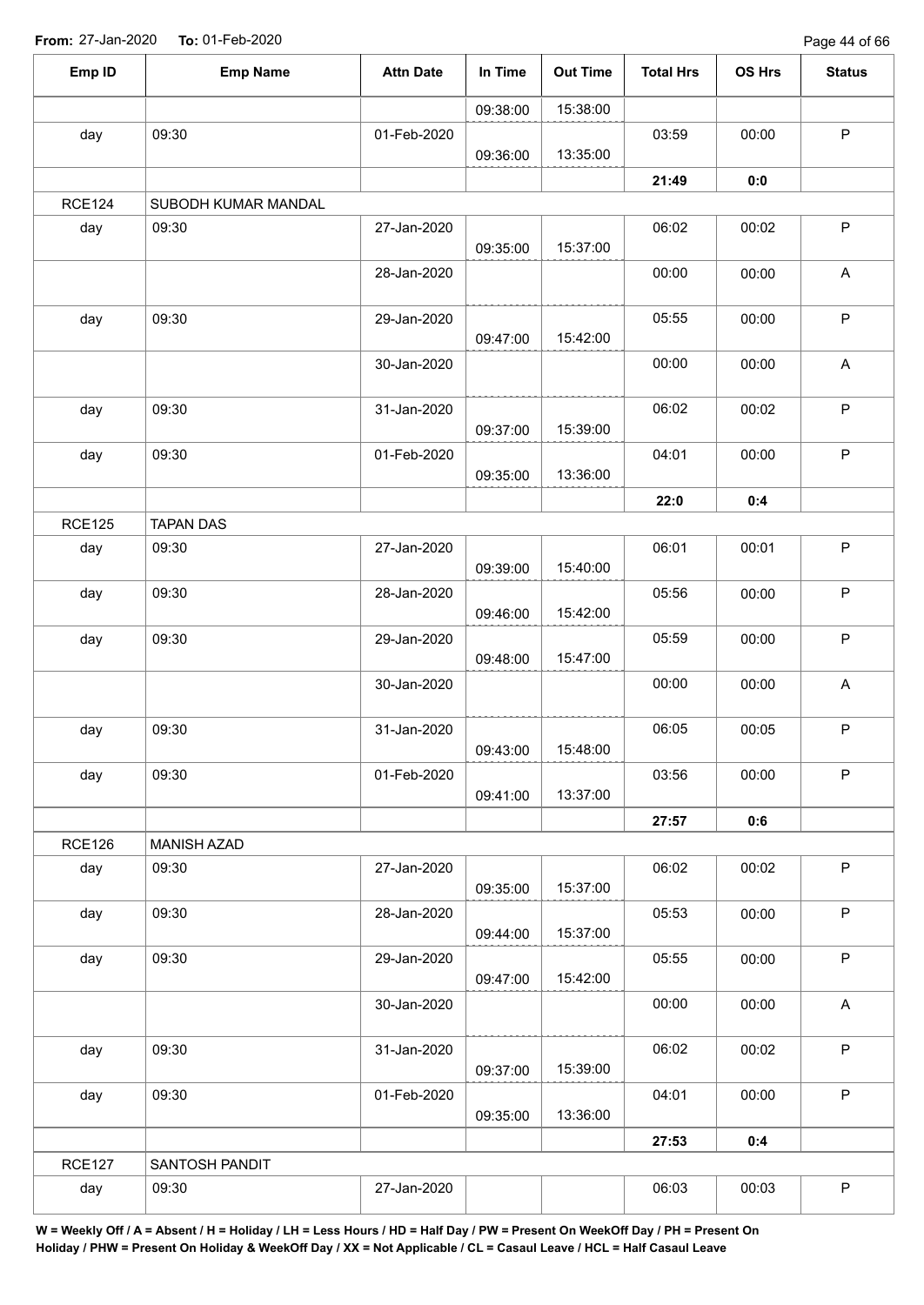| Emp ID        | <b>Emp Name</b>     | <b>Attn Date</b> | In Time  | <b>Out Time</b> | <b>Total Hrs</b> | OS Hrs | <b>Status</b>             |
|---------------|---------------------|------------------|----------|-----------------|------------------|--------|---------------------------|
|               |                     |                  | 09:35:00 | 15:38:00        |                  |        |                           |
| day           | 09:30               | 28-Jan-2020      | 09:44:00 | 15:37:00        | 05:53            | 00:00  | $\sf P$                   |
| day           | 09:30               | 29-Jan-2020      | 09:47:00 | 15:42:00        | 05:55            | 00:00  | $\sf P$                   |
|               |                     | 30-Jan-2020      |          |                 | 00:00            | 00:00  | $\boldsymbol{\mathsf{A}}$ |
| day           | 09:30               | 31-Jan-2020      | 09:38:00 | 15:39:00        | 06:01            | 00:01  | $\sf P$                   |
| day           | 09:30               | 01-Feb-2020      | 09:35:00 | 13:36:00        | 04:01            | 00:00  | $\mathsf P$               |
|               |                     |                  |          |                 | 27:53            | 0:4    |                           |
| <b>RCE128</b> | MD.FAIZAN ANSARI    |                  |          |                 |                  |        |                           |
| day           | 09:30               | 27-Jan-2020      | 09:38:00 | 15:40:00        | 06:02            | 00:02  | $\sf P$                   |
| day           | 09:30               | 28-Jan-2020      | 09:46:00 | 15:43:00        | 05:57            | 00:00  | $\sf P$                   |
| day           | 09:30               | 29-Jan-2020      | 09:48:00 | 15:47:00        | 05:59            | 00:00  | $\mathsf P$               |
|               |                     | 30-Jan-2020      |          |                 | 00:00            | 00:00  | $\boldsymbol{\mathsf{A}}$ |
| day           | 09:30               | 31-Jan-2020      | 09:43:00 | 15:48:00        | 06:05            | 00:05  | $\sf P$                   |
| day           | 09:30               | 01-Feb-2020      | 09:41:00 | 13:37:00        | 03:56            | 00:00  | $\sf P$                   |
|               |                     |                  |          |                 | 27:59            | 0:7    |                           |
| <b>RCE129</b> | MD. MUKADDAR ANSARI |                  |          |                 |                  |        |                           |
| day           | 09:30               | 27-Jan-2020      | 09:38:00 | 15:40:00        | 06:02            | 00:02  | ${\sf P}$                 |
| day           | 09:30               | 28-Jan-2020      | 09:45:00 | 15:43:00        | 05:58            | 00:00  | $\mathsf P$               |
| day           | 09:30               | 29-Jan-2020      | 09:48:00 | 15:47:00        | 05:59            | 00:00  | $\sf P$                   |
|               |                     | 30-Jan-2020      |          |                 | 00:00            | 00:00  | $\mathsf A$               |
| day           | 09:30               | 31-Jan-2020      | 09:43:00 | 15:48:00        | 06:05            | 00:05  | $\sf P$                   |
| day           | 09:30               | 01-Feb-2020      | 09:41:00 | 13:37:00        | 03:56            | 00:00  | $\mathsf P$               |
|               |                     |                  |          |                 | 28:0             | 0:7    |                           |
| <b>RCE130</b> | FIROZ ANSARI        |                  |          |                 |                  |        |                           |
| day           | 09:30               | 27-Jan-2020      | 09:39:00 | 15:40:00        | 06:01            | 00:01  | $\sf P$                   |
| day           | 09:30               | 28-Jan-2020      | 09:46:00 | 15:42:00        | 05:56            | 00:00  | $\mathsf P$               |
| day           | 09:30               | 29-Jan-2020      | 09:48:00 | 15:47:00        | 05:59            | 00:00  | $\sf P$                   |
|               |                     | 30-Jan-2020      |          |                 | 00:00            | 00:00  | A                         |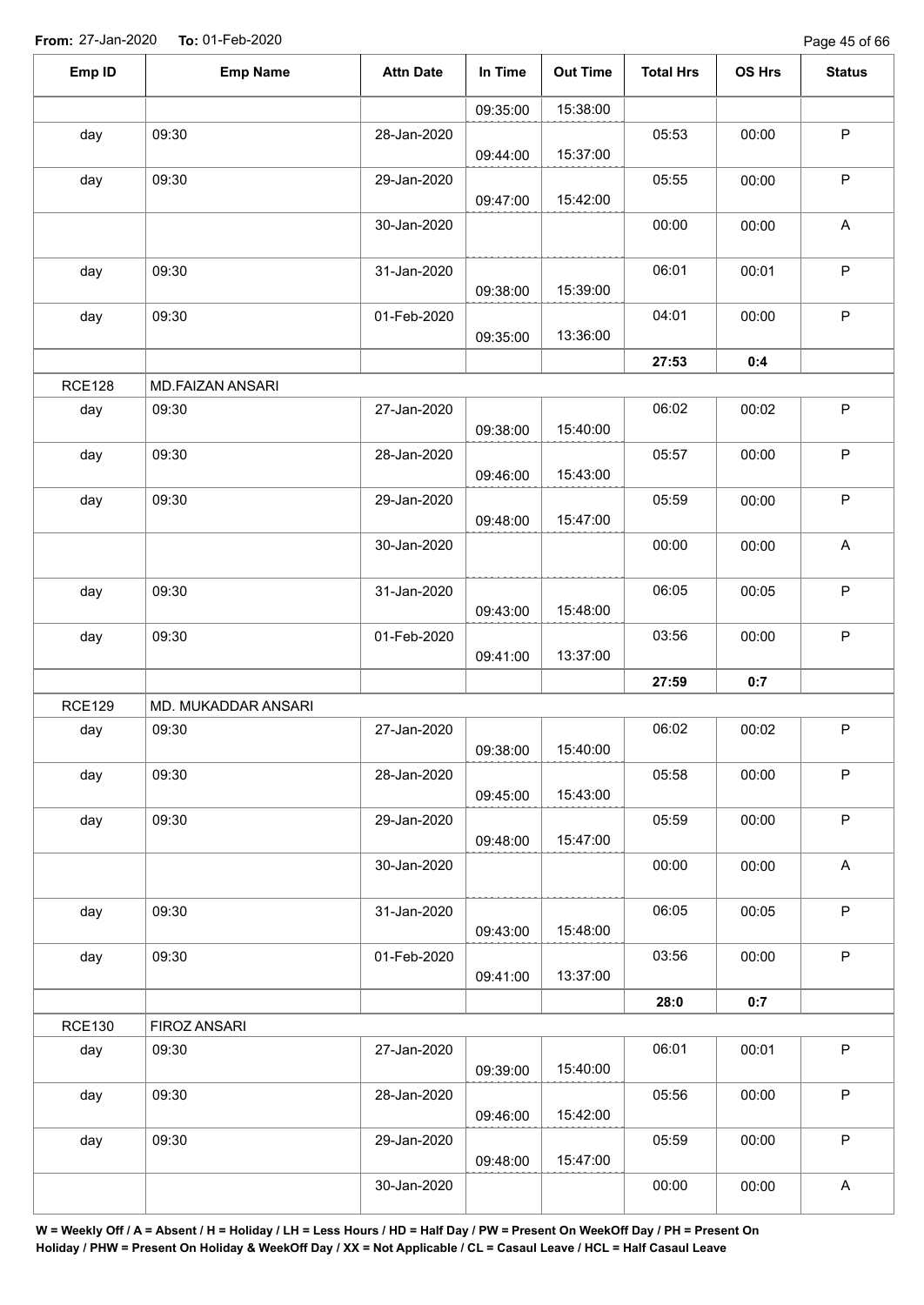Page 46 of 66

| Emp ID        | <b>Emp Name</b>   | <b>Attn Date</b> | In Time  | <b>Out Time</b> | <b>Total Hrs</b> | OS Hrs | <b>Status</b>             |
|---------------|-------------------|------------------|----------|-----------------|------------------|--------|---------------------------|
|               |                   |                  |          |                 |                  |        |                           |
| day           | 09:30             | 31-Jan-2020      | 09:43:00 | 15:48:00        | 06:05            | 00:05  | $\sf P$                   |
| day           | 09:30             | 01-Feb-2020      | 09:42:00 | 13:37:00        | 03:55            | 00:00  | $\mathsf P$               |
|               |                   |                  |          |                 | 27:56            | 0:6    |                           |
| <b>RCE131</b> | RAJA KUMAR BHAGAT |                  |          |                 |                  |        |                           |
| day           | 09:30             | 27-Jan-2020      | 09:32:00 | 15:40:00        | 06:08            | 00:08  | $\mathsf P$               |
| day           | 09:30             | 28-Jan-2020      | 09:40:00 | 15:42:00        | 06:02            | 00:02  | $\mathsf P$               |
| day           | 09:30             | 29-Jan-2020      | 09:42:00 | 15:47:00        | 06:05            | 00:05  | $\sf P$                   |
|               |                   | 30-Jan-2020      |          |                 | 00:00            | 00:00  | A                         |
| day           | 09:30             | 31-Jan-2020      | 09:40:00 | 15:45:00        | 06:05            | 00:05  | $\mathsf P$               |
| day           | 09:30             | 01-Feb-2020      | 09:39:00 | 13:33:00        | 03:54            | 00:00  | $\mathsf P$               |
|               |                   |                  |          |                 | 28:14            | 0:20   |                           |
| <b>RCE132</b> | <b>AFTAB ALAM</b> |                  |          |                 |                  |        |                           |
| day           | 09:30             | 27-Jan-2020      | 09:37:00 | 15:35:00        | 05:58            | 00:00  | $\mathsf P$               |
| day           | 09:30             | 28-Jan-2020      | 09:43:00 | 15:39:00        | 05:56            | 00:00  | $\sf P$                   |
| day           | 09:30             | 29-Jan-2020      | 09:45:00 | 15:44:00        | 05:59            | 00:00  | $\mathsf P$               |
|               |                   | 30-Jan-2020      |          |                 | 00:00            | 00:00  | A                         |
| day           | 09:30             | 31-Jan-2020      | 09:40:00 | 15:42:00        | 06:02            | 00:02  | $\sf P$                   |
| day           | 09:30             | 01-Feb-2020      | 09:37:00 | 13:34:00        | 03:57            | 00:00  | $\mathsf P$               |
|               |                   |                  |          |                 | 27:52            | 0:2    |                           |
| <b>RCE133</b> | UTTAM KUMAR       |                  |          |                 |                  |        |                           |
| day           | 09:30             | 27-Jan-2020      | 09:33:00 | 15:39:00        | 06:06            | 00:06  | $\mathsf P$               |
| day           | 09:30             | 28-Jan-2020      | 09:41:00 | 15:41:00        | 06:00            | 00:00  | $\sf P$                   |
| day           | 09:30             | 29-Jan-2020      | 09:43:00 | 15:45:00        | 06:02            | 00:02  | $\mathsf P$               |
|               |                   | 30-Jan-2020      |          |                 | 00:00            | 00:00  | $\boldsymbol{\mathsf{A}}$ |
| day           | 09:30             | 31-Jan-2020      | 09:42:00 | 15:46:00        | 06:04            | 00:04  | $\sf P$                   |
| day           | 09:30             | 01-Feb-2020      | 09:40:00 | 13:32:00        | 03:52            | 00:00  | $\sf P$                   |
|               |                   |                  |          |                 | 28:4             | 0:12   |                           |
|               |                   |                  |          |                 |                  |        |                           |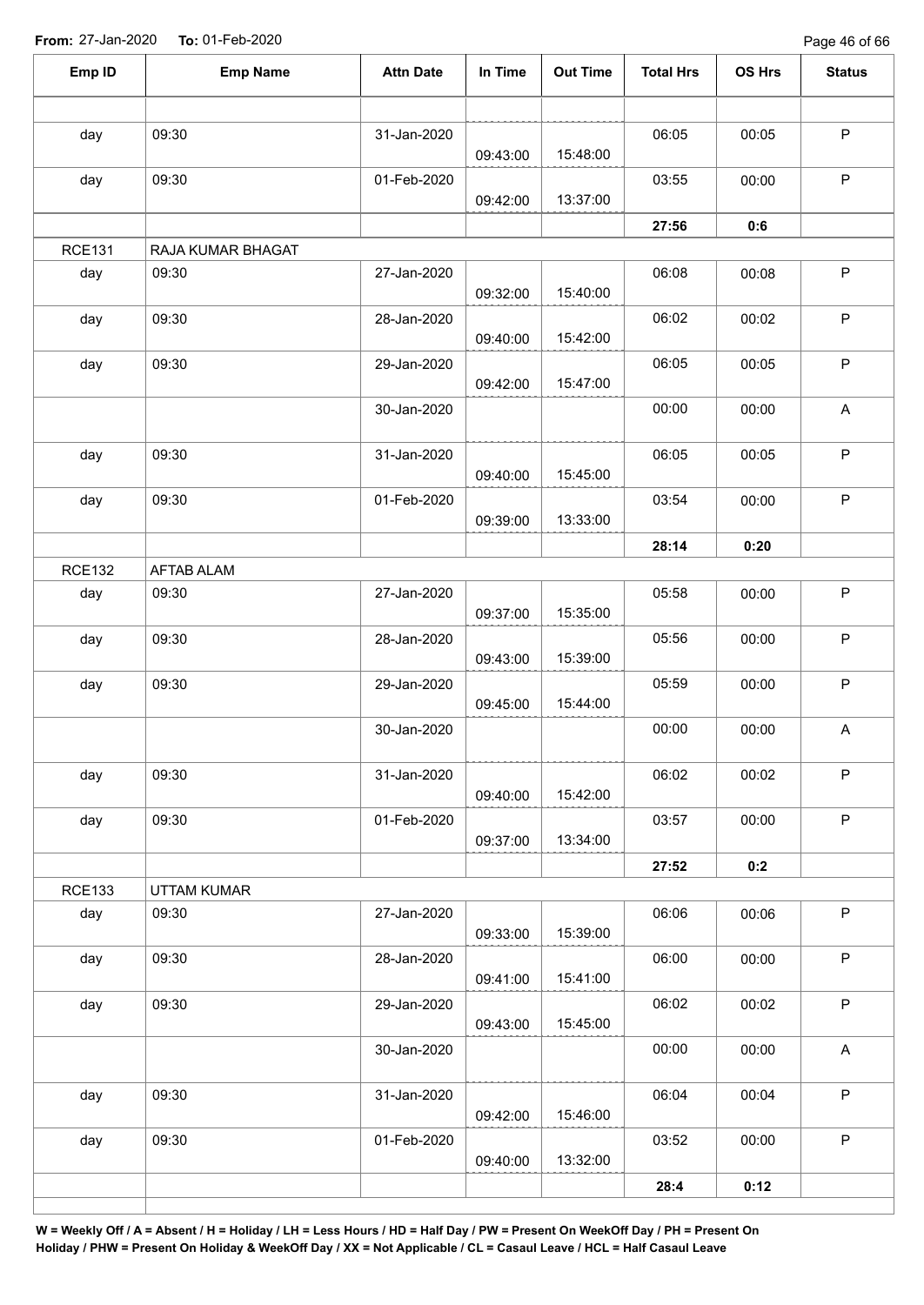Page 47 of 66

| Emp ID        | <b>Emp Name</b>         | <b>Attn Date</b> | In Time  | <b>Out Time</b> | <b>Total Hrs</b> | OS Hrs | <b>Status</b> |
|---------------|-------------------------|------------------|----------|-----------------|------------------|--------|---------------|
| <b>RCE134</b> | FARHAT TABASSUM         |                  |          |                 |                  |        |               |
| day           | 09:30                   | 27-Jan-2020      | 09:38:00 | 15:40:00        | 06:02            | 00:02  | $\sf P$       |
| day           | 09:30                   | 28-Jan-2020      | 09:45:00 | 15:43:00        | 05:58            | 00:00  | $\mathsf P$   |
| day           | 09:30                   | 29-Jan-2020      | 09:48:00 | 15:47:00        | 05:59            | 00:00  | P             |
|               |                         | 30-Jan-2020      |          |                 | 00:00            | 00:00  | A             |
| day           | 09:30                   | 31-Jan-2020      | 09:42:00 | 15:48:00        | 06:06            | 00:06  | P             |
| day           | 09:30                   | 01-Feb-2020      | 09:41:00 | 13:37:00        | 03:56            | 00:00  | $\mathsf P$   |
|               |                         |                  |          |                 | 28:1             | 0:8    |               |
| <b>RCE135</b> | ABHISHEK KUMAR TIWARI   |                  |          |                 |                  |        |               |
| day           | 09:30                   | 27-Jan-2020      | 09:38:00 | 15:40:00        | 06:02            | 00:02  | $\mathsf P$   |
| day           | 09:30                   | 28-Jan-2020      | 09:46:00 | 15:42:00        | 05:56            | 00:00  | P             |
| day           | 09:30                   | 29-Jan-2020      | 09:48:00 | 15:47:00        | 05:59            | 00:00  | $\sf P$       |
|               |                         | 30-Jan-2020      |          |                 | 00:00            | 00:00  | A             |
| day           | 09:30                   | 31-Jan-2020      | 09:43:00 | 15:48:00        | 06:05            | 00:05  | $\mathsf P$   |
| day           | 09:30                   | 01-Feb-2020      | 09:41:00 | 13:37:00        | 03:56            | 00:00  | $\sf P$       |
|               |                         |                  |          |                 | 27:58            | 0:7    |               |
| <b>RCE136</b> | ABHISHEK PANDEY         |                  |          |                 |                  |        |               |
| day           | 09:30                   | 27-Jan-2020      | 09:37:00 | 15:35:00        | 05:58            | 00:00  | $\mathsf P$   |
| day           | 09:30                   | 28-Jan-2020      | 09:42:00 | 15:39:00        | 05:57            | 00:00  | $\mathsf P$   |
| day           | 09:30                   | 29-Jan-2020      | 09:45:00 | 15:44:00        | 05:59            | 00:00  | $\sf P$       |
|               |                         | 30-Jan-2020      |          |                 | 00:00            | 00:00  | $\mathsf A$   |
| day           | 09:30                   | 31-Jan-2020      | 09:39:00 | 15:43:00        | 06:04            | 00:04  | $\mathsf P$   |
| day           | 09:30                   | 01-Feb-2020      | 09:38:00 | 13:34:00        | 03:56            | 00:00  | $\mathsf P$   |
|               |                         |                  |          |                 | 27:54            | 0:4    |               |
| <b>RCE137</b> | <b>GAUTAM KUMAR DAS</b> |                  |          |                 |                  |        |               |
| day           | 09:30                   | 27-Jan-2020      | 09:37:00 | 15:36:00        | 05:59            | 00:00  | $\sf P$       |
| day           | 09:30                   | 28-Jan-2020      | 09:42:00 | 15:40:00        | 05:58            | 00:00  | $\mathsf P$   |
| day           | 09:30                   | 29-Jan-2020      |          |                 | 05:59            | 00:00  | $\sf P$       |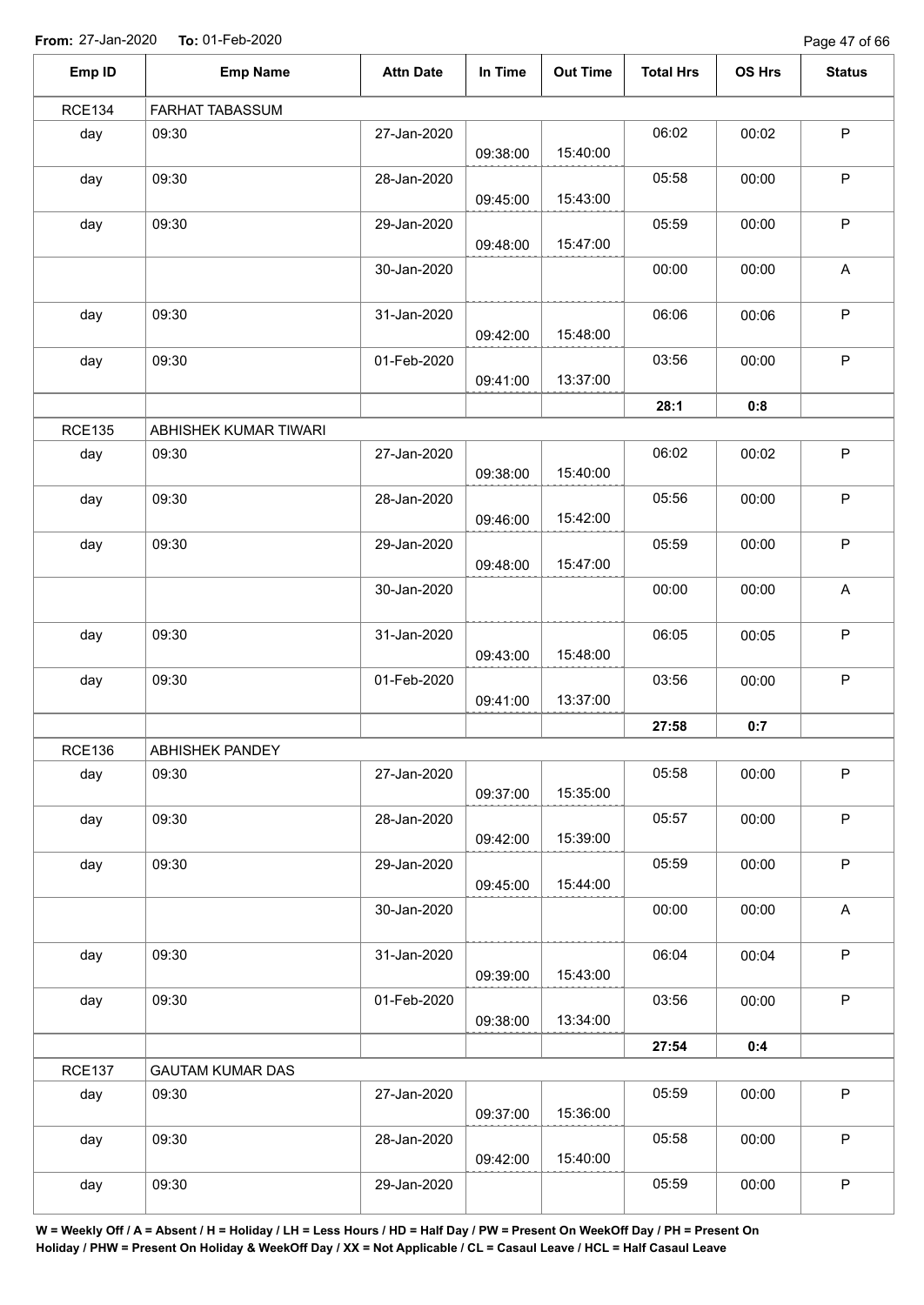| 15:44:00<br>09:45:00<br>00:00<br>30-Jan-2020<br>00:00<br>31-Jan-2020<br>00:00<br>00:00<br>09:30<br>03:52<br>01-Feb-2020<br>00:00<br>day<br>13:32:00<br>09:40:00<br>21:48<br>0:0<br>NIRANJAN KUMAR<br>27-Jan-2020<br>06:03<br>09:30<br>00:03<br>day<br>15:38:00<br>09:35:00<br>09:30<br>28-Jan-2020<br>05:53<br>00:00<br>day<br>15:37:00<br>09:44:00<br>09:30<br>05:55<br>day<br>29-Jan-2020<br>00:00<br>15:42:00<br>09:47:00<br>30-Jan-2020<br>00:00<br>00:00<br>09:30<br>31-Jan-2020<br>06:02<br>00:02<br>day<br>15:39:00<br>09:37:00<br>09:30<br>01-Feb-2020<br>04:01<br>00:00<br>day<br>13:36:00<br>09:35:00<br>27:54<br>0:5<br><b>RCE139</b><br>PINKU KUMAR BHOKTA<br>27-Jan-2020<br>06:02<br>00:02<br>09:30<br>day<br>15:37:00<br>09:35:00<br>05:53<br>09:30<br>28-Jan-2020<br>00:00<br>day<br>15:37:00<br>09:44:00<br>05:54<br>09:30<br>29-Jan-2020<br>00:00<br>day<br>15:41:00<br>09:47:00<br>00:00<br>30-Jan-2020<br>00:00<br>06:02<br>09:30<br>31-Jan-2020<br>00:02<br>day<br>15:39:00<br>09:37:00<br>03:59<br>09:30<br>00:00<br>day<br>01-Feb-2020<br>13:35:00<br>09:36:00<br>27:50<br>0:4<br>MANJULA HEMBROM<br>06:05<br>09:30<br>27-Jan-2020<br>00:05<br>day<br>15:39:00<br>09:34:00<br>09:30<br>06:00<br>day<br>28-Jan-2020<br>00:00<br>15:41:00<br>09:41:00<br>09:30<br>06:01<br>00:01<br>day<br>29-Jan-2020<br>15:45:00<br>09:44:00<br>00:00<br>30-Jan-2020<br>00:00<br>09:30<br>06:04<br>00:04<br>day<br>31-Jan-2020<br>15:46:00<br>09:42:00<br>00:00<br>01-Feb-2020<br>00:00 | Emp ID        | <b>Emp Name</b> | <b>Attn Date</b> | In Time | <b>Out Time</b> | <b>Total Hrs</b> | OS Hrs | <b>Status</b> |
|-----------------------------------------------------------------------------------------------------------------------------------------------------------------------------------------------------------------------------------------------------------------------------------------------------------------------------------------------------------------------------------------------------------------------------------------------------------------------------------------------------------------------------------------------------------------------------------------------------------------------------------------------------------------------------------------------------------------------------------------------------------------------------------------------------------------------------------------------------------------------------------------------------------------------------------------------------------------------------------------------------------------------------------------------------------------------------------------------------------------------------------------------------------------------------------------------------------------------------------------------------------------------------------------------------------------------------------------------------------------------------------------------------------------------------------------------------------------------------------------------|---------------|-----------------|------------------|---------|-----------------|------------------|--------|---------------|
|                                                                                                                                                                                                                                                                                                                                                                                                                                                                                                                                                                                                                                                                                                                                                                                                                                                                                                                                                                                                                                                                                                                                                                                                                                                                                                                                                                                                                                                                                               |               |                 |                  |         |                 |                  |        |               |
|                                                                                                                                                                                                                                                                                                                                                                                                                                                                                                                                                                                                                                                                                                                                                                                                                                                                                                                                                                                                                                                                                                                                                                                                                                                                                                                                                                                                                                                                                               |               |                 |                  |         |                 |                  |        | A             |
|                                                                                                                                                                                                                                                                                                                                                                                                                                                                                                                                                                                                                                                                                                                                                                                                                                                                                                                                                                                                                                                                                                                                                                                                                                                                                                                                                                                                                                                                                               |               |                 |                  |         |                 |                  |        | $\mathsf A$   |
|                                                                                                                                                                                                                                                                                                                                                                                                                                                                                                                                                                                                                                                                                                                                                                                                                                                                                                                                                                                                                                                                                                                                                                                                                                                                                                                                                                                                                                                                                               |               |                 |                  |         |                 |                  |        | P             |
|                                                                                                                                                                                                                                                                                                                                                                                                                                                                                                                                                                                                                                                                                                                                                                                                                                                                                                                                                                                                                                                                                                                                                                                                                                                                                                                                                                                                                                                                                               |               |                 |                  |         |                 |                  |        |               |
|                                                                                                                                                                                                                                                                                                                                                                                                                                                                                                                                                                                                                                                                                                                                                                                                                                                                                                                                                                                                                                                                                                                                                                                                                                                                                                                                                                                                                                                                                               | <b>RCE138</b> |                 |                  |         |                 |                  |        |               |
|                                                                                                                                                                                                                                                                                                                                                                                                                                                                                                                                                                                                                                                                                                                                                                                                                                                                                                                                                                                                                                                                                                                                                                                                                                                                                                                                                                                                                                                                                               |               |                 |                  |         |                 |                  |        | P             |
|                                                                                                                                                                                                                                                                                                                                                                                                                                                                                                                                                                                                                                                                                                                                                                                                                                                                                                                                                                                                                                                                                                                                                                                                                                                                                                                                                                                                                                                                                               |               |                 |                  |         |                 |                  |        | P             |
|                                                                                                                                                                                                                                                                                                                                                                                                                                                                                                                                                                                                                                                                                                                                                                                                                                                                                                                                                                                                                                                                                                                                                                                                                                                                                                                                                                                                                                                                                               |               |                 |                  |         |                 |                  |        | $\mathsf{P}$  |
|                                                                                                                                                                                                                                                                                                                                                                                                                                                                                                                                                                                                                                                                                                                                                                                                                                                                                                                                                                                                                                                                                                                                                                                                                                                                                                                                                                                                                                                                                               |               |                 |                  |         |                 |                  |        | A             |
|                                                                                                                                                                                                                                                                                                                                                                                                                                                                                                                                                                                                                                                                                                                                                                                                                                                                                                                                                                                                                                                                                                                                                                                                                                                                                                                                                                                                                                                                                               |               |                 |                  |         |                 |                  |        | P             |
|                                                                                                                                                                                                                                                                                                                                                                                                                                                                                                                                                                                                                                                                                                                                                                                                                                                                                                                                                                                                                                                                                                                                                                                                                                                                                                                                                                                                                                                                                               |               |                 |                  |         |                 |                  |        | P             |
|                                                                                                                                                                                                                                                                                                                                                                                                                                                                                                                                                                                                                                                                                                                                                                                                                                                                                                                                                                                                                                                                                                                                                                                                                                                                                                                                                                                                                                                                                               |               |                 |                  |         |                 |                  |        |               |
|                                                                                                                                                                                                                                                                                                                                                                                                                                                                                                                                                                                                                                                                                                                                                                                                                                                                                                                                                                                                                                                                                                                                                                                                                                                                                                                                                                                                                                                                                               |               |                 |                  |         |                 |                  |        |               |
|                                                                                                                                                                                                                                                                                                                                                                                                                                                                                                                                                                                                                                                                                                                                                                                                                                                                                                                                                                                                                                                                                                                                                                                                                                                                                                                                                                                                                                                                                               |               |                 |                  |         |                 |                  |        | $\mathsf P$   |
|                                                                                                                                                                                                                                                                                                                                                                                                                                                                                                                                                                                                                                                                                                                                                                                                                                                                                                                                                                                                                                                                                                                                                                                                                                                                                                                                                                                                                                                                                               |               |                 |                  |         |                 |                  |        | P             |
|                                                                                                                                                                                                                                                                                                                                                                                                                                                                                                                                                                                                                                                                                                                                                                                                                                                                                                                                                                                                                                                                                                                                                                                                                                                                                                                                                                                                                                                                                               |               |                 |                  |         |                 |                  |        | P             |
|                                                                                                                                                                                                                                                                                                                                                                                                                                                                                                                                                                                                                                                                                                                                                                                                                                                                                                                                                                                                                                                                                                                                                                                                                                                                                                                                                                                                                                                                                               |               |                 |                  |         |                 |                  |        | A             |
|                                                                                                                                                                                                                                                                                                                                                                                                                                                                                                                                                                                                                                                                                                                                                                                                                                                                                                                                                                                                                                                                                                                                                                                                                                                                                                                                                                                                                                                                                               |               |                 |                  |         |                 |                  |        | $\mathsf P$   |
|                                                                                                                                                                                                                                                                                                                                                                                                                                                                                                                                                                                                                                                                                                                                                                                                                                                                                                                                                                                                                                                                                                                                                                                                                                                                                                                                                                                                                                                                                               |               |                 |                  |         |                 |                  |        | $\mathsf P$   |
|                                                                                                                                                                                                                                                                                                                                                                                                                                                                                                                                                                                                                                                                                                                                                                                                                                                                                                                                                                                                                                                                                                                                                                                                                                                                                                                                                                                                                                                                                               |               |                 |                  |         |                 |                  |        |               |
|                                                                                                                                                                                                                                                                                                                                                                                                                                                                                                                                                                                                                                                                                                                                                                                                                                                                                                                                                                                                                                                                                                                                                                                                                                                                                                                                                                                                                                                                                               | <b>RCE140</b> |                 |                  |         |                 |                  |        |               |
|                                                                                                                                                                                                                                                                                                                                                                                                                                                                                                                                                                                                                                                                                                                                                                                                                                                                                                                                                                                                                                                                                                                                                                                                                                                                                                                                                                                                                                                                                               |               |                 |                  |         |                 |                  |        | $\mathsf P$   |
|                                                                                                                                                                                                                                                                                                                                                                                                                                                                                                                                                                                                                                                                                                                                                                                                                                                                                                                                                                                                                                                                                                                                                                                                                                                                                                                                                                                                                                                                                               |               |                 |                  |         |                 |                  |        | $\sf P$       |
|                                                                                                                                                                                                                                                                                                                                                                                                                                                                                                                                                                                                                                                                                                                                                                                                                                                                                                                                                                                                                                                                                                                                                                                                                                                                                                                                                                                                                                                                                               |               |                 |                  |         |                 |                  |        | P             |
|                                                                                                                                                                                                                                                                                                                                                                                                                                                                                                                                                                                                                                                                                                                                                                                                                                                                                                                                                                                                                                                                                                                                                                                                                                                                                                                                                                                                                                                                                               |               |                 |                  |         |                 |                  |        | A             |
|                                                                                                                                                                                                                                                                                                                                                                                                                                                                                                                                                                                                                                                                                                                                                                                                                                                                                                                                                                                                                                                                                                                                                                                                                                                                                                                                                                                                                                                                                               |               |                 |                  |         |                 |                  |        | P             |
|                                                                                                                                                                                                                                                                                                                                                                                                                                                                                                                                                                                                                                                                                                                                                                                                                                                                                                                                                                                                                                                                                                                                                                                                                                                                                                                                                                                                                                                                                               |               |                 |                  |         |                 |                  |        | $\mathsf A$   |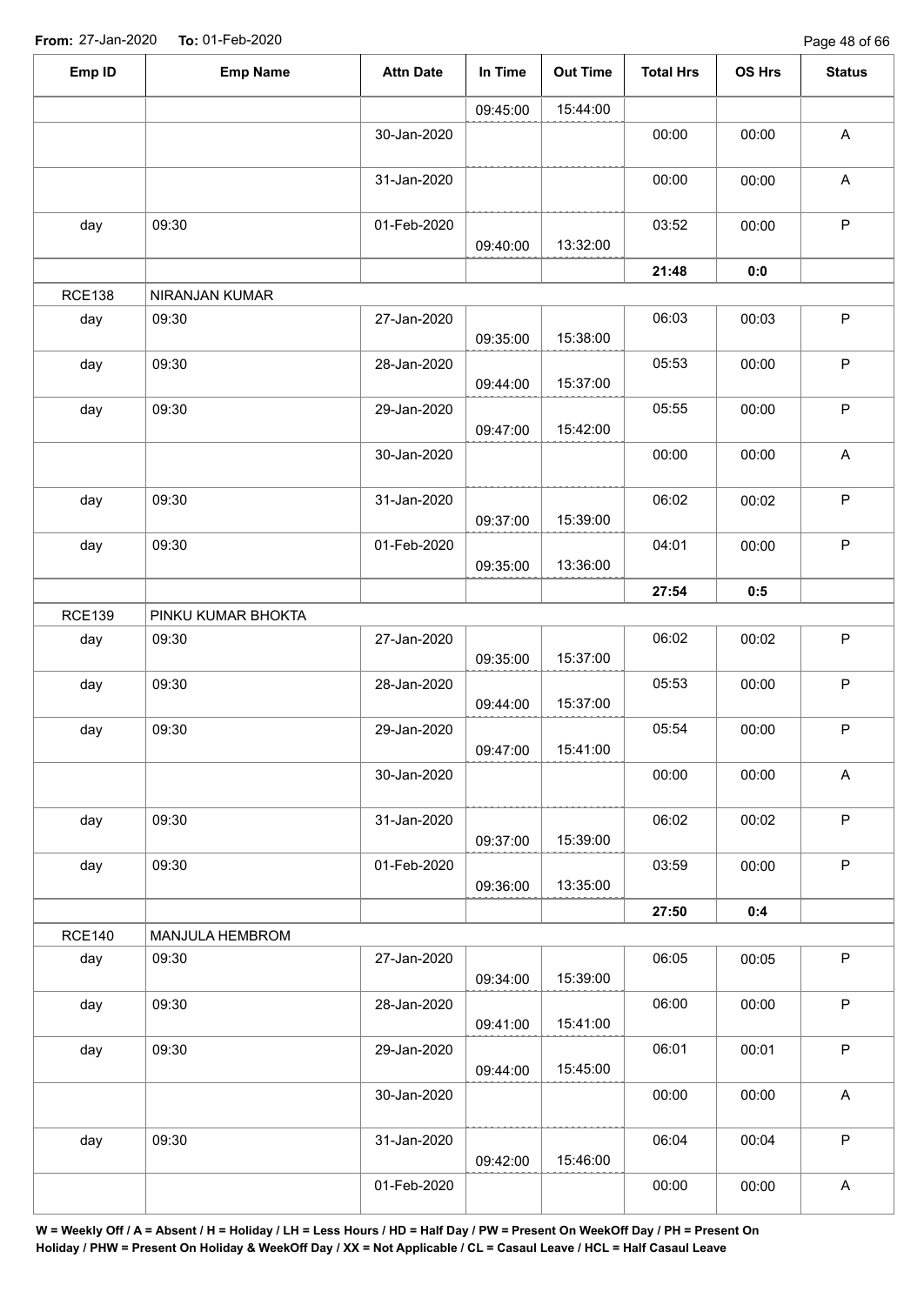| Emp ID        | <b>Emp Name</b>                                                                                                                                                                                                                                                                                                                                                                                                                                                                                                                                                                                                                                                                                                                                                                                                                                                                                                                                                                                                                                                                                                                                                                                                                                                                                                                                                                                                                                                                                                                                                                           | <b>Attn Date</b> | In Time  | <b>Out Time</b> | <b>Total Hrs</b> | OS Hrs | <b>Status</b> |
|---------------|-------------------------------------------------------------------------------------------------------------------------------------------------------------------------------------------------------------------------------------------------------------------------------------------------------------------------------------------------------------------------------------------------------------------------------------------------------------------------------------------------------------------------------------------------------------------------------------------------------------------------------------------------------------------------------------------------------------------------------------------------------------------------------------------------------------------------------------------------------------------------------------------------------------------------------------------------------------------------------------------------------------------------------------------------------------------------------------------------------------------------------------------------------------------------------------------------------------------------------------------------------------------------------------------------------------------------------------------------------------------------------------------------------------------------------------------------------------------------------------------------------------------------------------------------------------------------------------------|------------------|----------|-----------------|------------------|--------|---------------|
|               |                                                                                                                                                                                                                                                                                                                                                                                                                                                                                                                                                                                                                                                                                                                                                                                                                                                                                                                                                                                                                                                                                                                                                                                                                                                                                                                                                                                                                                                                                                                                                                                           |                  |          |                 |                  |        |               |
|               |                                                                                                                                                                                                                                                                                                                                                                                                                                                                                                                                                                                                                                                                                                                                                                                                                                                                                                                                                                                                                                                                                                                                                                                                                                                                                                                                                                                                                                                                                                                                                                                           |                  |          |                 |                  |        |               |
| <b>RCE141</b> | 24:10<br>0:10<br>RAJESH KUMAR SAW<br>27-Jan-2020<br>$\mathsf{A}$<br>00:00<br>00:00<br>$\mathsf P$<br>09:30<br>28-Jan-2020<br>05:53<br>day<br>00:00<br>15:37:00<br>09:44:00<br>$\mathsf P$<br>09:30<br>05:54<br>day<br>29-Jan-2020<br>00:00<br>15:41:00<br>09:47:00<br>$\mathsf A$<br>30-Jan-2020<br>00:00<br>00:00<br>$\sf P$<br>09:30<br>06:02<br>31-Jan-2020<br>00:02<br>day<br>15:39:00<br>09:37:00<br>$\mathsf P$<br>09:30<br>03:59<br>day<br>01-Feb-2020<br>00:00<br>13:35:00<br>09:36:00<br>21:48<br>0:2<br>RAJESH KUMAR YADAV<br>$\mathsf P$<br>27-Jan-2020<br>06:04<br>09:30<br>00:04<br>day<br>15:38:00<br>09:34:00<br>$\sf P$<br>05:55<br>09:30<br>28-Jan-2020<br>00:00<br>day<br>15:38:00<br>09:43:00<br>$\sf P$<br>05:55<br>09:30<br>29-Jan-2020<br>00:00<br>day<br>15:42:00<br>09:47:00<br>00:00<br>A<br>30-Jan-2020<br>00:00<br>$\sf P$<br>09:30<br>06:00<br>day<br>31-Jan-2020<br>00:00<br>15:38:00<br>09:38:00<br>$\mathsf P$<br>04:01<br>09:30<br>01-Feb-2020<br>00:00<br>day<br>13:36:00<br>09:35:00<br>27:55<br>0:4<br>MAHESH KUMAR MANDAL<br>$\mathsf P$<br>05:58<br>09:30<br>27-Jan-2020<br>00:00<br>day<br>15:35:00<br>09:37:00<br>$\sf P$<br>09:30<br>05:56<br>day<br>28-Jan-2020<br>00:00<br>15:39:00<br>09:43:00<br>P<br>05:59<br>09:30<br>29-Jan-2020<br>00:00<br>day<br>15:44:00<br>09:45:00<br>00:00<br>$\mathsf A$<br>30-Jan-2020<br>00:00<br>$\sf P$<br>06:03<br>09:30<br>31-Jan-2020<br>00:03<br>day<br>15:42:00<br>09:39:00<br>$\mathsf P$<br>09:30<br>03:56<br>00:00<br>day<br>01-Feb-2020<br>13:34:00<br>09:38:00<br>27:52<br>0:3<br>ABDUL KARIM ANSARI |                  |          |                 |                  |        |               |
|               |                                                                                                                                                                                                                                                                                                                                                                                                                                                                                                                                                                                                                                                                                                                                                                                                                                                                                                                                                                                                                                                                                                                                                                                                                                                                                                                                                                                                                                                                                                                                                                                           |                  |          |                 |                  |        |               |
|               |                                                                                                                                                                                                                                                                                                                                                                                                                                                                                                                                                                                                                                                                                                                                                                                                                                                                                                                                                                                                                                                                                                                                                                                                                                                                                                                                                                                                                                                                                                                                                                                           |                  |          |                 |                  |        |               |
|               |                                                                                                                                                                                                                                                                                                                                                                                                                                                                                                                                                                                                                                                                                                                                                                                                                                                                                                                                                                                                                                                                                                                                                                                                                                                                                                                                                                                                                                                                                                                                                                                           |                  |          |                 |                  |        |               |
|               |                                                                                                                                                                                                                                                                                                                                                                                                                                                                                                                                                                                                                                                                                                                                                                                                                                                                                                                                                                                                                                                                                                                                                                                                                                                                                                                                                                                                                                                                                                                                                                                           |                  |          |                 |                  |        |               |
|               |                                                                                                                                                                                                                                                                                                                                                                                                                                                                                                                                                                                                                                                                                                                                                                                                                                                                                                                                                                                                                                                                                                                                                                                                                                                                                                                                                                                                                                                                                                                                                                                           |                  |          |                 |                  |        |               |
|               |                                                                                                                                                                                                                                                                                                                                                                                                                                                                                                                                                                                                                                                                                                                                                                                                                                                                                                                                                                                                                                                                                                                                                                                                                                                                                                                                                                                                                                                                                                                                                                                           |                  |          |                 |                  |        |               |
|               |                                                                                                                                                                                                                                                                                                                                                                                                                                                                                                                                                                                                                                                                                                                                                                                                                                                                                                                                                                                                                                                                                                                                                                                                                                                                                                                                                                                                                                                                                                                                                                                           |                  |          |                 |                  |        |               |
| <b>RCE142</b> |                                                                                                                                                                                                                                                                                                                                                                                                                                                                                                                                                                                                                                                                                                                                                                                                                                                                                                                                                                                                                                                                                                                                                                                                                                                                                                                                                                                                                                                                                                                                                                                           |                  |          |                 |                  |        |               |
|               |                                                                                                                                                                                                                                                                                                                                                                                                                                                                                                                                                                                                                                                                                                                                                                                                                                                                                                                                                                                                                                                                                                                                                                                                                                                                                                                                                                                                                                                                                                                                                                                           |                  |          |                 |                  |        |               |
|               |                                                                                                                                                                                                                                                                                                                                                                                                                                                                                                                                                                                                                                                                                                                                                                                                                                                                                                                                                                                                                                                                                                                                                                                                                                                                                                                                                                                                                                                                                                                                                                                           |                  |          |                 |                  |        |               |
|               |                                                                                                                                                                                                                                                                                                                                                                                                                                                                                                                                                                                                                                                                                                                                                                                                                                                                                                                                                                                                                                                                                                                                                                                                                                                                                                                                                                                                                                                                                                                                                                                           |                  |          |                 |                  |        |               |
|               |                                                                                                                                                                                                                                                                                                                                                                                                                                                                                                                                                                                                                                                                                                                                                                                                                                                                                                                                                                                                                                                                                                                                                                                                                                                                                                                                                                                                                                                                                                                                                                                           |                  |          |                 |                  |        |               |
|               |                                                                                                                                                                                                                                                                                                                                                                                                                                                                                                                                                                                                                                                                                                                                                                                                                                                                                                                                                                                                                                                                                                                                                                                                                                                                                                                                                                                                                                                                                                                                                                                           |                  |          |                 |                  |        |               |
|               |                                                                                                                                                                                                                                                                                                                                                                                                                                                                                                                                                                                                                                                                                                                                                                                                                                                                                                                                                                                                                                                                                                                                                                                                                                                                                                                                                                                                                                                                                                                                                                                           |                  |          |                 |                  |        |               |
|               |                                                                                                                                                                                                                                                                                                                                                                                                                                                                                                                                                                                                                                                                                                                                                                                                                                                                                                                                                                                                                                                                                                                                                                                                                                                                                                                                                                                                                                                                                                                                                                                           |                  |          |                 |                  |        |               |
| <b>RCE143</b> |                                                                                                                                                                                                                                                                                                                                                                                                                                                                                                                                                                                                                                                                                                                                                                                                                                                                                                                                                                                                                                                                                                                                                                                                                                                                                                                                                                                                                                                                                                                                                                                           |                  |          |                 |                  |        |               |
|               |                                                                                                                                                                                                                                                                                                                                                                                                                                                                                                                                                                                                                                                                                                                                                                                                                                                                                                                                                                                                                                                                                                                                                                                                                                                                                                                                                                                                                                                                                                                                                                                           |                  |          |                 |                  |        |               |
|               |                                                                                                                                                                                                                                                                                                                                                                                                                                                                                                                                                                                                                                                                                                                                                                                                                                                                                                                                                                                                                                                                                                                                                                                                                                                                                                                                                                                                                                                                                                                                                                                           |                  |          |                 |                  |        |               |
|               |                                                                                                                                                                                                                                                                                                                                                                                                                                                                                                                                                                                                                                                                                                                                                                                                                                                                                                                                                                                                                                                                                                                                                                                                                                                                                                                                                                                                                                                                                                                                                                                           |                  |          |                 |                  |        |               |
|               |                                                                                                                                                                                                                                                                                                                                                                                                                                                                                                                                                                                                                                                                                                                                                                                                                                                                                                                                                                                                                                                                                                                                                                                                                                                                                                                                                                                                                                                                                                                                                                                           |                  |          |                 |                  |        |               |
|               |                                                                                                                                                                                                                                                                                                                                                                                                                                                                                                                                                                                                                                                                                                                                                                                                                                                                                                                                                                                                                                                                                                                                                                                                                                                                                                                                                                                                                                                                                                                                                                                           |                  |          |                 |                  |        |               |
|               |                                                                                                                                                                                                                                                                                                                                                                                                                                                                                                                                                                                                                                                                                                                                                                                                                                                                                                                                                                                                                                                                                                                                                                                                                                                                                                                                                                                                                                                                                                                                                                                           |                  |          |                 |                  |        |               |
|               |                                                                                                                                                                                                                                                                                                                                                                                                                                                                                                                                                                                                                                                                                                                                                                                                                                                                                                                                                                                                                                                                                                                                                                                                                                                                                                                                                                                                                                                                                                                                                                                           |                  |          |                 |                  |        |               |
| <b>RCE144</b> |                                                                                                                                                                                                                                                                                                                                                                                                                                                                                                                                                                                                                                                                                                                                                                                                                                                                                                                                                                                                                                                                                                                                                                                                                                                                                                                                                                                                                                                                                                                                                                                           |                  |          |                 |                  |        |               |
| day           | 09:30                                                                                                                                                                                                                                                                                                                                                                                                                                                                                                                                                                                                                                                                                                                                                                                                                                                                                                                                                                                                                                                                                                                                                                                                                                                                                                                                                                                                                                                                                                                                                                                     | 27-Jan-2020      | 09:35:00 | 15:38:00        | 06:03            | 00:03  | $\mathsf P$   |
| day           | 09:30                                                                                                                                                                                                                                                                                                                                                                                                                                                                                                                                                                                                                                                                                                                                                                                                                                                                                                                                                                                                                                                                                                                                                                                                                                                                                                                                                                                                                                                                                                                                                                                     | 28-Jan-2020      |          |                 | 05:53            | 00:00  | $\mathsf P$   |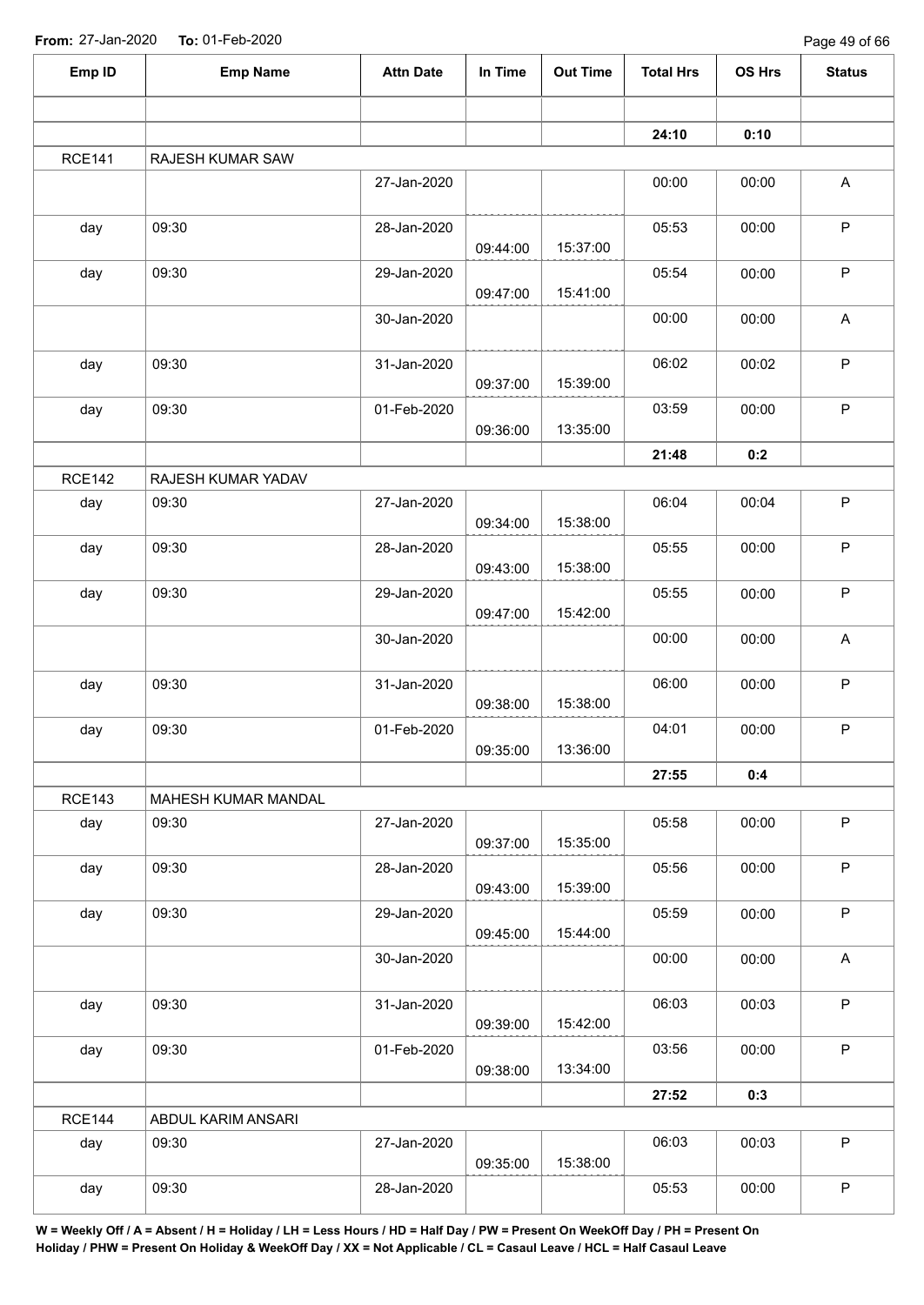| Emp ID        | <b>Emp Name</b>      | <b>Attn Date</b> | In Time  | <b>Out Time</b> | <b>Total Hrs</b> | OS Hrs | <b>Status</b> |
|---------------|----------------------|------------------|----------|-----------------|------------------|--------|---------------|
|               |                      |                  | 09:44:00 | 15:37:00        |                  |        |               |
| day           | 09:30                | 29-Jan-2020      | 09:47:00 | 15:42:00        | 05:55            | 00:00  | $\mathsf P$   |
|               |                      | 30-Jan-2020      |          |                 | 00:00            | 00:00  | $\mathsf{A}$  |
| day           | 09:30                | 31-Jan-2020      | 09:37:00 | 15:39:00        | 06:02            | 00:02  | $\sf P$       |
| day           | 09:30                | 01-Feb-2020      | 09:35:00 | 13:36:00        | 04:01            | 00:00  | $\sf P$       |
|               |                      |                  |          |                 | 27:54            | 0:5    |               |
| <b>RCE145</b> | <b>TARESH THAKUR</b> |                  |          |                 |                  |        |               |
| day           | 09:30                | 27-Jan-2020      | 09:37:00 | 15:35:00        | 05:58            | 00:00  | $\sf P$       |
| day           | 09:30                | 28-Jan-2020      | 09:43:00 | 15:39:00        | 05:56            | 00:00  | $\mathsf P$   |
| day           | 09:30                | 29-Jan-2020      | 09:45:00 | 15:44:00        | 05:59            | 00:00  | $\sf P$       |
|               |                      | 30-Jan-2020      |          |                 | 00:00            | 00:00  | A             |
| day           | 09:30                | 31-Jan-2020      | 09:40:00 | 15:42:00        | 06:02            | 00:02  | $\mathsf P$   |
| day           | 09:30                | 01-Feb-2020      | 09:38:00 | 13:34:00        | 03:56            | 00:00  | $\mathsf P$   |
|               |                      |                  |          |                 | 27:51            | 0:2    |               |
| <b>RCE146</b> | <b>REKHA KUMARI</b>  |                  |          |                 |                  |        |               |
| day           | 09:30                | 27-Jan-2020      | 09:34:00 | 15:38:00        | 06:04            | 00:04  | $\sf P$       |
| day           | 09:30                | 28-Jan-2020      | 09:44:00 | 15:38:00        | 05:54            | 00:00  | P             |
| day           | 09:30                | 29-Jan-2020      | 09:47:00 | 15:42:00        | 05:55            | 00:00  | $\mathsf P$   |
|               |                      | 30-Jan-2020      |          |                 | 00:00            | 00:00  | $\mathsf A$   |
| day           | 09:30                | 31-Jan-2020      | 09:38:00 | 15:38:00        | 06:00            | 00:00  | $\mathsf{P}$  |
| day           | 09:30                | 01-Feb-2020      | 09:35:00 | 13:36:00        | 04:01            | 00:00  | $\sf P$       |
|               |                      |                  |          |                 | 27:54            | 0:4    |               |
| <b>RCE147</b> | NAMITA MURMU         |                  |          |                 |                  |        |               |
| day           | 09:30                | 27-Jan-2020      | 09:33:00 | 15:40:00        | 06:07            | 00:07  | $\mathsf P$   |
| day           | 09:30                | 28-Jan-2020      | 09:40:00 | 15:42:00        | 06:02            | 00:02  | $\mathsf{P}$  |
| day           | 09:30                | 29-Jan-2020      | 09:43:00 | 15:46:00        | 06:03            | 00:03  | $\mathsf P$   |
|               |                      | 30-Jan-2020      |          |                 | 00:00            | 00:00  | A             |
| day           | 09:30                | 31-Jan-2020      |          |                 | 06:04            | 00:04  | ${\sf P}$     |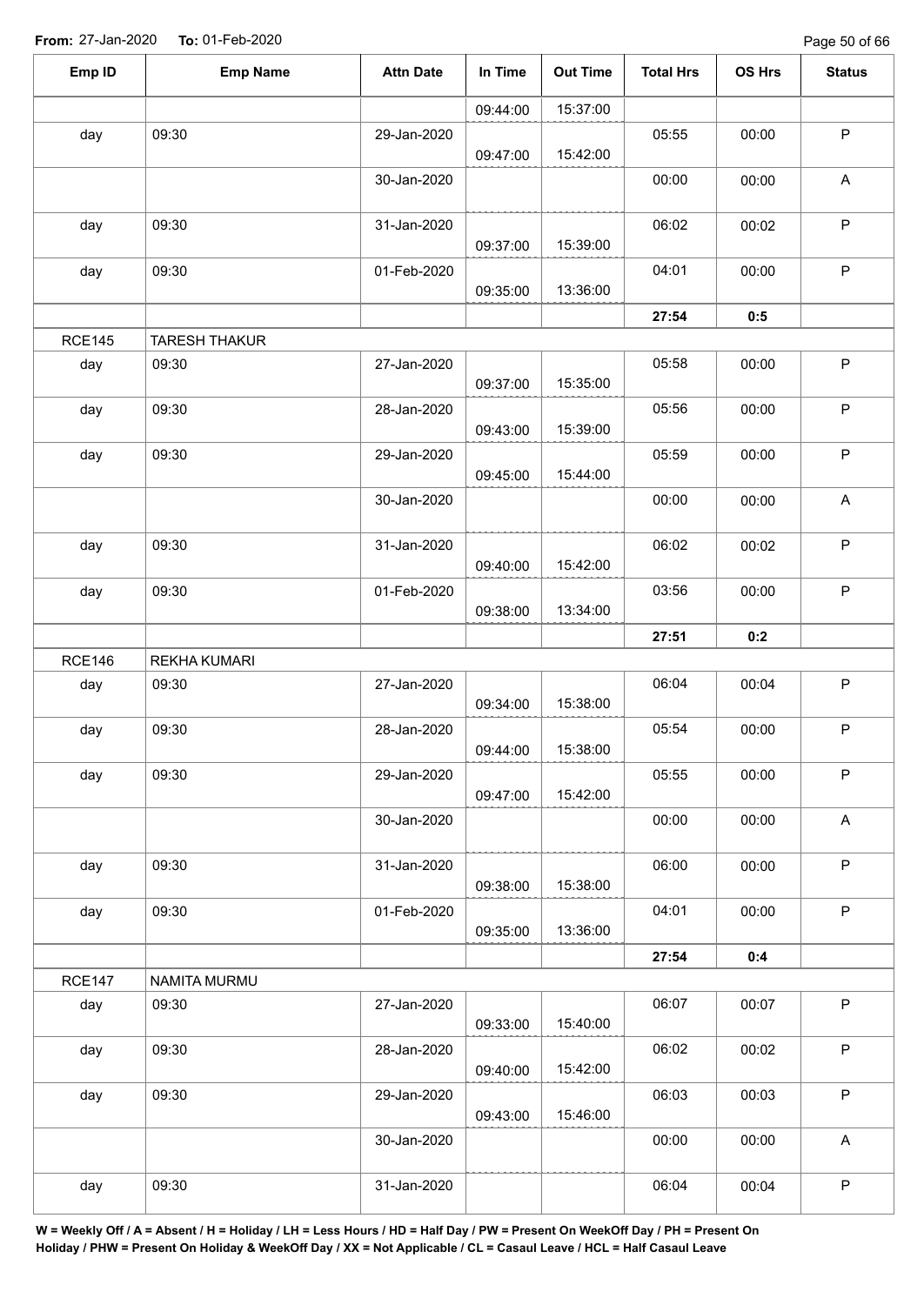Page 51 of 66

| Emp ID<br><b>Emp Name</b><br><b>Attn Date</b><br>In Time<br><b>Out Time</b><br><b>Total Hrs</b><br>15:45:00<br>09:41:00<br>09:30<br>day<br>01-Feb-2020<br>03:54<br>13:33:00<br>09:39:00<br>28:10<br><b>RCE148</b><br>PAWAN KUMAR SHARMA<br>day<br>09:30<br>27-Jan-2020<br>05:56<br>15:34:00<br>09:38:00<br>09:30<br>28-Jan-2020<br>05:59<br>day<br>15:40:00<br>09:41:00<br>09:30<br>29-Jan-2020<br>06:01<br>day<br>15:45:00<br>09:44:00<br>30-Jan-2020<br>00:00<br>09:30<br>31-Jan-2020<br>06:04<br>day<br>15:43:00<br>09:39:00<br>09:30<br>01-Feb-2020<br>03:55<br>day | OS Hrs<br>00:00<br>0:16<br>00:00<br>00:00<br>00:01<br>00:00<br>00:04<br>00:00<br>0:5 | <b>Status</b><br>$\mathsf P$<br>$\mathsf P$<br>$\sf P$<br>$\sf P$<br>$\mathsf A$<br>$\sf P$<br>$\mathsf P$ |
|-------------------------------------------------------------------------------------------------------------------------------------------------------------------------------------------------------------------------------------------------------------------------------------------------------------------------------------------------------------------------------------------------------------------------------------------------------------------------------------------------------------------------------------------------------------------------|--------------------------------------------------------------------------------------|------------------------------------------------------------------------------------------------------------|
|                                                                                                                                                                                                                                                                                                                                                                                                                                                                                                                                                                         |                                                                                      |                                                                                                            |
|                                                                                                                                                                                                                                                                                                                                                                                                                                                                                                                                                                         |                                                                                      |                                                                                                            |
|                                                                                                                                                                                                                                                                                                                                                                                                                                                                                                                                                                         |                                                                                      |                                                                                                            |
|                                                                                                                                                                                                                                                                                                                                                                                                                                                                                                                                                                         |                                                                                      |                                                                                                            |
|                                                                                                                                                                                                                                                                                                                                                                                                                                                                                                                                                                         |                                                                                      |                                                                                                            |
|                                                                                                                                                                                                                                                                                                                                                                                                                                                                                                                                                                         |                                                                                      |                                                                                                            |
|                                                                                                                                                                                                                                                                                                                                                                                                                                                                                                                                                                         |                                                                                      |                                                                                                            |
|                                                                                                                                                                                                                                                                                                                                                                                                                                                                                                                                                                         |                                                                                      |                                                                                                            |
|                                                                                                                                                                                                                                                                                                                                                                                                                                                                                                                                                                         |                                                                                      |                                                                                                            |
|                                                                                                                                                                                                                                                                                                                                                                                                                                                                                                                                                                         |                                                                                      |                                                                                                            |
|                                                                                                                                                                                                                                                                                                                                                                                                                                                                                                                                                                         |                                                                                      |                                                                                                            |
| 13:34:00<br>09:39:00                                                                                                                                                                                                                                                                                                                                                                                                                                                                                                                                                    |                                                                                      |                                                                                                            |
| 27:55                                                                                                                                                                                                                                                                                                                                                                                                                                                                                                                                                                   |                                                                                      |                                                                                                            |
| <b>RCE149</b><br>ANITA HEMBROM                                                                                                                                                                                                                                                                                                                                                                                                                                                                                                                                          |                                                                                      |                                                                                                            |
| 06:03<br>27-Jan-2020<br>day<br>09:30<br>15:38:00<br>09:35:00                                                                                                                                                                                                                                                                                                                                                                                                                                                                                                            | 00:03                                                                                | $\sf P$                                                                                                    |
| 05:53<br>09:30<br>day<br>28-Jan-2020<br>15:37:00<br>09:44:00                                                                                                                                                                                                                                                                                                                                                                                                                                                                                                            | 00:00                                                                                | $\sf P$                                                                                                    |
| 05:55<br>09:30<br>day<br>29-Jan-2020<br>15:42:00<br>09:47:00                                                                                                                                                                                                                                                                                                                                                                                                                                                                                                            | 00:00                                                                                | $\mathsf P$                                                                                                |
| 00:00<br>30-Jan-2020                                                                                                                                                                                                                                                                                                                                                                                                                                                                                                                                                    | 00:00                                                                                | A                                                                                                          |
| 06:02<br>09:30<br>31-Jan-2020<br>day<br>09:37:00<br>15:39:00                                                                                                                                                                                                                                                                                                                                                                                                                                                                                                            | 00:02                                                                                | $\mathsf P$                                                                                                |
| 04:01<br>09:30<br>day<br>01-Feb-2020<br>13:36:00<br>09:35:00                                                                                                                                                                                                                                                                                                                                                                                                                                                                                                            | 00:00                                                                                | $\mathsf P$                                                                                                |
| 27:54                                                                                                                                                                                                                                                                                                                                                                                                                                                                                                                                                                   | 0:5                                                                                  |                                                                                                            |
| <b>RCE150</b><br>ARFA NAAZ                                                                                                                                                                                                                                                                                                                                                                                                                                                                                                                                              |                                                                                      |                                                                                                            |
| 09:30<br>27-Jan-2020<br>05:57<br>day<br>15:35:00<br>09:38:00                                                                                                                                                                                                                                                                                                                                                                                                                                                                                                            | 00:00                                                                                | $\sf P$                                                                                                    |
| 05:56<br>09:30<br>day<br>28-Jan-2020<br>15:39:00<br>09:43:00                                                                                                                                                                                                                                                                                                                                                                                                                                                                                                            | 00:00                                                                                | $\sf P$                                                                                                    |
| 05:57<br>09:30<br>29-Jan-2020<br>day<br>15:43:00<br>09:46:00                                                                                                                                                                                                                                                                                                                                                                                                                                                                                                            | 00:00                                                                                | $\mathsf P$                                                                                                |
| 00:00<br>30-Jan-2020                                                                                                                                                                                                                                                                                                                                                                                                                                                                                                                                                    | 00:00                                                                                | A                                                                                                          |
| 00:00<br>31-Jan-2020                                                                                                                                                                                                                                                                                                                                                                                                                                                                                                                                                    | 00:00                                                                                | $\mathsf A$                                                                                                |
| 03:54<br>09:30<br>day<br>01-Feb-2020<br>13:33:00                                                                                                                                                                                                                                                                                                                                                                                                                                                                                                                        | 00:00                                                                                | $\mathsf P$                                                                                                |
| 09:39:00<br>21:44                                                                                                                                                                                                                                                                                                                                                                                                                                                                                                                                                       | 0:0                                                                                  |                                                                                                            |
| <b>RCE151</b><br>ABDUL MAZID ANSARI                                                                                                                                                                                                                                                                                                                                                                                                                                                                                                                                     |                                                                                      |                                                                                                            |
| 06:02<br>day<br>09:30<br>27-Jan-2020                                                                                                                                                                                                                                                                                                                                                                                                                                                                                                                                    | 00:02                                                                                | $\sf P$                                                                                                    |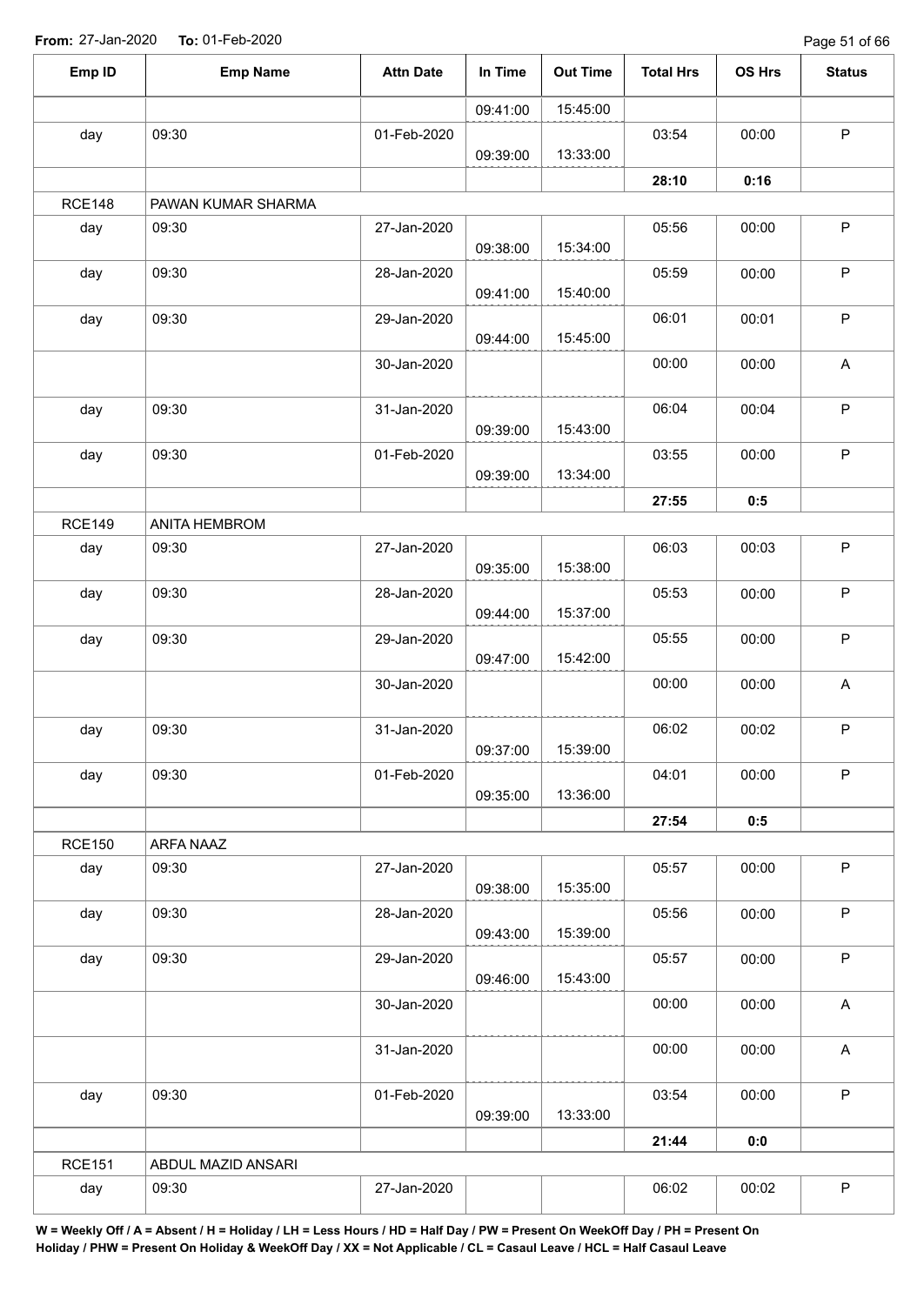| Emp ID        | <b>Emp Name</b> | <b>Attn Date</b> | In Time  | <b>Out Time</b> | <b>Total Hrs</b> | OS Hrs | <b>Status</b> |
|---------------|-----------------|------------------|----------|-----------------|------------------|--------|---------------|
|               |                 |                  | 09:35:00 | 15:37:00        |                  |        |               |
| day           | 09:30           | 28-Jan-2020      | 09:45:00 | 15:38:00        | 05:53            | 00:00  | $\sf P$       |
| day           | 09:30           | 29-Jan-2020      | 09:46:00 | 15:42:00        | 05:56            | 00:00  | $\sf P$       |
|               |                 | 30-Jan-2020      |          |                 | 00:00            | 00:00  | A             |
| day           | 09:30           | 31-Jan-2020      | 09:38:00 | 15:38:00        | 06:00            | 00:00  | $\mathsf P$   |
| day           | 09:30           | 01-Feb-2020      | 09:35:00 | 13:36:00        | 04:01            | 00:00  | $\mathsf P$   |
|               |                 |                  |          |                 | 27:52            | 0:2    |               |
| <b>RCE152</b> | SANJEEV KISKU   |                  |          |                 |                  |        |               |
| day           | 09:30           | 27-Jan-2020      | 09:37:00 | 15:35:00        | 05:58            | 00:00  | $\mathsf P$   |
| day           | 09:30           | 28-Jan-2020      | 09:43:00 | 15:39:00        | 05:56            | 00:00  | $\mathsf P$   |
| day           | 09:30           | 29-Jan-2020      | 09:45:00 | 15:44:00        | 05:59            | 00:00  | $\mathsf P$   |
|               |                 | 30-Jan-2020      |          |                 | 00:00            | 00:00  | A             |
| day           | 09:30           | 31-Jan-2020      | 09:40:00 | 15:42:00        | 06:02            | 00:02  | $\sf P$       |
| day           | 09:30           | 01-Feb-2020      | 09:38:00 | 13:34:00        | 03:56            | 00:00  | $\mathsf P$   |
|               |                 |                  |          |                 | 27:51            | 0:2    |               |
| <b>RCE153</b> | SATINDRA TUDU   |                  |          |                 |                  |        |               |
| day           | 09:30           | 27-Jan-2020      | 09:37:00 | 15:35:00        | 05:58            | 00:00  | $\sf P$       |
| day           | 09:30           | 28-Jan-2020      | 09:43:00 | 15:39:00        | 05:56            | 00:00  | $\mathsf P$   |
| day           | 09:30           | 29-Jan-2020      | 09:46:00 | 15:43:00        | 05:57            | 00:00  | $\sf P$       |
|               |                 | 30-Jan-2020      |          |                 | 00:00            | 00:00  | A             |
| day           | 09:30           | 31-Jan-2020      | 09:40:00 | 15:42:00        | 06:02            | 00:02  | $\mathsf P$   |
| day           | 09:30           | 01-Feb-2020      | 09:36:00 | 13:35:00        | 03:59            | 00:00  | $\mathsf{P}$  |
|               |                 |                  |          |                 | 27:52            | 0:2    |               |
| <b>RCE154</b> | ROSHAN BESRA    |                  |          |                 |                  |        |               |
| day           | 09:30           | 27-Jan-2020      | 09:37:00 | 15:36:00        | 05:59            | 00:00  | P             |
| day           | 09:30           | 28-Jan-2020      | 09:42:00 | 15:40:00        | 05:58            | 00:00  | $\sf P$       |
| day           | 09:30           | 29-Jan-2020      | 09:45:00 | 15:45:00        | 06:00            | 00:00  | $\mathsf P$   |
|               |                 | 30-Jan-2020      |          |                 | 00:00            | 00:00  | A             |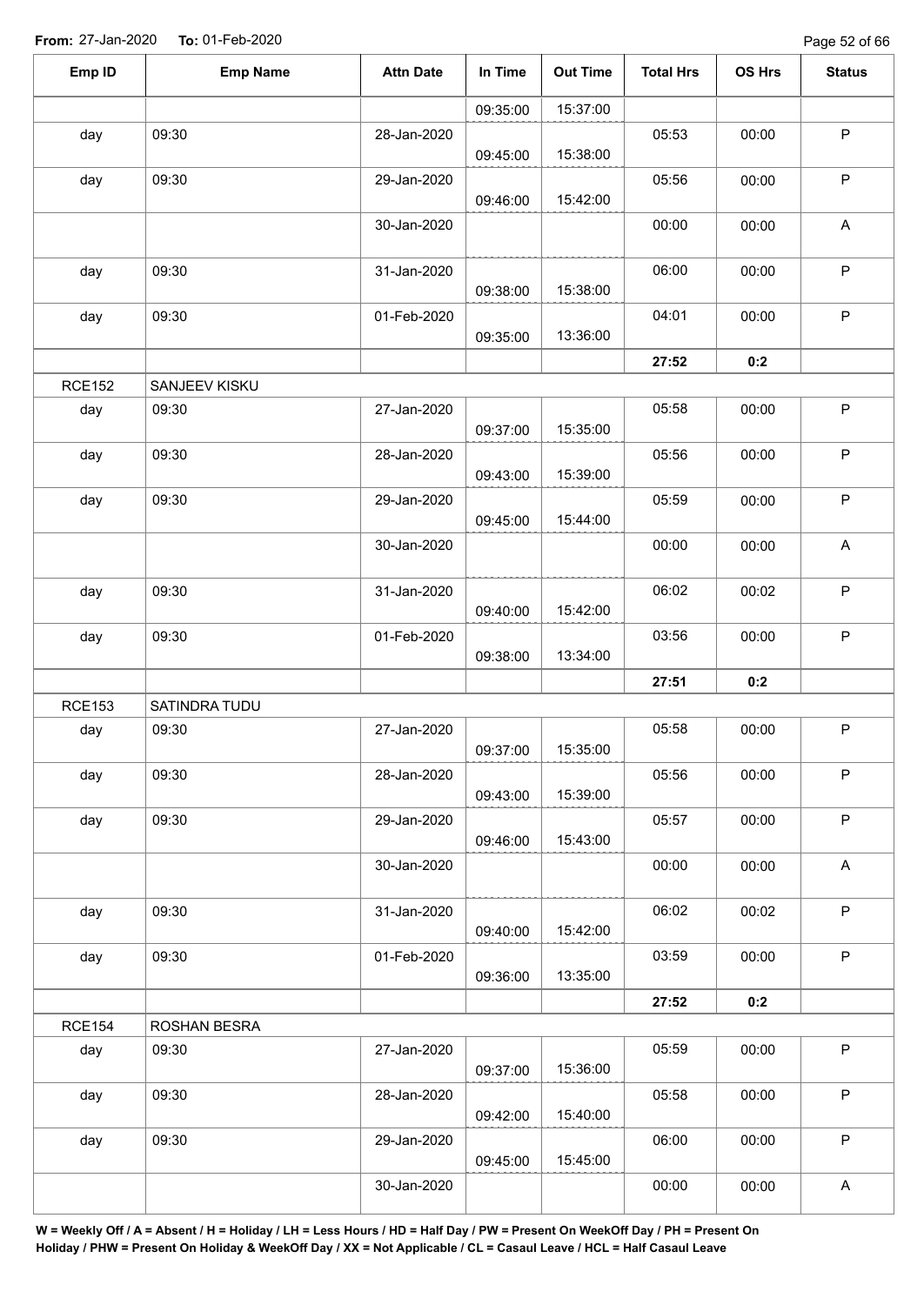Page 53 of 66

| Emp ID               | <b>Emp Name</b>      | <b>Attn Date</b> | In Time  | <b>Out Time</b> | <b>Total Hrs</b> | OS Hrs | <b>Status</b>             |
|----------------------|----------------------|------------------|----------|-----------------|------------------|--------|---------------------------|
|                      |                      |                  |          |                 |                  |        |                           |
| day                  | 09:30                | 31-Jan-2020      | 09:39:00 | 15:43:00        | 06:04            | 00:04  | $\sf P$                   |
| day                  | 09:30                | 01-Feb-2020      |          |                 | 03:56            | 00:00  | $\mathsf P$               |
|                      |                      |                  | 09:38:00 | 13:34:00        |                  |        |                           |
|                      |                      |                  |          |                 | 27:57            | 0:4    |                           |
| <b>RCE155</b><br>day | SUNIL MURMU<br>09:30 | 27-Jan-2020      |          |                 | 06:08            | 00:08  | $\mathsf P$               |
|                      |                      |                  | 09:32:00 | 15:40:00        |                  |        |                           |
| day                  | 09:30                | 28-Jan-2020      | 09:40:00 | 15:42:00        | 06:02            | 00:02  | $\mathsf P$               |
| day                  | 09:30                | 29-Jan-2020      | 09:42:00 | 15:46:00        | 06:04            | 00:04  | $\mathsf P$               |
|                      |                      | 30-Jan-2020      |          |                 | 00:00            | 00:00  | $\boldsymbol{\mathsf{A}}$ |
| day                  | 09:30                | 31-Jan-2020      | 09:41:00 | 15:45:00        | 06:04            | 00:04  | $\sf P$                   |
| day                  | 09:30                | 01-Feb-2020      | 09:39:00 | 13:33:00        | 03:54            | 00:00  | $\sf P$                   |
|                      |                      |                  |          |                 | 28:12            | 0:18   |                           |
| <b>RCE156</b>        | SHAILESH SOREN       |                  |          |                 |                  |        |                           |
| day                  | 09:30                | 27-Jan-2020      | 09:36:00 | 15:36:00        | 06:00            | 00:00  | $\mathsf P$               |
| day                  | 09:30                | 28-Jan-2020      | 09:42:00 | 15:40:00        | 05:58            | 00:00  | $\sf P$                   |
| day                  | 09:30                | 29-Jan-2020      | 09:44:00 | 15:45:00        | 06:01            | 00:01  | $\sf P$                   |
|                      |                      | 30-Jan-2020      |          |                 | 00:00            | 00:00  | $\boldsymbol{\mathsf{A}}$ |
| day                  | 09:30                | 31-Jan-2020      | 09:39:00 | 15:43:00        | 06:04            | 00:04  | $\mathsf P$               |
| day                  | 09:30                | 01-Feb-2020      | 09:39:00 | 13:34:00        | 03:55            | 00:00  | $\mathsf P$               |
|                      |                      |                  |          |                 | 27:58            | 0:5    |                           |
| <b>RCE157</b>        | <b>HARI SOREN</b>    |                  |          |                 |                  |        |                           |
|                      |                      | 27-Jan-2020      |          |                 | 00:00            | 00:00  | $\boldsymbol{\mathsf{A}}$ |
| day                  | 09:30                | 28-Jan-2020      | 09:41:00 | 15:41:00        | 06:00            | 00:00  | $\sf P$                   |
| day                  | 09:30                | 29-Jan-2020      | 09:44:00 | 15:45:00        | 06:01            | 00:01  | $\sf P$                   |
|                      |                      | 30-Jan-2020      |          |                 | 00:00            | 00:00  | $\boldsymbol{\mathsf{A}}$ |
| day                  | 09:30                | 31-Jan-2020      |          |                 | 06:04            | 00:04  | $\mathsf P$               |
|                      |                      |                  | 09:42:00 | 15:46:00        |                  |        |                           |
| day                  | 09:30                | 01-Feb-2020      | 09:41:00 | 13:32:00        | 03:51            | 00:00  | $\sf P$                   |
|                      |                      |                  |          |                 | 21:56            | 0:5    |                           |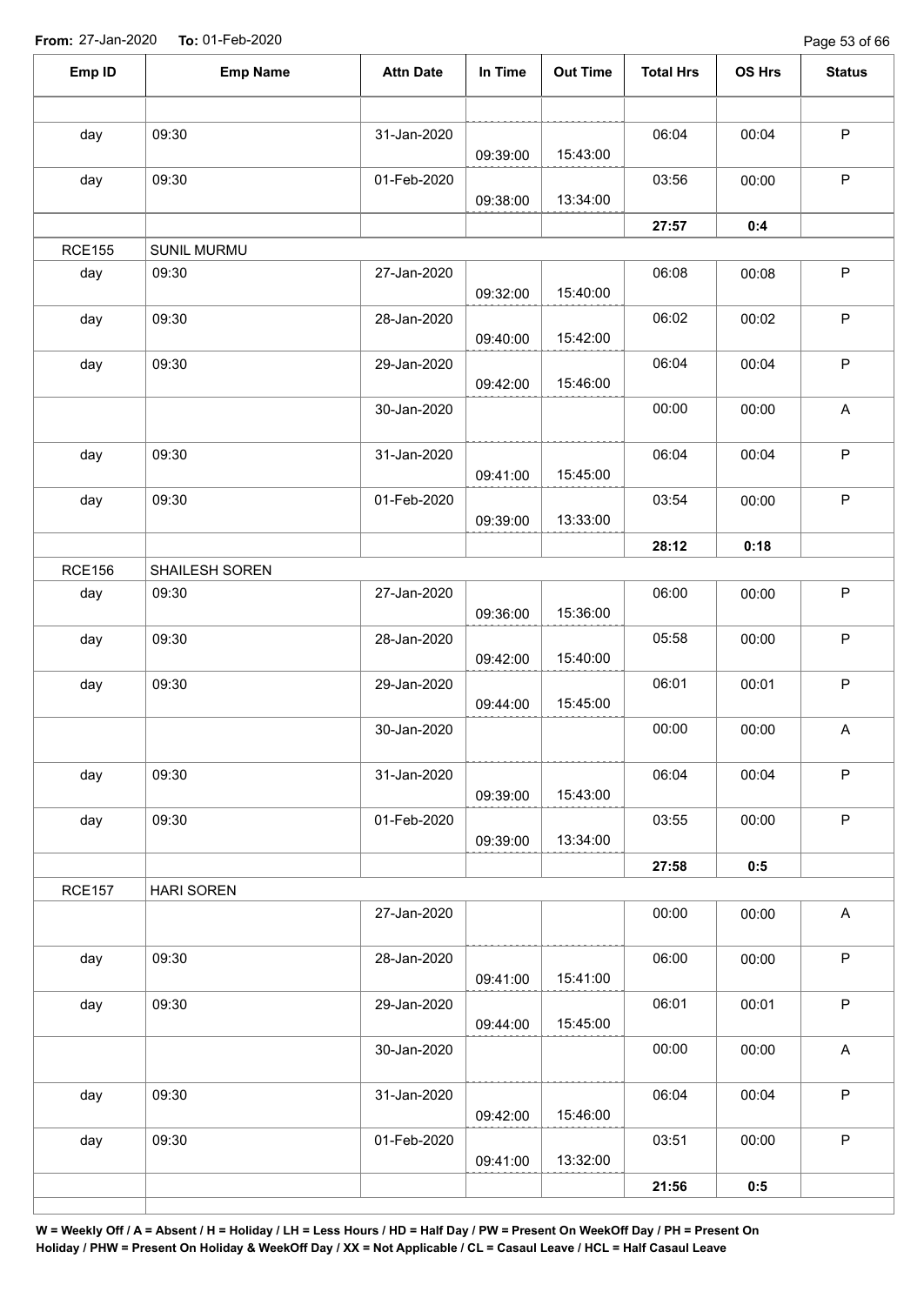Page 54 of 66

| Emp ID        | <b>Emp Name</b>      | <b>Attn Date</b> | In Time  | <b>Out Time</b> | <b>Total Hrs</b> | OS Hrs | <b>Status</b>             |
|---------------|----------------------|------------------|----------|-----------------|------------------|--------|---------------------------|
| <b>RCE158</b> | <b>KRISHNA SOREN</b> |                  |          |                 |                  |        |                           |
|               |                      | 27-Jan-2020      |          |                 | 00:00            | 00:00  | A                         |
| day           | 09:30                | 28-Jan-2020      | 09:42:00 | 15:40:00        | 05:58            | 00:00  | $\sf P$                   |
| day           | 09:30                | 29-Jan-2020      | 09:45:00 | 15:44:00        | 05:59            | 00:00  | $\sf P$                   |
|               |                      | 30-Jan-2020      |          |                 | 00:00            | 00:00  | A                         |
| day           | 09:30                | 31-Jan-2020      | 09:39:00 | 15:43:00        | 06:04            | 00:04  | $\mathsf P$               |
| day           | 09:30                | 01-Feb-2020      | 09:38:00 | 13:34:00        | 03:56            | 00:00  | P                         |
|               |                      |                  |          |                 | 21:57            | 0:4    |                           |
| <b>RCE159</b> | DHANESH TUDU         |                  |          |                 |                  |        |                           |
| day           | 09:30                | 27-Jan-2020      | 09:38:00 | 15:35:00        | 05:57            | 00:00  | P                         |
| day           | 09:30                | 28-Jan-2020      | 09:43:00 | 15:39:00        | 05:56            | 00:00  | P                         |
| day           | 09:30                | 29-Jan-2020      | 09:46:00 | 15:43:00        | 05:57            | 00:00  | $\sf P$                   |
|               |                      | 30-Jan-2020      |          |                 | 00:00            | 00:00  | A                         |
| day           | 09:30                | 31-Jan-2020      | 09:40:00 | 15:41:00        | 06:01            | 00:01  | $\sf P$                   |
| day           | 09:30                | 01-Feb-2020      | 09:36:00 | 13:35:00        | 03:59            | 00:00  | $\sf P$                   |
|               |                      |                  |          |                 | 27:50            | 0:1    |                           |
| <b>RCE160</b> | UTTPAL TUDU          |                  |          |                 |                  |        |                           |
| day           | 09:30                | 27-Jan-2020      | 09:33:00 | 15:39:00        | 06:06            | 00:06  | $\mathsf P$               |
| day           | 09:30                | 28-Jan-2020      | 09:41:00 | 15:41:00        | 06:00            | 00:00  | $\sf P$                   |
| day           | 09:30                | 29-Jan-2020      | 09:43:00 | 15:46:00        | 06:03            | 00:03  | $\mathsf P$               |
|               |                      | 30-Jan-2020      |          |                 | 00:00            | 00:00  | $\boldsymbol{\mathsf{A}}$ |
|               |                      | 31-Jan-2020      |          |                 | 00:00            | 00:00  | $\mathsf A$               |
| day           | 09:30                | 01-Feb-2020      | 09:37:00 | 13:34:00        | 03:57            | 00:00  | $\mathsf P$               |
|               |                      |                  |          |                 | 22:6             | 0:9    |                           |
| <b>RCE161</b> | LUKHI HANSDAK        |                  |          |                 |                  |        |                           |
| day           | 09:30                | 27-Jan-2020      | 09:39:00 | 15:40:00        | 06:01            | 00:01  | $\mathsf P$               |
| day           | 09:30                | 28-Jan-2020      | 09:46:00 | 15:42:00        | 05:56            | 00:00  | $\mathsf P$               |
| day           | 09:30                | 29-Jan-2020      |          |                 | 05:59            | 00:00  | $\sf P$                   |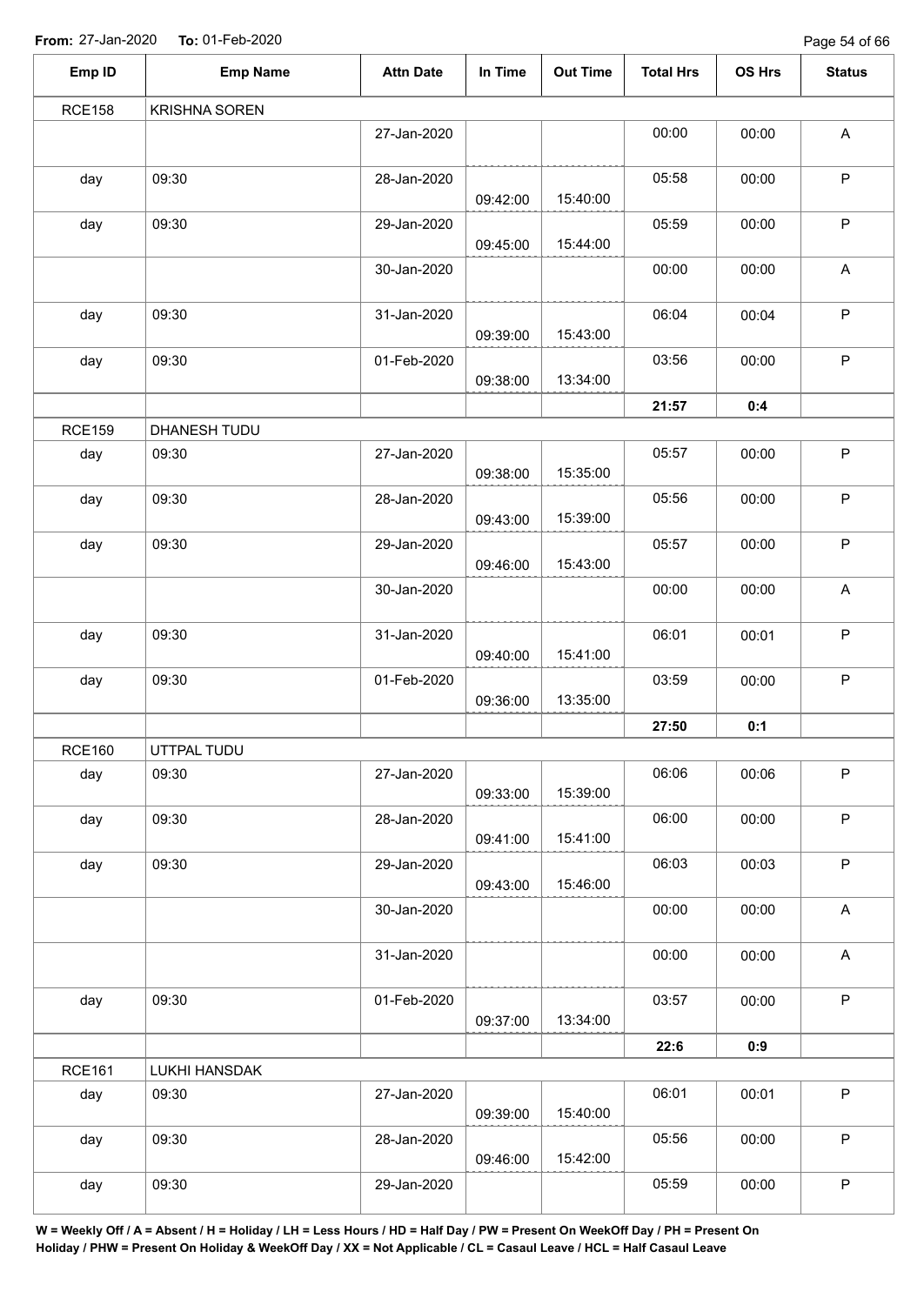Page 55 of 66

| Emp ID        | <b>Emp Name</b>       | <b>Attn Date</b> | In Time  | <b>Out Time</b> | <b>Total Hrs</b> | OS Hrs | <b>Status</b>             |
|---------------|-----------------------|------------------|----------|-----------------|------------------|--------|---------------------------|
|               |                       |                  | 09:48:00 | 15:47:00        |                  |        |                           |
|               |                       | 30-Jan-2020      |          |                 | 00:00            | 00:00  | $\mathsf A$               |
| day           | 09:30                 | 31-Jan-2020      | 09:43:00 | 15:48:00        | 06:05            | 00:05  | $\mathsf P$               |
| day           | 09:30                 | 01-Feb-2020      | 09:42:00 | 13:36:00        | 03:54            | 00:00  | $\mathsf P$               |
|               |                       |                  |          |                 | 27:55            | 0:6    |                           |
| <b>RCE162</b> | BISHWANATH MARANDI    |                  |          |                 |                  |        |                           |
| day           | 09:30                 | 27-Jan-2020      | 09:35:00 | 15:37:00        | 06:02            | 00:02  | $\mathsf P$               |
| day           | 09:30                 | 28-Jan-2020      | 09:44:00 | 15:37:00        | 05:53            | 00:00  | $\mathsf P$               |
| day           | 09:30                 | 29-Jan-2020      | 09:47:00 | 15:42:00        | 05:55            | 00:00  | $\mathsf P$               |
|               |                       | 30-Jan-2020      |          |                 | 00:00            | 00:00  | $\mathsf{A}$              |
| day           | 09:30                 | 31-Jan-2020      | 09:37:00 | 15:39:00        | 06:02            | 00:02  | $\mathsf P$               |
| day           | 09:30                 | 01-Feb-2020      | 09:36:00 | 13:35:00        | 03:59            | 00:00  | $\mathsf P$               |
|               |                       |                  |          |                 | 27:51            | 0:4    |                           |
| <b>RCE163</b> | RENUKA HEMBROM        |                  |          |                 |                  |        |                           |
| day           | 09:30                 | 27-Jan-2020      | 09:36:00 | 15:37:00        | 06:01            | 00:01  | $\mathsf P$               |
| day           | 09:30                 | 28-Jan-2020      | 09:45:00 | 15:38:00        | 05:53            | 00:00  | $\mathsf P$               |
| day           | 09:30                 | 29-Jan-2020      | 09:46:00 | 15:43:00        | 05:57            | 00:00  | $\mathsf P$               |
|               |                       | 30-Jan-2020      |          |                 | 00:00            | 00:00  | $\boldsymbol{\mathsf{A}}$ |
| day           | 09:30                 | 31-Jan-2020      | 09:38:00 | 15:38:00        | 06:00            | 00:00  | $\mathsf{P}$              |
|               |                       | 01-Feb-2020      |          |                 | 00:00            | 00:00  | $\mathsf A$               |
|               |                       |                  |          |                 | 23:51            | 0:1    |                           |
| <b>RCE164</b> | <b>LALITA HEMBROM</b> |                  |          |                 |                  |        |                           |
| day           | 09:30                 | 27-Jan-2020      | 09:38:00 | 15:35:00        | 05:57            | 00:00  | $\sf P$                   |
| day           | 09:30                 | 28-Jan-2020      | 09:43:00 | 15:39:00        | 05:56            | 00:00  | $\mathsf P$               |
| day           | 09:30                 | 29-Jan-2020      | 09:46:00 | 15:43:00        | 05:57            | 00:00  | $\sf P$                   |
|               |                       | 30-Jan-2020      |          |                 | 00:00            | 00:00  | A                         |
| day           | 09:30                 | 31-Jan-2020      | 09:40:00 | 15:41:00        | 06:01            | 00:01  | $\mathsf P$               |
| day           | 09:30                 | 01-Feb-2020      |          |                 | 03:59            | 00:00  | $\sf P$                   |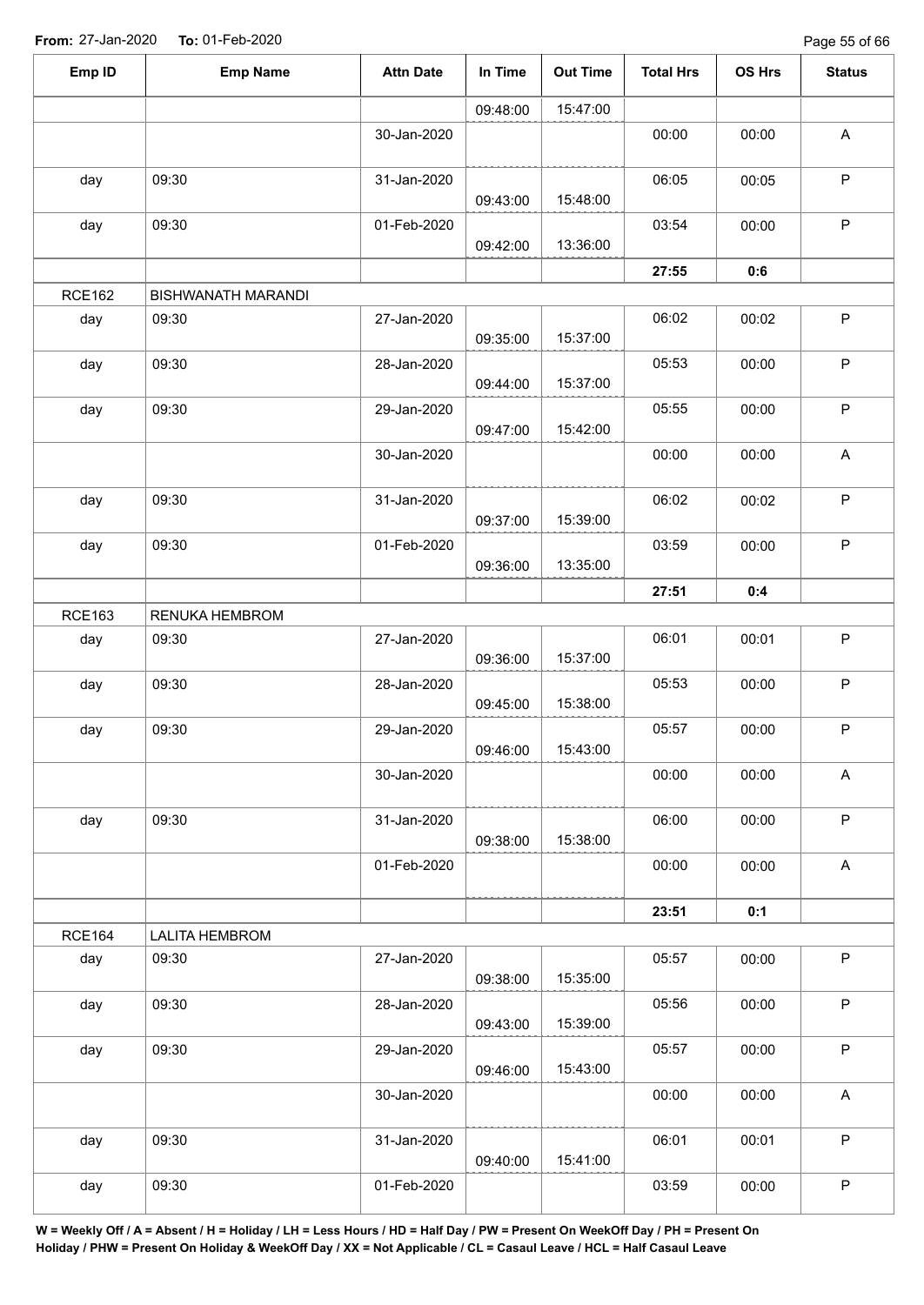| Emp ID        | <b>Emp Name</b>  | <b>Attn Date</b> | In Time  | <b>Out Time</b> | <b>Total Hrs</b> | OS Hrs | <b>Status</b> |
|---------------|------------------|------------------|----------|-----------------|------------------|--------|---------------|
|               |                  |                  | 09:36:00 | 13:35:00        |                  |        |               |
|               |                  |                  |          |                 | 27:50            | 0:1    |               |
| <b>RCE165</b> | NUZHAT ZABEEN    |                  |          |                 |                  |        |               |
| day           | 09:30            | 27-Jan-2020      | 09:33:00 | 15:39:00        | 06:06            | 00:06  | $\mathsf P$   |
| day           | 09:30            | 28-Jan-2020      | 09:40:00 | 15:41:00        | 06:01            | 00:01  | $\sf P$       |
| day           | 09:30            | 29-Jan-2020      | 09:43:00 | 15:46:00        | 06:03            | 00:03  | $\mathsf P$   |
|               |                  | 30-Jan-2020      |          |                 | 00:00            | 00:00  | A             |
| day           | 09:30            | 31-Jan-2020      | 09:41:00 | 15:45:00        | 06:04            | 00:04  | $\mathsf P$   |
| day           | 09:30            | 01-Feb-2020      | 09:40:00 | 13:32:00        | 03:52            | 00:00  | $\mathsf P$   |
|               |                  |                  |          |                 | 28:6             | 0:14   |               |
| <b>RCE166</b> | MD. KASIM ANSARI |                  |          |                 |                  |        |               |
| day           | 09:30            | 27-Jan-2020      | 09:38:00 | 15:40:00        | 06:02            | 00:02  | $\mathsf P$   |
| day           | 09:30            | 28-Jan-2020      | 09:45:00 | 15:43:00        | 05:58            | 00:00  | $\sf P$       |
| day           | 09:30            | 29-Jan-2020      | 09:48:00 | 15:47:00        | 05:59            | 00:00  | $\mathsf P$   |
|               |                  | 30-Jan-2020      |          |                 | 00:00            | 00:00  | A             |
| day           | 09:30            | 31-Jan-2020      | 09:43:00 | 15:48:00        | 06:05            | 00:05  | $\mathsf P$   |
| day           | 09:30            | 01-Feb-2020      | 09:41:00 | 13:37:00        | 03:56            | 00:00  | $\mathsf P$   |
|               |                  |                  |          |                 | 28:0             | 0:7    |               |
| <b>RCE167</b> | PARWATI SOREN    |                  |          |                 |                  |        |               |
| day           | 09:30            | 27-Jan-2020      | 09:33:00 | 15:39:00        | 06:06            | 00:06  | $\mathsf{P}$  |
| day           | 09:30            | 28-Jan-2020      | 09:41:00 | 15:41:00        | 06:00            | 00:00  | $\mathsf P$   |
| day           | 09:30            | 29-Jan-2020      | 09:43:00 | 15:45:00        | 06:02            | 00:02  | P             |
|               |                  | 30-Jan-2020      |          |                 | 00:00            | 00:00  | $\mathsf{A}$  |
| day           | 09:30            | 31-Jan-2020      | 09:42:00 | 15:46:00        | 06:04            | 00:04  | $\mathsf P$   |
| day           | 09:30            | 01-Feb-2020      | 09:40:00 | 13:32:00        | 03:52            | 00:00  | $\mathsf P$   |
|               |                  |                  |          |                 | 28:4             | 0:12   |               |
| <b>RCE168</b> | SHARMILA TUDU    |                  |          |                 |                  |        |               |
| day           | 09:30            | 27-Jan-2020      | 09:33:00 | 15:39:00        | 06:06            | 00:06  | $\mathsf P$   |
| day           | 09:30            | 28-Jan-2020      |          |                 | 06:02            | 00:02  | $\mathsf P$   |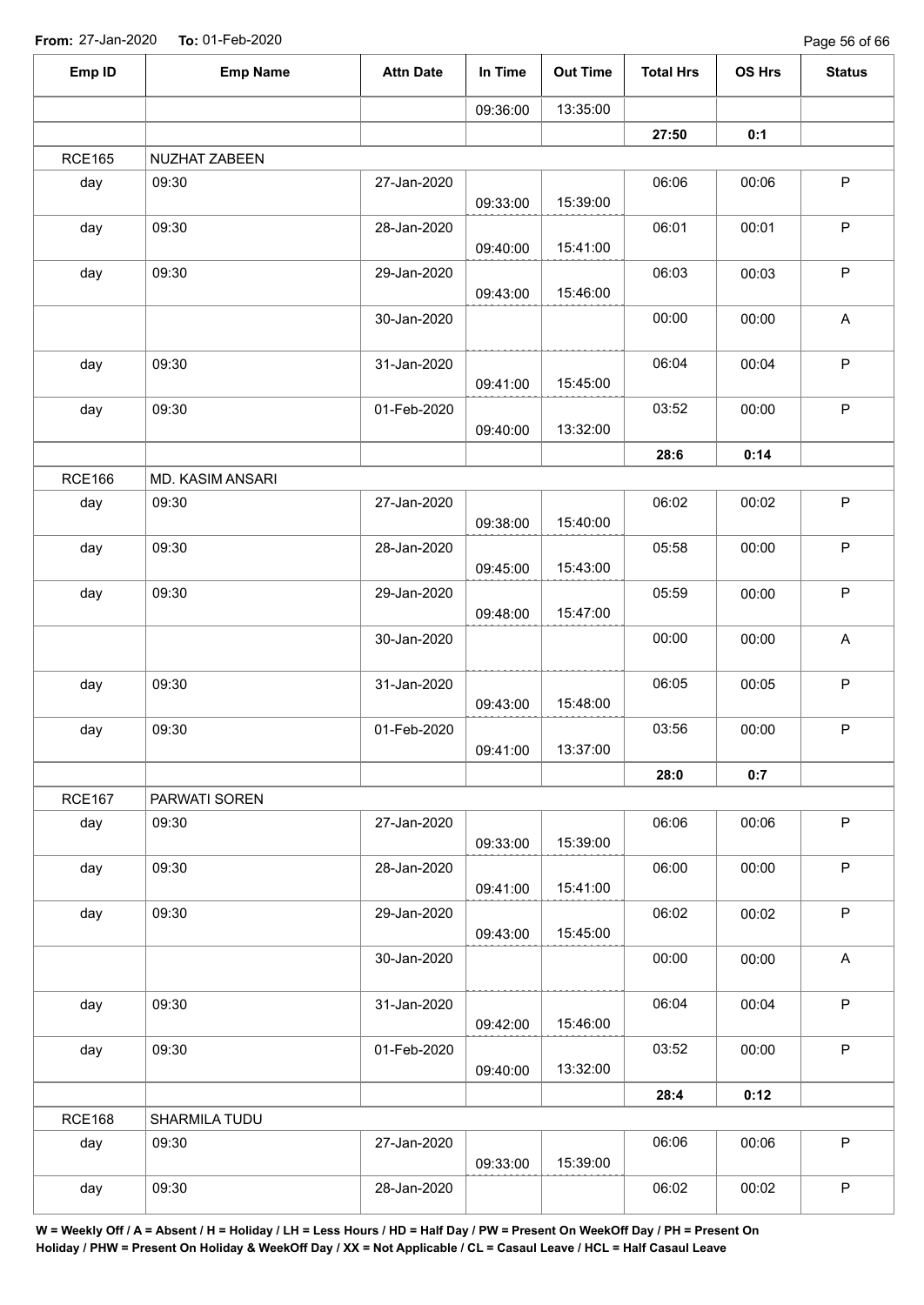| Emp ID        | <b>Emp Name</b>     | <b>Attn Date</b> | In Time  | <b>Out Time</b> | <b>Total Hrs</b> | OS Hrs | <b>Status</b>             |
|---------------|---------------------|------------------|----------|-----------------|------------------|--------|---------------------------|
|               |                     |                  | 09:40:00 | 15:42:00        |                  |        |                           |
| day           | 09:30               | 29-Jan-2020      | 09:43:00 | 15:46:00        | 06:03            | 00:03  | $\mathsf P$               |
|               |                     | 30-Jan-2020      |          |                 | 00:00            | 00:00  | $\boldsymbol{\mathsf{A}}$ |
| day           | 09:30               | 31-Jan-2020      | 09:41:00 | 15:45:00        | 06:04            | 00:04  | $\sf P$                   |
| day           | 09:30               | 01-Feb-2020      | 09:40:00 | 13:32:00        | 03:52            | 00:00  | $\sf P$                   |
|               |                     |                  |          |                 | 28:7             | 0:15   |                           |
| <b>RCE169</b> | MAHFUJ ALAM         |                  |          |                 |                  |        |                           |
| day           | 09:30               | 27-Jan-2020      | 09:32:00 | 15:40:00        | 06:08            | 00:08  | $\sf P$                   |
| day           | 09:30               | 28-Jan-2020      | 09:40:00 | 15:42:00        | 06:02            | 00:02  | $\mathsf P$               |
| day           | 09:30               | 29-Jan-2020      | 09:42:00 | 15:46:00        | 06:04            | 00:04  | $\sf P$                   |
|               |                     | 30-Jan-2020      |          |                 | 00:00            | 00:00  | A                         |
| day           | 09:30               | 31-Jan-2020      | 09:41:00 | 15:45:00        | 06:04            | 00:04  | $\sf P$                   |
| day           | 09:30               | 01-Feb-2020      | 09:39:00 | 13:33:00        | 03:54            | 00:00  | $\mathsf P$               |
|               |                     |                  |          |                 | 28:12            | 0:18   |                           |
| <b>RCE170</b> | <b>ASHOK RAJWAR</b> |                  |          |                 |                  |        |                           |
| day           | 09:30               | 27-Jan-2020      | 09:36:00 | 15:36:00        | 06:00            | 00:00  | $\sf P$                   |
|               |                     | 28-Jan-2020      |          |                 | 00:00            | 00:00  | $\boldsymbol{\mathsf{A}}$ |
| day           | 09:30               | 29-Jan-2020      | 09:46:00 | 15:43:00        | 05:57            | 00:00  | $\mathsf P$               |
|               |                     | 30-Jan-2020      |          |                 | 00:00            | 00:00  | $\mathsf A$               |
| day           | 09:30               | 31-Jan-2020      | 09:38:00 | 15:38:00        | 06:00            | 00:00  | $\mathsf{P}$              |
| day           | 09:30               | 01-Feb-2020      | 09:35:00 | 13:36:00        | 04:01            | 00:00  | $\sf P$                   |
|               |                     |                  |          |                 | 21:58            | 0:0    |                           |
| <b>RCE171</b> | PREMLATA TDU        |                  |          |                 |                  |        |                           |
| day           | 09:30               | 27-Jan-2020      | 09:38:00 | 15:40:00        | 06:02            | 00:02  | $\sf P$                   |
| day           | 09:30               | 28-Jan-2020      | 09:46:00 | 15:43:00        | 05:57            | 00:00  | $\mathsf{P}$              |
| day           | 09:30               | 29-Jan-2020      | 09:48:00 | 15:47:00        | 05:59            | 00:00  | $\mathsf P$               |
|               |                     | 30-Jan-2020      |          |                 | 00:00            | 00:00  | $\mathsf{A}$              |
| day           | 09:30               | 31-Jan-2020      |          |                 | 06:05            | 00:05  | ${\sf P}$                 |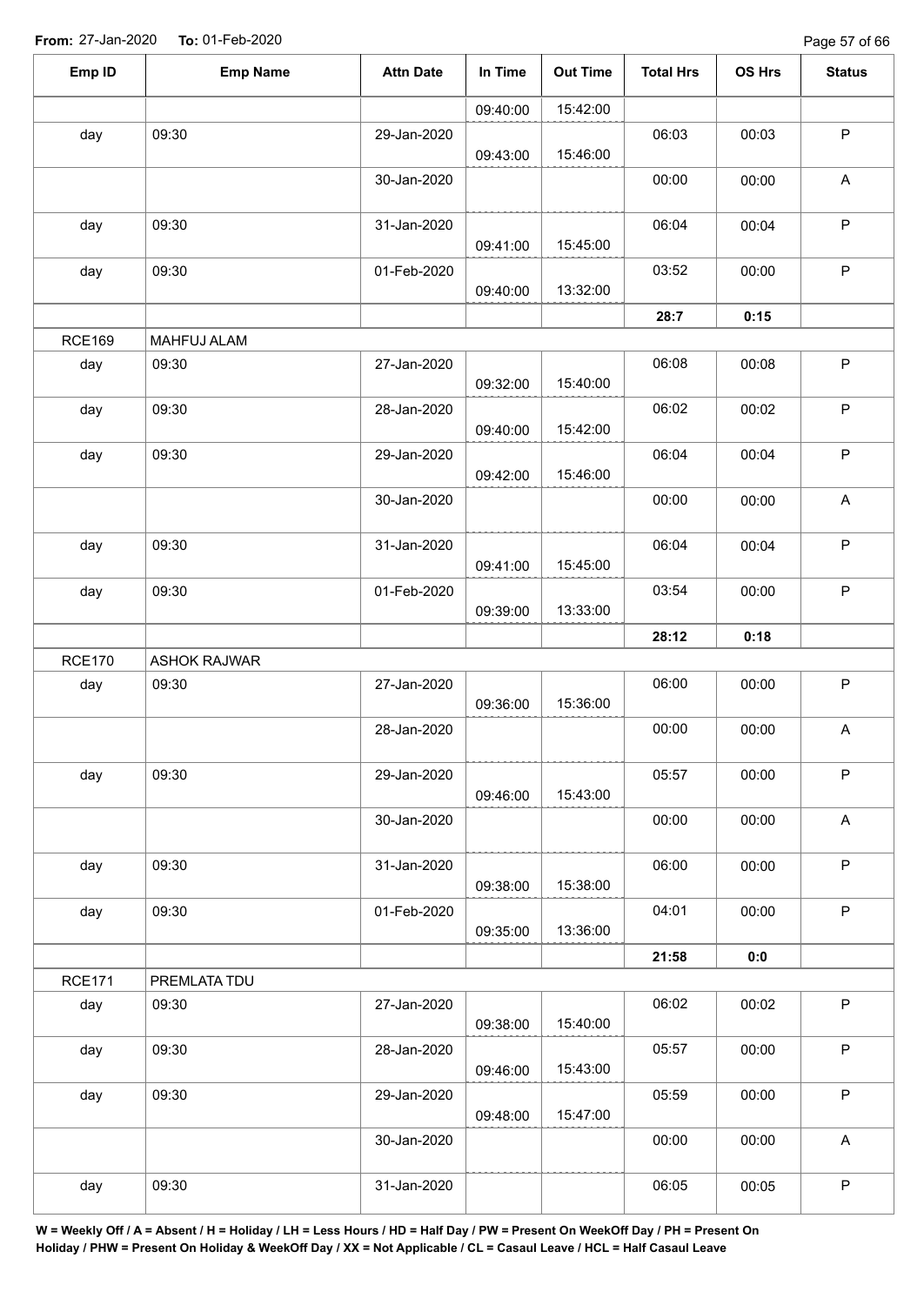Page 58 of 66

| Emp ID        | <b>Emp Name</b>         | <b>Attn Date</b> | In Time  | <b>Out Time</b> | <b>Total Hrs</b> | OS Hrs | <b>Status</b>             |
|---------------|-------------------------|------------------|----------|-----------------|------------------|--------|---------------------------|
|               |                         |                  | 09:43:00 | 15:48:00        |                  |        |                           |
| day           | 09:30                   | 01-Feb-2020      |          |                 | 03:56            | 00:00  | $\sf P$                   |
|               |                         |                  | 09:41:00 | 13:37:00        |                  |        |                           |
|               |                         |                  |          |                 | 27:59            | 0:7    |                           |
| <b>RCE172</b> | MERUSENT TUDU           |                  |          |                 |                  |        |                           |
| day           | 09:30                   | 27-Jan-2020      | 09:34:00 | 15:38:00        | 06:04            | 00:04  | $\mathsf P$               |
| day           | 09:30                   | 28-Jan-2020      | 09:43:00 | 15:38:00        | 05:55            | 00:00  | $\sf P$                   |
|               |                         | 29-Jan-2020      |          |                 | 00:00            | 00:00  | $\boldsymbol{\mathsf{A}}$ |
|               |                         | 30-Jan-2020      |          |                 | 00:00            | 00:00  | $\boldsymbol{\mathsf{A}}$ |
| day           | 09:30                   | 31-Jan-2020      |          |                 | 06:04            | 00:04  | P                         |
|               |                         |                  | 09:42:00 | 15:46:00        |                  |        |                           |
| day           | 09:30                   | 01-Feb-2020      | 09:40:00 | 13:33:00        | 03:53            | 00:00  | $\sf P$                   |
|               |                         |                  |          |                 | 21:56            | 0:8    |                           |
| <b>RCE173</b> | <b>BIKASH KUMAR SAH</b> |                  |          |                 |                  |        |                           |
| day           | 09:30                   | 27-Jan-2020      | 09:32:00 | 15:40:00        | 06:08            | 00:08  | $\sf P$                   |
| day           | 09:30                   | 28-Jan-2020      | 09:40:00 | 15:42:00        | 06:02            | 00:02  | $\sf P$                   |
| day           | 09:30                   | 29-Jan-2020      | 09:42:00 | 15:46:00        | 06:04            | 00:04  | $\sf P$                   |
|               |                         | 30-Jan-2020      |          |                 | 00:00            | 00:00  | $\boldsymbol{\mathsf{A}}$ |
| day           | 09:30                   | 31-Jan-2020      | 09:41:00 | 15:45:00        | 06:04            | 00:04  | $\mathsf P$               |
| day           | 09:30                   | 01-Feb-2020      | 09:39:00 | 13:33:00        | 03:54            | 00:00  | $\mathsf P$               |
|               |                         |                  |          |                 | 28:12            | 0:18   |                           |
| <b>RCE174</b> | RITA KUMARI             |                  |          |                 |                  |        |                           |
| day           | 09:30                   | 27-Jan-2020      | 09:36:00 | 15:37:00        | 06:01            | 00:01  | $\mathsf P$               |
| day           | 09:30                   | 28-Jan-2020      | 09:45:00 | 15:38:00        | 05:53            | 00:00  | $\mathsf P$               |
| day           | 09:30                   | 29-Jan-2020      | 09:46:00 | 15:43:00        | 05:57            | 00:00  | $\sf P$                   |
|               |                         | 30-Jan-2020      |          |                 | 00:00            | 00:00  | A                         |
| day           | 09:30                   | 31-Jan-2020      |          |                 | 06:00            | 00:00  | $\sf P$                   |
| day           | 09:30                   | 01-Feb-2020      | 09:38:00 | 15:38:00        | 04:02            | 00:00  | $\mathsf P$               |
|               |                         |                  | 09:34:00 | 13:36:00        |                  |        |                           |
|               |                         |                  |          |                 | 27:53            | 0:1    |                           |
| <b>RCE175</b> | RAGINI KUMARI           |                  |          |                 |                  |        |                           |
| day           | 09:30                   | 27-Jan-2020      |          |                 | 06:02            | 00:02  | $\sf P$                   |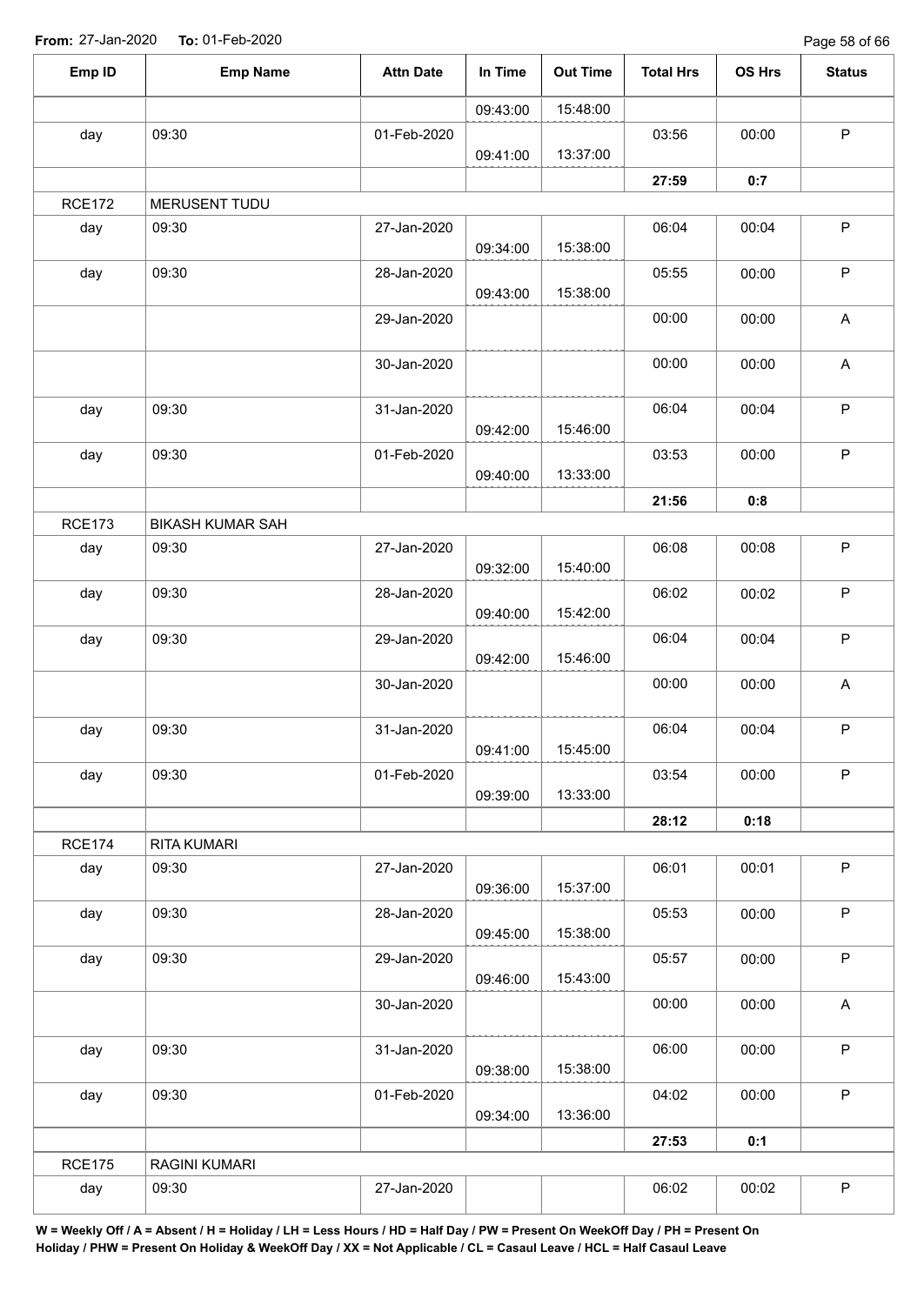Page 59 of 66

| Emp ID        | <b>Emp Name</b>     | <b>Attn Date</b> | In Time  | <b>Out Time</b> | <b>Total Hrs</b> | OS Hrs | <b>Status</b>             |
|---------------|---------------------|------------------|----------|-----------------|------------------|--------|---------------------------|
|               |                     |                  | 09:38:00 | 15:40:00        |                  |        |                           |
| day           | 09:30               | 28-Jan-2020      |          |                 | 05:57            | 00:00  | $\sf P$                   |
|               |                     |                  | 09:46:00 | 15:43:00        |                  |        |                           |
| day           | 09:30               | 29-Jan-2020      | 09:48:00 | 15:47:00        | 05:59            | 00:00  | $\mathsf P$               |
|               |                     | 30-Jan-2020      |          |                 | 00:00            | 00:00  | $\boldsymbol{\mathsf{A}}$ |
| day           | 09:30               | 31-Jan-2020      | 09:43:00 | 15:48:00        | 06:05            | 00:05  | $\mathsf P$               |
| day           | 09:30               | 01-Feb-2020      | 09:42:00 | 13:36:00        | 03:54            | 00:00  | $\mathsf P$               |
|               |                     |                  |          |                 | 27:57            | 0:7    |                           |
| <b>RCE177</b> | MD. MUSHTAQUE AHMAD |                  |          |                 |                  |        |                           |
| day           | 09:30               | 27-Jan-2020      | 09:34:00 | 15:38:00        | 06:04            | 00:04  | $\mathsf P$               |
| day           | 09:30               | 28-Jan-2020      | 09:44:00 | 15:37:00        | 05:53            | 00:00  | $\sf P$                   |
| day           | 09:30               | 29-Jan-2020      | 09:47:00 | 15:42:00        | 05:55            | 00:00  | $\sf P$                   |
|               |                     | 30-Jan-2020      |          |                 | 00:00            | 00:00  | A                         |
| day           | 09:30               | 31-Jan-2020      | 09:38:00 | 15:39:00        | 06:01            | 00:01  | $\mathsf P$               |
|               |                     | 01-Feb-2020      |          |                 | 00:00            | 00:00  | $\boldsymbol{\mathsf{A}}$ |
|               |                     |                  |          |                 | 23:53            | 0:5    |                           |
| <b>RCE178</b> | <b>ANITA KUMARI</b> |                  |          |                 |                  |        |                           |
| day           | 09:30               | 27-Jan-2020      | 09:33:00 | 15:39:00        | 06:06            | 00:06  | $\mathsf P$               |
| day           | 09:30               | 28-Jan-2020      | 09:40:00 | 15:41:00        | 06:01            | 00:01  | $\mathsf P$               |
| day           | 09:30               | 29-Jan-2020      | 09:43:00 | 15:46:00        | 06:03            | 00:03  | $\sf P$                   |
|               |                     | 30-Jan-2020      |          |                 | 00:00            | 00:00  | A                         |
| day           | 09:30               | 31-Jan-2020      | 09:42:00 | 15:46:00        | 06:04            | 00:04  | $\sf P$                   |
| day           | 09:30               | 01-Feb-2020      | 09:39:00 | 13:33:00        | 03:54            | 00:00  | $\sf P$                   |
|               |                     |                  |          |                 | 28:8             | 0:14   |                           |
| <b>RCE179</b> | AMNA KHATOON        |                  |          |                 |                  |        |                           |
| day           | 09:30               | 27-Jan-2020      | 09:34:00 | 15:39:00        | 06:05            | 00:05  | $\sf P$                   |
| day           | 09:30               | 28-Jan-2020      | 09:41:00 | 15:41:00        | 06:00            | 00:00  | $\sf P$                   |
| day           | 09:30               | 29-Jan-2020      | 09:43:00 | 15:45:00        | 06:02            | 00:02  | $\mathsf P$               |
|               |                     | 30-Jan-2020      |          |                 | 00:00            | 00:00  | $\boldsymbol{\mathsf{A}}$ |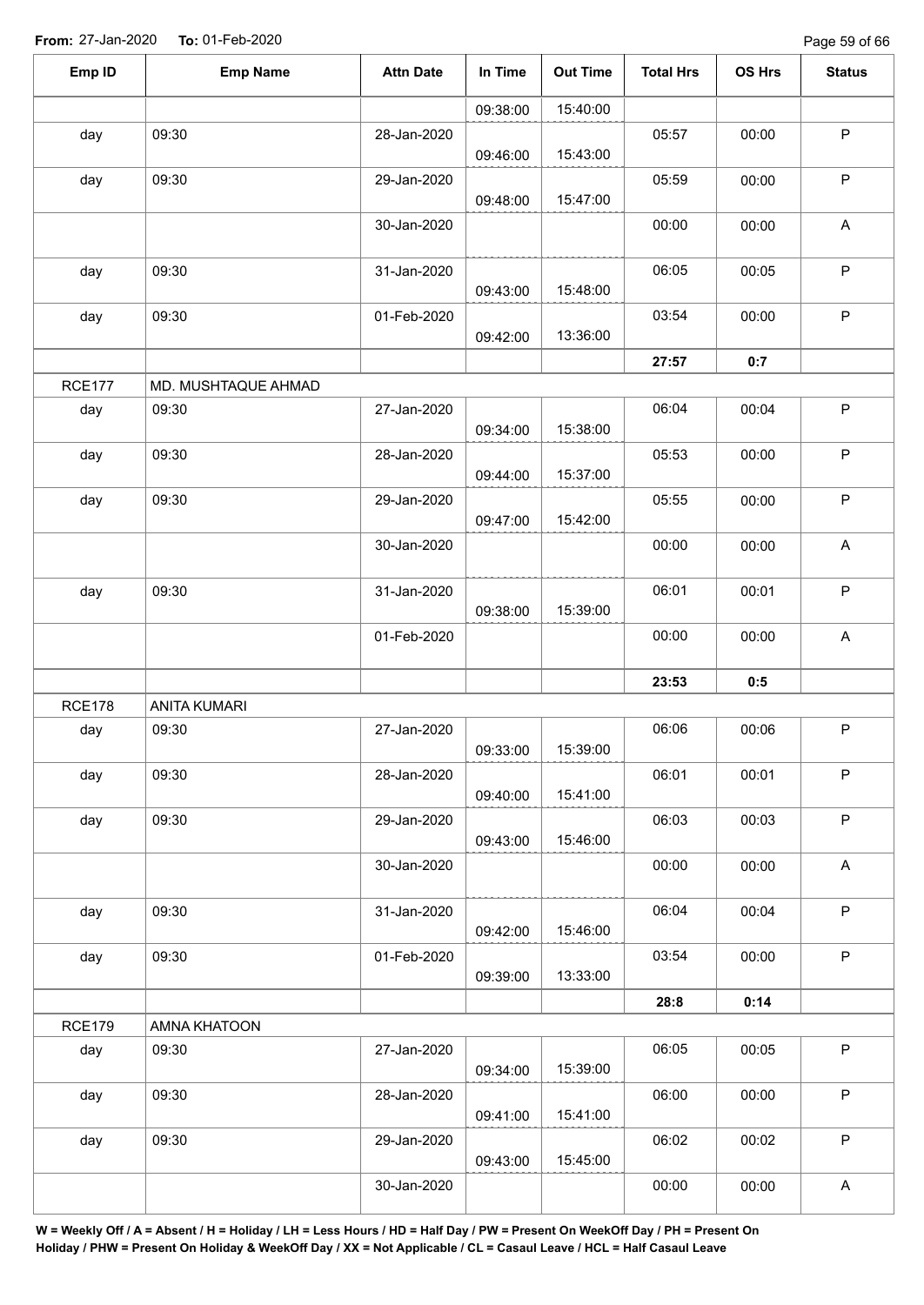Page 60 of 66

| Emp ID        | <b>Emp Name</b>     | <b>Attn Date</b> | In Time  | <b>Out Time</b> | <b>Total Hrs</b> | OS Hrs | <b>Status</b>             |
|---------------|---------------------|------------------|----------|-----------------|------------------|--------|---------------------------|
|               |                     |                  |          |                 |                  |        |                           |
| day           | 09:30               | 31-Jan-2020      | 09:42:00 | 15:46:00        | 06:04            | 00:04  | $\mathsf P$               |
| day           | 09:30               | 01-Feb-2020      | 09:41:00 | 13:32:00        | 03:51            | 00:00  | $\mathsf P$               |
|               |                     |                  |          |                 | 28:2             | 0:11   |                           |
| <b>RCE180</b> | PARMILA SOREN       |                  |          |                 |                  |        |                           |
| day           | 09:30               | 27-Jan-2020      |          |                 | 06:01            | 00:01  | $\sf P$                   |
|               |                     |                  | 09:36:00 | 15:37:00        |                  |        |                           |
| day           | 09:30               | 28-Jan-2020      | 09:45:00 | 15:38:00        | 05:53            | 00:00  | $\sf P$                   |
| day           | 09:30               | 29-Jan-2020      | 09:46:00 | 15:43:00        | 05:57            | 00:00  | $\sf P$                   |
|               |                     | 30-Jan-2020      |          |                 | 00:00            | 00:00  | A                         |
| day           | 09:30               | 31-Jan-2020      | 09:38:00 | 15:38:00        | 06:00            | 00:00  | $\mathsf P$               |
| day           | 09:30               | 01-Feb-2020      |          |                 | 03:59            | 00:00  | $\sf P$                   |
|               |                     |                  | 09:36:00 | 13:35:00        |                  |        |                           |
|               |                     |                  |          |                 | 27:50            | 0:1    |                           |
| <b>RCE181</b> | <b>TUMPA KUMARI</b> |                  |          |                 |                  |        |                           |
| day           | 09:30               | 27-Jan-2020      | 09:33:00 | 15:39:00        | 06:06            | 00:06  | $\sf P$                   |
| day           | 09:30               | 28-Jan-2020      | 09:40:00 | 15:41:00        | 06:01            | 00:01  | $\sf P$                   |
|               |                     | 29-Jan-2020      |          |                 | 00:00            | 00:00  | $\boldsymbol{\mathsf{A}}$ |
|               |                     | 30-Jan-2020      |          |                 | 00:00            | 00:00  | A                         |
| day           | 09:30               | 31-Jan-2020      | 09:37:00 | 15:39:00        | 06:02            | 00:02  | $\sf P$                   |
| day           | 09:30               | 01-Feb-2020      | 09:35:00 | 13:36:00        | 04:01            | 00:00  | $\mathsf P$               |
|               |                     |                  |          |                 | 22:10            | 0:9    |                           |
| <b>RCE182</b> | SIKANDAR TUDU       |                  |          |                 |                  |        |                           |
| day           | 09:30               | 27-Jan-2020      | 09:34:00 | 15:38:00        | 06:04            | 00:04  | $\sf P$                   |
| day           | 09:30               | 28-Jan-2020      | 09:41:00 | 15:40:00        | 05:59            | 00:00  | $\mathsf P$               |
| day           | 09:30               | 29-Jan-2020      | 09:44:00 | 15:45:00        | 06:01            | 00:01  | $\mathsf P$               |
|               |                     | 30-Jan-2020      |          |                 | 00:00            | 00:00  | $\boldsymbol{\mathsf{A}}$ |
| day           | 09:30               | 31-Jan-2020      | 09:42:00 | 15:46:00        | 06:04            | 00:04  | $\sf P$                   |
|               |                     | 01-Feb-2020      |          |                 | 00:00            | 00:00  | $\boldsymbol{\mathsf{A}}$ |
|               |                     |                  |          |                 | 24:8             | 0:9    |                           |
|               |                     |                  |          |                 |                  |        |                           |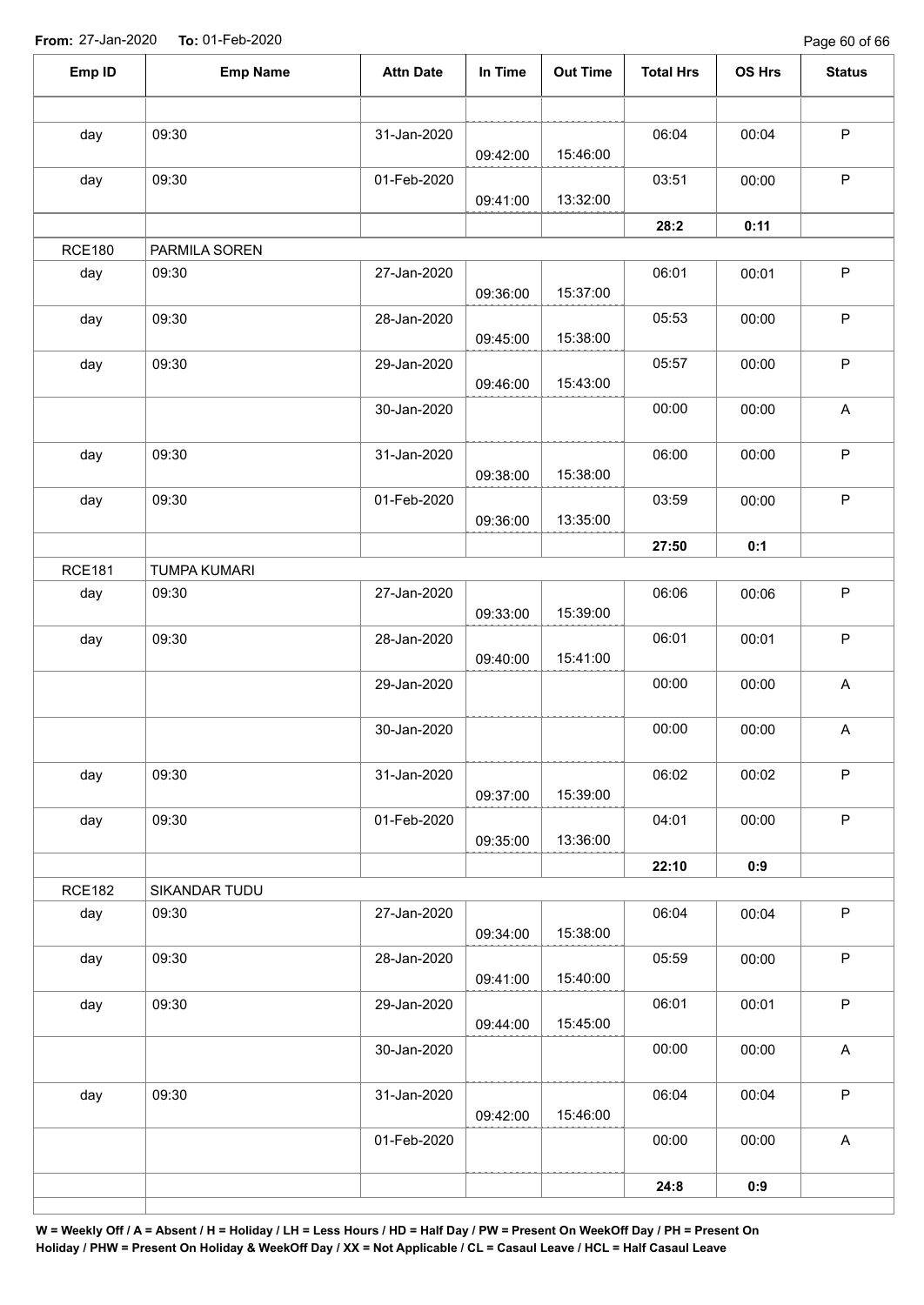Page 61 of 66

| Emp ID        | <b>Emp Name</b>       | <b>Attn Date</b> | In Time  | <b>Out Time</b> | <b>Total Hrs</b> | OS Hrs | <b>Status</b>             |
|---------------|-----------------------|------------------|----------|-----------------|------------------|--------|---------------------------|
| <b>RCE183</b> | SHUBHRASANTOSHI MURMU |                  |          |                 |                  |        |                           |
| day           | 09:30                 | 27-Jan-2020      | 09:33:00 | 15:39:00        | 06:06            | 00:06  | $\sf P$                   |
| day           | 09:30                 | 28-Jan-2020      | 09:40:00 | 15:41:00        | 06:01            | 00:01  | $\sf P$                   |
| day           | 09:30                 | 29-Jan-2020      | 09:43:00 | 15:46:00        | 06:03            | 00:03  | $\sf P$                   |
|               |                       | 30-Jan-2020      |          |                 | 00:00            | 00:00  | A                         |
| day           | 09:30                 | 31-Jan-2020      | 09:41:00 | 15:45:00        | 06:04            | 00:04  | P                         |
| day           | 09:30                 | 01-Feb-2020      | 09:39:00 | 13:33:00        | 03:54            | 00:00  | $\mathsf P$               |
|               |                       |                  |          |                 | 28:8             | 0:14   |                           |
| <b>RCE184</b> | AMITABH MURMU         |                  |          |                 |                  |        |                           |
| day           | 09:30                 | 27-Jan-2020      | 09:33:00 | 15:39:00        | 06:06            | 00:06  | P                         |
| day           | 09:30                 | 28-Jan-2020      | 09:40:00 | 15:41:00        | 06:01            | 00:01  | $\sf P$                   |
|               |                       | 29-Jan-2020      |          |                 | 00:00            | 00:00  | $\boldsymbol{\mathsf{A}}$ |
|               |                       | 30-Jan-2020      |          |                 | 00:00            | 00:00  | $\boldsymbol{\mathsf{A}}$ |
| day           | 09:30                 | 31-Jan-2020      | 09:38:00 | 15:38:00        | 06:00            | 00:00  | $\mathsf P$               |
| day           | 09:30                 | 01-Feb-2020      | 09:36:00 | 13:35:00        | 03:59            | 00:00  | $\sf P$                   |
|               |                       |                  |          |                 | 22:6             | 0:7    |                           |
| <b>RCE185</b> | BIRENDRA NATH MARANDI |                  |          |                 |                  |        |                           |
| day           | 09:30                 | 27-Jan-2020      | 09:35:00 | 15:37:00        | 06:02            | 00:02  | $\mathsf P$               |
| day           | 09:30                 | 28-Jan-2020      | 09:44:00 | 15:38:00        | 05:54            | 00:00  | P                         |
| day           | 09:30                 | 29-Jan-2020      | 09:46:00 | 15:43:00        | 05:57            | 00:00  | P                         |
|               |                       | 30-Jan-2020      |          |                 | 00:00            | 00:00  | $\mathsf A$               |
| day           | 09:30                 | 31-Jan-2020      | 09:38:00 | 15:38:00        | 06:00            | 00:00  | P                         |
| day           | 09:30                 | 01-Feb-2020      | 09:36:00 | 13:35:00        | 03:59            | 00:00  | $\mathsf P$               |
|               |                       |                  |          |                 | 27:52            | 0:2    |                           |
| <b>RCE186</b> | SUBODH MURMU          |                  |          |                 |                  |        |                           |
| day           | 09:30                 | 27-Jan-2020      | 09:33:00 | 15:39:00        | 06:06            | 00:06  | $\sf P$                   |
| day           | 09:30                 | 28-Jan-2020      | 09:40:00 | 15:42:00        | 06:02            | 00:02  | $\mathsf P$               |
| day           | 09:30                 | 29-Jan-2020      |          |                 | 06:03            | 00:03  | $\sf P$                   |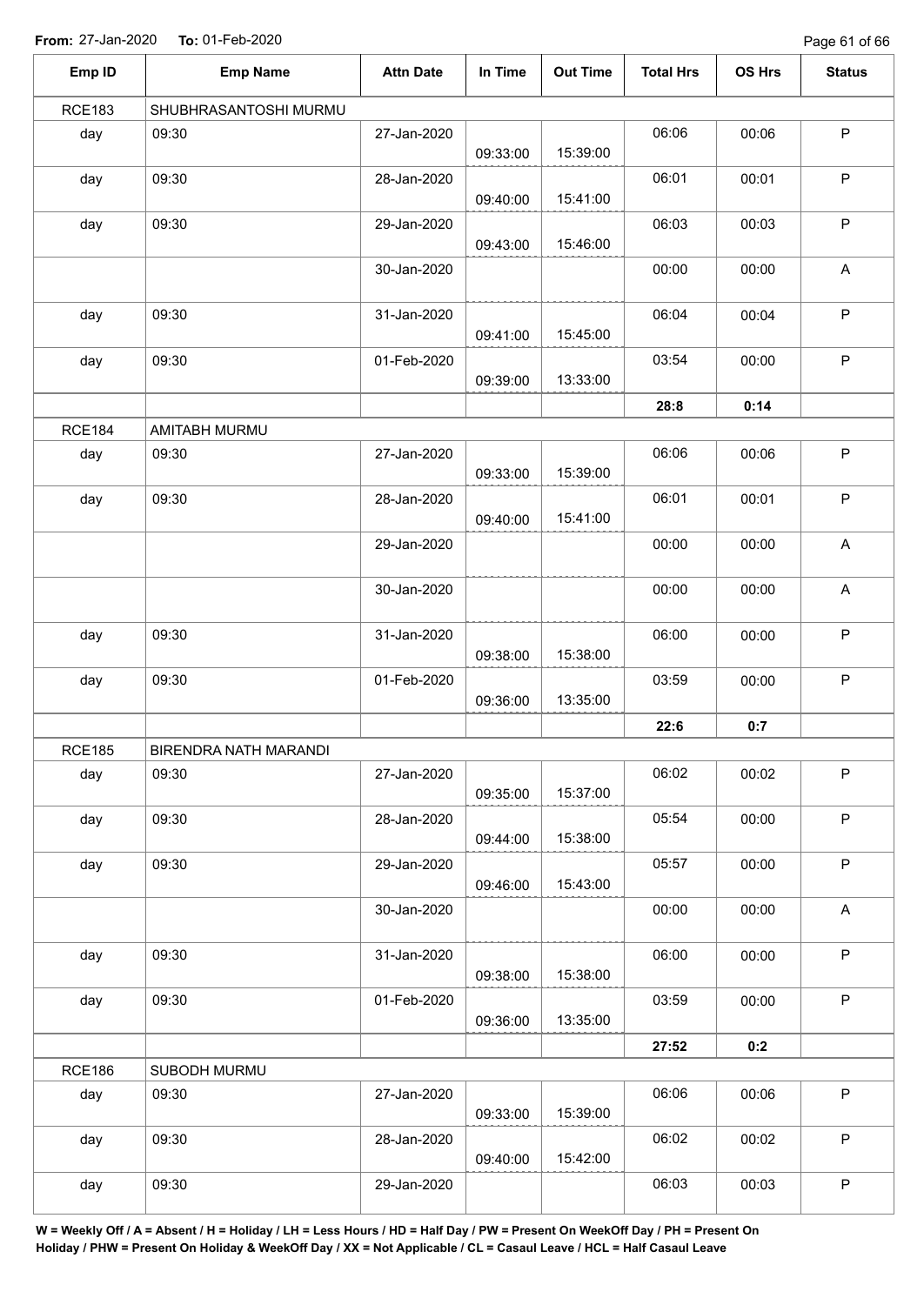Page 62 of 66

| Emp ID        | <b>Emp Name</b>     | <b>Attn Date</b> | In Time  | <b>Out Time</b> | <b>Total Hrs</b> | <b>OS Hrs</b>                                                                                                                   | <b>Status</b> |
|---------------|---------------------|------------------|----------|-----------------|------------------|---------------------------------------------------------------------------------------------------------------------------------|---------------|
|               |                     |                  | 09:43:00 | 15:46:00        |                  |                                                                                                                                 |               |
|               |                     | 30-Jan-2020      |          |                 | 00:00            | 00:00                                                                                                                           | $\mathsf A$   |
| day           | 09:30               | 31-Jan-2020      | 09:41:00 | 15:45:00        | 06:04            | 00:04                                                                                                                           | $\mathsf P$   |
| day           | 09:30               | 01-Feb-2020      | 09:40:00 | 13:32:00        | 03:52            | 00:00                                                                                                                           | $\mathsf P$   |
|               |                     |                  |          |                 | 28:7             |                                                                                                                                 |               |
| <b>RCE187</b> | VIJAY KUMAR RAUT    |                  |          |                 |                  |                                                                                                                                 |               |
| day           | 09:30               | 27-Jan-2020      | 09:33:00 | 15:40:00        | 06:07            | 00:07                                                                                                                           | $\mathsf P$   |
| day           | 09:30               | 28-Jan-2020      | 09:40:00 | 15:42:00        | 06:02            | 00:02                                                                                                                           | $\mathsf P$   |
| day           | 09:30               | 29-Jan-2020      | 09:43:00 | 15:46:00        | 06:03            | 00:03                                                                                                                           | $\mathsf P$   |
|               |                     | 30-Jan-2020      |          |                 | 00:00            | 00:00                                                                                                                           | $\mathsf A$   |
| day           | 09:30               | 31-Jan-2020      | 09:41:00 | 15:45:00        | 06:04            | 00:04                                                                                                                           | $\mathsf P$   |
| day           | 09:30               | 01-Feb-2020      | 09:40:00 | 13:33:00        | 03:53            | 00:00                                                                                                                           | $\sf P$       |
|               |                     |                  |          |                 | 28:9             | 0:15<br>0:16<br>00:00<br>00:00<br>00:00<br>00:00<br>00:04<br>00:00<br>0:4<br>00:01<br>00:00<br>00:00<br>00:00<br>00:03<br>00:00 |               |
| <b>RCE189</b> | SAJDA KHATUN        |                  |          |                 |                  |                                                                                                                                 |               |
| day           | 09:30               | 27-Jan-2020      | 09:37:00 | 15:36:00        | 05:59            |                                                                                                                                 | $\mathsf P$   |
| day           | 09:30               | 28-Jan-2020      | 09:42:00 | 15:39:00        | 05:57            |                                                                                                                                 | $\mathsf P$   |
| day           | 09:30               | 29-Jan-2020      | 09:45:00 | 15:44:00        | 05:59            |                                                                                                                                 | $\mathsf P$   |
|               |                     | 30-Jan-2020      |          |                 | 00:00            |                                                                                                                                 | A             |
| day           | 09:30               | 31-Jan-2020      | 09:39:00 | 15:43:00        | 06:04            |                                                                                                                                 | P             |
| day           | 09:30               | 01-Feb-2020      | 09:38:00 | 13:34:00        | 03:56            |                                                                                                                                 | $\mathsf P$   |
|               |                     |                  |          |                 | 27:55            |                                                                                                                                 |               |
| <b>RCE190</b> | MD. SALUDDIN ANSARI |                  |          |                 |                  |                                                                                                                                 |               |
| day           | 09:30               | 27-Jan-2020      | 09:36:00 | 15:37:00        | 06:01            |                                                                                                                                 | $\mathsf P$   |
| day           | 09:30               | 28-Jan-2020      | 09:45:00 | 15:37:00        | 05:52            |                                                                                                                                 | $\mathsf{P}$  |
| day           | 09:30               | 29-Jan-2020      | 09:48:00 | 15:41:00        | 05:53            |                                                                                                                                 | P             |
|               |                     | 30-Jan-2020      |          |                 | 00:00            |                                                                                                                                 | $\mathsf{A}$  |
| day           | 09:30               | 31-Jan-2020      | 09:37:00 | 15:40:00        | 06:03            |                                                                                                                                 | $\mathsf{P}$  |
| day           | 09:30               | 01-Feb-2020      |          |                 | 04:02            |                                                                                                                                 | $\sf P$       |
|               |                     |                  |          |                 |                  |                                                                                                                                 |               |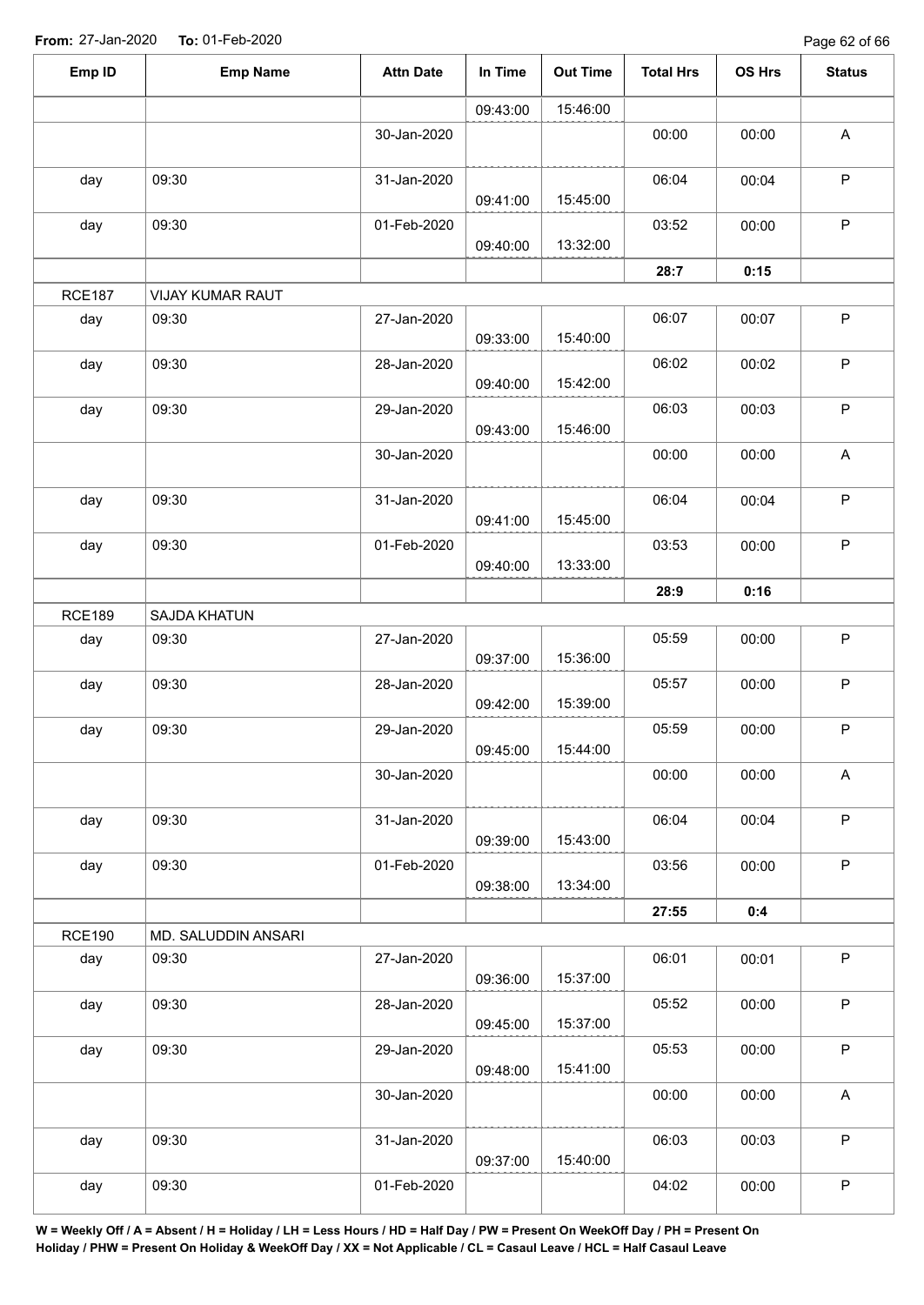| Emp ID        | <b>Emp Name</b>       | <b>Attn Date</b> | In Time  | <b>Out Time</b> | <b>Total Hrs</b> | OS Hrs | <b>Status</b>             |
|---------------|-----------------------|------------------|----------|-----------------|------------------|--------|---------------------------|
|               |                       |                  | 09:34:00 | 13:36:00        |                  |        |                           |
|               |                       |                  |          |                 | 27:51            | 0:4    |                           |
| <b>RCE191</b> | <b>INJMAMUL RAHIM</b> |                  |          |                 |                  |        |                           |
| day           | 09:30                 | 27-Jan-2020      | 09:36:00 | 15:36:00        | 06:00            | 00:00  | $\sf P$                   |
| day           | 09:30                 | 28-Jan-2020      | 09:42:00 | 15:40:00        | 05:58            | 00:00  | $\sf P$                   |
| day           | 09:30                 | 29-Jan-2020      | 09:44:00 | 15:45:00        | 06:01            | 00:01  | $\mathsf P$               |
|               |                       | 30-Jan-2020      |          |                 | 00:00            | 00:00  | $\boldsymbol{\mathsf{A}}$ |
| day           | 09:30                 | 31-Jan-2020      | 09:39:00 | 15:43:00        | 06:04            | 00:04  | $\sf P$                   |
|               |                       | 01-Feb-2020      |          |                 | 00:00            | 00:00  | $\boldsymbol{\mathsf{A}}$ |
|               |                       |                  |          |                 | 24:3             | 0:5    |                           |
| <b>RCE192</b> | SONAMUNI TUDU         |                  |          |                 |                  |        |                           |
| day           | 09:30                 | 27-Jan-2020      | 09:36:00 | 15:36:00        | 06:00            | 00:00  | $\mathsf P$               |
| day           | 09:30                 | 28-Jan-2020      | 09:42:00 | 15:40:00        | 05:58            | 00:00  | $\sf P$                   |
| day           | 09:30                 | 29-Jan-2020      | 09:44:00 | 15:45:00        | 06:01            | 00:01  | $\mathsf P$               |
|               |                       | 30-Jan-2020      |          |                 | 00:00            | 00:00  | $\boldsymbol{\mathsf{A}}$ |
| day           | 09:30                 | 31-Jan-2020      | 09:39:00 | 15:43:00        | 06:04            | 00:04  | $\mathsf P$               |
| day           | 09:30                 | 01-Feb-2020      | 09:38:00 | 13:34:00        | 03:56            | 00:00  | ${\sf P}$                 |
|               |                       |                  |          |                 | 27:59            | 0:5    |                           |
| <b>RCE193</b> | RAMCHANDRA HANSDA     |                  |          |                 |                  |        |                           |
|               |                       | 27-Jan-2020      |          |                 | 00:00            | 00:00  | $\mathsf{A}$              |
| day           | 09:30                 | 28-Jan-2020      | 09:40:00 | 15:41:00        | 06:01            | 00:01  | $\sf P$                   |
| day           | 09:30                 | 29-Jan-2020      | 09:43:00 | 15:46:00        | 06:03            | 00:03  | $\sf P$                   |
|               |                       | 30-Jan-2020      |          |                 | 00:00            | 00:00  | $\boldsymbol{\mathsf{A}}$ |
| day           | 09:30                 | 31-Jan-2020      | 09:41:00 | 15:45:00        | 06:04            | 00:04  | $\mathsf P$               |
| day           | 09:30                 | 01-Feb-2020      | 09:40:00 | 13:33:00        | 03:53            | 00:00  | $\mathsf P$               |
|               |                       |                  |          |                 | 22:1             | 0:8    |                           |
| <b>RCE194</b> | MUSARRAF HUSSAIN      |                  |          |                 |                  |        |                           |
| day           | 09:30                 | 27-Jan-2020      | 09:37:00 | 15:35:00        | 05:58            | 00:00  | $\mathsf P$               |
| day           | 09:30                 | 28-Jan-2020      |          |                 | 05:56            | 00:00  | ${\sf P}$                 |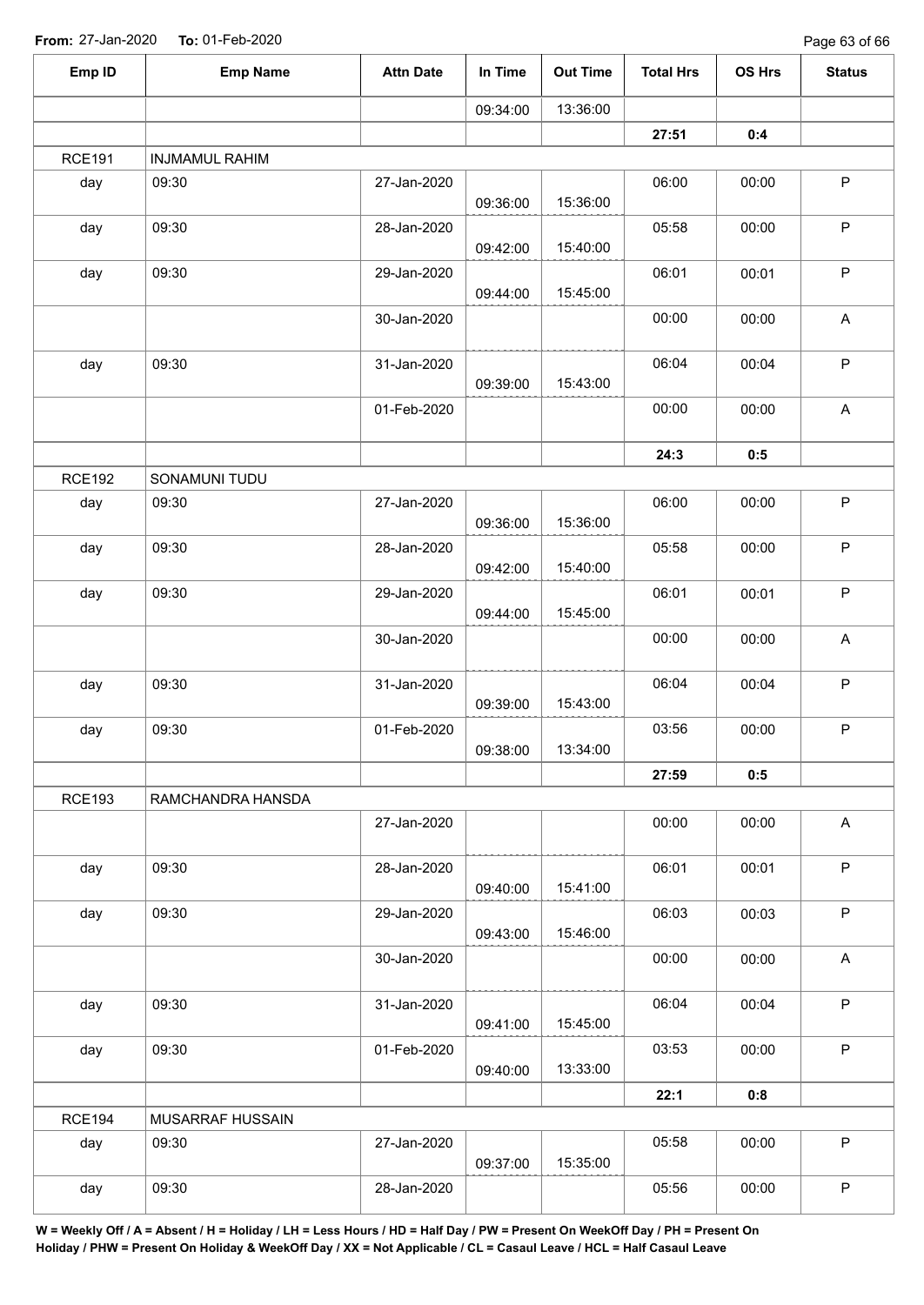| Emp ID        | <b>Emp Name</b> | <b>Attn Date</b> | In Time  | <b>Out Time</b> | <b>Total Hrs</b> | OS Hrs | <b>Status</b>             |
|---------------|-----------------|------------------|----------|-----------------|------------------|--------|---------------------------|
|               |                 |                  | 09:43:00 | 15:39:00        |                  |        |                           |
| day           | 09:30           | 29-Jan-2020      | 09:45:00 | 15:44:00        | 05:59            | 00:00  | $\mathsf P$               |
|               |                 | 30-Jan-2020      |          |                 | 00:00            | 00:00  | $\mathsf{A}$              |
| day           | 09:30           | 31-Jan-2020      | 09:40:00 | 15:42:00        | 06:02            | 00:02  | $\sf P$                   |
| day           | 09:30           | 01-Feb-2020      | 09:37:00 | 13:35:00        | 03:58            | 00:00  | $\sf P$                   |
|               |                 |                  |          |                 | 27:53            | 0:2    |                           |
| <b>RCE195</b> | SANTOSH HEMBROM |                  |          |                 |                  |        |                           |
| day           | 09:30           | 27-Jan-2020      | 09:32:00 | 15:40:00        | 06:08            | 00:08  | $\mathsf P$               |
| day           | 09:30           | 28-Jan-2020      | 09:40:00 | 15:42:00        | 06:02            | 00:02  | $\sf P$                   |
| day           | 09:30           | 29-Jan-2020      | 09:42:00 | 15:46:00        | 06:04            | 00:04  | $\sf P$                   |
|               |                 | 30-Jan-2020      |          |                 | 00:00            | 00:00  | $\mathsf A$               |
| day           | 09:30           | 31-Jan-2020      | 09:41:00 | 15:45:00        | 06:04            | 00:04  | $\mathsf P$               |
| day           | 09:30           | 01-Feb-2020      | 09:39:00 | 13:33:00        | 03:54            | 00:00  | $\mathsf P$               |
|               |                 |                  |          |                 | 28:12            | 0:18   |                           |
| <b>RCE196</b> | NILESH KUMAR    |                  |          |                 |                  |        |                           |
| day           | 09:30           | 27-Jan-2020      | 09:37:00 | 15:35:00        | 05:58            | 00:00  | $\mathsf P$               |
| day           | 09:30           | 28-Jan-2020      | 09:42:00 | 15:39:00        | 05:57            | 00:00  | $\sf P$                   |
|               |                 | 29-Jan-2020      |          |                 | 00:00            | 00:00  | A                         |
|               |                 | 30-Jan-2020      |          |                 | 00:00            | 00:00  | $\mathsf A$               |
| day           | 09:30           | 31-Jan-2020      | 09:40:00 | 15:41:00        | 06:01            | 00:01  | $\mathsf P$               |
| day           | 09:30           | 01-Feb-2020      | 09:36:00 | 13:35:00        | 03:59            | 00:00  | $\sf P$                   |
|               |                 |                  |          |                 | 21:55            | 0:1    |                           |
| <b>RCE197</b> | ANISHA RANI     |                  |          |                 |                  |        |                           |
| day           | 09:30           | 27-Jan-2020      | 09:37:00 | 15:35:00        | 05:58            | 00:00  | $\sf P$                   |
| day           | 09:30           | 28-Jan-2020      | 09:42:00 | 15:39:00        | 05:57            | 00:00  | $\mathsf P$               |
|               |                 | 29-Jan-2020      |          |                 | 00:00            | 00:00  | $\boldsymbol{\mathsf{A}}$ |
|               |                 | 30-Jan-2020      |          |                 | 00:00            | 00:00  | $\mathsf{A}$              |
| day           | 09:30           | 31-Jan-2020      |          |                 | 06:02            | 00:02  | $\mathsf P$               |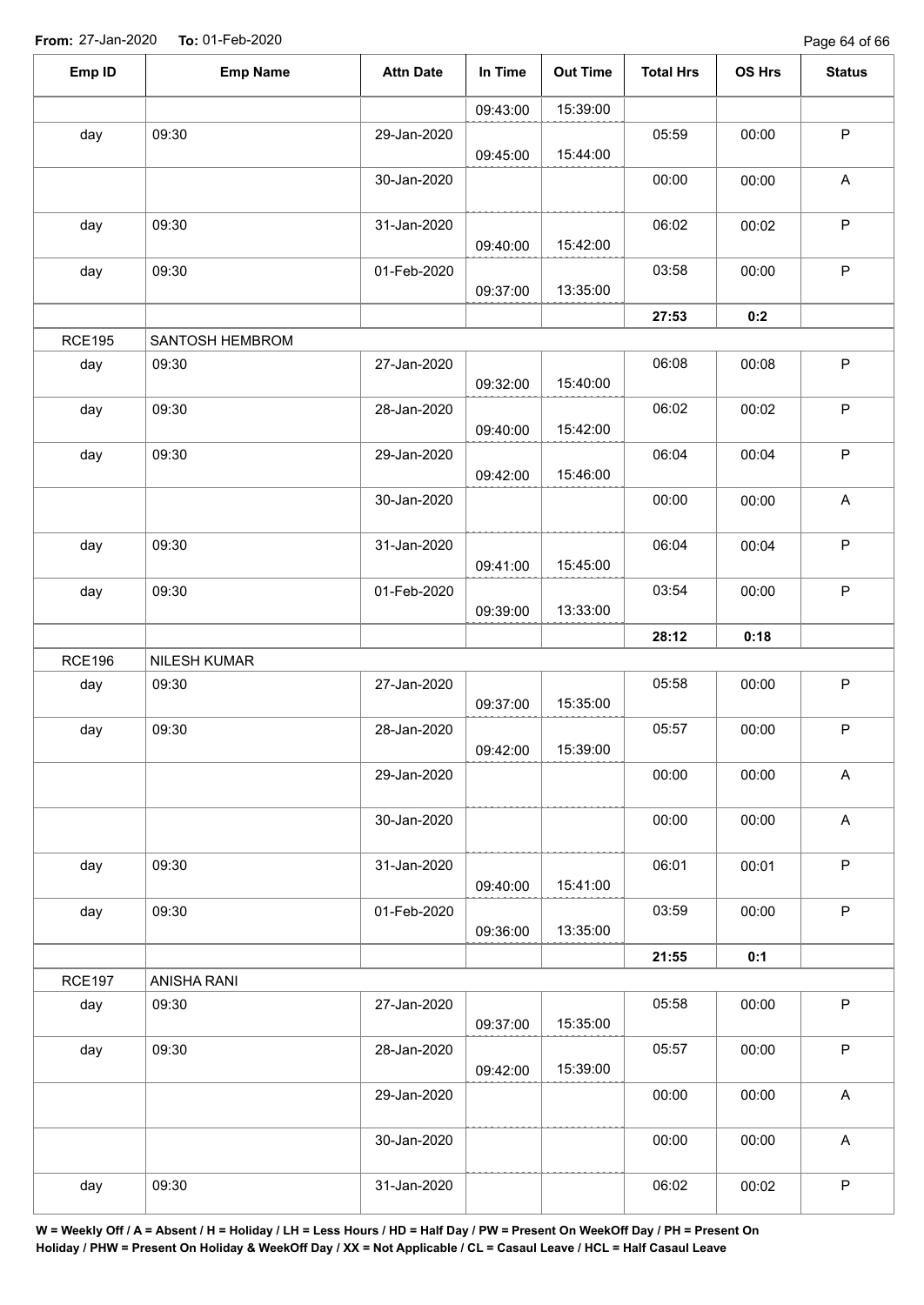Page 65 of 66

| Emp ID        | <b>Emp Name</b>        | <b>Attn Date</b> | In Time  | <b>Out Time</b> | <b>Total Hrs</b> | OS Hrs | <b>Status</b>             |
|---------------|------------------------|------------------|----------|-----------------|------------------|--------|---------------------------|
|               |                        |                  | 09:40:00 | 15:42:00        |                  |        |                           |
| day           | 09:30                  | 01-Feb-2020      |          |                 | 03:57            | 00:00  | $\sf P$                   |
|               |                        |                  | 09:37:00 | 13:34:00        |                  |        |                           |
|               |                        |                  |          |                 | 21:54            | 0:2    |                           |
| <b>RCE198</b> | <b>TAMANNA KHATOON</b> |                  |          |                 |                  |        |                           |
| day           | 09:30                  | 27-Jan-2020      | 09:36:00 | 15:36:00        | 06:00            | 00:00  | $\mathsf P$               |
| day           | 09:30                  | 28-Jan-2020      | 09:42:00 | 15:40:00        | 05:58            | 00:00  | $\sf P$                   |
| day           | 09:30                  | 29-Jan-2020      | 09:44:00 | 15:45:00        | 06:01            | 00:01  | $\sf P$                   |
|               |                        | 30-Jan-2020      |          |                 | 00:00            | 00:00  | $\mathsf A$               |
| day           | 09:30                  | 31-Jan-2020      | 09:39:00 | 15:43:00        | 06:04            | 00:04  | $\sf P$                   |
| day           | 09:30                  | 01-Feb-2020      |          |                 | 03:56            | 00:00  | $\mathsf P$               |
|               |                        |                  | 09:38:00 | 13:34:00        |                  |        |                           |
|               |                        |                  |          |                 | 27:59            | 0:5    |                           |
| <b>RCE199</b> | MD. BABER ALI          |                  |          |                 |                  |        |                           |
| day           | 09:30                  | 27-Jan-2020      | 09:34:00 | 15:38:00        | 06:04            | 00:04  | $\sf P$                   |
|               |                        | 28-Jan-2020      |          |                 | 00:00            | 00:00  | A                         |
| day           | 09:30                  | 29-Jan-2020      | 09:43:00 | 15:46:00        | 06:03            | 00:03  | $\sf P$                   |
|               |                        | 30-Jan-2020      |          |                 | 00:00            | 00:00  | A                         |
| day           | 09:30                  | 31-Jan-2020      | 09:41:00 | 15:45:00        | 06:04            | 00:04  | $\mathsf P$               |
| day           | 09:30                  | 01-Feb-2020      | 09:40:00 | 13:33:00        | 03:53            | 00:00  | $\mathsf P$               |
|               |                        |                  |          |                 | 22:4             | 0:11   |                           |
| <b>RCE200</b> | ABDUL HAMID            |                  |          |                 |                  |        |                           |
| day           | 09:30                  | 27-Jan-2020      | 09:33:00 | 15:39:00        | 06:06            | 00:06  | $\mathsf P$               |
| day           | 09:30                  | 28-Jan-2020      | 09:40:00 | 15:42:00        | 06:02            | 00:02  | $\mathsf P$               |
| day           | 09:30                  | 29-Jan-2020      | 09:43:00 | 15:46:00        | 06:03            | 00:03  | $\mathsf P$               |
|               |                        | 30-Jan-2020      |          |                 | 00:00            | 00:00  | $\boldsymbol{\mathsf{A}}$ |
| day           | 09:30                  | 31-Jan-2020      | 09:41:00 | 15:45:00        | 06:04            | 00:04  | $\mathsf P$               |
| day           | 09:30                  | 01-Feb-2020      | 09:40:00 | 13:33:00        | 03:53            | 00:00  | P                         |
|               |                        |                  |          |                 | 28:8             | 0:15   |                           |
| <b>RCE176</b> | <b>VIDDYA BHARTI</b>   |                  |          |                 |                  |        |                           |
| day           | 09:30                  | 27-Jan-2020      |          |                 | 06:02            | 00:02  | $\sf P$                   |